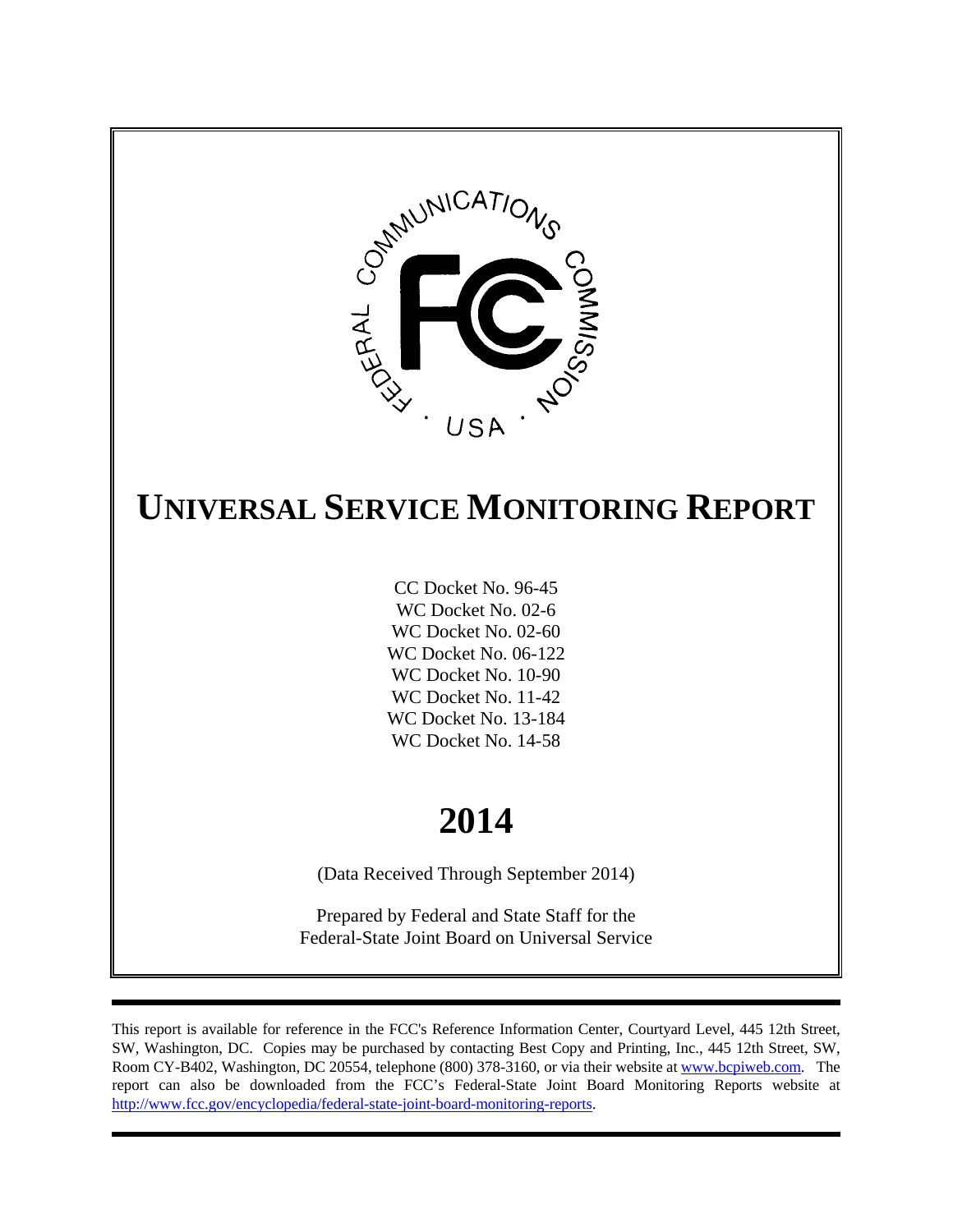# **Table of Contents**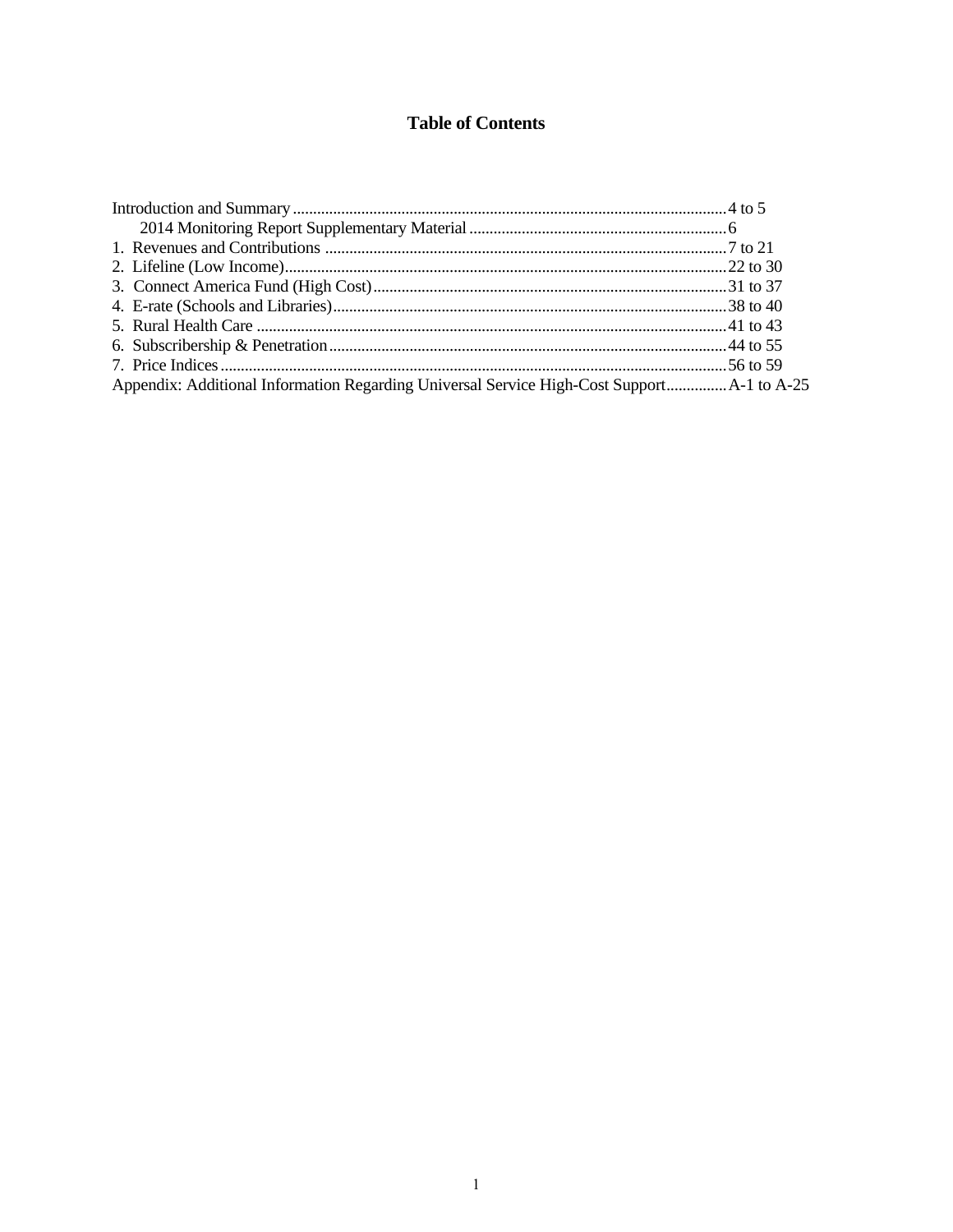# **Report Tables**

| Table 1.3 2013 Filer Revenues by Service Type: Top 5 Affiliated Entities vs.          |  |
|---------------------------------------------------------------------------------------|--|
|                                                                                       |  |
| Table 1.4 Telecommunications Revenue Reported on FCC Form 499-Q:                      |  |
|                                                                                       |  |
|                                                                                       |  |
|                                                                                       |  |
| Table 1.7 Billed Interstate and International Retail Telecommunications Revenues by   |  |
| Top 5 Affiliated Entities vs. Other Companies: 2011 - First Half of 2014 16           |  |
|                                                                                       |  |
|                                                                                       |  |
|                                                                                       |  |
| Table 1.11 Universal Service Program Requirements and Contribution Factors for 201420 |  |
| Table 1.12 Universal Service Contributions Divided by Number of Households21          |  |
|                                                                                       |  |
|                                                                                       |  |
|                                                                                       |  |
|                                                                                       |  |
|                                                                                       |  |
|                                                                                       |  |

| Table 2.8 Lifeline De-Enrollment or Scheduled to be De-Enrolled by State in 201329 |  |
|------------------------------------------------------------------------------------|--|
|                                                                                    |  |
|                                                                                    |  |

| Table 3.2 High-Cost Support Fund Claim History – ILECs and CETCs 33                     |  |
|-----------------------------------------------------------------------------------------|--|
| Table 3.3 High-Cost Support Fund Claim History – Price Cap and Rate of Return ILECs 34  |  |
| Table 3.4 High-Cost Support Fund Claims – by Mechanism and State: 201335                |  |
| Table 3.5 Annual High-Cost Claims by Year-End 2013 Affiliate Structure: 2011 - 2013  36 |  |
|                                                                                         |  |
|                                                                                         |  |

| Table 4.1 Schools and Libraries Funding Commitments and Disbursements by Applicant |  |
|------------------------------------------------------------------------------------|--|
|                                                                                    |  |
| Table 4.2 Schools and Libraries Funding Commitments and Disbursements from Program |  |
|                                                                                    |  |
|                                                                                    |  |

| Table 5.1 Rural Health Care Funding Commitments and Disbursements by Program and |  |
|----------------------------------------------------------------------------------|--|
|                                                                                  |  |
| Table 5.2 Rural Health Care Funding Commitments and Disbursements from Program   |  |
|                                                                                  |  |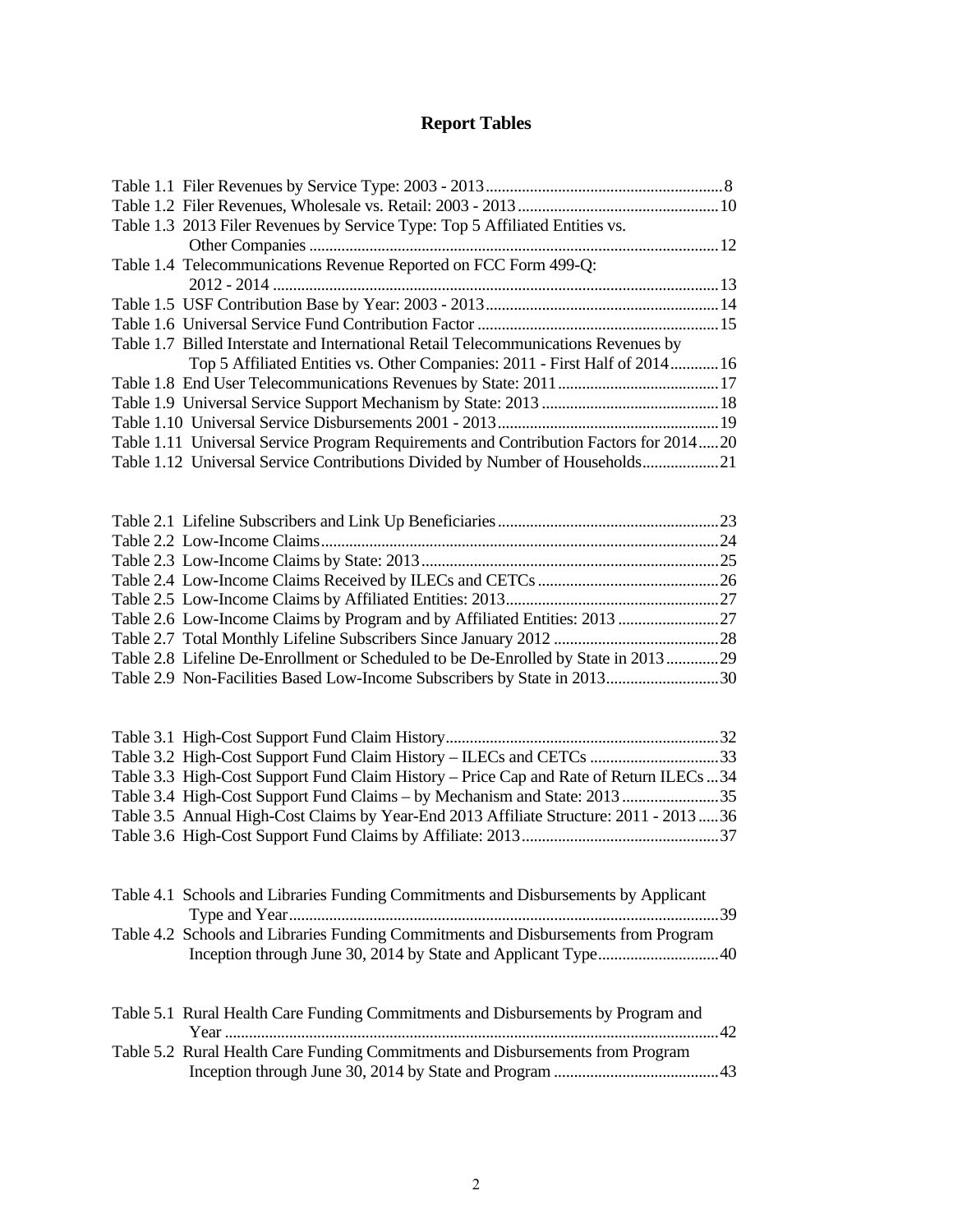| Table 6.1 Household Voice Subscribership in the United States, 1983 - 2014  46   |  |
|----------------------------------------------------------------------------------|--|
|                                                                                  |  |
|                                                                                  |  |
|                                                                                  |  |
| Table 6.5 Voice Penetration by Selected Demographic Characteristics, 2011 - 2014 |  |
|                                                                                  |  |
| Table 6.6 Voice Penetration by State, 2009 - 2013                                |  |
|                                                                                  |  |
| Table 6.7 Voice Penetration by State, Selected Years                             |  |
|                                                                                  |  |
|                                                                                  |  |
|                                                                                  |  |
|                                                                                  |  |
| Table 6.11 Residential Fixed Connections per Household by Speed Tier as of       |  |
|                                                                                  |  |
|                                                                                  |  |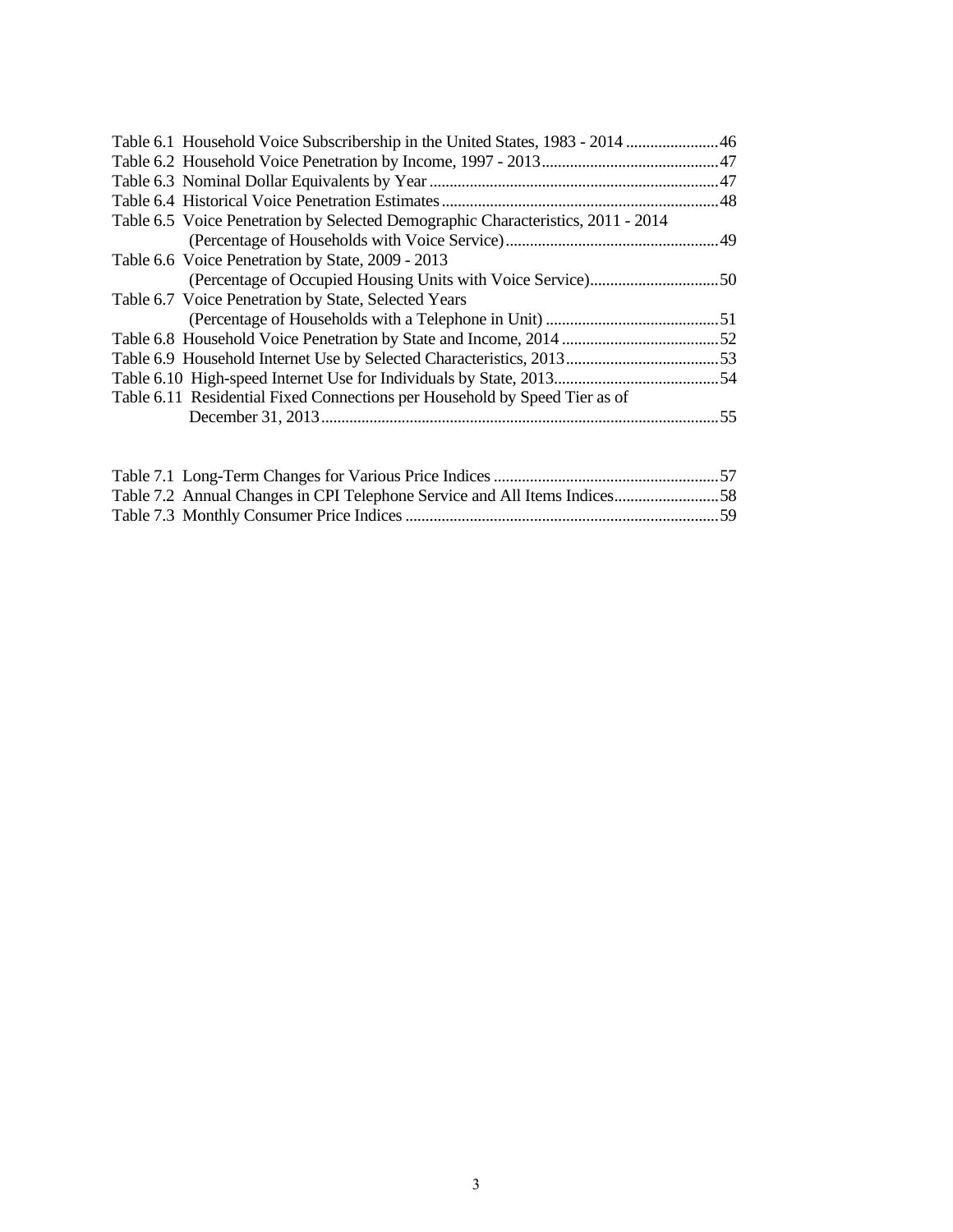# **Universal Service Monitoring Report**

### **2014**

## **Introduction and Summary**

 This is the seventeenth report in a series prepared by federal and state staff members for the Federal-State Joint Board on Universal Service (Universal Service Joint Board).<sup>1</sup> This report is generally based on information available to us as of September 2014. These reports contain information designed to monitor the impact of various universal service support mechanisms and the method used to finance them. These reports are part of a monitoring program created by the Federal Communications Commission in 1997 in CC Docket No. 96-45 to replace a similar program in CC Docket No. 87-339 that previously resulted in a series of nineteen *Monitoring Reports*. 2

 The *Monitoring Report* incorporates data from several sources, including the National Exchange Carrier Association (NECA) and Universal Service Administrative Company (USAC). USAC collects information from both contributors and beneficiaries of the Universal Service Fund, including incumbent local exchange carriers (ILECs), competitive eligible telecommunications carriers (CETCs), schools, libraries and health care providers. NECA, at the direction of the Commission, provides information to USAC that is utilized in administering certain aspects of the high-cost program.

 The following is the organization of this report: Section 1 provides an update on industry revenues, universal service program funding requirements, and contribution factors. Sections 2 through 5 provide the latest data on the low-income, high-cost, schools and libraries, and rural health care support mechanisms. Section 6 presents recent Census data on voice telephony subscribership from the Current Population Survey and the American Community Survey as well as data on telephone penetration by income by state. It also includes data on residential Internet subscribership. Section 7 includes updated Consumer Price Index data. An Appendix provides additional information regarding the high-cost program, updating the Universal Service Implementation Report released in March 2014.

 This entire report is available electronically in page image (.pdf) format through the FCC's Federal-State Joint Board Monitoring Reports website, located at http://www.fcc.gov/encyclopedia/federal-statejoint-board-monitoring-reports. The tables of the report are available separately as spreadsheet files in a single compressed (.zip) format file at this site also. The *Monitoring Report* is published once a year. Information received well in advance of the next *Monitoring Report* will be made available on an interim basis in separate staff reports or in raw data files (such as most NECA filings used in the *Monitoring Report*) on the Wireline Competition Bureau Statistical Reports Internet site.

 Supplementary material is available in a single compressed (.zip) format file at http://www.fcc.gov/encyclopedia/federal-state-joint-board-monitoring-reports. The supplementary material includes tables too extensive to be practical for a printed report. A table listing the files available when this file is unzipped is provided at the end of this introduction.

<sup>&</sup>lt;sup>1</sup> The last report was released in December 2013. *Universal Service Monitoring Report*, 2013 (Data Received Through October 2013).

 $2<sup>2</sup>$  In 1997, the Commission adopted rules to implement section 254 largely based on the recommendations of the Universal Service Joint Board and delegated to the Common Carrier Bureau (the predecessor to the Wireline Competition Bureau), in consultation with the state staff, the creation of a new monitoring program. *Federal-State Joint Board on Universal Service*, CC Docket No. 96-45, Report and Order, 12 FCC Rcd 8776, 9218, para. 869 (1997) (*Universal Service First Report and Order*). *See* 47 C.F.R. § 54.702(i).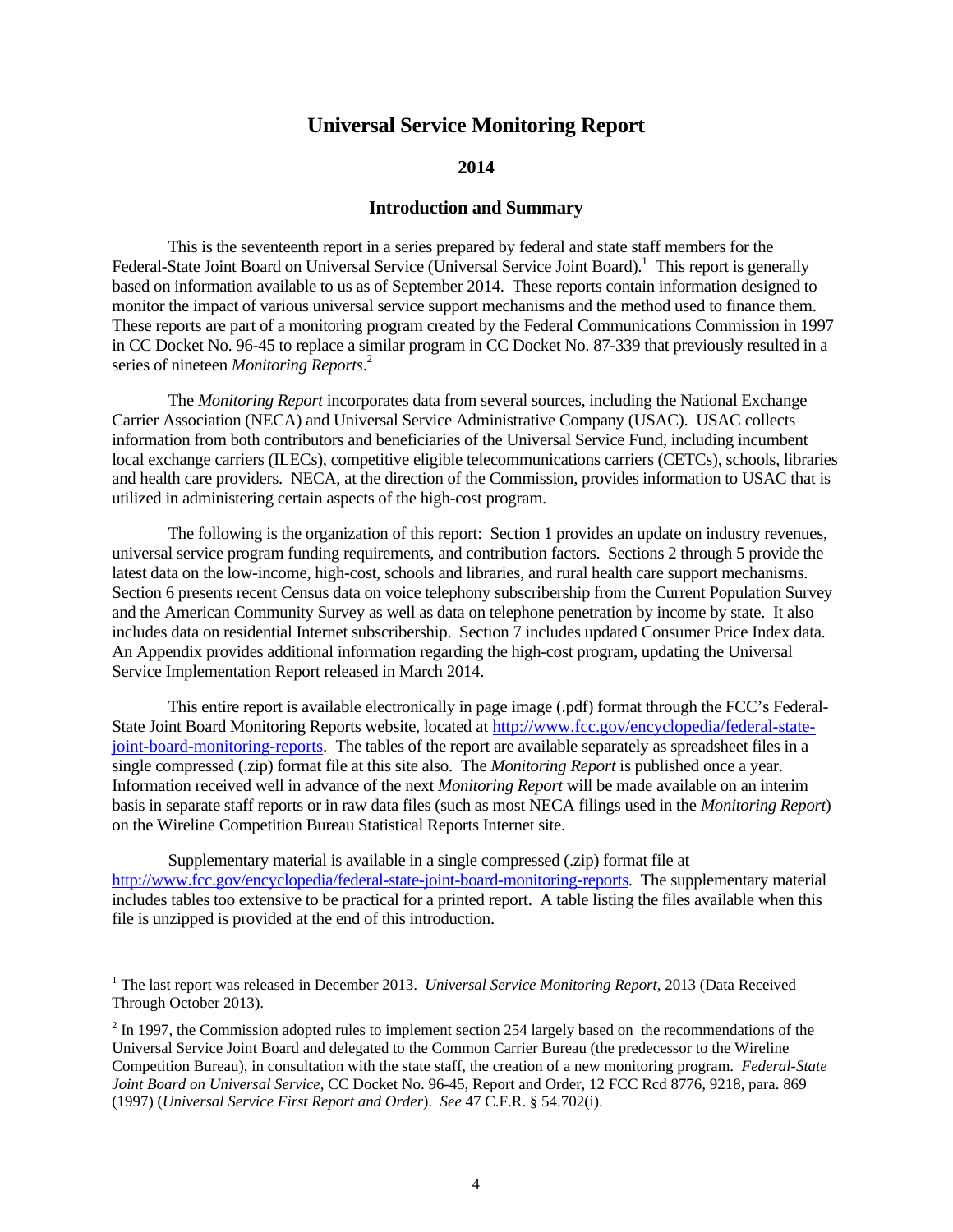We continue to look for ways to present universal service data in a way that is useful for the public. We have reorganized the report so that each support program – low-income, high-cost, schools and libraries, and rural health care – appears in a separate chapter. As a result, the tables for each program have been renumbered. In the 2014 report, we also have eliminated certain tables.<sup>3</sup>

 Former Tables 2.10 through 2.15 regarding high-cost disbursements are now provided in the report using claims data rather than disbursement data. Disbursement data will continue to be available in the supplementary material. Disbursement data is useful for understanding the flow of dollars in and out of the fund. In addition, the following tables from the 2013 report are now provided as files in supplementary material:

- Former Table 1.5. Contribution Base Revenues By Program
- Former Table 2.19. Schools and Libraries Funding Commitments and Disbursements by Applicant Type and Service Type
- Former Table 2.20. Schools and Libraries Funding Commitments and Disbursements by State and by Type of Applicant
- Former Table 2.21. Rural Health Care Funding Disbursements by Funding Year
- Former Table 5.1. Interstate Switched Access Minutes of Use Incumbent Local Exchange Carriers by Tier
- Former Table 5.2. ILEC Interstate Switched Access Minutes of Use by State

National Telecommunications and Information Administration (NTIA) data used to create former Tables 3.9 and 3.10 are no longer available. The new Tables 6.9 and 6.10 are variants of these tables based on American Community Survey (ACS) data.

We invite questions or comments on this report via email at IATDreports@fcc.gov with subject: December 2014 Monitoring Report.

<sup>&</sup>lt;sup>3</sup> The following tables have been deleted: former Table 1.4 on retail (end-user) telecommunications and interconnected VoIP service revenues by number portability region and former Table 2.4 on federal Lifeline average claims by state.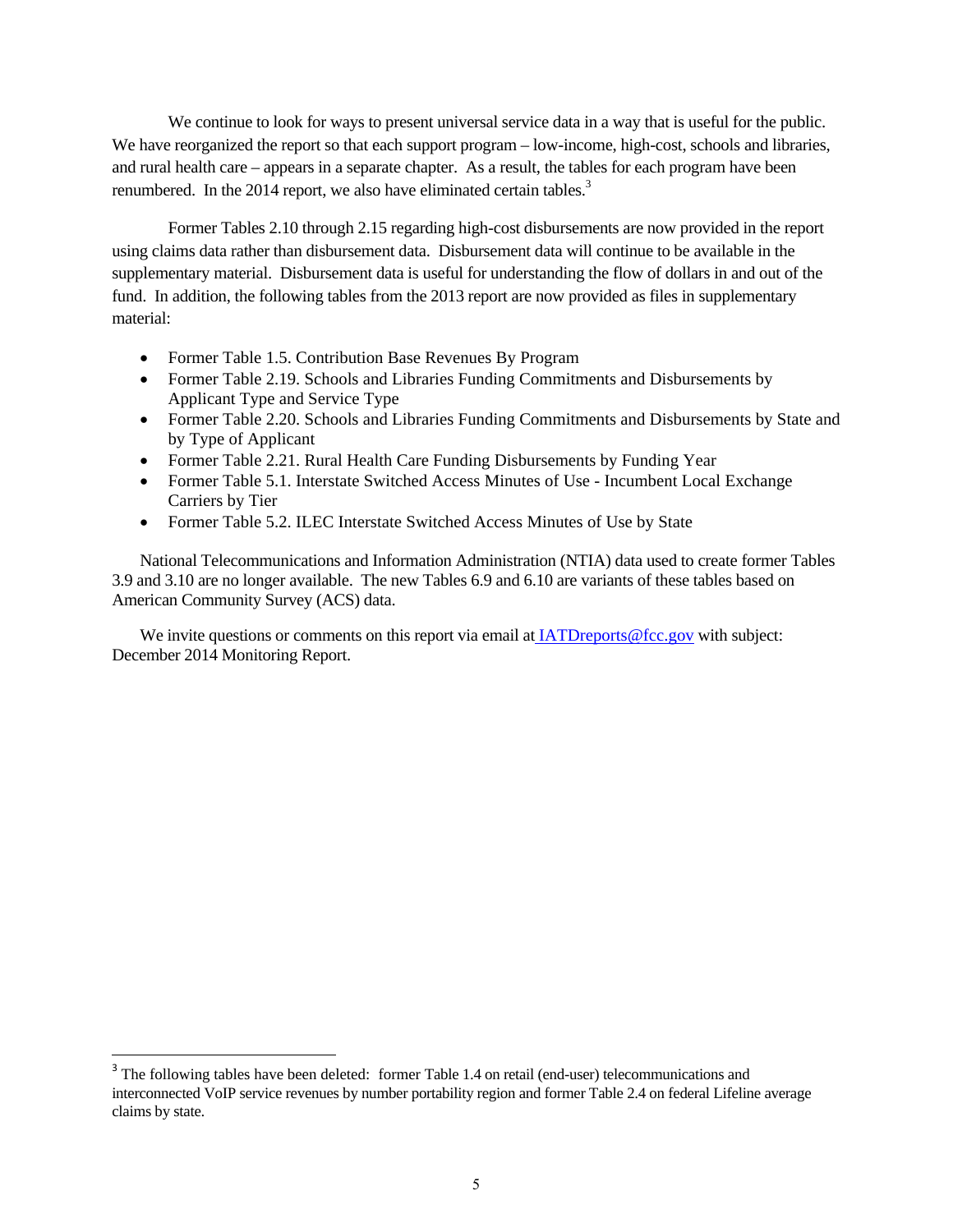# **2014 Monitoring Report Supplementary Material**

This list provides the names of files provided in the 2014 Monitoring Report Supplementary Material single compressed (.zip) format file available at http://www.fcc.gov/encyclopedia/federal-state-joint-boardmonitoring-reports. Underlined names are folders containing those files after unzipping the file.

| <b>Revenues and Contributions</b> | Revenue Details - 2012<br>Revenue Details - 2013<br>2012 Filer Revenues Top 5 Entities vs Others - by Service Type<br>Estimating End-User Revenue by State - 2011 Technical Appendix<br>Contribution Base Revenues by Program - 2012 and 2013 |                                                                                                                                                                                                                                                                                                                                  |  |  |  |  |  |  |
|-----------------------------------|-----------------------------------------------------------------------------------------------------------------------------------------------------------------------------------------------------------------------------------------------|----------------------------------------------------------------------------------------------------------------------------------------------------------------------------------------------------------------------------------------------------------------------------------------------------------------------------------|--|--|--|--|--|--|
| Low Income                        | LI Support - by State<br>LI Support - by Study Area<br>LI Subscribers and Beneficiaries - by State<br>ETCs Receiving Lifeline Support 2013                                                                                                    |                                                                                                                                                                                                                                                                                                                                  |  |  |  |  |  |  |
| <b>High Cost</b>                  | <b>Claims</b>                                                                                                                                                                                                                                 | HC Claims - by State<br>HC Claims - by Study Area<br>HC RoR Claims per Line - by Study Area<br>HC Support Study Areas - 2013<br>2014 Rate Floor Report<br><b>Support Reduction Waiver Requests</b><br>HCL Benchmarks - by Study Area<br>HC Rate Floor Reductions - by Study Area<br>Max Subject to Rate Floor – by PC Study Area |  |  |  |  |  |  |
|                                   | <b>Disbursements</b>                                                                                                                                                                                                                          | HC Disbursements - by State<br>HC Disbursements - by Study Area<br>HC RoR Disbursements per Line - by Study<br>Area                                                                                                                                                                                                              |  |  |  |  |  |  |
| <b>Schools and Libraries</b>      | SL Disbursements - by Service Provider Type<br>SL Funds per Student - by State                                                                                                                                                                | SL Funds - by Service Type, State, and Funding Year<br>SL Cumulative Funds - by Service Type and State<br>SL Funds - by Applicant Type, State, and Funding Year                                                                                                                                                                  |  |  |  |  |  |  |
| <b>Rural Health Care</b>          | RHC Disbursements - by Speed, Year, and HCP Type<br>RHC Disbursements - by Speed, Year, and State<br>RHC Disbursements per Person - by State<br>RHC Funds - by HCP Type, Program, and Year<br>RHC Funds - by State, Program, and Year         |                                                                                                                                                                                                                                                                                                                                  |  |  |  |  |  |  |
| <b>Minutes of Use</b>             | <b>NECA Pool Results</b>                                                                                                                                                                                                                      | ILEC Interstate Switched Access Minutes of Use - by Tier<br>ILEC Interstate Switched Access Minutes of Use - by State<br>ILEC Interstate Switched Access Minutes of Use - by Study Area                                                                                                                                          |  |  |  |  |  |  |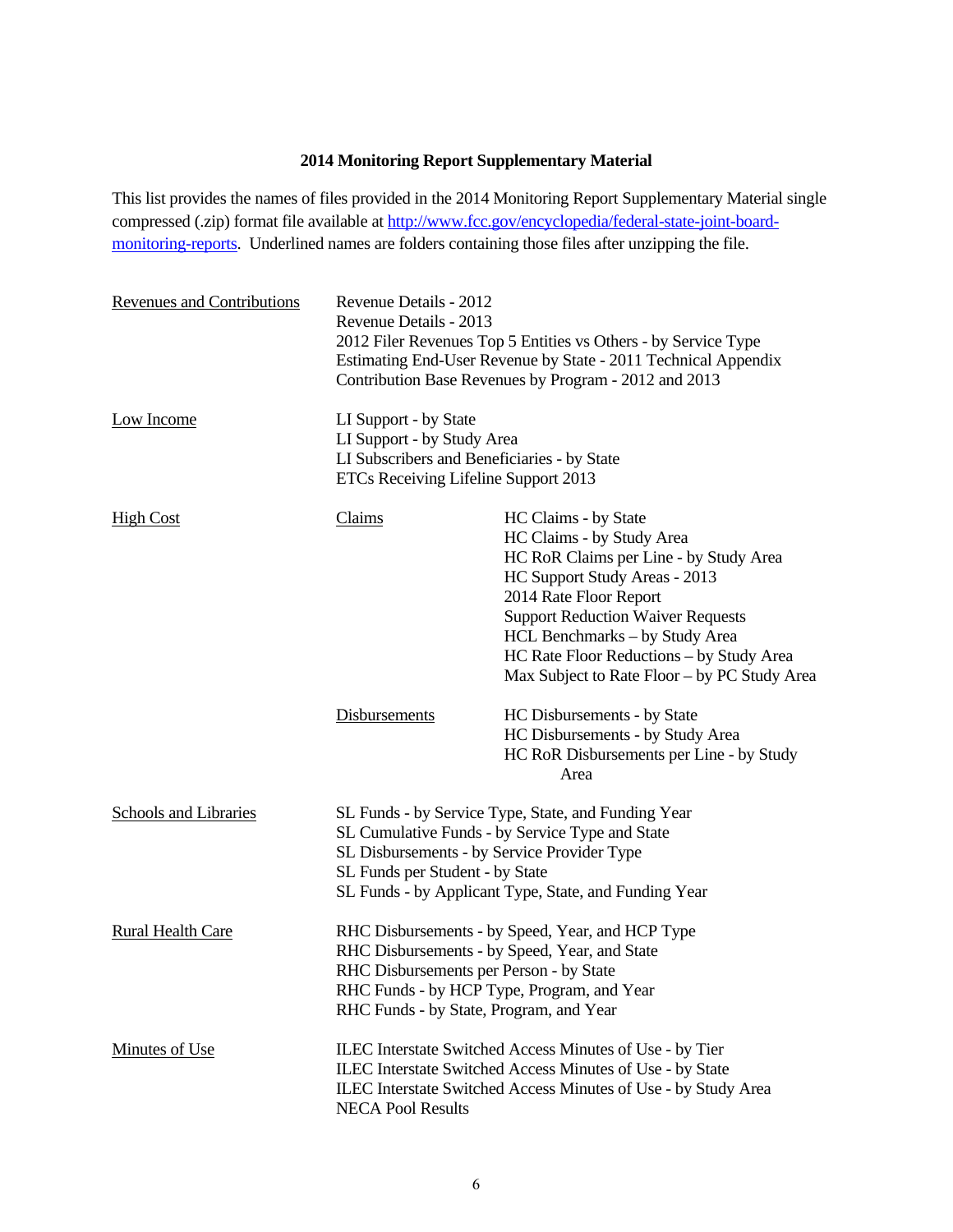### **Overview – Revenues and Contributions**

 In response to the Telecommunications Act of 1996, the Commission established several universal service mechanisms to help ensure that all Americans have access to affordable telecommunications service. Congress mandated that these programs be supported by contributions from every telecommunications carrier that provides interstate telecommunications, and other providers of telecommunications if the Commission finds contributions from such providers to be in the public interest. The tables in this section provide a general overview of the revenues of the U.S. telecommunications industry and the contributions to the universal service support mechanisms that are based on these revenues. The tables are based on information filed with the Commission in FCC Forms 499-A and 499-Q. To the extent that certain telecommunications industry revenues are not subject to contributions, such revenues may not be fully captured in these tables.

 Additional information about the revenues collected to support universal service can be found on the Commission's website at http://www.fcc.gov/encyclopedia/contribution-methodology-administrative-filings and on USAC's website at http://www.usac.org/cont/default.aspx. Please note that that the information provided in this report is based upon Commission rules in effect in 2014.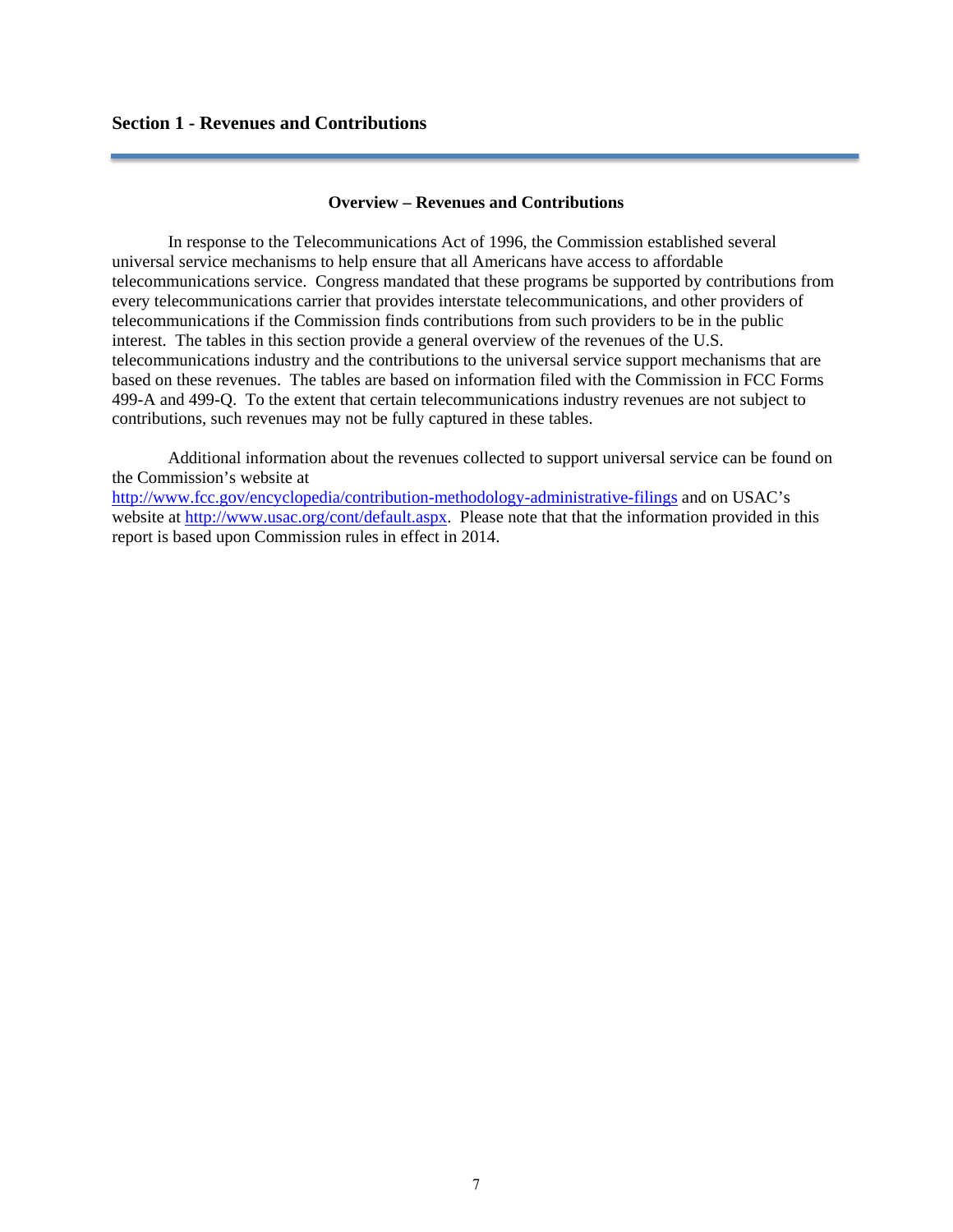# **Table 1.1 Filer Revenues by Service Type: 2003-2013 (in Millions of Dollars)**

|                                   |                                                        | 2003      | 2004      | 2005      | 2006      | 2007      | 2008      | 2009      | 2010     | 2011                  | 2012      | 2013      |
|-----------------------------------|--------------------------------------------------------|-----------|-----------|-----------|-----------|-----------|-----------|-----------|----------|-----------------------|-----------|-----------|
|                                   | Local Exchange and Federal/State USF Support           | \$70,606  | \$68,238  | \$66,506  | \$63,264  | \$62,790  | \$60,721  | \$56,839  | \$56,993 | \$52,718              | \$50,598  | \$49,016  |
|                                   | Pay Telephone <sup>2</sup>                             | 1.063     | 1.002     | 924       | 659       | 470       | 379       | 268       | 197      | 136                   | 362       | 359       |
| Local<br><b>Service and</b>       | Local Private Line <sup>3</sup>                        | 22,415    | 23,840    | 25,673    | 25,448    | 24,307    | 26,314    | 27,098    | 26,809   | 28,243                | 29,101    | 29,632    |
| Payphone                          | Other Local <sup>4</sup>                               | 3,242     | 2,944     | 3,331     | 3,884     | 3,227     | 3,321     | 3,531     | 3,032    | 3,145                 | 2,408     | 1,746     |
| <b>Revenues</b>                   | Subscriber Line Charges <sup>5</sup>                   | 12,136    | 11,715    | 11,113    | 10,827    | 10.141    | 9,283     | 8,363     | 7,481    | 6.703                 | 6,195     | 5,968     |
|                                   | Access <sup>6</sup>                                    | 12,972    | 12,352    | 11,822    | 11,392    | 10,543    | 9,776     | 8,778     | 8,336    | 7,368                 | 6,759     | 6,384     |
|                                   | <b>Total Local Service and Payphone Revenues</b>       | 122,434   | 120,091   | 119,368   | 115,474   | 111,478   | 109,795   | 104,876   | 102,847  | 98,313                | 95,422    | 93,105    |
| <b>Mobile</b>                     |                                                        |           |           |           |           |           |           |           |          |                       |           |           |
| <b>Revenues</b>                   | <b>Total Mobile Service Revenues</b> <sup>7</sup>      | 88,023    | 96,450    | 104,489   | 112,442   | 117,939   | 120,934   | 114,625   | 111,643  | 107,393               | 105,183   | 98,160    |
|                                   | Operator <sup>8</sup>                                  | 6,567     | 6,542     | 6,631     | 5,577     | 5,874     | 5,444     | 4,340     | 3,585    | 3,162                 | 3,092     | 3,064     |
| <b>Toll</b>                       | Non-Operator Switched Toll <sup>9</sup>                | 50,178    | 46,387    | 44,876    | 41,570    | 42,518    | 39,329    | 34,943    | 27,132   | 27,557                | 25,340    | 23,345    |
| <b>Service</b><br><b>Revenues</b> | Long Distance Private Line <sup>10</sup>               | 15,316    | 13,906    | 13,264    | 12,739    | 12,080    | 11,683    | 11,649    | 14,344   | 11,443                | 12,262    | 12,542    |
|                                   | Other Long Distance <sup>11</sup>                      | 2,222     | 1.801     | 2,021     | 2,154     | 1.661     | 2,071     | 2.708     | 4,945    | 4.186                 | 3,929     | 3,886     |
|                                   | <b>Total Toll Service Revenues</b>                     | 74,283    | 68,637    | 66,792    | 62,039    | 62,133    | 58,527    | 53,640    | 50,006   | 46,347                | 44,624    | 42,837    |
|                                   | <b>Total Local, Mobile, and Toll Revenues</b>          | 284,739   | 285,177   | 290,649   | 289,954   | 291,549   | 289,255   | 273,141   | 264,496  | 252,052               | 245,229   | 234,102   |
|                                   | Universal Service Surcharges <sup>12,13</sup>          | 6,383     | 6,557     | 7,273     | 7,314     | 7,902     | 8,110     | 7,911     | 8,662    | 8,986                 | 10,012    | 8,986     |
|                                   |                                                        |           |           |           |           |           |           |           |          |                       |           |           |
|                                   | <b>Total Telecommunications Revenues</b> <sup>14</sup> | 291,122   | 291,735   | 297,921   | 297,269   | 299,451   | 297,365   | 281,052   | 273,158  | 261,038               | 255,242   | 243,088   |
|                                   | Total Non-Telecommunications Revenues <sup>15</sup>    | 65,186    | 71,493    | 86,764    | 101,061   | 131,615   | 151,494   | 158,859   | 173,228  | 214,538               | 224,487   | 251,892   |
|                                   | <b>Total Reported Revenues</b>                         | \$356,308 | \$363,227 | \$384,685 | \$398,329 | \$431,066 | \$448,860 | \$439,911 |          | $$446,386$ $$475,576$ | \$479,729 | \$494,981 |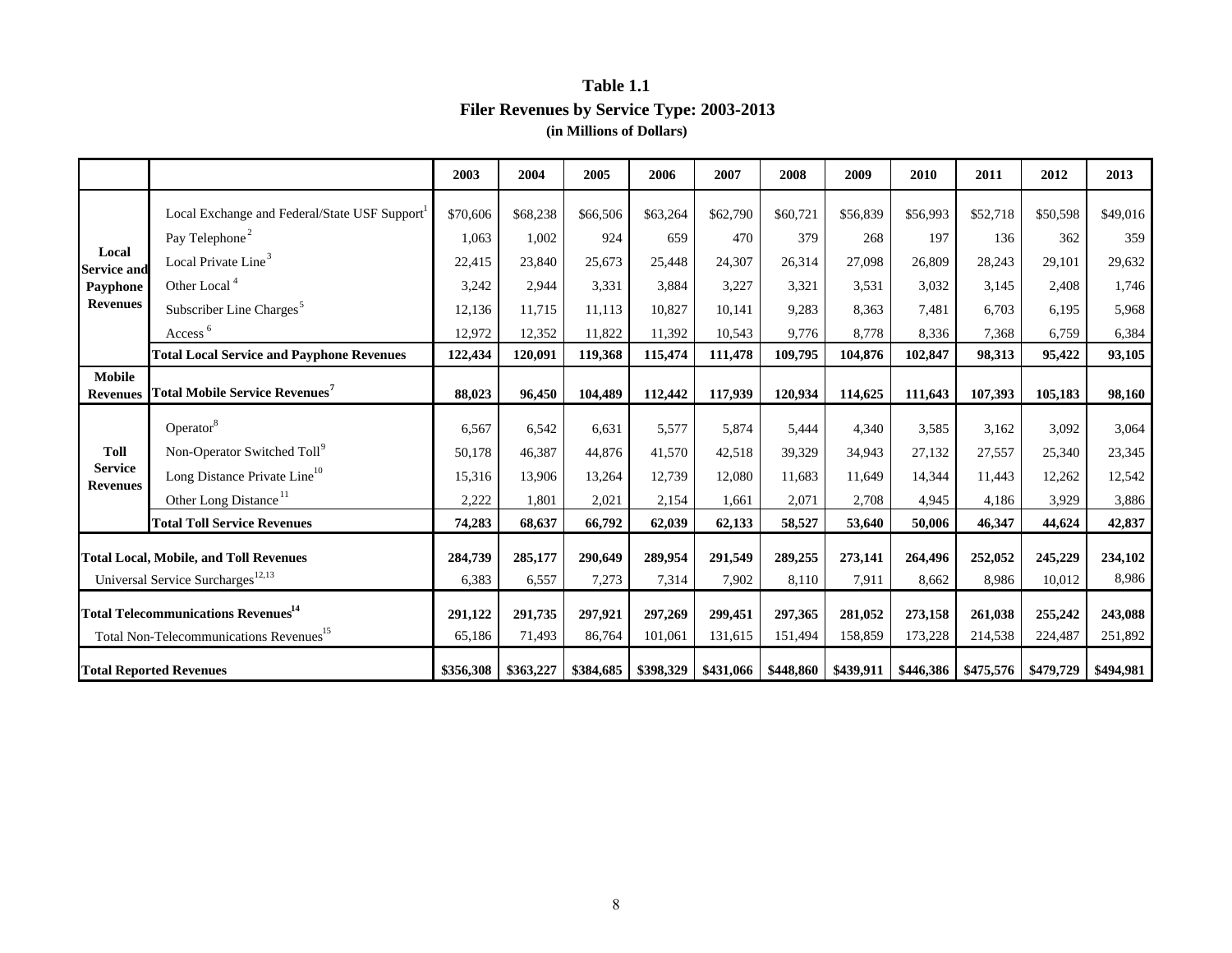# **Footnotes to Table 1.1**

 $1$  Dollar amounts are calculated using the sum of Lines 303a, 308a (Federal and State USF Support Revenues), and 404a from Form 499-A.

 $^{2}$  Dollar amounts are calculated using the sum of Lines 306a and 407a from Form 499-A.

3 Dollar amounts are calculated using the sum of Lines 305a and 406a from Form 499-A.

4 Dollar amounts are calculated using the sum of Lines 307a and 408a from Form 499-A.

5 Dollar amounts are calculated using Line 405a from Form 499-A. As of 2012, includes Access Recovery Charge (ARC).

6 Dollar amounts are calculated using Line 304a from Form 499-A.

 $<sup>7</sup>$  Dollar amounts are calculated using the sum of Lines 309a, 409a, and 410a from Form 499-A.</sup>

8 Dollar amounts are calculated using the sum of Lines 310a, 411a, 412a, and 413a from Form 499-A.

9 Dollar amounts are calculated using the sum of Lines 311a and 414a from Form 499-A.

<sup>10</sup> Dollar amounts are calculated using the sum of Lines 312a and 415a from Form 499-A.

 $11$  Dollar amounts are calculated using the sum of Lines 313a, 314a, 416a, and 417a from Form 499-A.

- <sup>12</sup> The surcharge figure indicates only surcharges that have been explicitly reported as such in Form 499-A and does not account for implicit surcharge revenues where carriers collect the surcharge through higher prices.
- <sup>13</sup> Dollar amounts are calculated using Line 403a from Form 499-A.
- <sup>14</sup> Subtotal includes surcharge.
- <sup>15</sup> Dollar amounts are calculated using Line 418a from Form 499-A.

Note: Detail may not add to totals due to rounding.

Previously Table 1.2

Source: FCC Form 499-A. Data for 2012 are based on filings as of April 8, 2014; data for 2013 are based on filings as of May 5, 2014.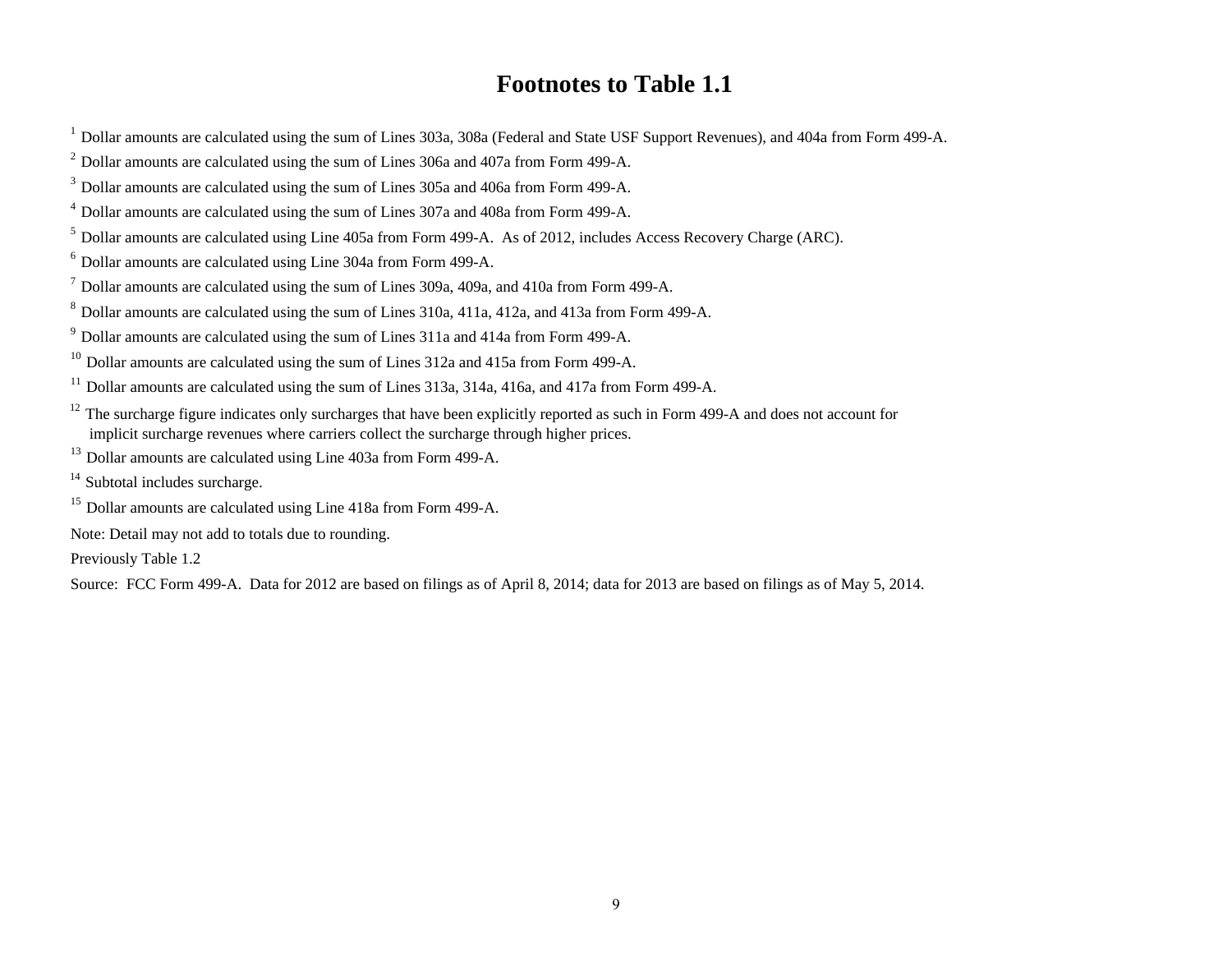## **Table 1.2 Filer Revenues1, Wholesale vs. Retail: 2003-2013 (in Millions of Dollars)**

|                                                       |                                            | 2003      | 2004      | 2005      | 2006      | 2007      | 2008      | 2009      | 2010      | 2011      | 2012      | 2013      |
|-------------------------------------------------------|--------------------------------------------|-----------|-----------|-----------|-----------|-----------|-----------|-----------|-----------|-----------|-----------|-----------|
|                                                       | Local Service <sup>3,4</sup>               | \$37,742  | \$38,546  | \$39,213  | \$39,392  | \$38,383  | \$39,200  | \$38,285  | \$37,955  | \$39,807  | \$39,783  | \$39,101  |
|                                                       | Mobile Service <sup>5</sup>                | 4.465     | 4,164     | 6,334     | 5,187     | 5.360     | 5,630     | 4.284     | 5,006     | 5.512     | 5,587     | 5,384     |
| <b>Wholesale (Carrier's</b><br>Carrier)               | Toll Service <sup>6</sup>                  | 18,205    | 15,703    | 16,892    | 15,101    | 16,093    | 13,843    | 13,003    | 15,549    | 11,921    | 11,425    | 10,911    |
| <b>Telecommunications</b>                             | <b>Total Wholesale Revenues</b>            | 60,412    | 58,413    | 62,439    | 59,679    | 59,836    | 58,672    | 55,571    | 58,510    | 57,240    | 56,796    | 55,396    |
| Revenues <sup>2</sup>                                 | Intrastate <sup>7</sup>                    | 24,825    | 25,852    | 27,486    | 24,848    | 22,566    | 21,836    | 20,173    | 22,484    | 20,379    | 18,860    | 17,236    |
|                                                       | Interstate and International 8,9           | 35,587    | 32,561    | 34,953    | 34,831    | 37,270    | 36,837    | 35,399    | 36,026    | 36,861    | 37,936    | 38,160    |
|                                                       | <b>Percentage Interstate/International</b> | 59%       | 56%       | 56%       | 58%       | 62%       | 63%       | 64%       | 62%       | 64%       | 67%       | 69%       |
|                                                       | Local Service <sup>3,10</sup>              | \$84,691  | \$81,545  | \$80,155  | \$76,082  | \$73,095  | \$70,598  | \$66,591  | \$64,892  | \$58,506  | \$55,639  | \$54,004  |
|                                                       | Mobile Service <sup>11</sup>               | 83,558    | 92,286    | 98,156    | 107,255   | 112,579   | 115,304   | 110,341   | 106,637   | 101,881   | 99,596    | 92,776    |
|                                                       | Toll Service $^{12}$                       | 56,078    | 52,934    | 49,900    | 46,938    | 46,040    | 44,681    | 40.637    | 34,457    | 34,426    | 33,198    | 31,927    |
| <b>Retail (End User)</b><br><b>Telecommunications</b> | Universal Service Surcharges <sup>13</sup> | 6,384     | 6,557     | 7,272     | 7,314     | 7,902     | 8,110     | 7,911     | 8,662     | 8,986     | 10,012    | 8,986     |
| <b>Revenues</b>                                       | <b>Total Retail Revenues</b>               | \$230,711 | \$233,322 | \$235,482 | \$237,589 | \$239,615 | \$238,693 | \$225,481 | \$214,648 | \$203,798 | \$198,446 | \$187,693 |
|                                                       | Intrastate $\frac{14}{14}$                 | 150,889   | 153,265   | 154,310   | 157,653   | 158,380   | 157,737   | 149,493   | 142,356   | 133,475   | 128,409   | 119,294   |
|                                                       | Interstate and International $^{1,8,15}$   | 79,822    | 80,057    | 81,173    | 79,937    | 81,235    | 80,956    | 75,988    | 72,292    | 70,323    | 70,037    | 68,399    |
|                                                       | <b>Percentage Interstate/International</b> | 35%       | 34%       | 34%       | 34%       | 34%       | 34%       | 34%       | 34%       | 35%       | 35%       | 36%       |
|                                                       | Local Service <sup>3</sup>                 | \$122,433 | \$120,091 | \$119,368 | \$115,474 | \$111,478 | \$109,798 | \$104,876 | \$102,847 | \$98,313  | \$95,422  | \$93,105  |
|                                                       | Mobile Service                             | 88,022    | 96,450    | 104,489   | 112,442   | 117,939   | 120,934   | 114,625   | 111,643   | 107,393   | 105,183   | 98,160    |
| <b>Total</b>                                          | <b>Toll Service</b>                        | 74,283    | 68,637    | 66,792    | 62,039    | 62,133    | 58,523    | 53,640    | 50,006    | 46,347    | 44,624    | 42,837    |
| <b>Telecommunications</b>                             | <b>Universal Service Surcharges</b>        | 6,384     | 6,557     | 7,272     | 7,314     | 7,902     | 8,110     | 7,911     | 8,662     | 8,986     | 10,012    | 8,986     |
| <b>Revenues</b> (Wholesale<br>+ Retail)               | <b>Total Telecommunications Revenues</b>   | \$291,123 | \$291,734 | \$297,921 | \$297,268 | \$299,451 | \$297,365 | \$281,052 | \$273,158 | \$261,038 | \$255,242 | \$243,088 |
|                                                       | Intrastate                                 | 175,714   | 179,117   | 181,796   | 182,501   | 180,946   | 179,573   | 169,666   | 164,840   | 153,854   | 147,269   | 136,530   |
|                                                       | Interstate and International <sup>8</sup>  | 115,409   | 112,617   | 116,125   | 114,768   | 118,505   | 117,793   | 111,387   | 108,318   | 107,184   | 107,972   | 106,559   |
|                                                       | <b>Percentage Interstate/International</b> | 40%       | 39%       | 39%       | 39%       | 40%       | 40%       | 40%       | 40%       | 41%       | 42%       | 44%       |
| <b>Total Non-Telecommunications Revenues</b>          |                                            | \$65,186  | \$71,493  | \$86,764  | \$101,061 | \$131,615 | \$151,494 | \$158,859 | \$173,228 | \$214,538 | \$224,487 | \$251,892 |
| <b>Total Reported Revenues</b>                        |                                            | \$356,309 | \$363,227 | \$384,685 | \$398,329 | \$431,066 | \$448,859 | \$439,911 | \$446,386 | \$475,576 | \$479,729 | \$494,981 |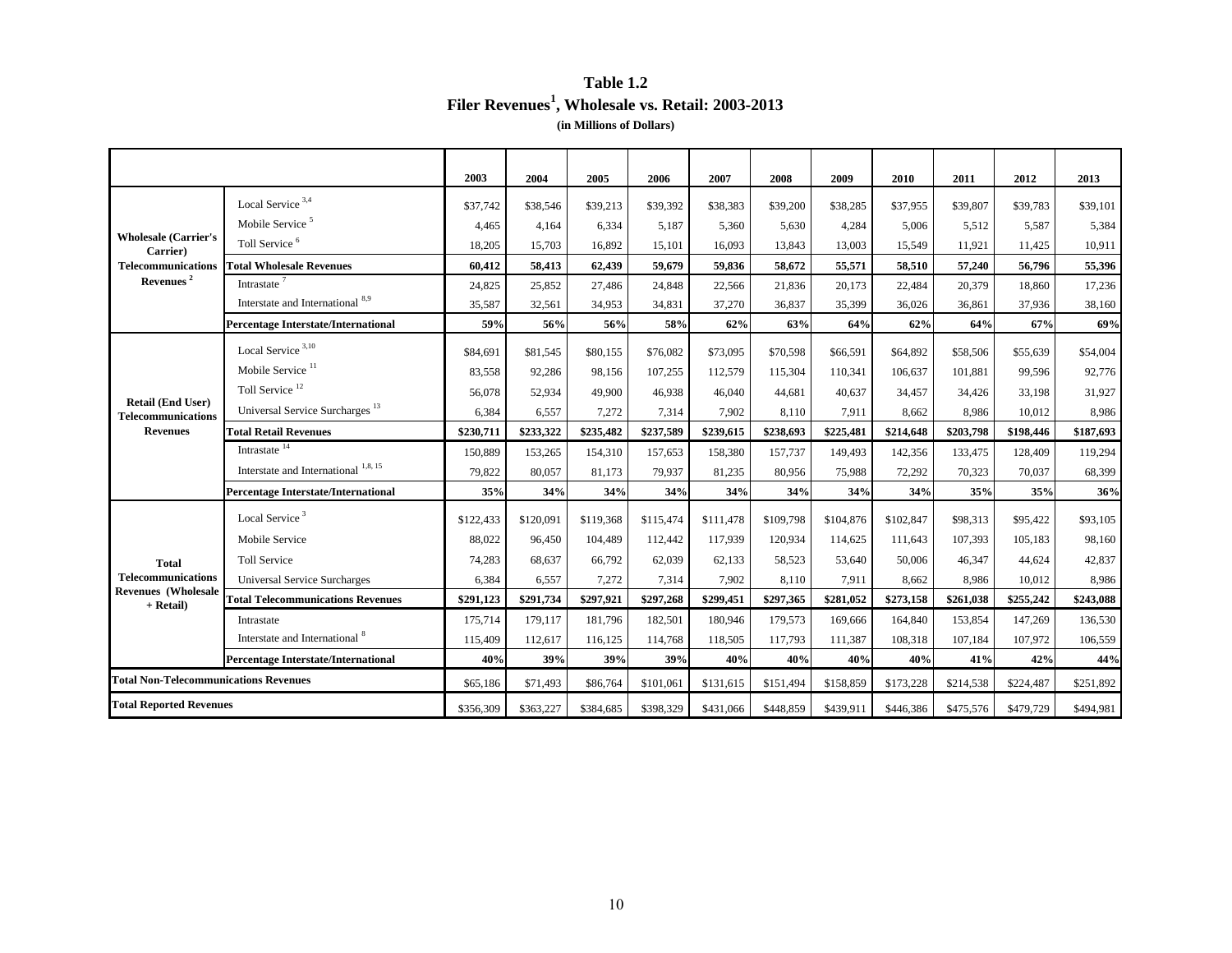# **Footnotes to Table 1.2**

 $<sup>1</sup>$  Data include revenues for de minimis filers as well as for other carriers that are exempt from universal service contribution requirements.</sup>

<sup>2</sup> Wholesale revenues are reported on the FCC Form 499-A as sales to other universal service contributors for resale. This includes, for example, access services that local exchange carriers provide to toll carriers. Sales to de minimis resellers, end-user customers, government-only providers, international-only providers, and any other non-contributors are treated as end-user revenues. Filers contribute to the universal service funding mechanisms based on their end-user interstate and international revenues. See Table 1.5 for further details on the USF contribution base.

<sup>3</sup> Payphone revenues and interconnected Voice over Internet Protocol (VoIP) revenues are included with local service revenues in this table.

4 Dollar amounts are calculated using the sum of Lines 303a to 308a from Form 499-A.

5 Dollar amounts are calculated using Line 309a from Form 499-A.

 $6$  Dollar amounts are calculated using the sum of Lines 310a to 314a from Form 499-A.

 $^7$  Dollar amounts are calculated using the sum of Lines 303a to 314a, minus the sum of Lines 303d to 314d, minus the sum of Lines 303e to 314e from Form 499-A.

<sup>8</sup> Revenues from calls that both originate and terminate in foreign points are reported as end-user revenues and are included in this table, but are not included in the universal service contribution base. This line best respresents the USF contribution base, which is further described in Table 1.5.

9 Dollar amounts are calculated using the sum of Lines 303d to 314d, plus the sum of Lines 303e to 314e from Form 499-A.

 $10$  Dollar amounts are calculated using the sum of Lines 404a to 408a from Form 499-A.

<sup>11</sup> Dollar amounts are calculated using the sum of Lines 409a and 410a from Form 499-A.

 $12$  Dollar amounts are calculated using the sum of Lines 411a to 417a from Form 499-A.

<sup>13</sup> Dollar amounts are calculated using Line 403a from Form 499-A.

<sup>14</sup> Dollar amounts are calculated using the sum of Lines 403a to 417a, minus the sum of Lines 403d to 417d, minus the sum of Lines 403e to 417e from Form 499-A.

<sup>15</sup> This line best represents the USF contribution base, which is further described in Table 1.5. Dollar amounts are calculated using the sum of Lines 403d to 417d, plus the sum of Lines 403e to 417e from Form 499-A. This is different from billed interstate and international end user revenue, which does not include international-to-international revenues and uncollected revenues.

Note: Detail may not add to totals due to rounding.

Previously Table 1.1

Source: FCC Form 499-A. Data for 2012 are based on filings as of April 8, 2014; data for 2013 are based on filings as of May 5, 2014.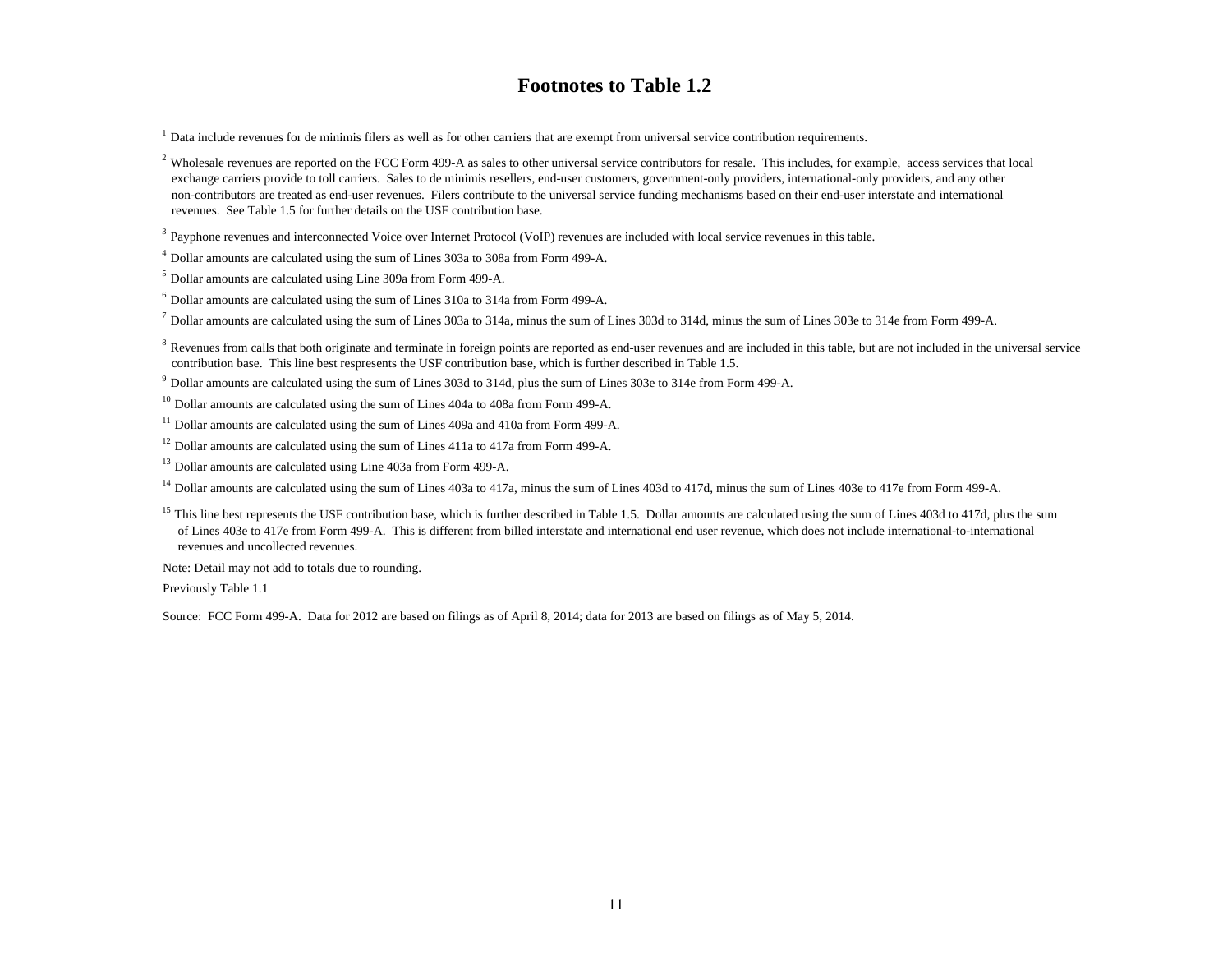# **Table 1.3 2013 Filer Revenues by Service Type: Top 5 Affiliated Entities vs. Other Companies (in Millions of Dollars)**

|                                          |                                                     | <b>Top 5 Affiliated</b><br>Entities <sup>1</sup> | <b>Other Companies</b> | <b>Total</b> |
|------------------------------------------|-----------------------------------------------------|--------------------------------------------------|------------------------|--------------|
|                                          | Local Exchange <sup>2</sup>                         | \$26,141                                         | \$16,884               | \$43,025     |
|                                          | Pay Telephone <sup>3</sup>                          | 17                                               | 343                    | 359          |
| <b>Local Service</b>                     | Local Private Line <sup>4</sup>                     | 21,004                                           | 8,627                  | 29,632       |
| and Payphone                             | Other Local <sup>5</sup>                            | 968                                              | 778                    | 1,746        |
| <b>Revenues</b>                          | Federal and State USF Support <sup>6</sup>          | 1,915                                            | 4,076                  | 5,991        |
|                                          | Subscriber Line Charges <sup>7</sup>                | 3,656                                            | 2,313                  | 5,968        |
|                                          | Access <sup>8</sup>                                 | 3,408                                            | 2,976                  | 6,384        |
|                                          | <b>Total Local Service and Payphone Revenues</b>    | 57,108                                           | 35,997                 | 93,105       |
| <b>Mobile</b>                            |                                                     |                                                  |                        |              |
| <b>Revenues</b>                          | <b>Total Mobile Service Revenues<sup>9</sup></b>    | 87,409                                           | 10,751                 | 98,160       |
|                                          | Operator <sup>10</sup>                              | 453                                              | 2,611                  | 3,064        |
| <b>Toll Service</b>                      | Non-Operator Switched Toll <sup>11</sup>            | 11,430                                           | 11,915                 | 23,345       |
| <b>Revenues</b>                          | Long Distance Private Line <sup>12</sup>            | 7,880                                            | 4,662                  | 12,542       |
|                                          | Other Long Distance <sup>13</sup>                   | 538                                              | 3,348                  | 3,886        |
|                                          | <b>Total Toll Service Revenues</b>                  | 20,301                                           | 22,537                 | 42,837       |
|                                          | <b>Total Local, Mobile, and Toll Revenues</b>       | 164,818                                          | 69,284                 | 234,102      |
|                                          | Universal Service Surcharges <sup>14</sup>          | 6.798                                            | 2,189                  | 8,986        |
| <b>Total Telecommunications Revenues</b> |                                                     | 171,615                                          | 71,473                 | 243,089      |
|                                          | Total Non-Telecommunications Revenues <sup>15</sup> | 163,327                                          | 88,565                 | 251,892      |
| <b>Total Reported Revenues</b>           |                                                     | \$334,942                                        | \$160,038              | \$494,981    |

<sup>1</sup> The "Top 5 Affiliated Entities" are those with the greatest revenues as defined by Line 419a, which includes Lines 303a to 314a and Lines 403a to 418a. These companies are (in alphabetical order): AT&T Inc., CenturyLink, Deutsche Telekom AG, SoftBank Corporation (which acquired Sprint in June 2013), and Verizon Communications. Affiliated entity structure is as of year-end 2013.

 $2$  Dollar amounts are calculated using the sum of Lines 303a and 404a from Form 499-A.

3 Dollar amounts are calculated using the sum of Lines 306a and 407a from Form 499-A.

4 Dollar amounts are calculated using the sum of Lines 305a and 406a from Form 499-A.

5 Dollar amounts are calculated using the sum of Lines 307a and 408a from Form 499-A.

6 Dollar amounts are calculated using Line 308a from Form 499-A.

7 Dollar amounts are calculated using Line 405a from Form 499-A. As of 2012, includes Access Recovery Charge.

8 Dollar amounts are calculated using Line 304a from Form 499-A.

9 Dollar amounts are calculated using the sum of Lines 309a, 409a, and 410a from Form 499-A.

<sup>10</sup> Dollar amounts are calculated using the sum of Lines 310a, 411a, 412a, and 413a from Form 499-A.

<sup>11</sup> Dollar amounts are calculated using the sum of Lines 311a and 414a from Form 499-A.

<sup>12</sup> Dollar amounts are calculated using the sum of Lines 312a and 415a from Form 499-A.

<sup>13</sup> Dollar amounts are calculated using the sum of Lines 313a, 314a, 416a, and 417a from Form 499-A.

<sup>14</sup> Dollar amounts are calculated using Line 403a from Form 499-A.

<sup>15</sup> Dollar amounts are calculated using Line 418a from Form 499-A.

Note: Detail may not add to totals due to rounding.

Note: Table 1.3 for 2012 can be found in supplemental files.

Source: FCC Form 499-A. Data for 2013 are based on filings as of May 5, 2014.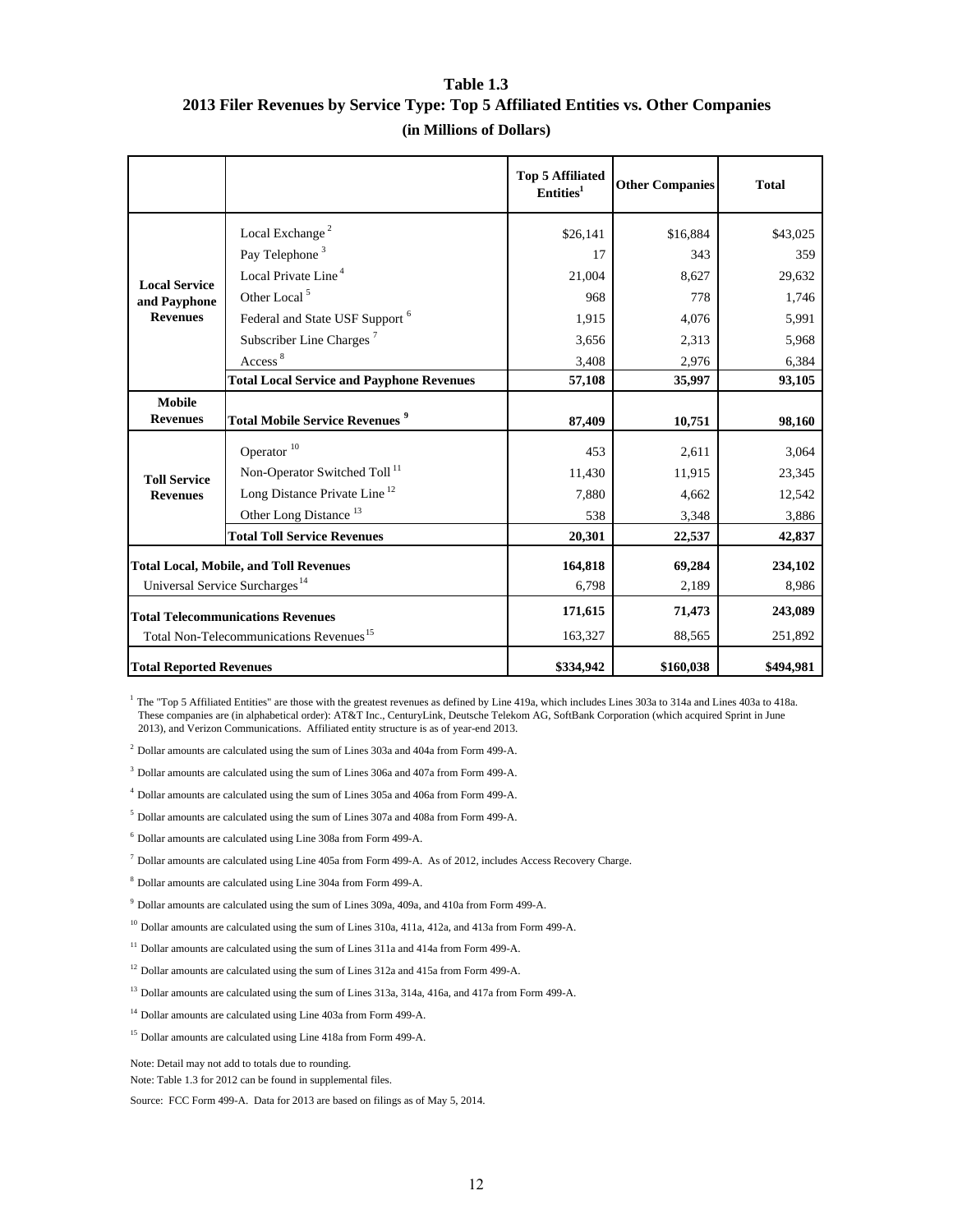| Table 1.4                                                        |
|------------------------------------------------------------------|
| Telecommunications Revenue Reported on FCC Form 499-O: 2012-2014 |
| (in Millions of Dollars)                                         |

|                                                                         | Data from FCC Form 499-O                        | <b>All Filers</b>                                 | <b>LIRE</b><br>Exemption <sup>1</sup> | <b>Total Less</b><br><b>LIRE</b> |        |
|-------------------------------------------------------------------------|-------------------------------------------------|---------------------------------------------------|---------------------------------------|----------------------------------|--------|
|                                                                         |                                                 | Retail (End User) Billed <sup>3</sup>             | \$70,141                              |                                  |        |
| <b>Projected Revenues</b><br>for 2012                                   | Interstate and<br>International <sup>2</sup>    | Retail Net of Uncollectibles <sup>4</sup>         | 69,125                                | (2,892)                          | 66,233 |
|                                                                         |                                                 | Implied Uncollectible Rate                        | 1.4%                                  |                                  |        |
|                                                                         | Intrastate,                                     | Wholesale (Carrier's Carrier) Billed <sup>5</sup> | 59,803                                |                                  |        |
|                                                                         | Interstate, and                                 | Retail (End User) Billed                          | 198,260                               |                                  |        |
| <b>Historical Revenues</b>                                              | International                                   | <b>Total Revenue</b>                              | 258,063                               |                                  |        |
| Reported for 2012                                                       |                                                 | Retail (End User) Billed                          | 69,622                                |                                  |        |
|                                                                         | Interstate and<br>International                 |                                                   |                                       |                                  |        |
|                                                                         |                                                 | Retail (End User) Billed                          | 68,884                                |                                  |        |
| <b>Projected Revenues</b>                                               | Interstate and<br>International                 | Retail Net of Uncollectibles                      | 67,975                                | (2,609)                          | 65,366 |
| for 2013                                                                |                                                 | <b>Implied Uncollectible Rate</b>                 | 1.3%                                  |                                  |        |
|                                                                         | Intrastate,<br>Interstate, and<br>International | Wholesale (Carrier's Carrier) Billed              | 53.543                                |                                  |        |
|                                                                         |                                                 | Retail (End User) Billed                          | 188,667                               |                                  |        |
| <b>Historical Revenues</b>                                              |                                                 | <b>Total Revenue</b>                              | 242,210                               |                                  |        |
| Reported for 2013                                                       | Interstate and<br>International                 | Retail (End User) Billed                          | 67,938                                |                                  |        |
|                                                                         |                                                 |                                                   |                                       |                                  |        |
|                                                                         |                                                 |                                                   |                                       |                                  |        |
|                                                                         |                                                 | Retail (End User) Billed <sup>6</sup>             | 68,042                                |                                  |        |
| <b>Projected Revenues</b><br>for 2014                                   | Interstate and<br>International                 | Retail Net of Uncollectibles <sup>7,8</sup>       | 67,005                                | (2,868)                          | 64.137 |
|                                                                         |                                                 | <b>Implied Uncollectible Rate</b>                 | 1.5%                                  |                                  |        |
|                                                                         | Intrastate,                                     | Wholesale (Carrier's Carrier) Billed <sup>9</sup> | 26,867                                |                                  |        |
| <b>Historical Revenues</b><br><b>Reported for First</b><br>Half of 2014 | Interstate, and                                 | Retail (End User) Billed <sup>10</sup>            | 88,927                                |                                  |        |
|                                                                         | International                                   | <b>Total Revenue</b>                              | 115,794                               |                                  |        |
|                                                                         | Interstate and<br>International                 | Retail (End User) Billed <sup>11</sup>            | 33,470                                |                                  |        |

 $<sup>1</sup>$  A provider receives the Limited International Revenue Exemption (LIRE) and its international revenues are excluded from the contribution base if the total amount</sup> of interstate end-user revenues for the filing entity consolidated with all affiliates is less than 12% of the total of interstate and international end-user revenues for the filing entity consolidated with all affiliates. Affiliated filer entities who do not pass the 12% rule, but whose USF obligation exceeds its interstate revenue may be considered for the LIRE exemption on a case by case basis. See 47 C.F.R. § 54.706(c). In addition, filers that provide only international services are exempt regardless of services offered by affiliates.

2 Projected intrastate revenues are not reported on FCC Form 499-Q.

3 Prior to 2014, line was referred to as "Billed to End Users".

4 Prior to 2014, line was referred to as "Collected from End Users".

5 Prior to 2014, line was referred to as "Billed to Resellers".

6 Dollar amounts for projected revenues billed to end users are calculated using the sum of Lines 119b and 119c from Form 499-Q.

 $^7$  Dollar amounts for projected revenues collected from end users are calculated using the sum of Lines 120b and 120c from Form 499-Q.

<sup>8</sup> Dollar amounts for projected LIRE exempt revenues are calculated using the sum of Lines 120b and 120c in the Form 499Q filings from those filers who are LIREexempt.

9 Dollar amounts for historical revenues billed to wholesaler is calculated using Line 115a from Form 499-Q.

<sup>10</sup> Dollar amounts for historical revenues billed to retail is calculated using Line 116a from Form 499-Q.

Note: Detail may not add to totals due to rounding. <sup>11</sup> Dollar amounts for interstate and international historical revenues billed to end users is calculated using the sum of Lines 116b and 116c from Form 499-Q.

Previously Table 1.7.

Source: FCC Form 499-Q.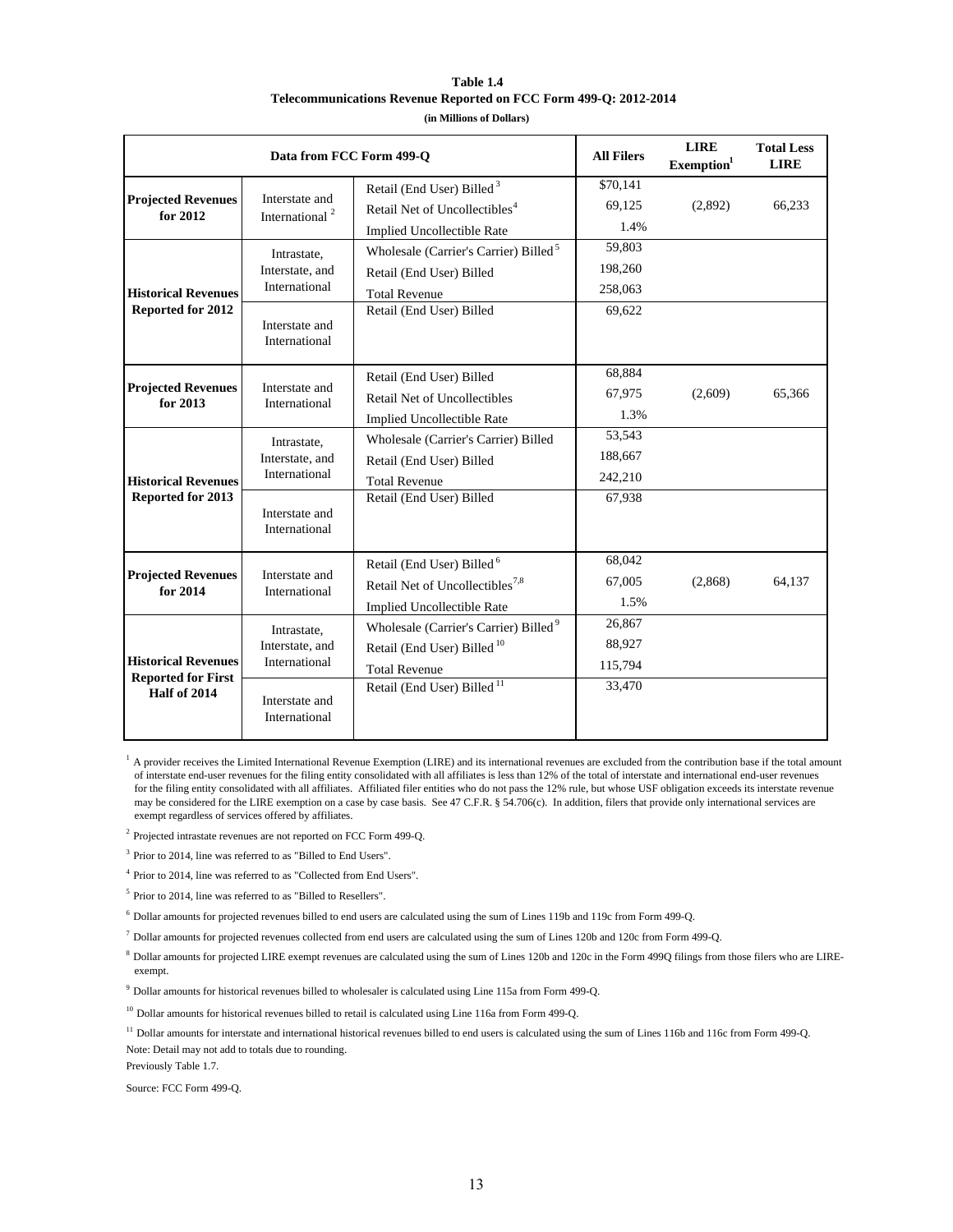| Table 1.5                                              |
|--------------------------------------------------------|
| USF Contribution Base by Year <sup>1</sup> : 2003-2013 |
| (in Millions of Dollars)                               |

|        | (III MINIQUIS VI D'ONALS)                    |          |          |          |          |          |          |          |          |          |          |          |
|--------|----------------------------------------------|----------|----------|----------|----------|----------|----------|----------|----------|----------|----------|----------|
|        |                                              | 2003     | 2004     | 2005     | 2006     | 2007     | 2008     | 2009     | 2010     | 2011     | 2012     | 2013     |
|        | <b>Revenues Subject to USF Contribution</b>  |          |          |          |          |          |          |          |          |          |          |          |
|        |                                              |          |          |          |          |          |          |          |          |          |          |          |
|        | Billed interstate and international retail   |          |          |          |          |          |          |          |          |          |          |          |
|        | (end-user) revenues (includes Universal      |          |          |          |          |          |          |          |          |          |          |          |
|        | Service Surcharge)                           |          |          |          |          |          |          |          |          |          |          |          |
|        | [Line 403 to Line 417, parts (d) and $(e)$ ] | \$79,822 | \$80,057 | \$81,173 | \$79,937 | \$81,235 | \$80,956 | \$75,988 | \$72,292 | \$70,323 | \$70,037 | \$68,399 |
|        | revenues for international-to-international  |          |          |          |          |          |          |          |          |          |          |          |
| less   | services [Line $412(e)$ ]                    | 1,148    | 644      | 873      | 708      | 886      | 862      | 576      | 469      | 452      | 444      | 589      |
|        | international revenues of international-     |          |          |          |          |          |          |          |          |          |          |          |
|        | only filers and international revenues that  |          |          |          |          |          |          |          |          |          |          |          |
|        | were excluded because of the LIRE            |          |          |          |          |          |          |          |          |          |          |          |
| less   | Exemption <sup>2</sup>                       | 1,573    | 3,118    | 3,742    | 3,598    | 3,978    | 4,148    | 3,393    | 3,326    | 3,079    | 2,653    | 3,086    |
|        | interstate and other international revenues  |          |          |          |          |          |          |          |          |          |          |          |
|        | for filers who are de minimis or otherwise   |          |          |          |          |          |          |          |          |          |          |          |
|        | exempt from universal service support        |          |          |          |          |          |          |          |          |          |          |          |
| less   | requirements                                 | 59       | 66       | 54       | 57       | 50       | 51       | 49       | 34       | 31       | 28       | 31       |
|        | uncollectible contribution base revenues     |          |          |          |          |          |          |          |          |          |          |          |
| less   | Line $422(d)$ + Line $422(e)$ ] <sup>3</sup> | 2,047    | 1,574    | 1,231    | 1,073    | 1,301    | 1,131    | 1,075    | 960      | 787      | 709      | 610      |
| equals |                                              | \$74,995 | \$74,654 | \$75,272 | \$74,499 | \$75,020 | \$74,764 | \$70,895 | \$67,503 | \$65,971 | \$66,203 | \$64,083 |

 $1$  This table shows the contribution base for the Universal Service Fund (USF), but the actual amounts used for determining contributions may differ due to the following factors. Adjustments are made by the universal service Administrator to account for additional and corrected filings received. Exempt amounts were based on revenues and the filer type (i.e., principal business activity) information contained in the FCC Form 499-A filings. The fund Administrator may use carrier type, revenue type, Line 603 exemption certifications, and additional information requested from filers to determine which filers are required to contribute. The universal service fund Administrator bills delinquent filers based on estimated revenues and may, in some instances, include estimated revenue amounts in contribution base amounts. The universal service contribution factors are set quarterly based on FCC Form 499-Q filings. FCC Form 499-A data are used for true-up and auditing purposes. As a result of these factors, actual contribution bases have been based on different amounts than those shown.

 $2$  A provider receives the Limited International Revenue Exemption (LIRE) and its international revenues are excluded from the contribution base if the total amount of interstate end-user revenues for the filing entity consolidated with all affiliates is less than 12% of the total of interstate and international end-user revenues for the filing entity consolidated with all affiliates. Affiliated filer entities who do not pass the 12% rule, but whose USF obligation exceeds its interstate revenue may request to be considered for the LIRE exemption on a case by case basis. See 47 C.F.R. § 54.706(c). In addition, filers that provide only international services are exempt regardless of services offered by affiliates.

<sup>3</sup> Does not include uncollectible amounts associated with filers who are de minimis or LIRE exempt.

Note: Detail may not add to totals due to rounding. Revisions have been made for 2007.

Source: FCC Form 499-A. Data for 2012 are based on filings as of April 8, 2014; data for 2013 are based on filings as of May 5, 2014.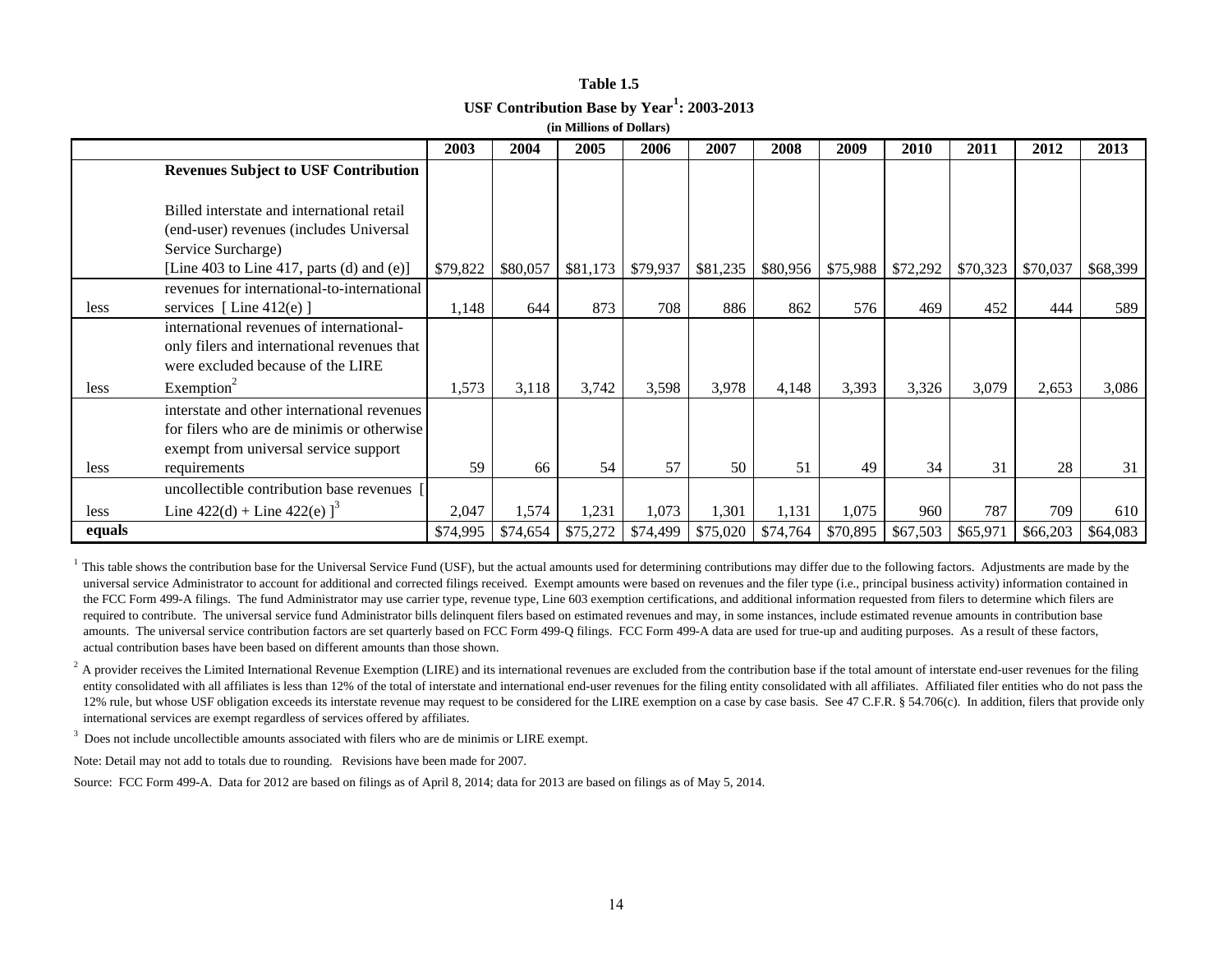| Year | Quarter               | Factor |
|------|-----------------------|--------|
| 2003 | <b>Second Quarter</b> | 9.1    |
|      | Third Quarter         | 9.5    |
|      | Fourth Quarter        | 9.2    |
| 2004 | <b>First Quarter</b>  | 8.7    |
|      | Second Quarter        | 8.7    |
|      | Third Quarter         | 8.9    |
|      | Fourth Quarter        | 8.9    |
| 2005 | <b>First Quarter</b>  | 10.7   |
|      | Second Quarter        | 11.1   |
|      | Third Quarter         | 10.2   |
|      | Fourth Quarter        | 10.2   |
| 2006 | <b>First Quarter</b>  | 10.2   |
|      | Second Quarter        | 10.9   |
|      | Third Quarter         | 10.5   |
|      | Fourth Quarter        | 9.1    |
| 2007 | <b>First Quarter</b>  | 9.7    |
|      | Second Quarter        | 11.7   |
|      | Third Quarter         | 11.3   |
|      | Fourth Quarter        | 11.0   |
| 2008 | <b>First Quarter</b>  | 10.2   |
|      | Second Quarter        | 11.3   |
|      | Third Quarter         | 11.4   |
|      | Fourth Quarter        | 11.4   |
| 2009 | <b>First Quarter</b>  | 9.5    |
|      | Second Quarter        | 11.3   |
|      | Third Quarter         | 12.9   |
|      | Fourth Quarter        | 12.3   |
| 2010 | <b>First Quarter</b>  | 14.1   |
|      | Second Quarter        | 15.3   |
|      | Third Quarter         | 13.6   |
|      | Fourth Quarter        | 12.9   |
| 2011 | <b>First Quarter</b>  | 15.5   |
|      | Second Quarter        | 14.9   |
|      | Third Quarter         | 14.4   |
|      | Fourth Quarter        | 15.3   |
| 2012 | <b>First Quarter</b>  | 17.9   |
|      | Second Quarter        | 17.4   |
|      | Third Quarter         | 15.7   |
|      | Fourth Quarter        | 17.4   |
| 2013 | <b>First Quarter</b>  | 16.1   |
|      | Second Quarter        | 15.5   |
|      | Third Quarter         | 15.1   |
|      | Fourth Quarter        | 15.6   |
| 2014 | <b>First Quarter</b>  | 16.4   |
|      | Second Quarter        | 16.6   |
|      | Third Quarter         | 15.7   |
|      | Fourth Quarter        | 16.1   |

**Table 1.6 Universal Service Fund Contribution Factor 1**

 $^{\rm 1}$  Carriers contribute based on projected, collected, end-user interstate and international telecommunications revenues.

Previously Table 1.11

Source: Quarterly Public Notices on universal service contribution factors are in CC Docket 96- 45. See http://www.fcc.gov/encyclopedia/contribution-factor-quarterly-filings-universal-servicefund-usf-management-support.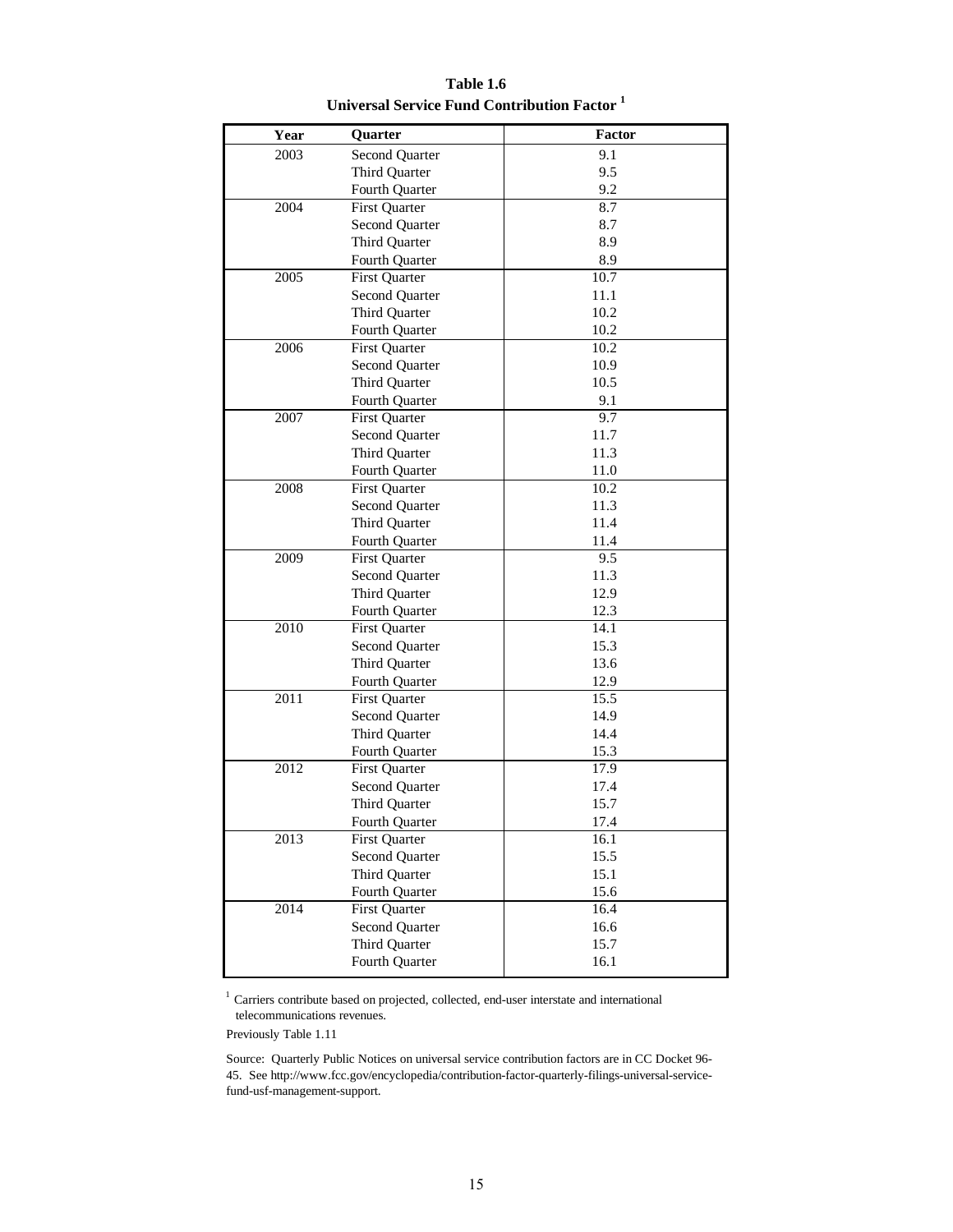#### **Table 1.7**

# Billed Interstate and International Retail Telecommunications Revenues<sup>1</sup> by **Top 5 Affiliated Entities vs. Other Companies: 2011 - First Half 2014 (in Millions of Dollars)**

|                                        |          |          |          | <b>Preliminary</b> <sup>3</sup> |
|----------------------------------------|----------|----------|----------|---------------------------------|
|                                        | 2011     | 2012     | 2013     | <b>First Half 2014</b>          |
| Top 5 Affiliated Entities <sup>2</sup> | \$50,412 | \$49,795 | \$48,530 | \$23,730                        |
| <b>Other Companies</b>                 | 19,911   | 20,242   | 19,870   | 9,741                           |
| <b>Total</b>                           | \$70,323 | \$70,037 | \$68,399 | \$33,470                        |

<sup>1</sup> Revenues for 2011-2013 are calculated as the sum of Lines 403d to 417d (interstate end user revenue) and 403e to 417e (international end user revenue). The method for calculating revenue figures has been adjusted from previous years.

 $2$  The "Top 5 Affiliated Entities" are the five affiliated entities with the greatest revenues as defined by Line 419a, which is the sum of Lines 303a to 314a and Lines 403a to 418a, and is determined as of each year-end affiliate structure. These companies for 2011 and 2012 are (in alphabetical order): AT&T Inc., CenturyLink, Deutsche Telekom AG, Sprint Nextel Corporation, and Verizon Communications. These companies for 2013 and 2014 are (in alphabetical order): AT&T Inc., CenturyLink, Deutsche Telekom AG, SoftBank Corporation (which acquired Sprint Nextel Corporation in June 2013), and Verizon Communications.

 $3$  Preliminary revenues are calculated using Line 116b plus Line 116c for each quarter in FCC Form 499-Q.

Note: Detail may not add to totals due to rounding. Figures include VoIP revenues.

Previously Table 1.6.

Source: Data for 2011 are based on FCC Form 499-A for 2011 as of October 25, 2012. Data for 2012 are based on filings as of April 8, 2014. Data for 2013 are based on filings as of May 5, 2014. Data for 2014 are based on FCC Form 499-Q.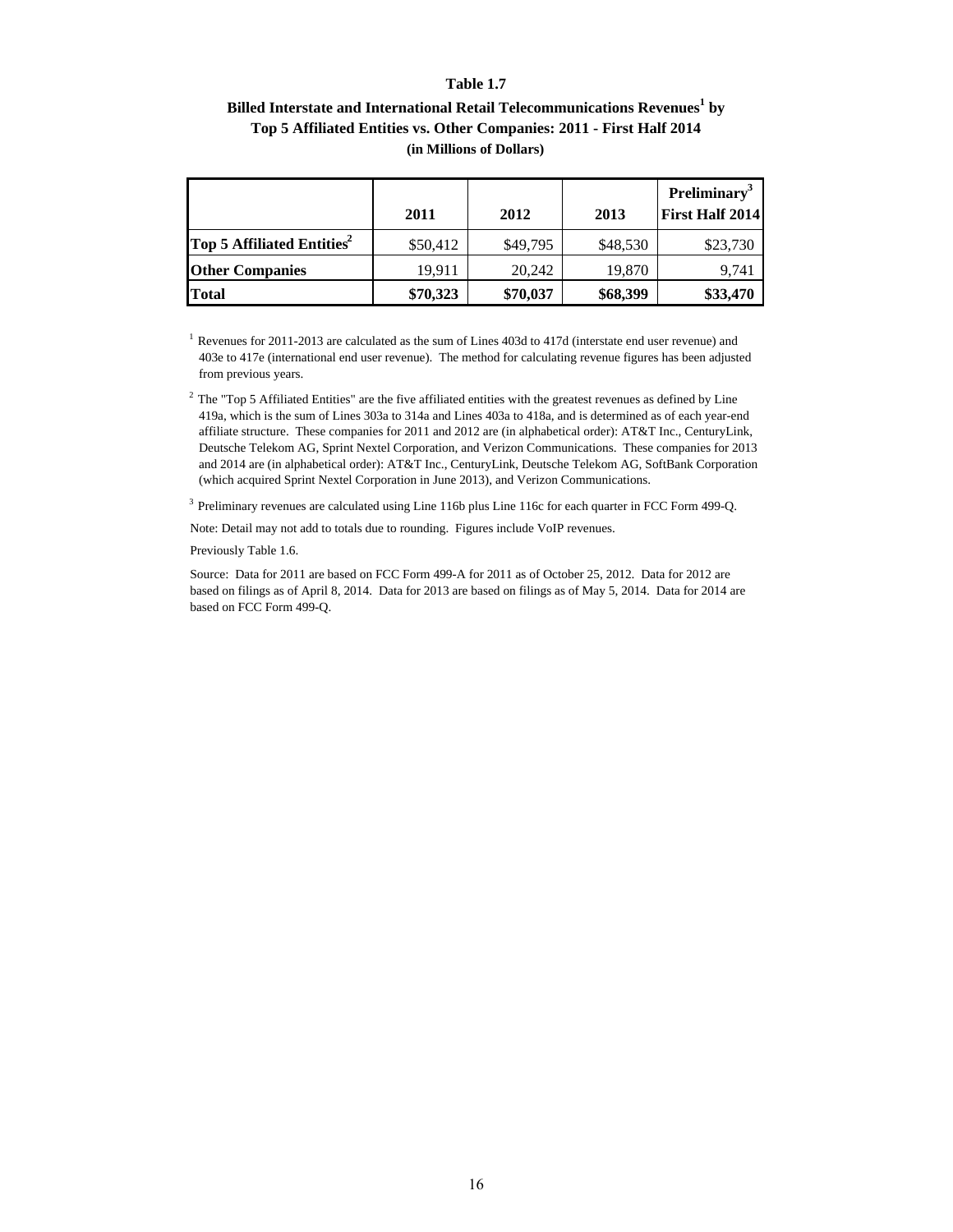| Table 1.8                                                 |
|-----------------------------------------------------------|
| <b>End User Telecommunications Revenue by State: 2011</b> |
| (in Millions of Dollars)                                  |

|                                |                  |                |           |                 | % Interstate               |                 |
|--------------------------------|------------------|----------------|-----------|-----------------|----------------------------|-----------------|
|                                |                  | Interstate and |           |                 | and                        |                 |
|                                | Intrastate       | International  | Total     |                 | % Intrastate International | % Total         |
| Alabama                        | \$1,945          | \$1,083        | \$3,028   | 1.46%           | 1.55%                      | 1.49%           |
| Alaska                         | 311              | 180            | 491       | 0.23            | 0.26                       | 0.24            |
| American Samoa                 | 13               | 6              | 19        | 0.01            | 0.01                       | 0.01            |
| Arizona                        | 2,404            | 1,332          | 3,736     | 1.80            | 1.91                       | 1.84            |
| Arkansas                       | 1,176            | 617            | 1,792     | 0.88            | 0.88                       | 0.88            |
| California                     | 16,334           | 7,540          | 23,874    | 12.24           | 10.79                      | 11.74           |
| Colorado                       | 2,143            | 1,236          | 3,378     | 1.61            | 1.77                       | 1.66            |
| Connecticut                    | 1,636            | 917            | 2,554     | 1.23            | 1.31                       | 1.26            |
| Delaware                       | 420              | 249            | 669       | 0.31            | 0.36                       | 0.33            |
| District of Columbia           | 717              | 371            | 1,088     | 0.54            | 0.53                       | 0.53            |
| Florida                        | 8.167            | 4,462          | 12,628    | 6.12            | 6.39                       | 6.21            |
| Georgia                        | 4,064            | 2,238          | 6,302     | 3.04            | 3.20                       | 3.10            |
| Guam                           | 64               | 38             | 103       | 0.05            | 0.06                       | 0.05            |
| Hawaii                         | 568              | 375            | 943       | 0.43            | 0.54                       | 0.46            |
| Idaho                          | 577              | 335            | 912       | 0.43            | 0.48                       | 0.45            |
| Illinois                       | 5,600            | 2,776          | 8,376     | 4.20            | 3.97                       | 4.12            |
| Indiana                        | 2,524            | 1,305          | 3,828     | 1.89            | 1.87                       | 1.88            |
| Iowa                           | 1,187            | 632            | 1,820     | 0.89            | 0.91                       | 0.89            |
| Kansas                         | 1,134            | 597            | 1,731     | 0.85            | 0.85                       | 0.85            |
| Kentucky                       | 1,713            | 929            | 2,642     | 1.28            | 1.33                       | 1.30            |
| Louisiana                      | 2,062            | 1,036          | 3,097     | 1.54            | 1.48                       | 1.52            |
| Maine                          | 560              | 307            | 867       | 0.42            | 0.44                       | 0.43            |
| Maryland                       | 2,751            | 1,542          | 4,293     | 2.06            | 2.21                       | 2.11            |
| Massachusetts                  | 3,212            | 1,741          | 4,953     | 2.41            | 2.49                       | 2.44            |
| Michigan                       | 4,104            | 1,975          | 6,079     | 3.07            | 2.83                       | 2.99            |
| Minnesota                      | 2,222            | 1,136          | 3,358     | 1.66            | 1.63                       | 1.65            |
| Mississippi                    | 1,079            | 599            | 1,678     | 0.81            | 0.86                       | 0.83            |
| Missouri                       | 2,488            | 1,330          | 3,817     | 1.86            | 1.90                       | 1.88            |
| Montana                        | 390              | 233            | 623       | 0.29            | 0.33                       | 0.31            |
| Nebraska                       | 725              | 409            | 1,134     | 0.54            | 0.59                       | 0.56            |
| Nevada                         | 1,115            | 589            | 1,704     | 0.84            | 0.84                       | 0.84            |
| New Hampshire                  | 569              | 323            | 892       | 0.43            | 0.46                       | 0.44            |
| New Jersey                     | 4,295            | 2,373          | 6,668     | 3.22            | 3.40                       | 3.28            |
| New Mexico                     | 753              | 427            | 1,180     | 0.56            | 0.61                       | 0.58            |
| New York                       | 9,118            | 4,801          | 13,919    | 6.83            | 6.87                       | 6.85            |
| North Carolina<br>North Dakota | 3,927            | 2,155          | 6.082     | 2.94            | 3.08                       | 2.99            |
|                                | 292              | 166            | 457       | 0.22            | 0.24                       | 0.22            |
| N. Mariana Islands             | 22               | 11             | 33        | 0.02            | 0.02                       | 0.02            |
| Ohio                           | 4,828            | 2,391          | 7,219     | 3.62            | 3.42                       | 3.55            |
| Oklahoma                       | 1,476<br>1,497   | 752            | 2,228     | 1.11            | 1.08                       | 1.10            |
| Oregon                         |                  | 808            | 2,306     | 1.12            | 1.16                       | 1.13            |
| Pennsylvania                   | 5,674            | 3,019          | 8,694     | 4.25            | 4.32                       | 4.28            |
| Puerto Rico<br>Rhode Island    | 1,170            | 738            | 1,908     | 0.88            | 1.06                       | 0.94            |
| South Carolina                 | 471              | 253            | 724       | 0.35            | 0.36                       | 0.36            |
|                                | 1,825            | 1,025          | 2,850     | 1.37            | 1.47                       | 1.40            |
| South Dakota                   | 334              | 182            | 516       | 0.25            | 0.26                       | 0.25            |
| Tennessee                      | 2,742            | 1,430          | 4,171     | 2.05            | 2.05                       | 2.05            |
| Texas                          | 10,086           | 4,851          | 14,938    | 7.56            | 6.94                       | 7.35            |
| Utah<br>Vermont                | 972<br>269       | 517            | 1,489     | 0.73<br>0.20    | 0.74                       | 0.73<br>0.21    |
|                                |                  | 164            | 433       |                 | 0.23                       |                 |
| Virgin Islands                 | 61               | 53             | 113       | 0.05            | 0.08                       | 0.06            |
| Virginia                       | 3,653            | 2,098          | 5,750     | 2.74            | 3.00                       | 2.83            |
| Washington                     | 2,740            | 1,420          | 4,160     | 2.05            | 2.03                       | 2.05            |
| West Virginia                  | 743              | 467            | 1,210     | 0.56            | 0.67                       | 0.60            |
| Wisconsin                      | 2,324            | 1,198          | 3,522     | 1.74            | 1.71                       | 1.73            |
| Wyoming<br>Total               | 231<br>\$133,475 | 136            | 367       | 0.17<br>100.00% | 0.20<br>100.00%            | 0.18<br>100.00% |
|                                |                  | \$69,871       | \$203,346 |                 |                            |                 |

Note: Figures may not add to totals due to rounding.

Source: FCC/WCB staff estimates. For methodology end-user revenue per state, see the the Technical Appendix at http://www.fcc.gov/encyclopedia/federal-state-joint-board-monitoring-reports.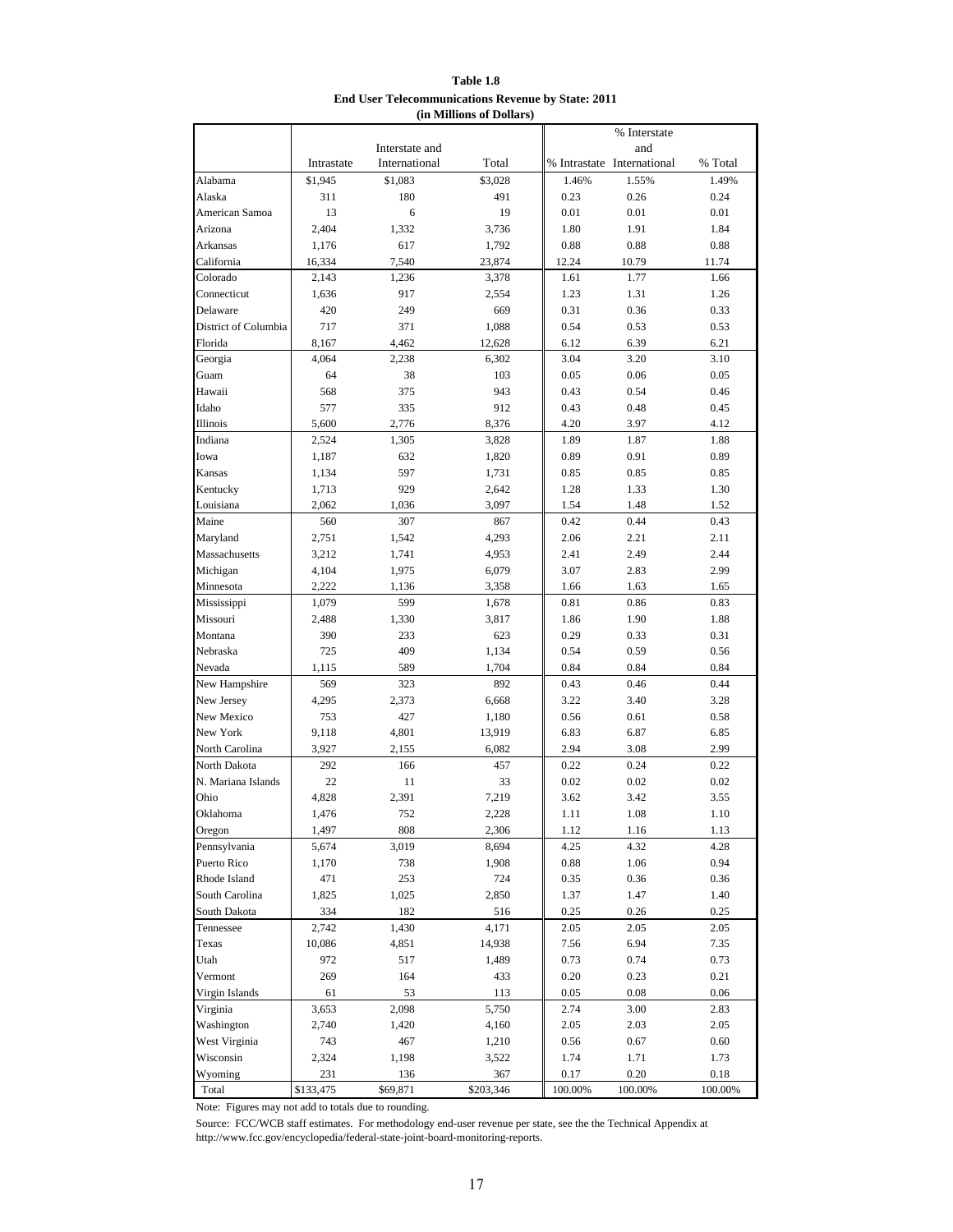**Table 1.9 Universal Service Support Mechanisms by State: 2013 (Annual Payments and Contributions in Thousands of Dollars)**

| Payments from USF to Service Providers <sup>1</sup> |                   |                   |                 |                     |                   |                |                                            |                |                          |
|-----------------------------------------------------|-------------------|-------------------|-----------------|---------------------|-------------------|----------------|--------------------------------------------|----------------|--------------------------|
|                                                     | <b>High-Cost</b>  | <b>Low-Income</b> | Schools &       | <b>Rural Health</b> |                   |                |                                            |                | <b>Estimated Net</b>     |
|                                                     | <b>Support</b>    | <b>Support</b>    | Libraries       | Care <sup>2</sup>   |                   | <b>Total</b>   | <b>Estimated Contributions<sup>3</sup></b> |                | Dollar Flow <sup>4</sup> |
|                                                     |                   |                   |                 |                     | Amount            | % of Total     | Amount                                     | % of Total     |                          |
| Alabama                                             | \$189,882         | \$26,960          | \$36,812        | \$1,426             | \$255,080         | 3.06%          | \$130,750                                  | 1.55%          | \$124,330                |
| Alaska                                              | 181,147           | 18,450            | 42,235          | 36,838              | 278,670           | 3.35%          | 21,765                                     | 0.26%          | 256,905                  |
| American Samoa                                      | 3,204             | 85                | 1,404           | 21                  | 4,714             | 0.06%          | 777                                        | 0.01%          | 3,937                    |
| Arizona                                             | 80,954            | 43,274            | 58,642          | 3,784               | 186,654           | 2.24%          | 160,729                                    | 1.91%          | 25,925                   |
| Arkansas                                            | 86,349            | 20,079            | 27,814          | 3,857               | 138,099           | 1.66%          | 74,445                                     | 0.88%          | 63,654                   |
| California                                          | 86,780            | 141,420           | 342,723         | 6,998               | 577,921           | 6.94%          | 910,070                                    | 10.79%         | $-332,149$               |
| Colorado                                            | 75,757            | 5,630             | 24,664          | 4,840               | 110,891           | 1.33%          | 149,135                                    | 1.77%          | $-38,244$                |
| Connecticut                                         | 464               | 12,517            | 17,079          | 8                   | 30,068            | 0.36%          | 110,731                                    | 1.31%          | $-80,663$                |
| Delaware                                            | 228               | 3,658             | 1,810           | $\overline{0}$      | 5,696             | 0.07%          | 30,098                                     | 0.36%          | $-24,402$                |
| Dist. of Columbia                                   | $\boldsymbol{0}$  | 5,535             | 8,719           | $\overline{0}$      | 14,254            | 0.17%          | 44,728                                     | 0.53%          | $-30,474$                |
| Florida                                             | 65,341            | 101,373           | 89,269          | 282                 | 256,265           | 3.08%          | 538,543                                    | 6.39%          | $-282,278$               |
| Georgia<br>Guam                                     | 130,877<br>12,916 | 78,646<br>253     | 81,153<br>686   | 4,314<br>118        | 294,990<br>13,973 | 3.54%<br>0.17% | 270,175<br>4,643                           | 3.20%<br>0.06% | 24,815<br>9,330          |
| Hawaii                                              | 24,614            | 552               | 4,319           | 706                 | 30,191            | 0.36%          | 45,279                                     | 0.54%          | $-15,088$                |
| Idaho                                               | 46,061            | 2,411             | 9,342           | 495                 | 58,309            | 0.70%          | 40,382                                     | 0.48%          | 17,927                   |
| Illinois                                            | 68,986            | 75,516            | 90,616          | 6,363               | 241,481           | 2.90%          | 335,075                                    | 3.97%          | -93,594                  |
| Indiana                                             | 80,872            | 27,566            | 35,970          | 5,299               | 149,707           | 1.80%          | 157,486                                    | 1.87%          | $-7,779$                 |
| Iowa                                                | 134,220           | 8,123             | 15,069          | 1,260               | 158,672           | 1.91%          | 76,338                                     | 0.91%          | 82,334                   |
| Kansas                                              | 158,653           | 11,067            | 21,772          | 642                 | 192,134           | 2.31%          | 72,010                                     | 0.85%          | 120,124                  |
| Kentucky                                            | 130,883           | 27,812            | 38,900          | 1,573               | 199,168           | 2.39%          | 112,124                                    | 1.33%          | 87,044                   |
| Louisiana                                           | 94,624            | 42,433            | 48,299          | 489                 | 185,845           | 2.23%          | 124,995                                    | 1.48%          | 60,850                   |
| Maine                                               | 25,352            | 7,185             | 8,657           | 5,851               | 47,045            | 0.57%          | 37,064                                     | 0.44%          | 9,981                    |
| Maryland                                            | 3,401             | 37,612            | 23,448          | 87                  | 64,548            | 0.78%          | 186,146                                    | 2.21%          | $-121,598$               |
| Massachusetts                                       | 2,074             | 32,561            | 23,694          | 110                 | 58,439            | 0.70%          | 210,158                                    | 2.49%          | $-151,719$               |
| Michigan                                            | 34,028            | 81.166            | 47,153          | 11,362              | 173,709           | 2.09%          | 238,363                                    | 2.83%          | $-64,654$                |
| Minnesota                                           | 102,213           | 10,338            | 29,938          | 3,652               | 146,141           | 1.76%          | 137,094                                    | 1.63%          | 9,047                    |
| Mississippi                                         | 208,310           | 19,135            | 31,887          | 1,717               | 261,049           | 3.14%          | 72,277                                     | 0.86%          | 188,772                  |
| Missouri                                            | 106,537           | 24,765            | 35,437          | 1,719               | 168,458           | 2.02%          | 160,508                                    | 1.90%          | 7,950                    |
| Montana                                             | 87,762            | 2,092             | 5,119           | 948                 | 95,921            | 1.15%          | 28,149                                     | 0.33%          | 67,772                   |
| Nebraska<br>Nevada                                  | 72,934<br>30,159  | 1,495<br>17,542   | 10,640<br>5,960 | 3,642<br>113        | 88,711<br>53,774  | 1.07%<br>0.65% | 49,408<br>71,086                           | 0.59%<br>0.84% | 39,303<br>$-17,312$      |
| New Hampshire                                       | 9,043             | 2,392             | 2,476           | 2,210               | 16,121            | 0.19%          | 38,965                                     | 0.46%          | $-22,844$                |
| New Jersey                                          | 702               | 33,169            | 56,426          | $\boldsymbol{0}$    | 90,297            | 1.08%          | 286,397                                    | 3.40%          | $-196,100$               |
| New Mexico                                          | 77,386            | 14,752            | 30,990          | 3,945               | 127,073           | 1.53%          | 51,494                                     | 0.61%          | 75,579                   |
| New York                                            | 42,762            | 132,506           | 102,920         | 3,981               | 282,169           | 3.39%          | 579,551                                    | 6.87%          | $-297,382$               |
| North Carolina                                      | 105,249           | 49,525            | 77,255          | 3,521               | 235,550           | 2.83%          | 260,090                                    | 3.08%          | $-24,540$                |
| North Dakota                                        | 95,751            | 1,332             | 4,006           | 955                 | 102,044           | 1.23%          | 20,032                                     | 0.24%          | 82,012                   |
| Northern Mariana Is.                                | 1,787             | 200               | 478             | 9                   | 2,474             | 0.03%          | 1,339                                      | 0.02%          | 1,135                    |
| Ohio                                                | 43.663            | 89,830            | 70,641          | 1,343               | 205,477           | 2.47%          | 288,632                                    | 3.42%          | $-83, 155$               |
| Oklahoma                                            | 131,927           | 199,185           | 61,016          | 2,930               | 395,058           | 4.74%          | 90,739                                     | 1.08%          | 304,319                  |
| Oregon                                              | 74,590            | 8,833             | 16,941          | 4,526               | 104,890           | 1.26%          | 97,557                                     | 1.16%          | 7,333                    |
| Pennsylvania                                        | 91,658            | 70,539            | 64,782          | 1,096               | 228,075           | 2.74%          | 364,443                                    | 4.32%          | $-136,368$               |
| Puerto Rico                                         | 160,005           | 34,960            | 23,095          | $\boldsymbol{0}$    | 218,060           | 2.62%          | 89.119                                     | 1.06%          | 128.941                  |
| Rhode Island                                        | 30                | 7,222             | 6,678           | $\boldsymbol{0}$    | 13,930            | 0.17%          | 30,578                                     | 0.36%          | $-16,648$                |
| South Carolina                                      | 101,968           | 39,615            | 40,598          | 1,127               | 183,308           | 2.20%          | 123,771                                    | 1.47%          | 59,537                   |
| South Dakota                                        | 73,281<br>71,542  | 928<br>39,784     | 4,574<br>45,167 | 1,002<br>532        | 79,785<br>157,025 | 0.96%<br>1.89% | 21,962                                     | 0.26%<br>2.05% | 57,823<br>$-15,557$      |
| Tennessee<br>Texas                                  | 248,154           | 95,010            | 240,658         | 4,907               | 588,729           | 7.07%          | 172,582<br>585,563                         | 6.94%          | 3,166                    |
| Utah                                                | 21,952            | 4,537             | 19,187          | 2,842               | 48,518            | 0.58%          | 62,396                                     | 0.74%          | $-13,878$                |
| Vermont                                             | 19,293            | 1,808             | 2,694           | 3,183               | 26,978            | 0.32%          | 19,813                                     | 0.23%          | 7,165                    |
| Virgin Islands                                      | 16,564            | 210               | 6,967           | $\boldsymbol{0}$    | 23,741            | 0.29%          | 6,354                                      | 0.08%          | 17,387                   |
| Virginia                                            | 81,898            | 23,850            | 35,445          | 1,980               | 143,173           | 1.72%          | 253,187                                    | 3.00%          | $-110,014$               |
| Washington                                          | 77,021            | 25,768            | 29,101          | 301                 | 132,191           | 1.59%          | 171,410                                    | 2.03%          | $-39,219$                |
| West Virginia                                       | 111,269           | 9,325             | 20,293          | 2,164               | 143,051           | 1.72%          | 56,417                                     | 0.67%          | 86,634                   |
| Wisconsin                                           | 135,076           | 25,011            | 18,524          | 7,249               | 185,860           | 2.23%          | 144,558                                    | 1.71%          | 41,302                   |
| Wyoming                                             | 47,083            | 166               | 4,117           | 651                 | 52,017            | 0.62%          | 16,452                                     | 0.20%          | 35,565                   |
| Total                                               | \$4,165,237       | \$1,797,709       | \$2,204,256     | \$158,968           | \$8,326,170       | 100.00%        | \$8,433,931                                | 100.00%        | $-$107,760$              |

Notes: Figures may not add due to rounding. USF is an abbreviation for the Universal Service Fund.

<sup>1</sup> Data are from USAC.

2 Includes both the primary and pilot programs.

 $3$  Contributions include administrative cost of approximately \$108 million, as shown in USAC's Annual Report. Allocation of contributions among states is an FCC estimate. See the Technical Appendix at http://www.fcc.gov/encyclopedia/federal-state-joint-board-monitoring-reports.

<sup>4</sup> Net dollar flow is positive when payments from USF to carriers exceed contributions to USF. Total is negative because of administrative expenses. Previously Table 1.13.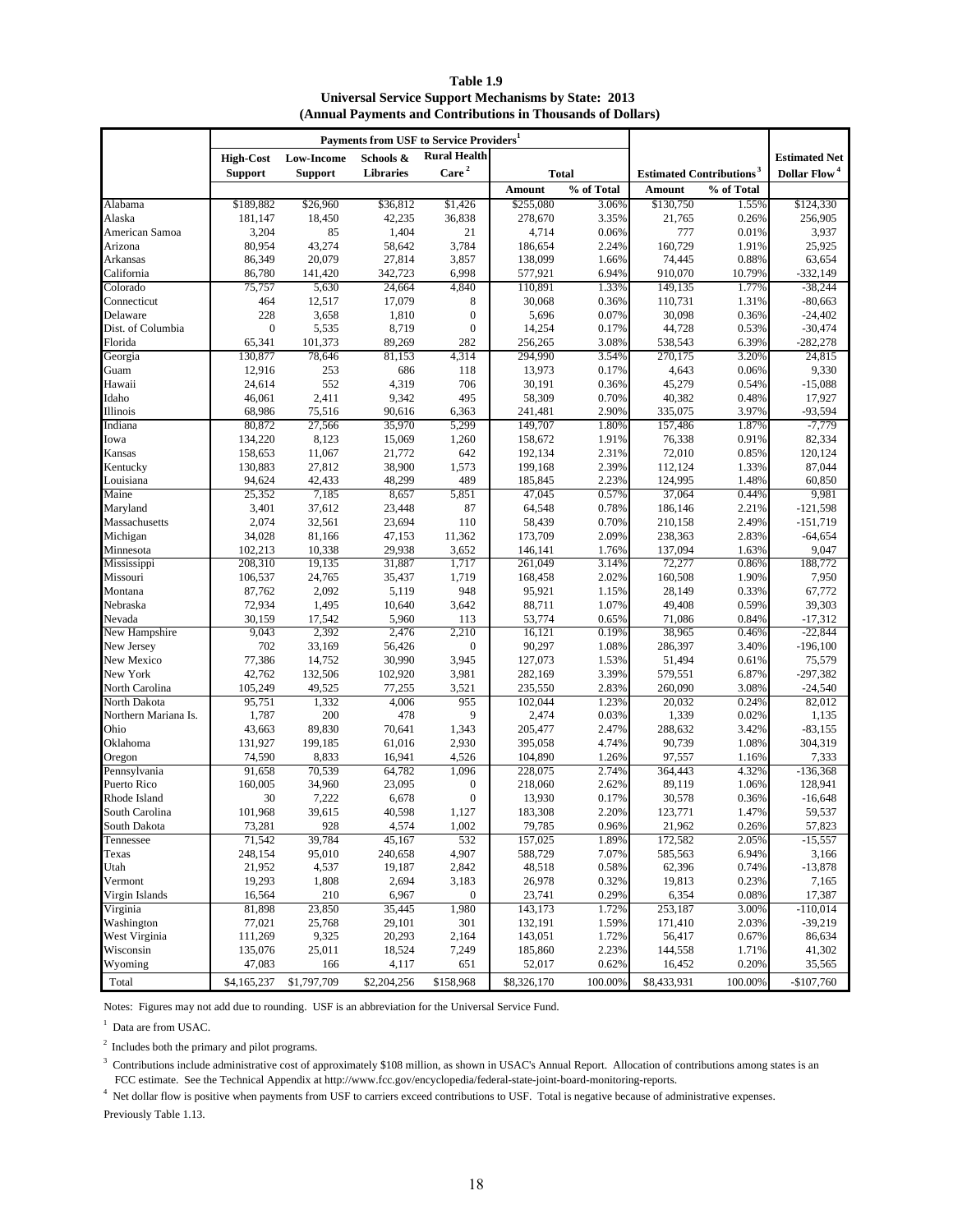#### **Table 1.10 Universal Service Disbursements 2001-2013 (in Millions of Dollars)**

| Year | <b>High-Cost</b><br><b>Support</b> | <b>Support</b> | <b>Low-Income Rural Health</b><br>Care | <b>Schools and</b><br><b>Libraries</b> | <b>Total</b> |
|------|------------------------------------|----------------|----------------------------------------|----------------------------------------|--------------|
| 2001 | \$2,602                            | \$584          | \$8                                    | \$1,464                                | \$4,659      |
| 2002 | 2,978                              | 673            | 16                                     | 1,683                                  | 5,351        |
| 2003 | 3,273                              | 713            | 3                                      | 1,644                                  | 5,633        |
| 2004 | 3,488                              | 759            | 1                                      | 1,076                                  | 5,324        |
| 2005 | 3,824                              | 809            | 26                                     | 1,862                                  | 6,520        |
| 2006 | 4,096                              | 820            | 41                                     | 1,669                                  | 6,626        |
| 2007 | 4,287                              | 823            | 37                                     | 1,808                                  | 6,955        |
| 2008 | 4.478                              | 819            | 49                                     | 1,760                                  | 7,106        |
| 2009 | 4,292                              | 1,025          | 72                                     | 1,878                                  | 7,268        |
| 2010 | 4,268                              | 1,316          | 110                                    | 2,282                                  | 7,976        |
| 2011 | 4,031                              | 1,751          | 141                                    | 2,233                                  | 8,156        |
| 2012 | 4,147                              | 2,189          | 155                                    | 2,218                                  | 8,710        |
| 2013 | 4.165                              | 1,798          | 159                                    | 2,204                                  | 8,326        |

Notes: Figures may not add due to rounding. The figures used in this table are for the calendar year and include disbursements that were committed over several years but paid out in the respective calendar year. In Sections 4 and 5, figures for the Schools and Libraries program and the Rural Health Care program are reported based on fiscal year rather than calendar year. Rural Health Care support includes both the primary and pilot programs.

Source: Universal Service Administration Company (USAC).

Previously Table 1.12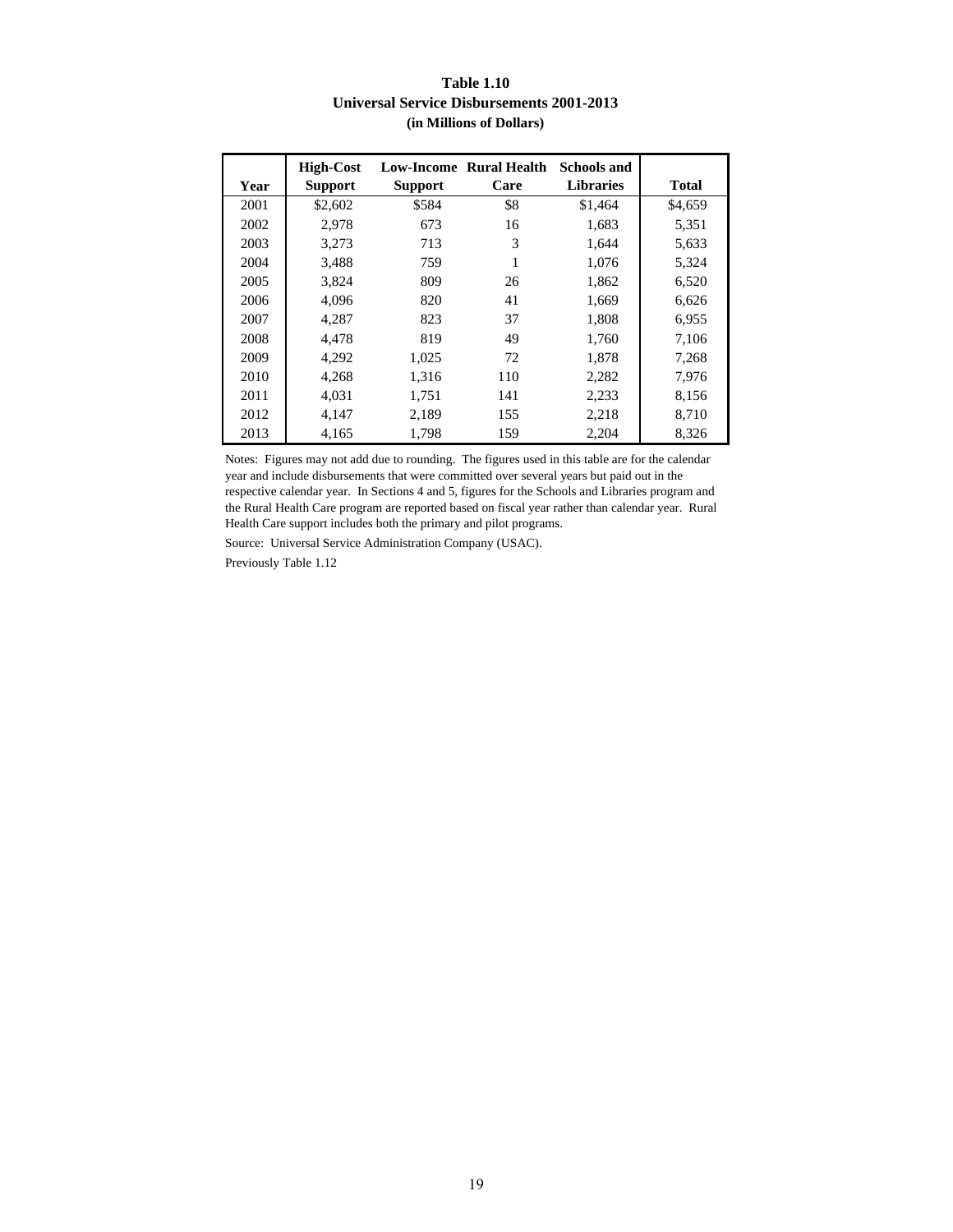#### **Table 1.11 Universal Service Program Requirements and Contribution Factors for 2014 (in Millions of Dollars)**

|                                                                      | First       | Second      | Third               | Fourth      | Full        |
|----------------------------------------------------------------------|-------------|-------------|---------------------|-------------|-------------|
|                                                                      | Quarter     | Quarter     | Quarter             | Quarter     | Year        |
| All Support Mechanisms                                               |             |             |                     |             |             |
| Projections of demand and administrative expenses                    |             |             |                     |             |             |
| at the time the contribution factors were adopted                    |             |             |                     |             |             |
| <b>High Cost</b>                                                     |             |             |                     |             |             |
| <b>High Cost Loop Support</b>                                        | \$191.87    | \$192.05    | \$190.30            | \$190.91    | \$765.13    |
| Interstate Common Line Support                                       | \$216.08    | \$216.14    | \$211.18            | \$211.00    | \$854.40    |
| Connect America Fund - Frozen Price Cap Carrier Support <sup>1</sup> | \$259.37    | \$259.18    | \$256.95            | \$258.69    | \$1,034.19  |
| Frozen Competitive ETC Support <sup>2</sup>                          | \$154.46    | \$153.72    | \$153.11            | \$151.90    | \$613.19    |
| Connect America Fund - Intercarrier Compensation Support             | \$108.42    | \$108.49    | \$108.49            | \$102.37    | \$427.77    |
| Connect America Fund Reserve Pursuant to FCC 11-1612 <sup>3</sup>    | \$194.80    | \$195.42    | \$204.97            | \$210.13    | \$805.32    |
| Prior Period Adjustment <sup>3</sup>                                 | $-$7.97$    | \$20.84     | $-$ \$5.35          | $-$5.84$    | \$1.68      |
| <b>USAC</b> Administrative Costs                                     | \$9.38      | \$7.24      | \$5.80              | \$2.30      | \$24.72     |
| Interest Income <sup>4</sup>                                         | $-$1.05$    | $-$1.08$    | $-$1.31$            | $-$1.52$    | $-$4.96$    |
| Program Total                                                        | \$1,125.36  | \$1,152.00  | \$1,124.14          | \$1,119.94  | \$4,521.44  |
| Low Income                                                           |             |             |                     |             |             |
| Lifeline Assistance                                                  | \$466.67    | \$420.71    | \$412.97            | \$399.87    | \$1,700.22  |
| Link-Up                                                              | \$0.04      | \$0.09      | \$0.15              | \$0.11      | \$0.39      |
| <b>Broadband Pilot</b>                                               | \$0.93      | \$0.55      | \$0.25              | \$0.02      | \$1.75      |
| Prior Period Adjustment                                              | \$6.13      | \$9.84      | $-$ \$44.62         | $-$20.50$   | $-$ \$49.15 |
| <b>USAC</b> Administrative Costs                                     | \$7.05      | \$3.98      | \$6.34              | \$1.71      | \$19.08     |
| Interest Income <sup>4</sup>                                         | $-$0.12$    | $-$0.08$    | $-$0.09$            | $-$0.14$    | $-$0.43$    |
| Program Total                                                        | \$480.70    | \$435.09    | \$375.00            | \$381.07    | \$1,671.86  |
| Rural Health                                                         |             |             |                     |             |             |
| Rural Health Care Support                                            | \$55.38     | \$57.23     | \$57.23             | \$58.96     | \$228.80    |
| Prior Period Adjustment                                              | \$0.23      | \$1.08      | $-$0.26$            | $-$0.26$    | \$0.79      |
| <b>USAC</b> Administrative Costs                                     | \$4.71      | \$4.17      | \$2.66              | \$2.07      | \$13.61     |
| Interest Income <sup>4</sup>                                         | $-$ \$0.23  | $-$0.25$    | $-$0.31$            | $-$0.31$    | $-$1.10$    |
| Program Total                                                        | \$60.09     | \$62.23     | \$59.32             | \$60.46     | \$242.10    |
| Schools & Libraries                                                  |             |             |                     |             |             |
| Schools and Libraries Support                                        | \$537.75    | \$541.27    | \$544.09            | \$550.81    | \$2,173.92  |
| Inflation adjustment <sup>5</sup>                                    | \$32.58     | \$32.58     | \$40.95             | \$40.95     | \$147.06    |
| Prior Period True-ups                                                | $-$9.04$    | \$10.53     | $-$ \$3.12          | $-$ \$3.56  | $- $5.19$   |
| Interest Income <sup>4</sup>                                         | $-$ \$3.54  | $-$ \$3.51  | $-$4.28$            | $-$4.43$    | $-$15.76$   |
| Administrative expenses                                              | \$24.75     | \$21.23     | \$18.41             | \$11.69     | \$76.08     |
| Program Total                                                        | \$582.50    | \$602.10    | \$596.05            | \$595.46    | \$2,376.11  |
| <b>Grand Total</b>                                                   | \$2,248.65  | \$2,251.42  | \$2,154.51          | \$2,156.93  | \$8,811.51  |
| Applicable interstate and international end-user revenues            |             |             |                     |             |             |
| Reported contribution base revenues                                  | \$16,175.09 | \$15,984.85 | \$16,024.11         | \$15,708.77 |             |
| Circularity Adjustment                                               |             |             |                     |             |             |
| Amount carriers will contribute to USF in this quarter.              | $-2,248.65$ | $-2,251.42$ | $-2,154.51$         | $-2,156.93$ |             |
| Subtotal                                                             | \$13,926.44 | \$13,733.43 | \$13,869.60         | \$13,551.84 |             |
| Adjustment factor for uncollectibles                                 | 1.0%        | 1.0%        | 1.0%                | 1.0%        |             |
| Contribution base at the time the factor was calculated              | \$13,787.17 | \$13,596.10 | \$13,730.90         | \$13,416.32 |             |
| Contribution factor                                                  | 16.4%       | 16.6%       |                     | 16.1%       |             |
| Contribution factor times contribution base                          | \$2,261.10  | \$2,256.95  | 15.7%<br>\$2,155.75 | \$2,160.03  |             |
|                                                                      |             |             |                     |             |             |

<sup>1</sup> In the *USF/ICC Transformation Order*, the Commission converted support received by Price Cap carriers and their rate-of-return affiliates, including IAS, HCMS, ICLS, LSS, and HCLS, to Frozen High Cost Carrier Support. *USF/ICC Transformation Order* , paras. 128-57.

<sup>2</sup> In the *USF/ICC Transformation Order*, the Commission froze support received by competitive ETCs, including IAS, HCMS, ICLS, LSS, and HCLS at 2011 levels, effective January 1, 2012, and began phasing the frozen support down effective July 1, 2012. *USF/ICC Transformation Order,* paras. 498-32.

<sup>3</sup> In the *USF/ICC Transformation Order*, the Commission created the Connect America reserve to be used to manage fluctuations in high-cost demand. Id., paras. 547-56.

<sup>4</sup> Interest income is shown as negative because it is subtracted from expenses to yield the total.

<sup>5</sup> In the *USF/ICC Transformation Order*, the FCC directed USAC to include the inflation adjustments to the E-rate cap in the Schools and Library Support Mechanism demand projection. *USF/ICC Transformation Order* , para. 567.

Previously Table 1.9

Source: Support mechanism data are from USAC Appendix M02 from pertinent filings as shown at http://www.usac.org/about/tools/fcc/filings/default.aspx. Contribution factor information is available at https://www.fcc.gov/encyclopedia/contribution-factor-quarterly-filings-universal-service-fund-usf-management-support.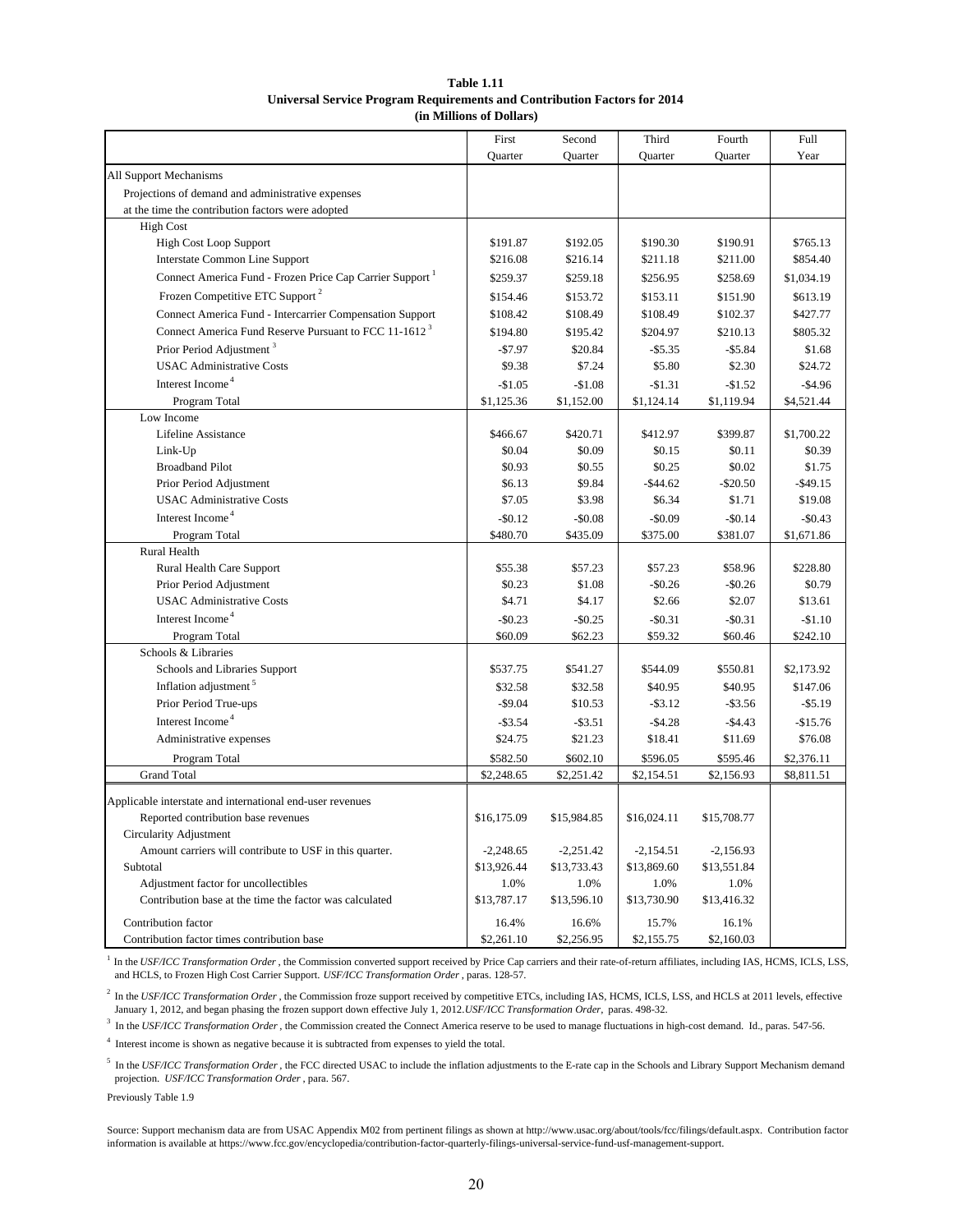# **Table 1.12Universal Service Contributions Divided by Number of Households Monthly Inflation Adjusted (2014 Dollars)**

|      |                  | <b>Total Contributions</b>          |        | <b>Residential Contributions</b> |              |                  |                 |
|------|------------------|-------------------------------------|--------|----------------------------------|--------------|------------------|-----------------|
|      |                  |                                     |        |                                  |              | Per-             | Per-            |
| Year |                  |                                     |        |                                  |              | <b>Household</b> | Household       |
|      | <b>High-Cost</b> | Low-Income Rural Health Schools and |        |                                  |              | Low              | <b>High</b>     |
|      | <b>Support</b>   | <b>Support</b>                      | Care   | <b>Libraries</b>                 | <b>Total</b> | <b>Estimate</b>  | <b>Estimate</b> |
| 2011 | \$3.33           | \$1.25                              | \$0.07 | \$1.74                           | \$6.39       | \$2.88           | \$3.52          |
| 2012 | \$3.27           | \$1.74                              | \$0.09 | \$1.74                           | \$6.84       | \$3.08           | \$3.76          |
| 2013 | \$3.11           | \$1.12                              | \$0.12 | \$1.61                           | \$5.97       | \$2.68           | \$3.28          |
| 2014 | \$3.04           | \$1.12                              | \$0.16 | \$1.60                           | \$5.93       | \$2.67           | \$3.26          |

Notes: Performance measures reported pursuant to the *USF/ICC Transformation Order* and *Lifeline Reform Order* . Figures do not represent the average amount individual households see on their bills because universal service contribution data do not separate business from residential contributions. The Commission does not currently collect data that would allow the residential amount to be calculated accurately. FCC staff, using data from FCC Form 499 and third party reports, estimates that contributions based on services typically sold to residential users represent roughly one-half of overall contributions; the third party data sources used in creating these estimates are the 2013 Telecommunications Industry Association (TIA) Market Forecast and Review and the U.S. Census. FCC staff believe that the residential portion of the total contribution is between 45% (low estimate) and 55% (high estimate).

Previously Table 1.10.

Source: Universal service contributions in 2011 from Table 1.10 of the 2011 *Monitoring Report* and for 2012 from Table 1.9 of the 2012 *Monitoring Report* and for 2013 from Table 1.9 and for 2014 from Table 1.11. Inflation adjusted using CPI values reported for July of each year in Table 7.3. Household data as reported in Table 7.1 were used to calculate per household amount.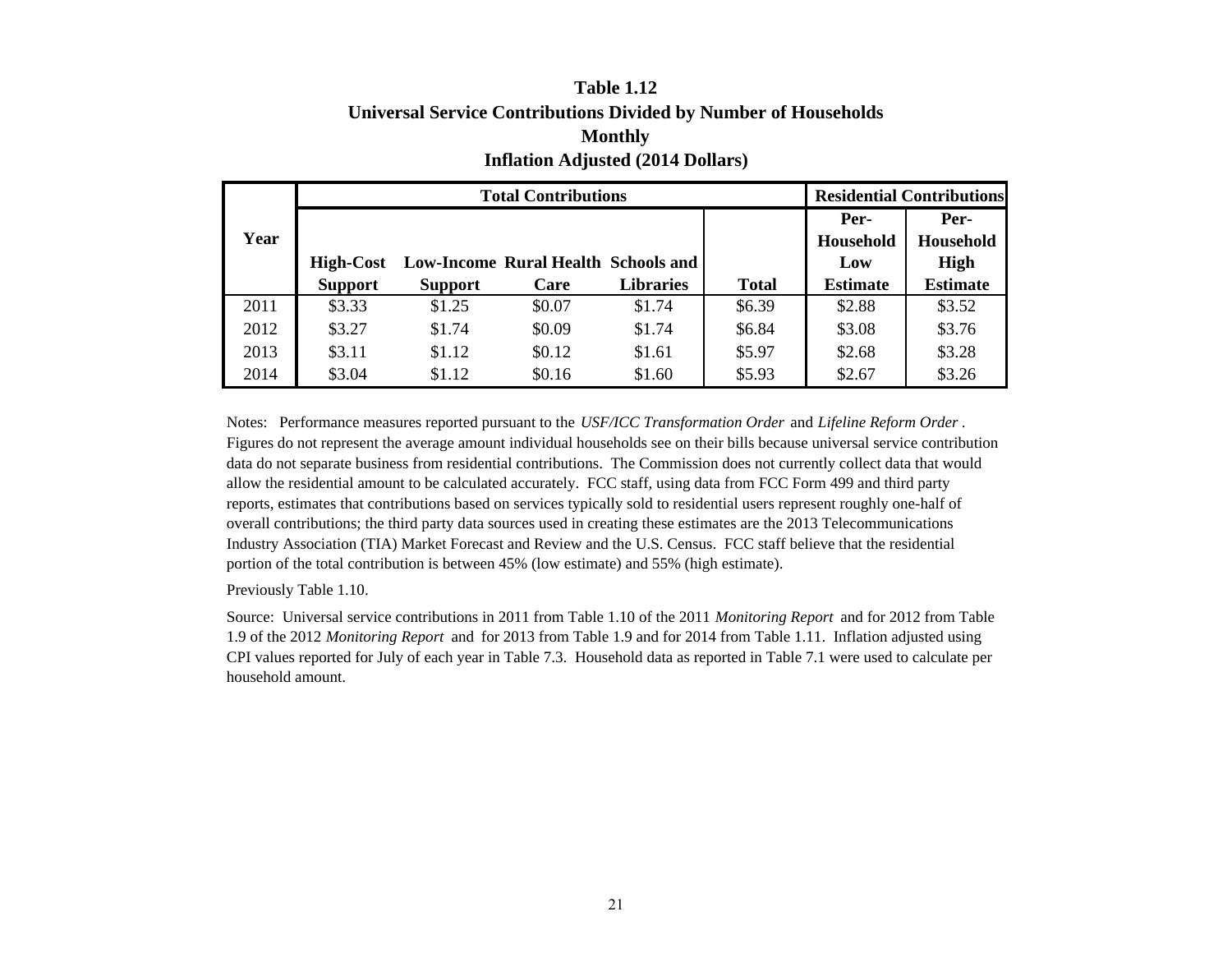#### **Overview – Lifeline Program for Low-Income Consumers**

Since 1985, the Universal Service Lifeline program has provided a discount on phone service for qualifying low-income consumers to ensure that all Americans have the opportunities and security that phone service brings, including being able to connect to jobs, family and emergency services. In 2005, Lifeline discounts were made available to qualifying low-income consumers on pre-paid wireless service plans in addition to traditional landline service. More recently, the Commission has made ensuring the availability of broadband service for low-income Americans a goal of the Lifeline program.

 The Lifeline program is available to eligible low-income consumers in every state, territory, commonwealth, and on Tribal lands. Consumers with proper proof of eligibility may be qualified to enroll. To participate in the program, consumers must have an income that is at or below 135% of the federal Poverty Guidelines or participate in a qualifying state, federal or Tribal assistance program. The Lifeline program is administered by the Universal Service Administrative Company (USAC).

 Additional information about the Lifeline program can be found on the Commission's website at http://www.fcc.gov/lifeline and on USAC's website at http://www.usac.org/li/. Please note that the information provided in this report is based upon the program rules through June 30, 2014.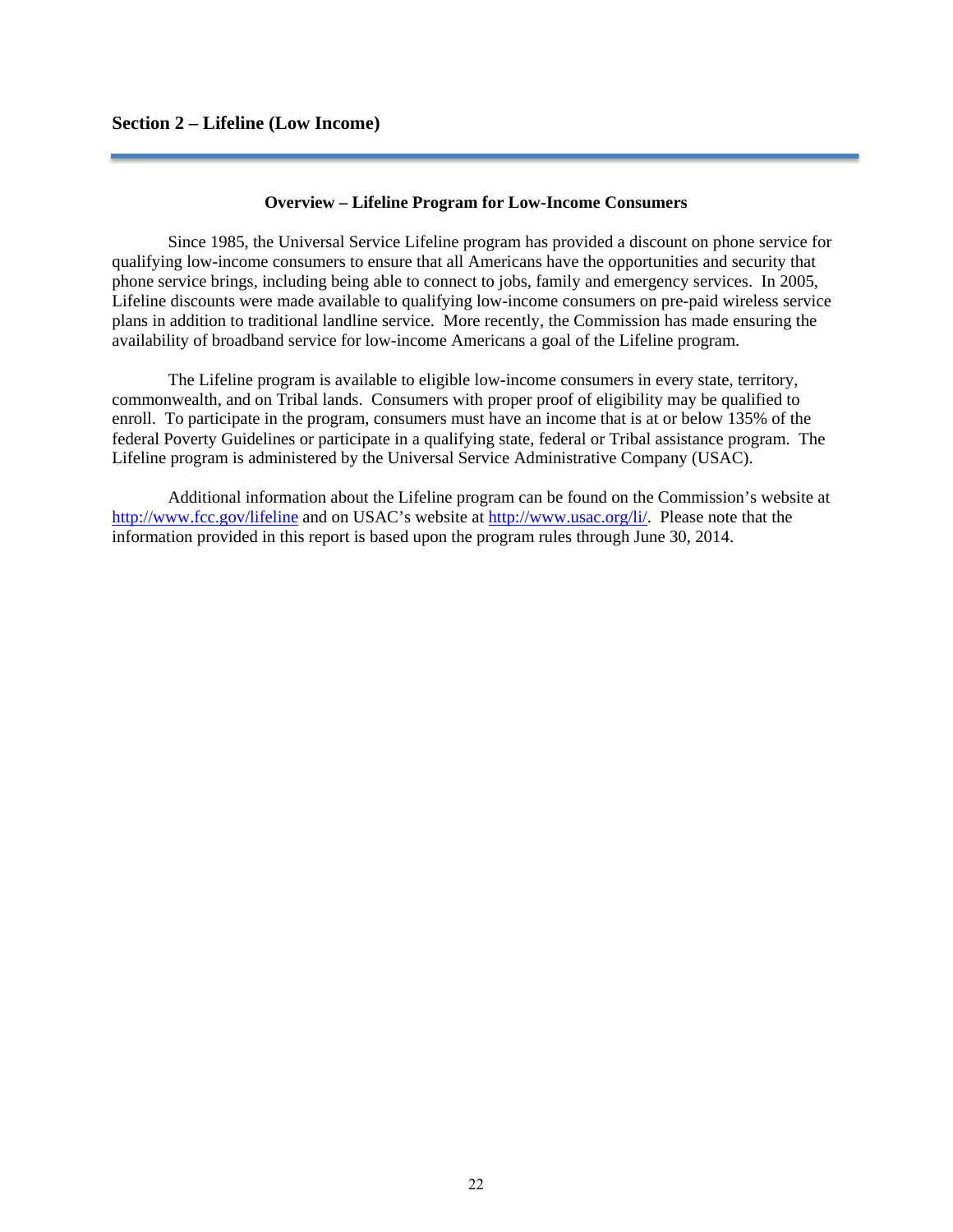# **Table 2.1 Lifeline Subscribers and Link Up Beneficiaries (in Thousands)**

|                   |            | Lifeline         |              | Link Up           |                  |              |  |  |
|-------------------|------------|------------------|--------------|-------------------|------------------|--------------|--|--|
| Year              | Non-Tribal | <b>Tribal</b>    | <b>Total</b> | <b>Non-Tribal</b> | <b>Tribal</b>    | <b>Total</b> |  |  |
| 1987              |            |                  | 1,063        |                   |                  | $\,8\,$      |  |  |
| 1988              |            |                  | 1,829        |                   |                  | 106          |  |  |
| 1989              |            |                  | 2,115        |                   |                  | 207          |  |  |
| 1990              |            |                  | 2,467        |                   |                  | 513          |  |  |
| 1991              |            |                  | 2,984        |                   |                  | 640          |  |  |
| 1992              |            |                  | 3,440        |                   |                  | 743          |  |  |
| 1993              |            |                  | 3,972        |                   |                  | 737          |  |  |
| 1994              |            |                  | 4,423        |                   |                  | 838          |  |  |
| 1995              |            |                  | 4,914        |                   |                  | 824          |  |  |
| 1996              |            |                  | 5,233        |                   |                  | 808          |  |  |
| 1997 <sup>1</sup> |            |                  | 5,111        |                   |                  | $\rm NA$     |  |  |
| 1998              | 5,376      | $\boldsymbol{0}$ | 5,376        | 2,195             | $\boldsymbol{0}$ | 2,195        |  |  |
| 1999              | 5,638      | $\boldsymbol{0}$ | 5,638        | 1,835             | $\boldsymbol{0}$ | 1,835        |  |  |
| 2000              | 5,856      | $\overline{4}$   | 5,861        | 1,690             | $\sqrt{2}$       | 1,692        |  |  |
| 2001              | 6,088      | 53               | 6,140        | 1,670             | 23               | 1,694        |  |  |
| 2002              | 6,393      | 111              | 6,504        | 1,657             | 30               | 1,687        |  |  |
| 2003              | 6,352      | 146              | 6,498        | 1,662             | 23               | 1,685        |  |  |
| 2004              | 6,612      | 176              | 6,788        | 1,670             | 42               | 1,712        |  |  |
| 2005              | 6,829      | 234              | 7,063        | 1,672             | 90               | 1,762        |  |  |
| 2006              | 6,634      | 287              | 6,921        | 1,553             | 101              | 1,654        |  |  |
| 2007              | 6,615      | 328              | 6,943        | 1,382             | 112              | 1,494        |  |  |
| 2008              | 6,382      | 350              | 6,732        | 1,510             | 118              | 1,627        |  |  |
| 2009              | 7,661      | 371              | 8,032        | 1,751             | 111              | 1,862        |  |  |
| $2010\,$          | 9,883      | 382              | 10,265       | 2,511             | 126              | 2,637        |  |  |
| 2011              | 13,301     | 463              | 13,764       | 4,014             | 285              | 4,300        |  |  |
| 2012              | 16,408     | 762              | 17,170       | 1,228             | 181              | 1,409        |  |  |
| 2013              | 13,865     | 648              | 14,513       | $\boldsymbol{0}$  | $17\,$           | $17\,$       |  |  |

NA - Not available.

Note: The Lifeline subscribers and Link Up beneficiaries represent USAC data for the time period January through December, including true-ups reported through August 2014. Data for 2009-2012 were revised.

<sup>1</sup> Subscriber data were not collected in 1997. Lifeline subscribership data were estimated by USAC.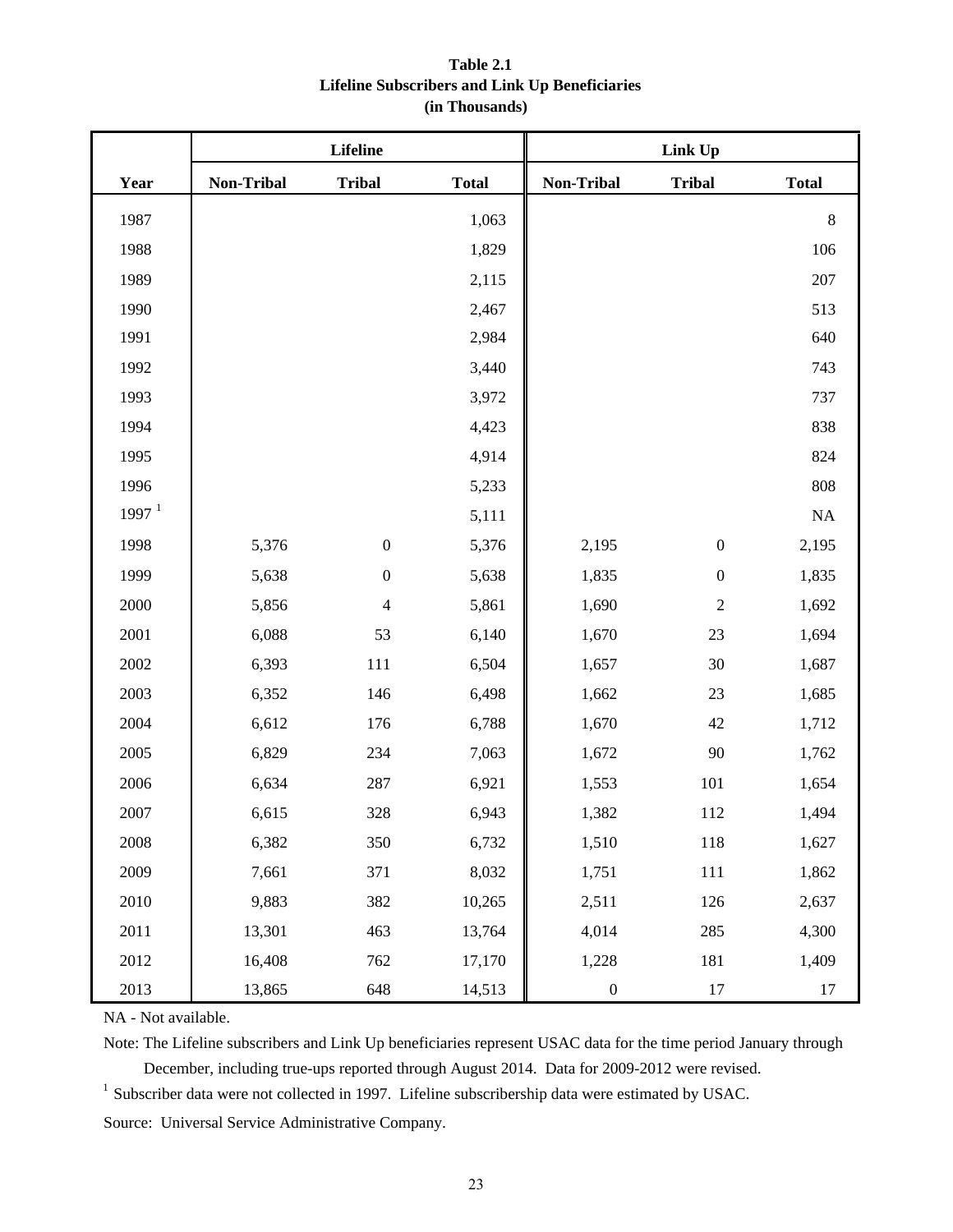**Table 2.2 Low-Income Claims (in Thousands of Dollars)**

|                   |           |                                   | <b>Lifeline</b>  |                      |              |                  |                  | <b>Total</b> |           |
|-------------------|-----------|-----------------------------------|------------------|----------------------|--------------|------------------|------------------|--------------|-----------|
| Year              | General   | Additional Tribal $^{\mathrm{2}}$ | TLS <sup>3</sup> | $\mathbf{PICC}$ $^4$ | <b>Total</b> | Non-Tribal       | <b>Tribal</b>    | <b>Total</b> |           |
| 1988              | \$31,952  | \$0                               | \$0              | \$0                  | \$31,952     | \$1,991          | \$0              | \$1,991      | \$33,943  |
| 1989              | 50,878    | $\boldsymbol{0}$                  | $\overline{0}$   | $\mathbf{0}$         | 50,878       | 4,480            | $\theta$         | 4,480        | 55,358    |
| 1990              | 62,464    | $\mathbf{0}$                      | $\mathbf{0}$     | $\overline{0}$       | 62,464       | 11,351           | $\mathbf{0}$     | 11,351       | 73,815    |
| 1991              | 79,104    | $\overline{0}$                    | 0                | $\overline{0}$       | 79,104       | 13,705           | $\boldsymbol{0}$ | 13,705       | 92,809    |
| 1992              | 93.766    | $\mathbf{0}$                      | $\mathbf{0}$     | $\overline{0}$       | 93,766       | 15,342           | $\overline{0}$   | 15,342       | 109,108   |
| 1993              | 109,083   | $\overline{0}$                    | 0                | $\overline{0}$       | 109,083      | 17,019           | $\boldsymbol{0}$ | 17,019       | 126,102   |
| 1994              | 123,284   | $\overline{0}$                    | 0                | $\overline{0}$       | 123,284      | 18,573           | $\mathbf{0}$     | 18,573       | 141,857   |
| 1995              | 137,277   | 0                                 | $\boldsymbol{0}$ | $\boldsymbol{0}$     | 137,277      | 18,392           | $\boldsymbol{0}$ | 18,392       | 155,670   |
| 1996              | 148,186   | $\overline{0}$                    | 0                | $\overline{0}$       | 148,186      | 18,247           | $\boldsymbol{0}$ | 18,247       | 166,433   |
| 1997              | 147,579   | 0                                 | $\Omega$         | $\overline{0}$       | 147,579      | 13,711           | $\mathbf{0}$     | 13,711       | 161,290   |
| 1998 <sup>1</sup> | 416,504   | $\boldsymbol{0}$                  | 2,700            | 2,802                | 422,006      | 42,461           | $\boldsymbol{0}$ | 42,461       | 464,467   |
| 1999              | 438,578   | $\Omega$                          | 3,134            | 4,450                | 446,162      | 33,988           | $\mathbf{0}$     | 33,988       | 480,150   |
| 2000              | 482,052   | 522                               | 2,846            | 3,168                | 488,588      | 30,411           | 30               | 30,441       | 519,029   |
| 2001              | 548,419   | 6,960                             | 3,195            | 0                    | 558,574      | 30,314           | 475              | 30,788       | 589,362   |
| 2002              | 623,350   | 17,955                            | 3,779            | $\overline{0}$       | 645,083      | 30,323           | 700              | 31,022       | 676,106   |
| 2003              | 657,095   | 24,167                            | 4,425            | $\overline{0}$       | 685,687      | 30,170           | 515              | 30,686       | 716,373   |
| 2004              | 695,188   | 30,502                            | 5,111            | $\overline{0}$       | 730,800      | 30,898           | 1,230            | 32,129       | 762,929   |
| 2005              | 716,133   | 45,124                            | 6,215            | $\overline{0}$       | 767,472      | 31,715           | 2,788            | 34,503       | 801,975   |
| 2006              | 703,958   | 61,524                            | 8,885            | $\overline{0}$       | 774,367      | 29,832           | 2,869            | 32,701       | 807,068   |
| 2007              | 710,180   | 73,145                            | 8,514            | $\overline{0}$       | 791,839      | 27,816           | 3,575            | 31,391       | 823,230   |
| 2008              | 695,015   | 80,914                            | 8,634            | $\overline{0}$       | 784,563      | 30,682           | 6,578            | 37,260       | 821,823   |
| 2009              | 867,541   | 88,061                            | 8,959            | $\boldsymbol{0}$     | 964,561      | 40,807           | 7,485            | 48,291       | 1,012,852 |
| 2010              | 1,125,667 | 92,877                            | 22,294           | $\overline{0}$       | 1,240,839    | 67,324           | 9,798            | 77,122       | 1,317,961 |
| 2011              | 1,522,195 | 118,119                           | 11,085           | $\overline{0}$       | 1,651,399    | 108,860          | 21,528           | 130,388      | 1,781,787 |
| 2012              | 1,920,327 | 210,655                           | 6,648            | $\overline{0}$       | 2,137,629    | 34,770           | 11,965           | 46,735       | 2,184,365 |
| 2013              | 1,610,768 | 179,445                           | 2,697            | $\overline{0}$       | 1,792,910    | $\boldsymbol{0}$ | 567              | 567          | 1,793,482 |

Note: Data for 2009-2012 were updated to account for true-ups.

<sup>1</sup> Effective in 1998, the federal Lifeline support mechanism was expanded so that a basic level of assistance would be provided in all states. Further, the basic level of federal support was increased in 1998.

 $2$  Tribal Lifeline subscribers also receive General support which is currently \$9.25 per subscriber. This amount is not included in Additional Tribal support.

 $^3$  TLS is an abbreviation for toll limitation service.

4 Carriers no longer charge a residential Presubscribed Interexchange Carrier Charge (PICC) as of July 1, 2000.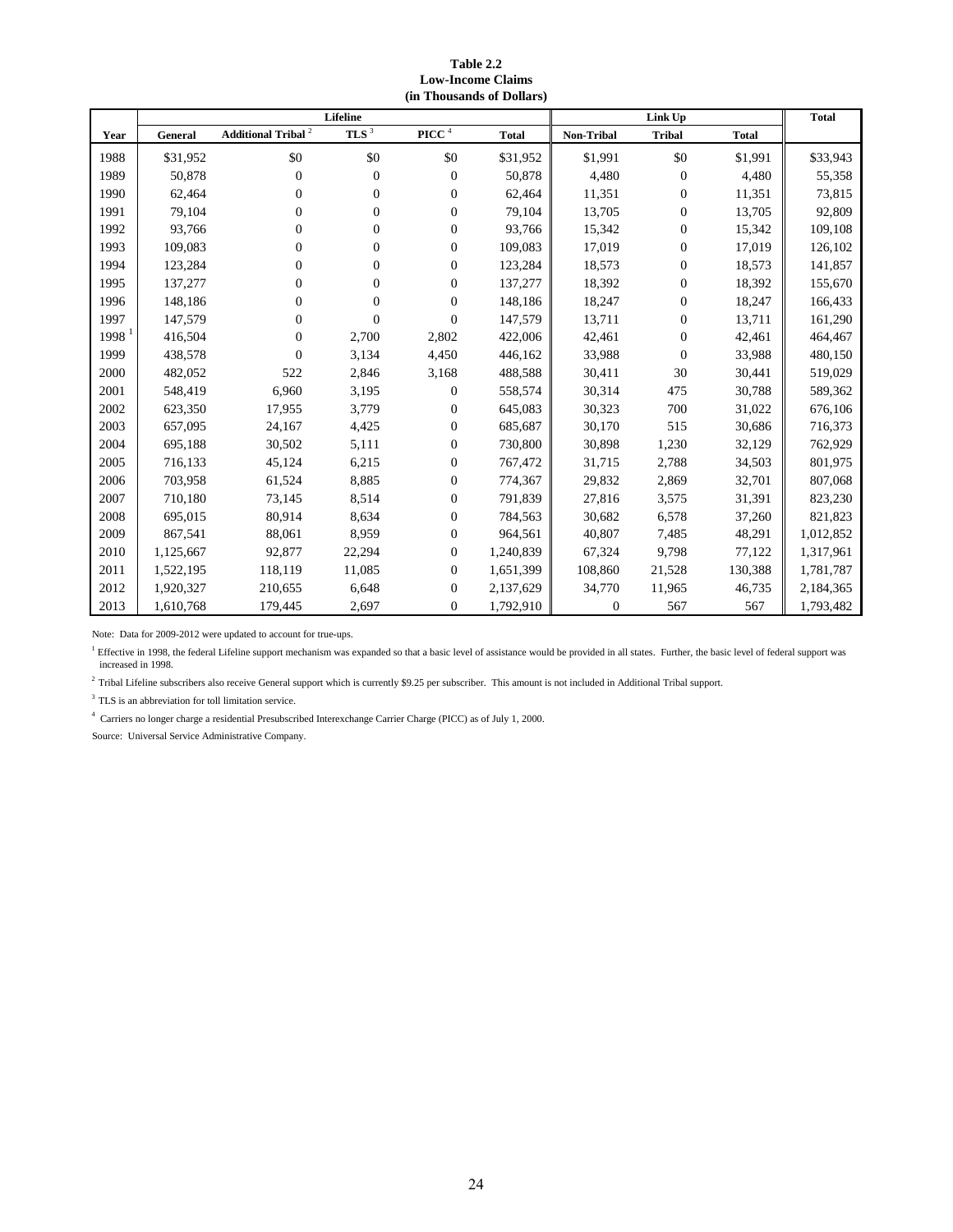| Table 2.3                               |
|-----------------------------------------|
| <b>Low-Income Claims by State: 2013</b> |
| (in Thousands of Dollars)               |

| <b>State or Jurisdiction</b> |             | Lifeline                 | Link Up                              |                              | <b>TLS</b>       | Total       |  |
|------------------------------|-------------|--------------------------|--------------------------------------|------------------------------|------------------|-------------|--|
|                              | General     | <b>Additional Tribal</b> | <b>Non-Tribal</b>                    | <b>Tribal</b>                |                  |             |  |
| Alabama                      | \$26,591    | $\overline{$17}$         | \$0                                  | \$0                          | \$256            | \$26,865    |  |
| Alaska                       | 5,307       | 12,796                   | $\boldsymbol{0}$                     | 49                           | 26               | 18,182      |  |
| American Samoa               | 79          | $\theta$                 | $\overline{0}$                       | $\overline{0}$               | $\boldsymbol{0}$ | 79          |  |
| Arizona                      | 31,120      | 12,013                   | $\overline{0}$                       | 131                          | $\tau$           | 43,271      |  |
| Arkansas                     | 20,354      | 1                        | $\overline{0}$                       | 0                            | 7                | 20,361      |  |
| California                   | 138,511     | 87                       | $\overline{0}$                       | $\overline{0}$               | 93               | 138,692     |  |
| Colorado                     | 6,112       | $\overline{0}$           | $\boldsymbol{0}$                     | $\boldsymbol{0}$             | 2                | 6,115       |  |
| Connecticut                  | 12,387      | $\theta$                 | $\Omega$                             | $\mathbf{0}$                 | $\overline{0}$   | 12,387      |  |
| Delaware                     | 3,648       | $\overline{0}$           | $\overline{0}$                       | $\boldsymbol{0}$             | $\overline{0}$   | 3,648       |  |
| District of Columbia         | 5,606       | $\overline{0}$           | $\overline{0}$                       | $\mathbf{0}$                 | $\mathbf{0}$     | 5,606       |  |
| Florida                      | 100,891     | 1                        | $\Omega$                             | $\mathbf{0}$                 | 39               | 100,931     |  |
| Georgia                      | 78,396      | $\boldsymbol{0}$         | $\boldsymbol{0}$                     | $\boldsymbol{0}$             | 76               | 78,472      |  |
| Guam                         | 254         | $\overline{0}$           | $\overline{0}$                       | $\boldsymbol{0}$             | $\mathbf{0}$     | 254         |  |
| Hawaii                       | 624         | 86                       | $\overline{0}$                       | $\mathbf{0}$                 | $\overline{0}$   | 710         |  |
| Idaho                        | 2,355       | 125                      | $\overline{0}$                       | $\overline{0}$               | $\overline{c}$   | 2,483       |  |
| Illinois                     | 76,228      | $\overline{0}$           | $\overline{0}$                       | $\mathbf{0}$                 | 80               | 76,308      |  |
| Indiana                      | 27,507      | $\overline{0}$           | $\overline{0}$                       | $\mathbf{0}$                 | 1                | 27,507      |  |
| Iowa                         | 8,031       | $\boldsymbol{0}$         | $\boldsymbol{0}$                     | $\boldsymbol{0}$             | $\mathfrak{2}$   | 8,033       |  |
| Kansas                       | 11,213      | $\mathbf{1}$             | $\overline{0}$                       | $\boldsymbol{0}$             | 15               | 11,229      |  |
| Kentucky                     | 27,872      | $\overline{0}$           | $\theta$                             | $\overline{0}$               | 68               | 27,940      |  |
| Louisiana                    | 42,403      | $\overline{0}$           | $\overline{0}$                       | $\boldsymbol{0}$             | 103              | 42,506      |  |
| Maine                        | 7,484       | 24                       | $\overline{0}$                       | $\mathbf{0}$                 | 3                | 7,511       |  |
| Maryland                     | 38,190      | $\theta$                 | $\overline{0}$                       | $\mathbf{0}$                 | $\mathbf{0}$     | 38,190      |  |
| Massachusetts                | 32,267      | $\overline{0}$           | $\overline{0}$                       | $\boldsymbol{0}$             | $\theta$         | 32,267      |  |
| Michigan                     | 79,918      | 34                       | $\overline{0}$                       | $\boldsymbol{0}$             | 41               | 79,993      |  |
| Minnesota                    | 9,655       | 634                      | $\overline{0}$                       | $\mathbf{0}$                 | $\overline{2}$   | 10,291      |  |
| Mississippi                  | 18,891      | $\overline{c}$           | $\overline{0}$                       | $\mathbf{0}$                 | 110              | 19,003      |  |
| Missouri                     | 24,624      | $\overline{2}$           | $\overline{0}$                       | $\mathbf{0}$                 | 29               | 24,654      |  |
| Montana                      | 887         | 1,161                    | $\overline{0}$                       | 19                           | 16               | 2,082       |  |
| Nebraska                     | 1,433       | 54                       | $\overline{0}$                       | $\overline{0}$               | $\overline{c}$   | 1,490       |  |
| Nevada                       | 17,227      | 103                      | $\overline{0}$                       | 1                            | $\overline{0}$   | 17,332      |  |
| New Hampshire                | 2,399       | $\overline{0}$           | $\boldsymbol{0}$                     | $\overline{0}$               | $\boldsymbol{0}$ | 2,399       |  |
| New Jersey                   | 33,024      | $\Omega$                 | $\overline{0}$                       | $\overline{0}$               | 1                | 33,025      |  |
| New Mexico                   | 9,073       | 5,854                    | $\overline{0}$                       | 60                           | 9                | 14,996      |  |
| New York                     | 132,454     | 1                        | $\overline{0}$                       | $\mathbf{0}$                 | 184              | 132,639     |  |
| North Carolina               | 49,483      | 73                       | $\theta$                             | $\mathbf{0}$                 | 57               | 49,614      |  |
| North Dakota                 | 996         | 475                      | $\overline{0}$                       | $\overline{7}$               | 1                | 1,479       |  |
| Northern Mariana Islands     | 243         | $\boldsymbol{0}$         | $\overline{0}$                       | $\boldsymbol{0}$             | $\mathbf{0}$     | 243         |  |
| Ohio                         | 89,745      | $\theta$                 | $\overline{0}$                       | $\mathbf{0}$                 | 104              | 89,849      |  |
| Oklahoma                     | 56,990      | 143,316                  | $\theta$                             | 285                          | 1,228            | 201,820     |  |
|                              | 8,857       | $\overline{31}$          | $\boldsymbol{0}$                     | $\boldsymbol{0}$             | 4                | 8,893       |  |
| Oregon                       |             | $\boldsymbol{0}$         |                                      | $\boldsymbol{0}$             |                  |             |  |
| Pennsylvania                 | 70,517      |                          | $\boldsymbol{0}$<br>$\boldsymbol{0}$ |                              | $\sqrt{2}$       | 70,519      |  |
| Puerto Rico                  | 33,969      | $\boldsymbol{0}$         |                                      | $\boldsymbol{0}$             | $\boldsymbol{0}$ | 33,969      |  |
| Rhode Island                 | 7,256       | $\mathbf{0}$<br>11       | $\boldsymbol{0}$                     | $\mathbf{0}$<br>$\mathbf{0}$ | $\mathbf{0}$     | 7,256       |  |
| South Carolina               | 39,560      |                          | $\boldsymbol{0}$                     |                              | 20               | 39,591      |  |
| South Dakota                 | 684         | 234                      | $\overline{0}$                       | $\mathbf{1}$                 | $\mathbf{0}$     | 919         |  |
| Tennessee                    | 39,986      | $\mathbf{0}$             | 0                                    | $\boldsymbol{0}$             | 51               | 40,037      |  |
| Texas                        | 91,245      | $\boldsymbol{0}$         | $\boldsymbol{0}$                     | $\boldsymbol{0}$             | 36               | 91,281      |  |
| Utah                         | 4,402       | 222                      | $\overline{0}$                       | 3                            | 8                | 4,635       |  |
| Vermont                      | 1,866       | $\boldsymbol{0}$         | $\boldsymbol{0}$                     | $\boldsymbol{0}$             | 1                | 1,867       |  |
| Virgin Islands               | 232         | $\theta$                 | $\overline{0}$                       | $\overline{0}$               | $\overline{0}$   | 232         |  |
| Virginia                     | 23,790      | 0                        | 0                                    | $\boldsymbol{0}$             | $\bf{0}$         | 23,791      |  |
| Washington                   | 23,696      | 1,785                    | $\boldsymbol{0}$                     | 7                            | 11               | 25,498      |  |
| West Virginia                | 9,337       | $\overline{0}$           | $\boldsymbol{0}$                     | $\boldsymbol{0}$             | $\boldsymbol{0}$ | 9,337       |  |
| Wisconsin                    | 24,750      | 287                      | $\overline{0}$                       | 2                            | $\mathbf{0}$     | 25,039      |  |
| Wyoming                      | 148         | 14                       | $\mathbf{0}$                         | $\overline{0}$               | $\overline{0}$   | 162         |  |
| Total                        | \$1,610,768 | \$179,445                | $\$0$                                | \$567                        | \$2,697          | \$1,793,482 |  |

Notes: These dollars represent submitted claims to USAC for the time period January 2013 through December 2013, including true-ups reported through August 2014. Tribal Lifeline subscribers also receive General support which is currently \$9.25 per subscriber. This amount is not included in Tribal support. For Link Up, the payments and subscribers for the two categories of recipients are kept separate.

Table 2.3 is the 2014 version of Table 2.6 of the 2013 USF Monitoring Report. Source: Universal Service Administrative Company.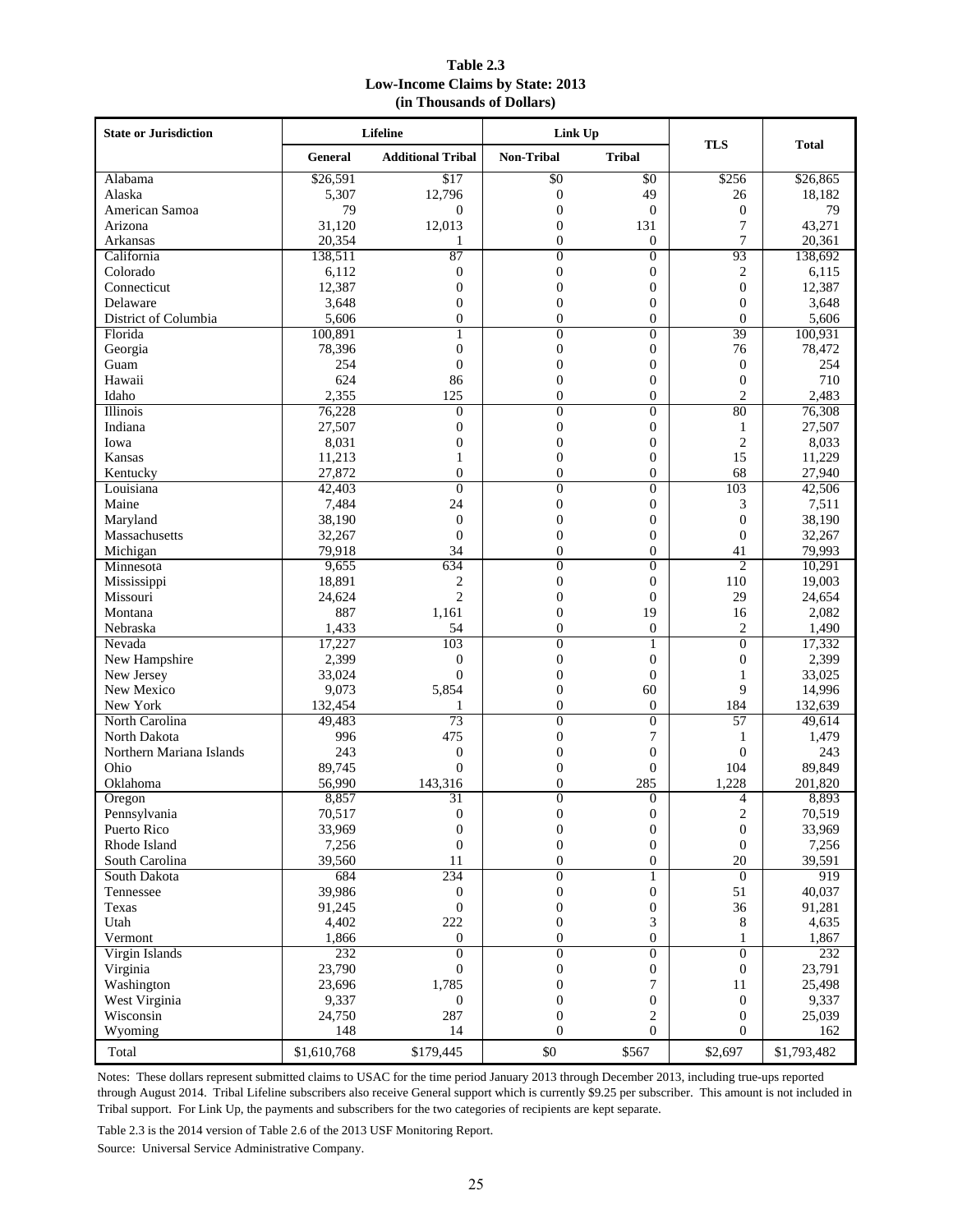|      | <b>ILECs</b> | <b>CETCs</b> | <b>Total</b> | <b>Percent CETCs</b> |
|------|--------------|--------------|--------------|----------------------|
| 1998 | \$464,207    | \$260        | \$464,467    | 0.1 %                |
| 1999 | 479,353      | 796          | 480,150      | 0.2                  |
| 2000 | 517,901      | 1,128        | 519,029      | 0.2                  |
| 2001 | 585,790      | 3,572        | 589,362      | 0.6                  |
| 2002 | 663,009      | 13,097       | 676,106      | 1.9                  |
| 2003 | 693,378      | 22,994       | 716,373      | 3.2                  |
| 2004 | 723,580      | 39,349       | 762,929      | 5.2                  |
| 2005 | 734,344      | 67,631       | 801,975      | 8.4                  |
| 2006 | 707,135      | 99,933       | 807,068      | 12.4                 |
| 2007 | 701,990      | 121,240      | 823,230      | 14.7                 |
| 2008 | 674,805      | 147,017      | 821,823      | 17.9                 |
| 2009 | 642,644      | 370,208      | 1,012,852    | 36.6                 |
| 2010 | 595,604      | 722,357      | 1,317,961    | 54.8                 |
| 2011 | 532,227      | 1,249,560    | 1,781,787    | 70.1                 |
| 2012 | 450,658      | 1,733,706    | 2,184,365    | 79.4                 |
| 2013 | 296,567      | 1,496,916    | 1,793,482    | 83.5                 |

**Table 2.4 Low-Income Claims Received by ILECs and CETCs (in Thousands of Dollars)**

Table 2.4 is the 2014 version of Table 2.7 of the 2013 USF Monitoring Report. Notes: ILECs is an abbreviation for incumbent local exchange carriers. CETCs is an abbreviation for competitive eligible telecommunications carriers. CETCs include both wireless and wireline carriers. Source: Universal Service Administrative Company.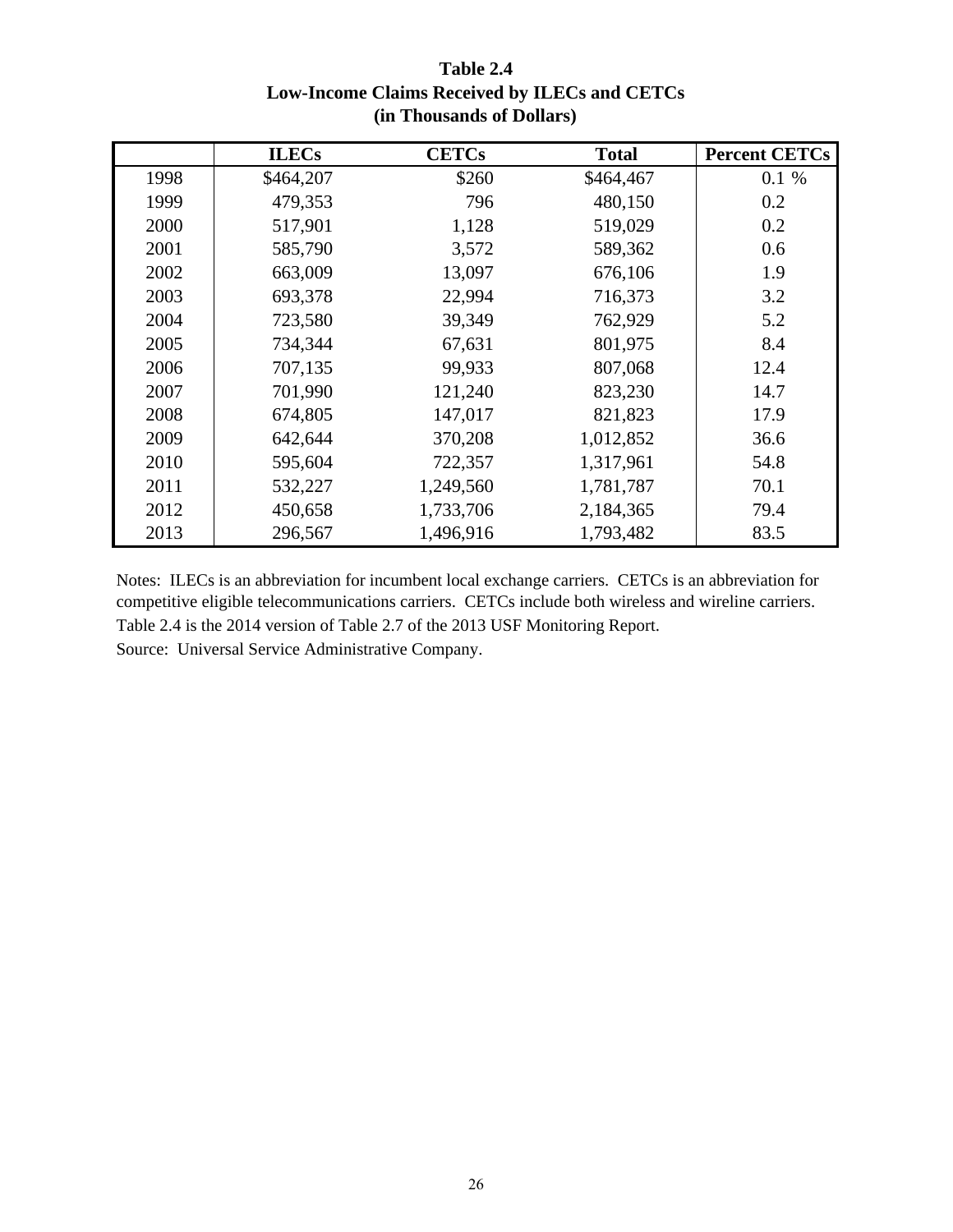#### **Table 2.5 Low-Income Claims by Affiliated Entities: 2013 (in Thousands of Dollars)**

|    | Rank Affiliated Entity Name <sup>1</sup> | <b>Low-Income</b><br><b>Support</b> | <b>Percent</b><br>of Total | <b>Cumulative</b><br><b>Percent of Total</b> |
|----|------------------------------------------|-------------------------------------|----------------------------|----------------------------------------------|
|    | América Móvil <sup>2</sup>               | \$430,308                           | 24.0%                      | 24.0%                                        |
| 2  | Sprint Nextel Corporation <sup>3</sup>   | 320,009                             | 17.8                       | 41.8                                         |
| 3  | AT&T Inc.                                | 153,328                             | 8.5                        | 50.4                                         |
| 4  | Budget Prepay Inc.                       | 87.248                              | 4.9                        | 55.2                                         |
| 5  | <b>Telrite Corporation</b>               | 80.385                              | 4.5                        | 59.7                                         |
| 6  | Nexus Communications, Inc.               | 74.954                              | 4.2                        | 63.9                                         |
| 7  | I-Wireless, LLC                          | 64.494                              | 3.6                        | 67.5                                         |
| 8  | Leap Wireless International, Inc.        | 62.685                              | 3.5                        | 71.0                                         |
| 9  | Verizon Communications Inc.              | 58,982                              | 3.3                        | 74.3                                         |
| 10 | TerraCom/YourTel America                 | 54,234                              | 3.0                        | 77.3                                         |
|    | <b>Other Carriers</b>                    | 406,854                             | 22.7                       | 100.0                                        |
|    | <b>All Affiliated Entities</b>           | \$1,793,482                         | 100.0%                     | 100.0%                                       |

#### **(in Thousands of Dollars) Table 2.6Low-Income Claims by Program and by Affiliated Entities: 2013**

|    |                                          |                         | Link Up        |                    |
|----|------------------------------------------|-------------------------|----------------|--------------------|
|    | Rank Affiliated Entity Name <sup>1</sup> | <b>Lifeline Support</b> | <b>Support</b> | <b>TLS Support</b> |
|    | América Móvil <sup>2</sup>               | \$430,308               | \$0            | \$0                |
| 2  | Sprint Nextel Corporation <sup>3</sup>   | 320,009                 | $\Omega$       | $\theta$           |
| 3  | $AT&T$ Inc.                              | 153,278                 |                | 49                 |
| 4  | Budget Prepay Inc.                       | 86,834                  | 61             | 353                |
|    | Telrite Corporation                      | 80.385                  | $\theta$       |                    |
| 6  | Nexus Communications, Inc.               | 74,954                  | $\Omega$       |                    |
|    | I-Wireless, LLC                          | 64,494                  | $\Omega$       |                    |
| 8  | Leap Wireless International, Inc.        | 62,685                  | $\theta$       |                    |
| 9  | Verizon Communications Inc.              | 58,959                  | $\Omega$       | 23                 |
| 10 | TerraCom/YourTel America                 | 54,049                  | $\Omega$       | 185                |
|    | <b>Other Carriers</b>                    | 404,262                 | 505            | 2,086              |
|    | <b>All Affiliated Entities</b>           | \$1,790,218             | \$567          | \$2,697            |

<sup>1</sup> Affiliated entities include all commonly-controlled or commonly-owned affiliates as of year-end 2013.

 $2$  América Móvil owns TracFone Wireless.

3 Sprint Nextel Corporation owns Virgin Mobile USA.

Tables 2.5 and 2.6 are the 2014 versions of Tables 2.8 and 2.9 respectively of the 2013 USF Monitoring Report.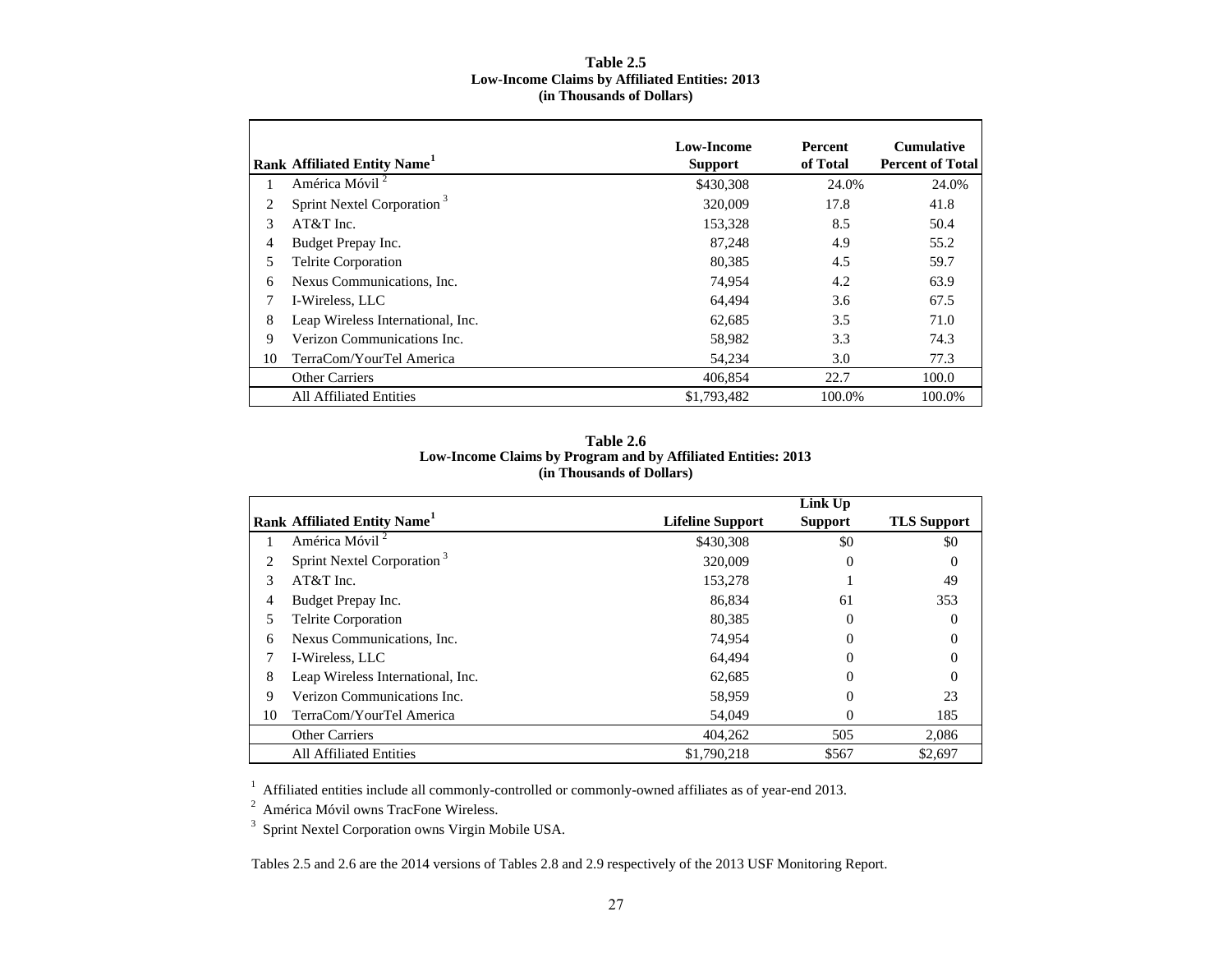| <b>Month</b> | <b>Tribal Lifeline Subscribers</b> | <b>Non-Tribal Lifeline</b><br><b>Subscribers</b> | <b>Total Lifeline</b><br><b>Subscribers</b> |
|--------------|------------------------------------|--------------------------------------------------|---------------------------------------------|
| January-12   | 549,258                            | 15,908,572                                       | 16,457,830                                  |
| February-12  | 576,151                            | 16,238,084                                       | 16,814,235                                  |
| March-12     | 662,640                            | 16,534,059                                       | 17,196,699                                  |
| April-12     | 723,861                            | 16,848,842                                       | 17,572,703                                  |
| $May-12$     | 783,946                            | 17,317,870                                       | 18,101,816                                  |
| June-12      | 816,402                            | 17,321,765                                       | 18,138,167                                  |
| July-12      | 848,074                            | 16,866,539                                       | 17,714,613                                  |
| August-12    | 845,086                            | 16,518,290                                       | 17,363,376                                  |
| September-12 | 844,038                            | 16,238,807                                       | 17,082,845                                  |
| October-12   | 831,743                            | 16,027,355                                       | 16,859,098                                  |
| November-12  | 859,098                            | 15,789,971                                       | 16,649,069                                  |
| December-12  | 804,972                            | 15,287,370                                       | 16,092,342                                  |
| January-13   | 688,004                            | 13,333,448                                       | 14,021,452                                  |
| February-13  | 718,410                            | 12,976,039                                       | 13,694,449                                  |
| March-13     | 740,966                            | 13,138,230                                       | 13,879,196                                  |
| April-13     | 717,888                            | 13,263,758                                       | 13,981,646                                  |
| $May-13$     | 708,594                            | 13,637,508                                       | 14,346,102                                  |
| June-13      | 696,107                            | 14,040,185                                       | 14,736,292                                  |
| $July-13$    | 624,979                            | 14,244,587                                       | 14,869,566                                  |
| August-13    | 610,339                            | 14,475,214                                       | 15,085,553                                  |
| September-13 | 574,765                            | 14,551,745                                       | 15,126,510                                  |
| October-13   | 576,191                            | 14,528,607                                       | 15,104,798                                  |
| November-13  | 568,989                            | 14,329,305                                       | 14,898,294                                  |
| December-13  | 551,560                            | 13,861,663                                       | 14,413,223                                  |
| January-14   | 522,353                            | 13,226,404                                       | 13,748,757                                  |
| February-14  | 521,859                            | 13,284,965                                       | 13,806,824                                  |
| March-14     | 506,901                            | 13,283,599                                       | 13,790,500                                  |
| April-14     | 505,172                            | 13,179,038                                       | 13,684,210                                  |

**Table 2.7 Total Monthly Lifeline Subscribers Since January 2012**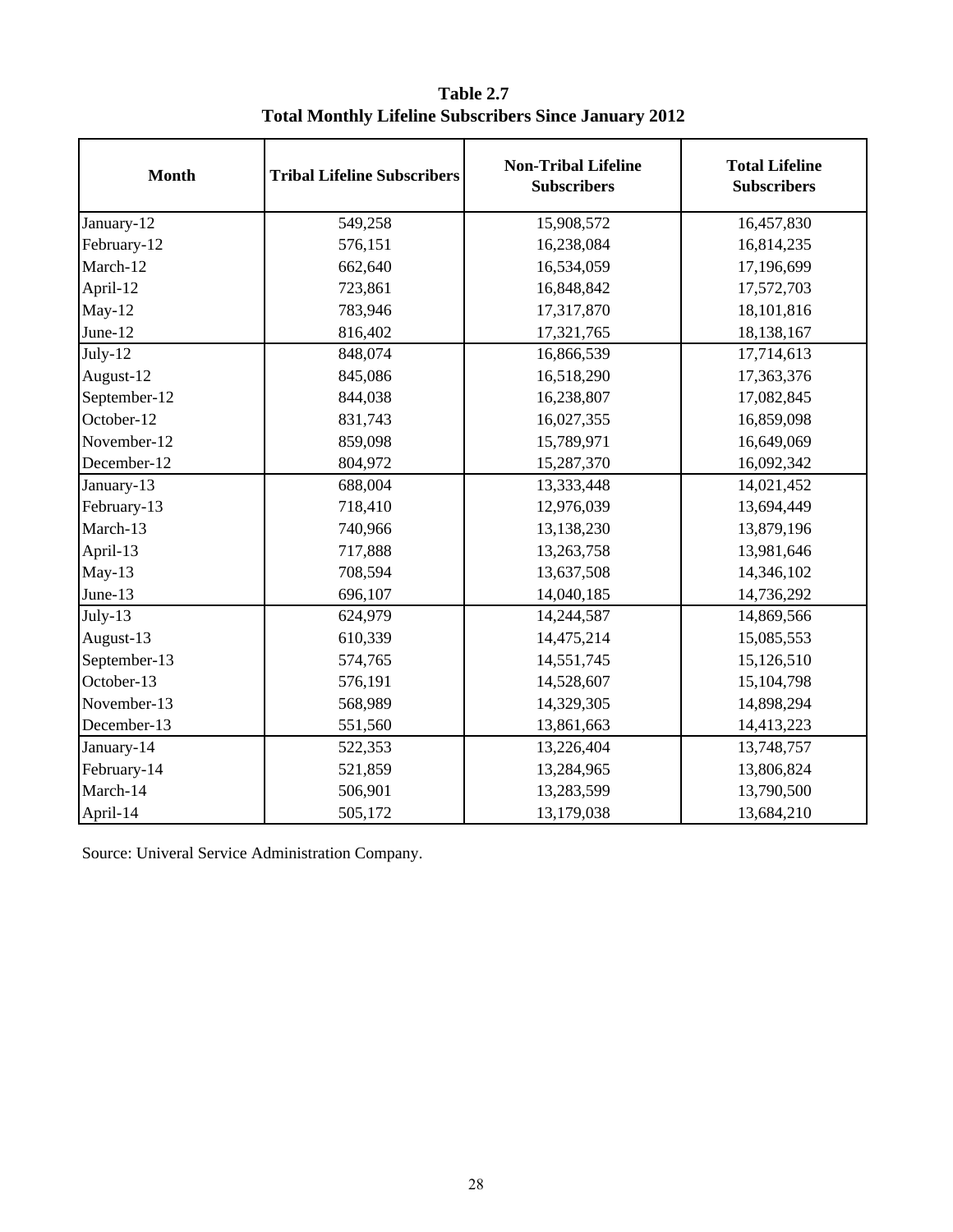**Table 2.8 Lifeline De-Enrollments or Scheduled to be De-Enrolled by State in 2013 (in Thousands)**

|                          | Due to Non-Response or Customer | Due to a Finding of Ineligibility by<br><b>State Administrator, ETC Access to</b> |                  |
|--------------------------|---------------------------------|-----------------------------------------------------------------------------------|------------------|
| <b>State</b>             | Reporting Ineligibility $1$     | Eligibility Data or USAC <sup>2</sup>                                             | <b>Total</b>     |
| Alabama                  | 46                              | $\overline{0}$                                                                    | 47               |
| Alaska                   | 11                              | 1                                                                                 | 12               |
| American Samoa           | $\boldsymbol{0}$                | $\boldsymbol{0}$                                                                  | $\mathbf{0}$     |
| Arizona                  | 32                              | 3                                                                                 | 35               |
| Arkansas                 | 61                              | $\boldsymbol{0}$                                                                  | 62               |
| California               | $\boldsymbol{0}$                | 351                                                                               | 351              |
| Colorado                 | 6                               | $\boldsymbol{0}$                                                                  | 6                |
| Connecticut              | 19                              | $\boldsymbol{0}$                                                                  | 19               |
| Delaware                 | $\tau$                          | $\boldsymbol{0}$                                                                  | 7                |
|                          |                                 |                                                                                   |                  |
| District of Columbia     | 8                               | 1                                                                                 | 9                |
| Florida                  | 154                             | $\boldsymbol{0}$                                                                  | 155              |
| Georgia                  | 141                             | $\boldsymbol{0}$                                                                  | 141              |
| Guam                     | $\mathbf{1}$                    | $\boldsymbol{0}$                                                                  | 1                |
| Hawaii                   | $\mathbf{0}$                    | $\boldsymbol{0}$                                                                  | $\boldsymbol{0}$ |
| Idaho                    | $\boldsymbol{0}$                | 3                                                                                 | 3                |
| Illinois                 | 102                             | $\mathbf{1}$                                                                      | 103              |
| Indiana                  | 54                              | $\boldsymbol{0}$                                                                  | 54               |
| Iowa                     | 20                              | 1                                                                                 | 21               |
| Kansas                   | 23                              | 1                                                                                 | 23               |
| Kentucky                 | 50                              | $\boldsymbol{0}$                                                                  | 50               |
| Louisiana                | 103                             | $\boldsymbol{0}$                                                                  | 104              |
| Maine                    | 17                              | $\boldsymbol{0}$                                                                  | 17               |
| Maryland                 | 113                             | $\mathbf{1}$                                                                      | 114              |
| Massachusetts            | 50                              | $\boldsymbol{0}$                                                                  | 50               |
| Michigan                 | 130                             | 1                                                                                 | 131              |
| Minnesota                | 9                               | $\mathbf{2}$                                                                      | 10               |
| Mississippi              | 47                              | $\mathbf{1}$                                                                      | 48               |
| Missouri                 | 38                              | $\boldsymbol{0}$                                                                  | 38               |
| Montana                  | 3                               | $\boldsymbol{0}$                                                                  | 3                |
| Nebraska                 | $\boldsymbol{0}$                | $\boldsymbol{2}$                                                                  | 3                |
| Nevada                   | 34                              | $\boldsymbol{0}$                                                                  | 34               |
| New Hampshire            | $\overline{4}$                  | $\boldsymbol{0}$                                                                  | $\overline{4}$   |
| New Jersey               | 77                              | $\boldsymbol{0}$                                                                  | 77               |
| New Mexico               | 15                              | $\boldsymbol{0}$                                                                  | 15               |
| New York                 | 232                             | $\boldsymbol{0}$                                                                  | 232              |
| North Carolina           | 98                              | $\boldsymbol{0}$                                                                  | 98               |
| North Dakota             | $\mathbf{1}$                    | $\boldsymbol{0}$                                                                  | $\boldsymbol{2}$ |
| Northern Mariana Islands | $\boldsymbol{0}$                | $\boldsymbol{0}$                                                                  | $\boldsymbol{0}$ |
| Ohio                     | 208                             | $\mathbf{0}$                                                                      | 208              |
| Oklahoma                 | 146                             | 14                                                                                | 160              |
| Oregon                   | $\boldsymbol{0}$                | 3                                                                                 | 3                |
| Pennsylvania             | 113                             | $\mathbf{1}$                                                                      | 114              |
| Puerto Rico              | $40\,$                          | 40                                                                                | $80\,$           |
| Rhode Island             | $16\,$                          | $\boldsymbol{0}$                                                                  | 16               |
| South Carolina           | 57                              | $\sqrt{2}$                                                                        | 59               |
| South Dakota             | $1\,$                           | $\mathbf{1}$                                                                      | $\overline{2}$   |
| Tennessee                | 76                              | $\boldsymbol{0}$                                                                  | $76\,$           |
| Texas                    | 79                              | 274                                                                               | 353              |
| Utah                     | $\sqrt{4}$                      | $\mathbf{1}$                                                                      | 5                |
| Vermont                  | $\boldsymbol{0}$                | $\boldsymbol{0}$                                                                  | $\boldsymbol{0}$ |
| Virgin Islands           | $\boldsymbol{0}$                | $\boldsymbol{0}$                                                                  | $\boldsymbol{0}$ |
| Virginia                 | 43                              | $\boldsymbol{0}$                                                                  | 43               |
| Washington               | 33                              | 5                                                                                 | 39               |
| West Virginia            | 19                              | $\boldsymbol{0}$                                                                  | 19               |
| Wisconsin                | $46\,$                          | $\mathbf{1}$                                                                      | $48\,$           |
| Wyoming                  | $\boldsymbol{0}$                | $\boldsymbol{0}$                                                                  | $\boldsymbol{0}$ |
| Total                    | 2,588                           | 714                                                                               | 3,302            |

Note: Zero indicates fewer than 500 de-enrollments.

 $^{\rm 1}$  Column H of FCC Form 555.

 $^{\rm 2}$  Column K of FCC Form 555.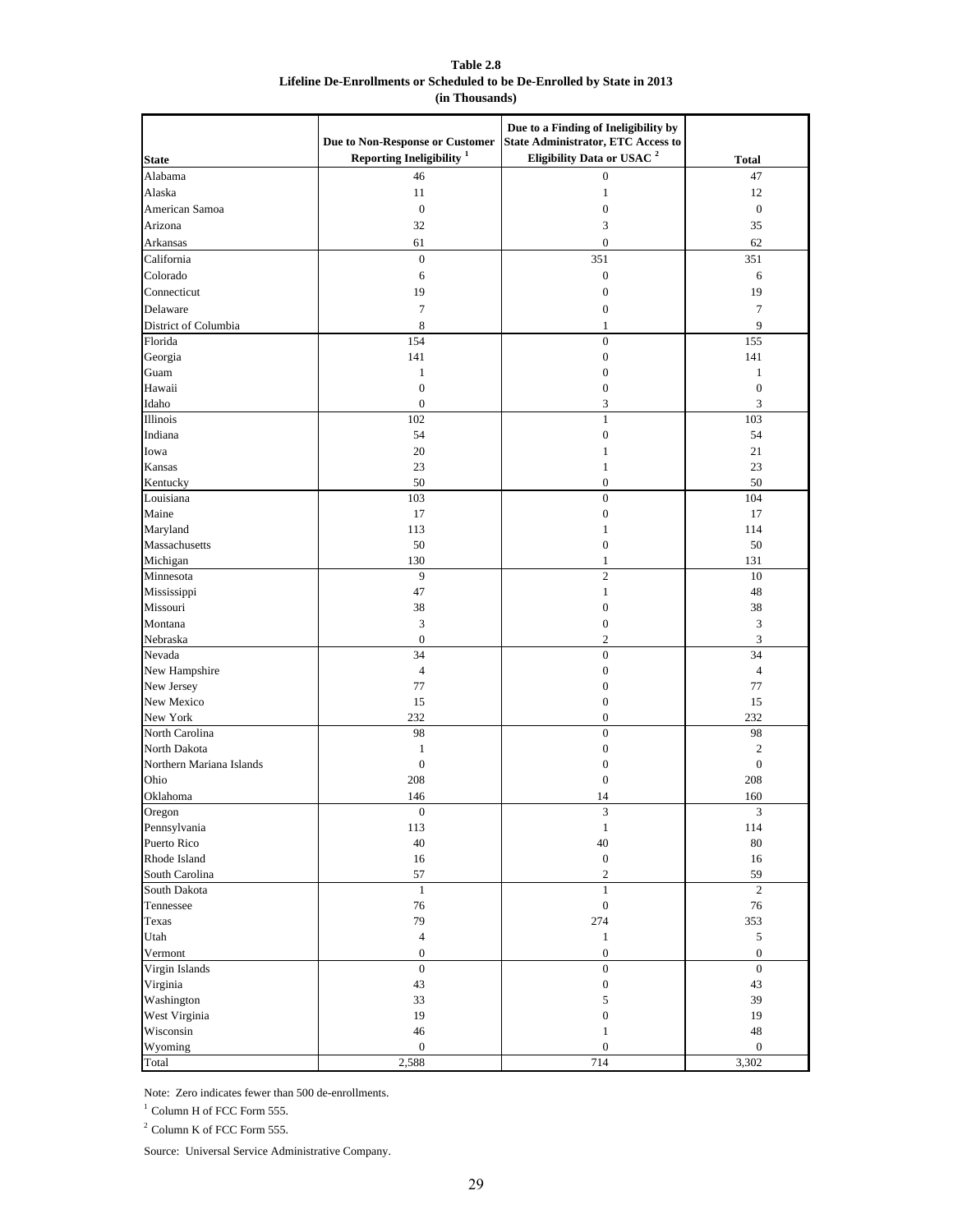**Table 2.9 Non-Facilities Based Low-Income Subscribers by State in 2013**

| <b>Total</b><br><b>Facilities-Based</b><br><b>Total</b><br><b>Total</b><br><b>Facilities-Based</b><br><b>Facilities-Based</b><br>Yes<br>Yes<br>No<br>No<br>Yes<br>No<br>139,455<br>100,041<br>239,496<br>46<br>25<br>72<br>139,501<br>Alabama<br>100,067<br>239,567<br>$\boldsymbol{0}$<br>$\boldsymbol{0}$<br>Alaska<br>$\boldsymbol{0}$<br>$\boldsymbol{0}$<br>47,856<br>47,856<br>$\boldsymbol{0}$<br>47,856<br>47,856<br>$\boldsymbol{0}$<br>$\boldsymbol{0}$<br>$\boldsymbol{0}$<br>American Samoa<br>710<br>710<br>$\mathbf{0}$<br>$\overline{0}$<br>710<br>710<br>236,843<br>155,859<br>153,698<br>83,145<br>2,161<br>41,359<br>43,520<br>124,504<br>280,363<br>Arizona<br>38,433<br>38,445<br>183,381<br>144,936<br>183,369<br>$\boldsymbol{0}$<br>12<br>12<br>144,936<br>Arkansas<br>$\mathbf{0}$<br>California<br>125,227<br>1,122,084<br>1,247,311<br>538<br>538<br>125,227<br>1,122,623<br>1,247,849<br>$\boldsymbol{0}$<br>Colorado<br>10,429<br>44,636<br>55,065<br>$\boldsymbol{0}$<br>$\boldsymbol{0}$<br>10,429<br>44,636<br>55,065<br>$\boldsymbol{0}$<br>Connecticut<br>61,435<br>50,161<br>111,597<br>$\boldsymbol{0}$<br>$\boldsymbol{0}$<br>61,435<br>50,161<br>111,597<br>$\mathbf{0}$<br>$\mathbf{0}$<br>17,218<br>Delaware<br>17,218<br>15,647<br>32,865<br>$\overline{0}$<br>15,647<br>32,865<br>29,549<br>$\boldsymbol{0}$<br>$\boldsymbol{0}$<br>District of Columbia<br>20,973<br>50,522<br>$\boldsymbol{0}$<br>29,549<br>20,973<br>50,522<br>909,003<br>$\mathbf{0}$<br>$\tau$<br>$\overline{7}$<br>909,010<br>Florida<br>529,520<br>379,483<br>529,520<br>379,490<br>$\boldsymbol{0}$<br>706,454<br>Georgia<br>553,804<br>152,650<br>706,454<br>$\boldsymbol{0}$<br>$\boldsymbol{0}$<br>553,804<br>152,650<br>$\mathbf{0}$<br>Guam<br>$\boldsymbol{0}$<br>2,367<br>2,367<br>$\mathbf{0}$<br>$\boldsymbol{0}$<br>$\boldsymbol{0}$<br>2,367<br>2,367<br>5,314<br>Hawaii<br>955<br>4,360<br>169<br>136<br>305<br>1,123<br>4,496<br>5,619<br>Idaho<br>10<br>20,741<br>$\boldsymbol{0}$<br>478<br>478<br>10<br>21,218<br>20,731<br>21,208<br>686,870<br>Illinois<br>616,010<br>70,861<br>686,870<br>$\mathbf{0}$<br>$\mathbf{0}$<br>$\boldsymbol{0}$<br>616,010<br>70,861<br>Indiana<br>110,554<br>$\boldsymbol{0}$<br>137,269<br>137,269<br>247,823<br>$\boldsymbol{0}$<br>$\boldsymbol{0}$<br>110,554<br>247,823<br>$\boldsymbol{0}$<br>32,235<br>40,110<br>72,345<br>$\boldsymbol{0}$<br>$\overline{0}$<br>32,235<br>40,110<br>72,345<br>Iowa<br>$\boldsymbol{0}$<br>Kansas<br>64,462<br>36,549<br>101,012<br>6<br>64,462<br>36,556<br>101,018<br>6<br>$\boldsymbol{0}$<br>Kentucky<br>152,705<br>98,393<br>251,098<br>$\boldsymbol{0}$<br>$\boldsymbol{0}$<br>152,705<br>98,393<br>251,098<br>$\boldsymbol{0}$<br>$\overline{0}$<br>Louisiana<br>321,176<br>61,068<br>382,244<br>$\mathbf{0}$<br>321,176<br>61,068<br>382,244<br>67,296<br>$\boldsymbol{0}$<br>Maine<br>39,603<br>27,693<br>130<br>130<br>39,603<br>27,823<br>67,426<br>63,028<br>$\boldsymbol{0}$<br>Maryland<br>281,076<br>344,103<br>$\boldsymbol{0}$<br>$\boldsymbol{0}$<br>281,076<br>63,028<br>344,103<br>$\boldsymbol{0}$<br>Massachusetts<br>130,261<br>290,693<br>$\mathbf{0}$<br>$\boldsymbol{0}$<br>160,432<br>290,693<br>160,432<br>130,261<br>$\mathbf{1}$<br>234<br>573,625<br>Michigan<br>573,625<br>146,125<br>719,750<br>234<br>146,359<br>719,984<br>814<br>Minnesota<br>42,136<br>42,308<br>84,443<br>1,730<br>43,865<br>43,122<br>86,987<br>2,544<br>$\tau$<br>$\overline{7}$<br>106,494<br>63,687<br>170,181<br>$\mathbf{0}$<br>106,494<br>63,694<br>170,188<br>Mississippi<br>$\boldsymbol{0}$<br>168,239<br>Missouri<br>168,239<br>53,619<br>221,857<br>53,634<br>221,873<br>16<br>16<br>Montana<br>$\boldsymbol{0}$<br>3,422<br>3,422<br>$\boldsymbol{0}$<br>4,566<br>4,566<br>$\boldsymbol{0}$<br>7,988<br>7,988<br>100<br>$\boldsymbol{0}$<br>Nebraska<br>12,528<br>12,629<br>281<br>281<br>100<br>12,810<br>12,910<br>$\mathbf{0}$<br>591<br>591<br>121,102<br>155,206<br>Nevada<br>121,102<br>33,513<br>154,615<br>34,104<br>$\boldsymbol{0}$<br>New Hampshire<br>13,427<br>8,187<br>21,613<br>$\boldsymbol{0}$<br>$\boldsymbol{0}$<br>13,427<br>8,187<br>21,613<br>$\boldsymbol{0}$<br>$\mathbf{0}$<br>New Jersey<br>114,765<br>182,854<br>297,619<br>$\mathbf{0}$<br>114,765<br>182,854<br>297,619<br>$\boldsymbol{0}$<br>81,740<br>New Mexico<br>15,798<br>43,682<br>59,480<br>22,260<br>22,260<br>15,798<br>65,942<br>$\boldsymbol{0}$<br>New York<br>501,675<br>691,598<br>1,193,273<br>8<br>8<br>501,675<br>691,605<br>1,193,281<br>$\boldsymbol{0}$<br>North Carolina<br>194,324<br>250,836<br>445,160<br>633<br>633<br>194,324<br>251,469<br>445,793<br>6,374<br>North Dakota<br>10<br>6,364<br>250<br>2,352<br>2,602<br>260<br>8,715<br>8,975<br>Northern Mariana Isl.<br>$\boldsymbol{0}$<br>2,192<br>$\boldsymbol{0}$<br>$\boldsymbol{0}$<br>2,192<br>2,192<br>$\boldsymbol{0}$<br>$\boldsymbol{0}$<br>2,192<br>$\boldsymbol{0}$<br>$\mathbf{0}$<br>$\mathbf{0}$<br>Ohio<br>497,750<br>310,762<br>808,512<br>497,750<br>310,762<br>808,512<br>385,057<br>Oklahoma<br>267<br>2,254<br>2,521<br>126,289<br>511,346<br>385,324<br>128,544<br>513,868<br>3,928<br>75,490<br>79,418<br>$\boldsymbol{0}$<br>377<br>377<br>3,928<br>75,867<br>79,795<br>Oregon<br>212,311<br>635,311<br>423,000<br>$\boldsymbol{0}$<br>423,000<br>212,311<br>635,311<br>$\boldsymbol{0}$<br>$\boldsymbol{0}$<br>Puerto Rico<br>134,280<br>306,023<br>$\boldsymbol{0}$<br>$\boldsymbol{0}$<br>171,743<br>134,280<br>306,023<br>171,743<br>$\boldsymbol{0}$<br>43,315<br>Rhode Island<br>43,315<br>22,060<br>65,375<br>$\boldsymbol{0}$<br>22,060<br>65,375<br>$\boldsymbol{0}$<br>$\boldsymbol{0}$<br>South Carolina<br>240,876<br>115,414<br>356,290<br>15<br>107<br>240,891<br>356,412<br>122<br>115,521<br>44<br>4,547<br>4,591<br>$\boldsymbol{0}$<br>1,570<br>44<br>6,161<br>South Dakota<br>1,570<br>6,117<br>196,068<br>360,232<br>$\boldsymbol{0}$<br>164,164<br>196,068<br>360,232<br>Tennessee<br>164,164<br>$\boldsymbol{0}$<br>$\boldsymbol{0}$<br>333,896<br>488,263<br>822,159<br>$\boldsymbol{0}$<br>$\mathfrak{2}$<br>333,896<br>488,265<br>822,161<br>Texas<br>$\overline{2}$<br>Utah<br>13,664<br>38,822<br>$\boldsymbol{0}$<br>839<br>839<br>13,664<br>25,997<br>39,660<br>25,158<br>16,810<br>16,817<br>$\mathbf{0}$<br>16,817<br>Vermont<br>7<br>$\boldsymbol{0}$<br>$\boldsymbol{0}$<br>7<br>16,810<br>2,091<br>Virgin Islands<br>$\mathbf{1}$<br>2,092<br>$\mathbf{1}$<br>2,091<br>2,092<br>$\boldsymbol{0}$<br>$\boldsymbol{0}$<br>$\boldsymbol{0}$<br>Virginia<br>103,169<br>214,352<br>$\boldsymbol{0}$<br>103,169<br>214,352<br>111,184<br>$\boldsymbol{0}$<br>$\boldsymbol{0}$<br>111,184<br>Washington<br>53,468<br>153,972<br>207,440<br>473<br>5,572<br>53,941<br>159,544<br>213,486<br>6,046<br>West Virginia<br>63,571<br>20,545<br>$\boldsymbol{0}$<br>63,571<br>20,545<br>84,116<br>$\boldsymbol{0}$<br>84,116<br>0<br>Wisconsin<br>158,264<br>63,665<br>221,930<br>396<br>645<br>158,660<br>64,311<br>222,971<br>1,041<br>Wyoming<br>1,270<br>1,275<br>59<br>1,334<br>$\boldsymbol{0}$<br>59<br>1,329<br>5<br>5 | <b>State</b> |           | Non-Tribal |            |         | <b>Tribal</b> |         |           | All       |            |
|------------------------------------------------------------------------------------------------------------------------------------------------------------------------------------------------------------------------------------------------------------------------------------------------------------------------------------------------------------------------------------------------------------------------------------------------------------------------------------------------------------------------------------------------------------------------------------------------------------------------------------------------------------------------------------------------------------------------------------------------------------------------------------------------------------------------------------------------------------------------------------------------------------------------------------------------------------------------------------------------------------------------------------------------------------------------------------------------------------------------------------------------------------------------------------------------------------------------------------------------------------------------------------------------------------------------------------------------------------------------------------------------------------------------------------------------------------------------------------------------------------------------------------------------------------------------------------------------------------------------------------------------------------------------------------------------------------------------------------------------------------------------------------------------------------------------------------------------------------------------------------------------------------------------------------------------------------------------------------------------------------------------------------------------------------------------------------------------------------------------------------------------------------------------------------------------------------------------------------------------------------------------------------------------------------------------------------------------------------------------------------------------------------------------------------------------------------------------------------------------------------------------------------------------------------------------------------------------------------------------------------------------------------------------------------------------------------------------------------------------------------------------------------------------------------------------------------------------------------------------------------------------------------------------------------------------------------------------------------------------------------------------------------------------------------------------------------------------------------------------------------------------------------------------------------------------------------------------------------------------------------------------------------------------------------------------------------------------------------------------------------------------------------------------------------------------------------------------------------------------------------------------------------------------------------------------------------------------------------------------------------------------------------------------------------------------------------------------------------------------------------------------------------------------------------------------------------------------------------------------------------------------------------------------------------------------------------------------------------------------------------------------------------------------------------------------------------------------------------------------------------------------------------------------------------------------------------------------------------------------------------------------------------------------------------------------------------------------------------------------------------------------------------------------------------------------------------------------------------------------------------------------------------------------------------------------------------------------------------------------------------------------------------------------------------------------------------------------------------------------------------------------------------------------------------------------------------------------------------------------------------------------------------------------------------------------------------------------------------------------------------------------------------------------------------------------------------------------------------------------------------------------------------------------------------------------------------------------------------------------------------------------------------------------------------------------------------------------------------------------------------------------------------------------------------------------------------------------------------------------------------------------------------------------------------------------------------------------------------------------------------------------------------------------------------------------------------------------------------------------------------------------------------------------------------------------------------------------------------------------------------------------------------------------------------------------------------------------------------------------------------------------------------------------------------------------------------------------------------------------------------------------------------------------------------------------------------------------------------------------------------------------------------------------------------------------------------------------------------------------------------------------------------------------------------------------------------------------------------------------------------------------------------------------------------------------------------------------------------------------------------------------------------------------------------------------------------------------------------------------------------------------------------------------------------------------------------------------------------------------------------------------------------------------------------------------------------------------------------------------------------------------------------------------------------------------------------------------------------------------------------------------------------------|--------------|-----------|------------|------------|---------|---------------|---------|-----------|-----------|------------|
|                                                                                                                                                                                                                                                                                                                                                                                                                                                                                                                                                                                                                                                                                                                                                                                                                                                                                                                                                                                                                                                                                                                                                                                                                                                                                                                                                                                                                                                                                                                                                                                                                                                                                                                                                                                                                                                                                                                                                                                                                                                                                                                                                                                                                                                                                                                                                                                                                                                                                                                                                                                                                                                                                                                                                                                                                                                                                                                                                                                                                                                                                                                                                                                                                                                                                                                                                                                                                                                                                                                                                                                                                                                                                                                                                                                                                                                                                                                                                                                                                                                                                                                                                                                                                                                                                                                                                                                                                                                                                                                                                                                                                                                                                                                                                                                                                                                                                                                                                                                                                                                                                                                                                                                                                                                                                                                                                                                                                                                                                                                                                                                                                                                                                                                                                                                                                                                                                                                                                                                                                                                                                                                                                                                                                                                                                                                                                                                                                                                                                                                                                                                                                                                                                                                                                                                                                                                                                                                                                                                                                                                                                                                                                                  |              |           |            |            |         |               |         |           |           |            |
|                                                                                                                                                                                                                                                                                                                                                                                                                                                                                                                                                                                                                                                                                                                                                                                                                                                                                                                                                                                                                                                                                                                                                                                                                                                                                                                                                                                                                                                                                                                                                                                                                                                                                                                                                                                                                                                                                                                                                                                                                                                                                                                                                                                                                                                                                                                                                                                                                                                                                                                                                                                                                                                                                                                                                                                                                                                                                                                                                                                                                                                                                                                                                                                                                                                                                                                                                                                                                                                                                                                                                                                                                                                                                                                                                                                                                                                                                                                                                                                                                                                                                                                                                                                                                                                                                                                                                                                                                                                                                                                                                                                                                                                                                                                                                                                                                                                                                                                                                                                                                                                                                                                                                                                                                                                                                                                                                                                                                                                                                                                                                                                                                                                                                                                                                                                                                                                                                                                                                                                                                                                                                                                                                                                                                                                                                                                                                                                                                                                                                                                                                                                                                                                                                                                                                                                                                                                                                                                                                                                                                                                                                                                                                                  |              |           |            |            |         |               |         |           |           |            |
|                                                                                                                                                                                                                                                                                                                                                                                                                                                                                                                                                                                                                                                                                                                                                                                                                                                                                                                                                                                                                                                                                                                                                                                                                                                                                                                                                                                                                                                                                                                                                                                                                                                                                                                                                                                                                                                                                                                                                                                                                                                                                                                                                                                                                                                                                                                                                                                                                                                                                                                                                                                                                                                                                                                                                                                                                                                                                                                                                                                                                                                                                                                                                                                                                                                                                                                                                                                                                                                                                                                                                                                                                                                                                                                                                                                                                                                                                                                                                                                                                                                                                                                                                                                                                                                                                                                                                                                                                                                                                                                                                                                                                                                                                                                                                                                                                                                                                                                                                                                                                                                                                                                                                                                                                                                                                                                                                                                                                                                                                                                                                                                                                                                                                                                                                                                                                                                                                                                                                                                                                                                                                                                                                                                                                                                                                                                                                                                                                                                                                                                                                                                                                                                                                                                                                                                                                                                                                                                                                                                                                                                                                                                                                                  |              |           |            |            |         |               |         |           |           |            |
|                                                                                                                                                                                                                                                                                                                                                                                                                                                                                                                                                                                                                                                                                                                                                                                                                                                                                                                                                                                                                                                                                                                                                                                                                                                                                                                                                                                                                                                                                                                                                                                                                                                                                                                                                                                                                                                                                                                                                                                                                                                                                                                                                                                                                                                                                                                                                                                                                                                                                                                                                                                                                                                                                                                                                                                                                                                                                                                                                                                                                                                                                                                                                                                                                                                                                                                                                                                                                                                                                                                                                                                                                                                                                                                                                                                                                                                                                                                                                                                                                                                                                                                                                                                                                                                                                                                                                                                                                                                                                                                                                                                                                                                                                                                                                                                                                                                                                                                                                                                                                                                                                                                                                                                                                                                                                                                                                                                                                                                                                                                                                                                                                                                                                                                                                                                                                                                                                                                                                                                                                                                                                                                                                                                                                                                                                                                                                                                                                                                                                                                                                                                                                                                                                                                                                                                                                                                                                                                                                                                                                                                                                                                                                                  |              |           |            |            |         |               |         |           |           |            |
|                                                                                                                                                                                                                                                                                                                                                                                                                                                                                                                                                                                                                                                                                                                                                                                                                                                                                                                                                                                                                                                                                                                                                                                                                                                                                                                                                                                                                                                                                                                                                                                                                                                                                                                                                                                                                                                                                                                                                                                                                                                                                                                                                                                                                                                                                                                                                                                                                                                                                                                                                                                                                                                                                                                                                                                                                                                                                                                                                                                                                                                                                                                                                                                                                                                                                                                                                                                                                                                                                                                                                                                                                                                                                                                                                                                                                                                                                                                                                                                                                                                                                                                                                                                                                                                                                                                                                                                                                                                                                                                                                                                                                                                                                                                                                                                                                                                                                                                                                                                                                                                                                                                                                                                                                                                                                                                                                                                                                                                                                                                                                                                                                                                                                                                                                                                                                                                                                                                                                                                                                                                                                                                                                                                                                                                                                                                                                                                                                                                                                                                                                                                                                                                                                                                                                                                                                                                                                                                                                                                                                                                                                                                                                                  |              |           |            |            |         |               |         |           |           |            |
|                                                                                                                                                                                                                                                                                                                                                                                                                                                                                                                                                                                                                                                                                                                                                                                                                                                                                                                                                                                                                                                                                                                                                                                                                                                                                                                                                                                                                                                                                                                                                                                                                                                                                                                                                                                                                                                                                                                                                                                                                                                                                                                                                                                                                                                                                                                                                                                                                                                                                                                                                                                                                                                                                                                                                                                                                                                                                                                                                                                                                                                                                                                                                                                                                                                                                                                                                                                                                                                                                                                                                                                                                                                                                                                                                                                                                                                                                                                                                                                                                                                                                                                                                                                                                                                                                                                                                                                                                                                                                                                                                                                                                                                                                                                                                                                                                                                                                                                                                                                                                                                                                                                                                                                                                                                                                                                                                                                                                                                                                                                                                                                                                                                                                                                                                                                                                                                                                                                                                                                                                                                                                                                                                                                                                                                                                                                                                                                                                                                                                                                                                                                                                                                                                                                                                                                                                                                                                                                                                                                                                                                                                                                                                                  |              |           |            |            |         |               |         |           |           |            |
|                                                                                                                                                                                                                                                                                                                                                                                                                                                                                                                                                                                                                                                                                                                                                                                                                                                                                                                                                                                                                                                                                                                                                                                                                                                                                                                                                                                                                                                                                                                                                                                                                                                                                                                                                                                                                                                                                                                                                                                                                                                                                                                                                                                                                                                                                                                                                                                                                                                                                                                                                                                                                                                                                                                                                                                                                                                                                                                                                                                                                                                                                                                                                                                                                                                                                                                                                                                                                                                                                                                                                                                                                                                                                                                                                                                                                                                                                                                                                                                                                                                                                                                                                                                                                                                                                                                                                                                                                                                                                                                                                                                                                                                                                                                                                                                                                                                                                                                                                                                                                                                                                                                                                                                                                                                                                                                                                                                                                                                                                                                                                                                                                                                                                                                                                                                                                                                                                                                                                                                                                                                                                                                                                                                                                                                                                                                                                                                                                                                                                                                                                                                                                                                                                                                                                                                                                                                                                                                                                                                                                                                                                                                                                                  |              |           |            |            |         |               |         |           |           |            |
|                                                                                                                                                                                                                                                                                                                                                                                                                                                                                                                                                                                                                                                                                                                                                                                                                                                                                                                                                                                                                                                                                                                                                                                                                                                                                                                                                                                                                                                                                                                                                                                                                                                                                                                                                                                                                                                                                                                                                                                                                                                                                                                                                                                                                                                                                                                                                                                                                                                                                                                                                                                                                                                                                                                                                                                                                                                                                                                                                                                                                                                                                                                                                                                                                                                                                                                                                                                                                                                                                                                                                                                                                                                                                                                                                                                                                                                                                                                                                                                                                                                                                                                                                                                                                                                                                                                                                                                                                                                                                                                                                                                                                                                                                                                                                                                                                                                                                                                                                                                                                                                                                                                                                                                                                                                                                                                                                                                                                                                                                                                                                                                                                                                                                                                                                                                                                                                                                                                                                                                                                                                                                                                                                                                                                                                                                                                                                                                                                                                                                                                                                                                                                                                                                                                                                                                                                                                                                                                                                                                                                                                                                                                                                                  |              |           |            |            |         |               |         |           |           |            |
|                                                                                                                                                                                                                                                                                                                                                                                                                                                                                                                                                                                                                                                                                                                                                                                                                                                                                                                                                                                                                                                                                                                                                                                                                                                                                                                                                                                                                                                                                                                                                                                                                                                                                                                                                                                                                                                                                                                                                                                                                                                                                                                                                                                                                                                                                                                                                                                                                                                                                                                                                                                                                                                                                                                                                                                                                                                                                                                                                                                                                                                                                                                                                                                                                                                                                                                                                                                                                                                                                                                                                                                                                                                                                                                                                                                                                                                                                                                                                                                                                                                                                                                                                                                                                                                                                                                                                                                                                                                                                                                                                                                                                                                                                                                                                                                                                                                                                                                                                                                                                                                                                                                                                                                                                                                                                                                                                                                                                                                                                                                                                                                                                                                                                                                                                                                                                                                                                                                                                                                                                                                                                                                                                                                                                                                                                                                                                                                                                                                                                                                                                                                                                                                                                                                                                                                                                                                                                                                                                                                                                                                                                                                                                                  |              |           |            |            |         |               |         |           |           |            |
|                                                                                                                                                                                                                                                                                                                                                                                                                                                                                                                                                                                                                                                                                                                                                                                                                                                                                                                                                                                                                                                                                                                                                                                                                                                                                                                                                                                                                                                                                                                                                                                                                                                                                                                                                                                                                                                                                                                                                                                                                                                                                                                                                                                                                                                                                                                                                                                                                                                                                                                                                                                                                                                                                                                                                                                                                                                                                                                                                                                                                                                                                                                                                                                                                                                                                                                                                                                                                                                                                                                                                                                                                                                                                                                                                                                                                                                                                                                                                                                                                                                                                                                                                                                                                                                                                                                                                                                                                                                                                                                                                                                                                                                                                                                                                                                                                                                                                                                                                                                                                                                                                                                                                                                                                                                                                                                                                                                                                                                                                                                                                                                                                                                                                                                                                                                                                                                                                                                                                                                                                                                                                                                                                                                                                                                                                                                                                                                                                                                                                                                                                                                                                                                                                                                                                                                                                                                                                                                                                                                                                                                                                                                                                                  |              |           |            |            |         |               |         |           |           |            |
|                                                                                                                                                                                                                                                                                                                                                                                                                                                                                                                                                                                                                                                                                                                                                                                                                                                                                                                                                                                                                                                                                                                                                                                                                                                                                                                                                                                                                                                                                                                                                                                                                                                                                                                                                                                                                                                                                                                                                                                                                                                                                                                                                                                                                                                                                                                                                                                                                                                                                                                                                                                                                                                                                                                                                                                                                                                                                                                                                                                                                                                                                                                                                                                                                                                                                                                                                                                                                                                                                                                                                                                                                                                                                                                                                                                                                                                                                                                                                                                                                                                                                                                                                                                                                                                                                                                                                                                                                                                                                                                                                                                                                                                                                                                                                                                                                                                                                                                                                                                                                                                                                                                                                                                                                                                                                                                                                                                                                                                                                                                                                                                                                                                                                                                                                                                                                                                                                                                                                                                                                                                                                                                                                                                                                                                                                                                                                                                                                                                                                                                                                                                                                                                                                                                                                                                                                                                                                                                                                                                                                                                                                                                                                                  |              |           |            |            |         |               |         |           |           |            |
|                                                                                                                                                                                                                                                                                                                                                                                                                                                                                                                                                                                                                                                                                                                                                                                                                                                                                                                                                                                                                                                                                                                                                                                                                                                                                                                                                                                                                                                                                                                                                                                                                                                                                                                                                                                                                                                                                                                                                                                                                                                                                                                                                                                                                                                                                                                                                                                                                                                                                                                                                                                                                                                                                                                                                                                                                                                                                                                                                                                                                                                                                                                                                                                                                                                                                                                                                                                                                                                                                                                                                                                                                                                                                                                                                                                                                                                                                                                                                                                                                                                                                                                                                                                                                                                                                                                                                                                                                                                                                                                                                                                                                                                                                                                                                                                                                                                                                                                                                                                                                                                                                                                                                                                                                                                                                                                                                                                                                                                                                                                                                                                                                                                                                                                                                                                                                                                                                                                                                                                                                                                                                                                                                                                                                                                                                                                                                                                                                                                                                                                                                                                                                                                                                                                                                                                                                                                                                                                                                                                                                                                                                                                                                                  |              |           |            |            |         |               |         |           |           |            |
|                                                                                                                                                                                                                                                                                                                                                                                                                                                                                                                                                                                                                                                                                                                                                                                                                                                                                                                                                                                                                                                                                                                                                                                                                                                                                                                                                                                                                                                                                                                                                                                                                                                                                                                                                                                                                                                                                                                                                                                                                                                                                                                                                                                                                                                                                                                                                                                                                                                                                                                                                                                                                                                                                                                                                                                                                                                                                                                                                                                                                                                                                                                                                                                                                                                                                                                                                                                                                                                                                                                                                                                                                                                                                                                                                                                                                                                                                                                                                                                                                                                                                                                                                                                                                                                                                                                                                                                                                                                                                                                                                                                                                                                                                                                                                                                                                                                                                                                                                                                                                                                                                                                                                                                                                                                                                                                                                                                                                                                                                                                                                                                                                                                                                                                                                                                                                                                                                                                                                                                                                                                                                                                                                                                                                                                                                                                                                                                                                                                                                                                                                                                                                                                                                                                                                                                                                                                                                                                                                                                                                                                                                                                                                                  |              |           |            |            |         |               |         |           |           |            |
|                                                                                                                                                                                                                                                                                                                                                                                                                                                                                                                                                                                                                                                                                                                                                                                                                                                                                                                                                                                                                                                                                                                                                                                                                                                                                                                                                                                                                                                                                                                                                                                                                                                                                                                                                                                                                                                                                                                                                                                                                                                                                                                                                                                                                                                                                                                                                                                                                                                                                                                                                                                                                                                                                                                                                                                                                                                                                                                                                                                                                                                                                                                                                                                                                                                                                                                                                                                                                                                                                                                                                                                                                                                                                                                                                                                                                                                                                                                                                                                                                                                                                                                                                                                                                                                                                                                                                                                                                                                                                                                                                                                                                                                                                                                                                                                                                                                                                                                                                                                                                                                                                                                                                                                                                                                                                                                                                                                                                                                                                                                                                                                                                                                                                                                                                                                                                                                                                                                                                                                                                                                                                                                                                                                                                                                                                                                                                                                                                                                                                                                                                                                                                                                                                                                                                                                                                                                                                                                                                                                                                                                                                                                                                                  |              |           |            |            |         |               |         |           |           |            |
|                                                                                                                                                                                                                                                                                                                                                                                                                                                                                                                                                                                                                                                                                                                                                                                                                                                                                                                                                                                                                                                                                                                                                                                                                                                                                                                                                                                                                                                                                                                                                                                                                                                                                                                                                                                                                                                                                                                                                                                                                                                                                                                                                                                                                                                                                                                                                                                                                                                                                                                                                                                                                                                                                                                                                                                                                                                                                                                                                                                                                                                                                                                                                                                                                                                                                                                                                                                                                                                                                                                                                                                                                                                                                                                                                                                                                                                                                                                                                                                                                                                                                                                                                                                                                                                                                                                                                                                                                                                                                                                                                                                                                                                                                                                                                                                                                                                                                                                                                                                                                                                                                                                                                                                                                                                                                                                                                                                                                                                                                                                                                                                                                                                                                                                                                                                                                                                                                                                                                                                                                                                                                                                                                                                                                                                                                                                                                                                                                                                                                                                                                                                                                                                                                                                                                                                                                                                                                                                                                                                                                                                                                                                                                                  |              |           |            |            |         |               |         |           |           |            |
|                                                                                                                                                                                                                                                                                                                                                                                                                                                                                                                                                                                                                                                                                                                                                                                                                                                                                                                                                                                                                                                                                                                                                                                                                                                                                                                                                                                                                                                                                                                                                                                                                                                                                                                                                                                                                                                                                                                                                                                                                                                                                                                                                                                                                                                                                                                                                                                                                                                                                                                                                                                                                                                                                                                                                                                                                                                                                                                                                                                                                                                                                                                                                                                                                                                                                                                                                                                                                                                                                                                                                                                                                                                                                                                                                                                                                                                                                                                                                                                                                                                                                                                                                                                                                                                                                                                                                                                                                                                                                                                                                                                                                                                                                                                                                                                                                                                                                                                                                                                                                                                                                                                                                                                                                                                                                                                                                                                                                                                                                                                                                                                                                                                                                                                                                                                                                                                                                                                                                                                                                                                                                                                                                                                                                                                                                                                                                                                                                                                                                                                                                                                                                                                                                                                                                                                                                                                                                                                                                                                                                                                                                                                                                                  |              |           |            |            |         |               |         |           |           |            |
|                                                                                                                                                                                                                                                                                                                                                                                                                                                                                                                                                                                                                                                                                                                                                                                                                                                                                                                                                                                                                                                                                                                                                                                                                                                                                                                                                                                                                                                                                                                                                                                                                                                                                                                                                                                                                                                                                                                                                                                                                                                                                                                                                                                                                                                                                                                                                                                                                                                                                                                                                                                                                                                                                                                                                                                                                                                                                                                                                                                                                                                                                                                                                                                                                                                                                                                                                                                                                                                                                                                                                                                                                                                                                                                                                                                                                                                                                                                                                                                                                                                                                                                                                                                                                                                                                                                                                                                                                                                                                                                                                                                                                                                                                                                                                                                                                                                                                                                                                                                                                                                                                                                                                                                                                                                                                                                                                                                                                                                                                                                                                                                                                                                                                                                                                                                                                                                                                                                                                                                                                                                                                                                                                                                                                                                                                                                                                                                                                                                                                                                                                                                                                                                                                                                                                                                                                                                                                                                                                                                                                                                                                                                                                                  |              |           |            |            |         |               |         |           |           |            |
|                                                                                                                                                                                                                                                                                                                                                                                                                                                                                                                                                                                                                                                                                                                                                                                                                                                                                                                                                                                                                                                                                                                                                                                                                                                                                                                                                                                                                                                                                                                                                                                                                                                                                                                                                                                                                                                                                                                                                                                                                                                                                                                                                                                                                                                                                                                                                                                                                                                                                                                                                                                                                                                                                                                                                                                                                                                                                                                                                                                                                                                                                                                                                                                                                                                                                                                                                                                                                                                                                                                                                                                                                                                                                                                                                                                                                                                                                                                                                                                                                                                                                                                                                                                                                                                                                                                                                                                                                                                                                                                                                                                                                                                                                                                                                                                                                                                                                                                                                                                                                                                                                                                                                                                                                                                                                                                                                                                                                                                                                                                                                                                                                                                                                                                                                                                                                                                                                                                                                                                                                                                                                                                                                                                                                                                                                                                                                                                                                                                                                                                                                                                                                                                                                                                                                                                                                                                                                                                                                                                                                                                                                                                                                                  |              |           |            |            |         |               |         |           |           |            |
|                                                                                                                                                                                                                                                                                                                                                                                                                                                                                                                                                                                                                                                                                                                                                                                                                                                                                                                                                                                                                                                                                                                                                                                                                                                                                                                                                                                                                                                                                                                                                                                                                                                                                                                                                                                                                                                                                                                                                                                                                                                                                                                                                                                                                                                                                                                                                                                                                                                                                                                                                                                                                                                                                                                                                                                                                                                                                                                                                                                                                                                                                                                                                                                                                                                                                                                                                                                                                                                                                                                                                                                                                                                                                                                                                                                                                                                                                                                                                                                                                                                                                                                                                                                                                                                                                                                                                                                                                                                                                                                                                                                                                                                                                                                                                                                                                                                                                                                                                                                                                                                                                                                                                                                                                                                                                                                                                                                                                                                                                                                                                                                                                                                                                                                                                                                                                                                                                                                                                                                                                                                                                                                                                                                                                                                                                                                                                                                                                                                                                                                                                                                                                                                                                                                                                                                                                                                                                                                                                                                                                                                                                                                                                                  |              |           |            |            |         |               |         |           |           |            |
|                                                                                                                                                                                                                                                                                                                                                                                                                                                                                                                                                                                                                                                                                                                                                                                                                                                                                                                                                                                                                                                                                                                                                                                                                                                                                                                                                                                                                                                                                                                                                                                                                                                                                                                                                                                                                                                                                                                                                                                                                                                                                                                                                                                                                                                                                                                                                                                                                                                                                                                                                                                                                                                                                                                                                                                                                                                                                                                                                                                                                                                                                                                                                                                                                                                                                                                                                                                                                                                                                                                                                                                                                                                                                                                                                                                                                                                                                                                                                                                                                                                                                                                                                                                                                                                                                                                                                                                                                                                                                                                                                                                                                                                                                                                                                                                                                                                                                                                                                                                                                                                                                                                                                                                                                                                                                                                                                                                                                                                                                                                                                                                                                                                                                                                                                                                                                                                                                                                                                                                                                                                                                                                                                                                                                                                                                                                                                                                                                                                                                                                                                                                                                                                                                                                                                                                                                                                                                                                                                                                                                                                                                                                                                                  |              |           |            |            |         |               |         |           |           |            |
|                                                                                                                                                                                                                                                                                                                                                                                                                                                                                                                                                                                                                                                                                                                                                                                                                                                                                                                                                                                                                                                                                                                                                                                                                                                                                                                                                                                                                                                                                                                                                                                                                                                                                                                                                                                                                                                                                                                                                                                                                                                                                                                                                                                                                                                                                                                                                                                                                                                                                                                                                                                                                                                                                                                                                                                                                                                                                                                                                                                                                                                                                                                                                                                                                                                                                                                                                                                                                                                                                                                                                                                                                                                                                                                                                                                                                                                                                                                                                                                                                                                                                                                                                                                                                                                                                                                                                                                                                                                                                                                                                                                                                                                                                                                                                                                                                                                                                                                                                                                                                                                                                                                                                                                                                                                                                                                                                                                                                                                                                                                                                                                                                                                                                                                                                                                                                                                                                                                                                                                                                                                                                                                                                                                                                                                                                                                                                                                                                                                                                                                                                                                                                                                                                                                                                                                                                                                                                                                                                                                                                                                                                                                                                                  |              |           |            |            |         |               |         |           |           |            |
|                                                                                                                                                                                                                                                                                                                                                                                                                                                                                                                                                                                                                                                                                                                                                                                                                                                                                                                                                                                                                                                                                                                                                                                                                                                                                                                                                                                                                                                                                                                                                                                                                                                                                                                                                                                                                                                                                                                                                                                                                                                                                                                                                                                                                                                                                                                                                                                                                                                                                                                                                                                                                                                                                                                                                                                                                                                                                                                                                                                                                                                                                                                                                                                                                                                                                                                                                                                                                                                                                                                                                                                                                                                                                                                                                                                                                                                                                                                                                                                                                                                                                                                                                                                                                                                                                                                                                                                                                                                                                                                                                                                                                                                                                                                                                                                                                                                                                                                                                                                                                                                                                                                                                                                                                                                                                                                                                                                                                                                                                                                                                                                                                                                                                                                                                                                                                                                                                                                                                                                                                                                                                                                                                                                                                                                                                                                                                                                                                                                                                                                                                                                                                                                                                                                                                                                                                                                                                                                                                                                                                                                                                                                                                                  |              |           |            |            |         |               |         |           |           |            |
|                                                                                                                                                                                                                                                                                                                                                                                                                                                                                                                                                                                                                                                                                                                                                                                                                                                                                                                                                                                                                                                                                                                                                                                                                                                                                                                                                                                                                                                                                                                                                                                                                                                                                                                                                                                                                                                                                                                                                                                                                                                                                                                                                                                                                                                                                                                                                                                                                                                                                                                                                                                                                                                                                                                                                                                                                                                                                                                                                                                                                                                                                                                                                                                                                                                                                                                                                                                                                                                                                                                                                                                                                                                                                                                                                                                                                                                                                                                                                                                                                                                                                                                                                                                                                                                                                                                                                                                                                                                                                                                                                                                                                                                                                                                                                                                                                                                                                                                                                                                                                                                                                                                                                                                                                                                                                                                                                                                                                                                                                                                                                                                                                                                                                                                                                                                                                                                                                                                                                                                                                                                                                                                                                                                                                                                                                                                                                                                                                                                                                                                                                                                                                                                                                                                                                                                                                                                                                                                                                                                                                                                                                                                                                                  |              |           |            |            |         |               |         |           |           |            |
|                                                                                                                                                                                                                                                                                                                                                                                                                                                                                                                                                                                                                                                                                                                                                                                                                                                                                                                                                                                                                                                                                                                                                                                                                                                                                                                                                                                                                                                                                                                                                                                                                                                                                                                                                                                                                                                                                                                                                                                                                                                                                                                                                                                                                                                                                                                                                                                                                                                                                                                                                                                                                                                                                                                                                                                                                                                                                                                                                                                                                                                                                                                                                                                                                                                                                                                                                                                                                                                                                                                                                                                                                                                                                                                                                                                                                                                                                                                                                                                                                                                                                                                                                                                                                                                                                                                                                                                                                                                                                                                                                                                                                                                                                                                                                                                                                                                                                                                                                                                                                                                                                                                                                                                                                                                                                                                                                                                                                                                                                                                                                                                                                                                                                                                                                                                                                                                                                                                                                                                                                                                                                                                                                                                                                                                                                                                                                                                                                                                                                                                                                                                                                                                                                                                                                                                                                                                                                                                                                                                                                                                                                                                                                                  |              |           |            |            |         |               |         |           |           |            |
|                                                                                                                                                                                                                                                                                                                                                                                                                                                                                                                                                                                                                                                                                                                                                                                                                                                                                                                                                                                                                                                                                                                                                                                                                                                                                                                                                                                                                                                                                                                                                                                                                                                                                                                                                                                                                                                                                                                                                                                                                                                                                                                                                                                                                                                                                                                                                                                                                                                                                                                                                                                                                                                                                                                                                                                                                                                                                                                                                                                                                                                                                                                                                                                                                                                                                                                                                                                                                                                                                                                                                                                                                                                                                                                                                                                                                                                                                                                                                                                                                                                                                                                                                                                                                                                                                                                                                                                                                                                                                                                                                                                                                                                                                                                                                                                                                                                                                                                                                                                                                                                                                                                                                                                                                                                                                                                                                                                                                                                                                                                                                                                                                                                                                                                                                                                                                                                                                                                                                                                                                                                                                                                                                                                                                                                                                                                                                                                                                                                                                                                                                                                                                                                                                                                                                                                                                                                                                                                                                                                                                                                                                                                                                                  |              |           |            |            |         |               |         |           |           |            |
|                                                                                                                                                                                                                                                                                                                                                                                                                                                                                                                                                                                                                                                                                                                                                                                                                                                                                                                                                                                                                                                                                                                                                                                                                                                                                                                                                                                                                                                                                                                                                                                                                                                                                                                                                                                                                                                                                                                                                                                                                                                                                                                                                                                                                                                                                                                                                                                                                                                                                                                                                                                                                                                                                                                                                                                                                                                                                                                                                                                                                                                                                                                                                                                                                                                                                                                                                                                                                                                                                                                                                                                                                                                                                                                                                                                                                                                                                                                                                                                                                                                                                                                                                                                                                                                                                                                                                                                                                                                                                                                                                                                                                                                                                                                                                                                                                                                                                                                                                                                                                                                                                                                                                                                                                                                                                                                                                                                                                                                                                                                                                                                                                                                                                                                                                                                                                                                                                                                                                                                                                                                                                                                                                                                                                                                                                                                                                                                                                                                                                                                                                                                                                                                                                                                                                                                                                                                                                                                                                                                                                                                                                                                                                                  |              |           |            |            |         |               |         |           |           |            |
|                                                                                                                                                                                                                                                                                                                                                                                                                                                                                                                                                                                                                                                                                                                                                                                                                                                                                                                                                                                                                                                                                                                                                                                                                                                                                                                                                                                                                                                                                                                                                                                                                                                                                                                                                                                                                                                                                                                                                                                                                                                                                                                                                                                                                                                                                                                                                                                                                                                                                                                                                                                                                                                                                                                                                                                                                                                                                                                                                                                                                                                                                                                                                                                                                                                                                                                                                                                                                                                                                                                                                                                                                                                                                                                                                                                                                                                                                                                                                                                                                                                                                                                                                                                                                                                                                                                                                                                                                                                                                                                                                                                                                                                                                                                                                                                                                                                                                                                                                                                                                                                                                                                                                                                                                                                                                                                                                                                                                                                                                                                                                                                                                                                                                                                                                                                                                                                                                                                                                                                                                                                                                                                                                                                                                                                                                                                                                                                                                                                                                                                                                                                                                                                                                                                                                                                                                                                                                                                                                                                                                                                                                                                                                                  |              |           |            |            |         |               |         |           |           |            |
|                                                                                                                                                                                                                                                                                                                                                                                                                                                                                                                                                                                                                                                                                                                                                                                                                                                                                                                                                                                                                                                                                                                                                                                                                                                                                                                                                                                                                                                                                                                                                                                                                                                                                                                                                                                                                                                                                                                                                                                                                                                                                                                                                                                                                                                                                                                                                                                                                                                                                                                                                                                                                                                                                                                                                                                                                                                                                                                                                                                                                                                                                                                                                                                                                                                                                                                                                                                                                                                                                                                                                                                                                                                                                                                                                                                                                                                                                                                                                                                                                                                                                                                                                                                                                                                                                                                                                                                                                                                                                                                                                                                                                                                                                                                                                                                                                                                                                                                                                                                                                                                                                                                                                                                                                                                                                                                                                                                                                                                                                                                                                                                                                                                                                                                                                                                                                                                                                                                                                                                                                                                                                                                                                                                                                                                                                                                                                                                                                                                                                                                                                                                                                                                                                                                                                                                                                                                                                                                                                                                                                                                                                                                                                                  |              |           |            |            |         |               |         |           |           |            |
|                                                                                                                                                                                                                                                                                                                                                                                                                                                                                                                                                                                                                                                                                                                                                                                                                                                                                                                                                                                                                                                                                                                                                                                                                                                                                                                                                                                                                                                                                                                                                                                                                                                                                                                                                                                                                                                                                                                                                                                                                                                                                                                                                                                                                                                                                                                                                                                                                                                                                                                                                                                                                                                                                                                                                                                                                                                                                                                                                                                                                                                                                                                                                                                                                                                                                                                                                                                                                                                                                                                                                                                                                                                                                                                                                                                                                                                                                                                                                                                                                                                                                                                                                                                                                                                                                                                                                                                                                                                                                                                                                                                                                                                                                                                                                                                                                                                                                                                                                                                                                                                                                                                                                                                                                                                                                                                                                                                                                                                                                                                                                                                                                                                                                                                                                                                                                                                                                                                                                                                                                                                                                                                                                                                                                                                                                                                                                                                                                                                                                                                                                                                                                                                                                                                                                                                                                                                                                                                                                                                                                                                                                                                                                                  |              |           |            |            |         |               |         |           |           |            |
|                                                                                                                                                                                                                                                                                                                                                                                                                                                                                                                                                                                                                                                                                                                                                                                                                                                                                                                                                                                                                                                                                                                                                                                                                                                                                                                                                                                                                                                                                                                                                                                                                                                                                                                                                                                                                                                                                                                                                                                                                                                                                                                                                                                                                                                                                                                                                                                                                                                                                                                                                                                                                                                                                                                                                                                                                                                                                                                                                                                                                                                                                                                                                                                                                                                                                                                                                                                                                                                                                                                                                                                                                                                                                                                                                                                                                                                                                                                                                                                                                                                                                                                                                                                                                                                                                                                                                                                                                                                                                                                                                                                                                                                                                                                                                                                                                                                                                                                                                                                                                                                                                                                                                                                                                                                                                                                                                                                                                                                                                                                                                                                                                                                                                                                                                                                                                                                                                                                                                                                                                                                                                                                                                                                                                                                                                                                                                                                                                                                                                                                                                                                                                                                                                                                                                                                                                                                                                                                                                                                                                                                                                                                                                                  |              |           |            |            |         |               |         |           |           |            |
|                                                                                                                                                                                                                                                                                                                                                                                                                                                                                                                                                                                                                                                                                                                                                                                                                                                                                                                                                                                                                                                                                                                                                                                                                                                                                                                                                                                                                                                                                                                                                                                                                                                                                                                                                                                                                                                                                                                                                                                                                                                                                                                                                                                                                                                                                                                                                                                                                                                                                                                                                                                                                                                                                                                                                                                                                                                                                                                                                                                                                                                                                                                                                                                                                                                                                                                                                                                                                                                                                                                                                                                                                                                                                                                                                                                                                                                                                                                                                                                                                                                                                                                                                                                                                                                                                                                                                                                                                                                                                                                                                                                                                                                                                                                                                                                                                                                                                                                                                                                                                                                                                                                                                                                                                                                                                                                                                                                                                                                                                                                                                                                                                                                                                                                                                                                                                                                                                                                                                                                                                                                                                                                                                                                                                                                                                                                                                                                                                                                                                                                                                                                                                                                                                                                                                                                                                                                                                                                                                                                                                                                                                                                                                                  |              |           |            |            |         |               |         |           |           |            |
|                                                                                                                                                                                                                                                                                                                                                                                                                                                                                                                                                                                                                                                                                                                                                                                                                                                                                                                                                                                                                                                                                                                                                                                                                                                                                                                                                                                                                                                                                                                                                                                                                                                                                                                                                                                                                                                                                                                                                                                                                                                                                                                                                                                                                                                                                                                                                                                                                                                                                                                                                                                                                                                                                                                                                                                                                                                                                                                                                                                                                                                                                                                                                                                                                                                                                                                                                                                                                                                                                                                                                                                                                                                                                                                                                                                                                                                                                                                                                                                                                                                                                                                                                                                                                                                                                                                                                                                                                                                                                                                                                                                                                                                                                                                                                                                                                                                                                                                                                                                                                                                                                                                                                                                                                                                                                                                                                                                                                                                                                                                                                                                                                                                                                                                                                                                                                                                                                                                                                                                                                                                                                                                                                                                                                                                                                                                                                                                                                                                                                                                                                                                                                                                                                                                                                                                                                                                                                                                                                                                                                                                                                                                                                                  |              |           |            |            |         |               |         |           |           |            |
|                                                                                                                                                                                                                                                                                                                                                                                                                                                                                                                                                                                                                                                                                                                                                                                                                                                                                                                                                                                                                                                                                                                                                                                                                                                                                                                                                                                                                                                                                                                                                                                                                                                                                                                                                                                                                                                                                                                                                                                                                                                                                                                                                                                                                                                                                                                                                                                                                                                                                                                                                                                                                                                                                                                                                                                                                                                                                                                                                                                                                                                                                                                                                                                                                                                                                                                                                                                                                                                                                                                                                                                                                                                                                                                                                                                                                                                                                                                                                                                                                                                                                                                                                                                                                                                                                                                                                                                                                                                                                                                                                                                                                                                                                                                                                                                                                                                                                                                                                                                                                                                                                                                                                                                                                                                                                                                                                                                                                                                                                                                                                                                                                                                                                                                                                                                                                                                                                                                                                                                                                                                                                                                                                                                                                                                                                                                                                                                                                                                                                                                                                                                                                                                                                                                                                                                                                                                                                                                                                                                                                                                                                                                                                                  |              |           |            |            |         |               |         |           |           |            |
|                                                                                                                                                                                                                                                                                                                                                                                                                                                                                                                                                                                                                                                                                                                                                                                                                                                                                                                                                                                                                                                                                                                                                                                                                                                                                                                                                                                                                                                                                                                                                                                                                                                                                                                                                                                                                                                                                                                                                                                                                                                                                                                                                                                                                                                                                                                                                                                                                                                                                                                                                                                                                                                                                                                                                                                                                                                                                                                                                                                                                                                                                                                                                                                                                                                                                                                                                                                                                                                                                                                                                                                                                                                                                                                                                                                                                                                                                                                                                                                                                                                                                                                                                                                                                                                                                                                                                                                                                                                                                                                                                                                                                                                                                                                                                                                                                                                                                                                                                                                                                                                                                                                                                                                                                                                                                                                                                                                                                                                                                                                                                                                                                                                                                                                                                                                                                                                                                                                                                                                                                                                                                                                                                                                                                                                                                                                                                                                                                                                                                                                                                                                                                                                                                                                                                                                                                                                                                                                                                                                                                                                                                                                                                                  |              |           |            |            |         |               |         |           |           |            |
|                                                                                                                                                                                                                                                                                                                                                                                                                                                                                                                                                                                                                                                                                                                                                                                                                                                                                                                                                                                                                                                                                                                                                                                                                                                                                                                                                                                                                                                                                                                                                                                                                                                                                                                                                                                                                                                                                                                                                                                                                                                                                                                                                                                                                                                                                                                                                                                                                                                                                                                                                                                                                                                                                                                                                                                                                                                                                                                                                                                                                                                                                                                                                                                                                                                                                                                                                                                                                                                                                                                                                                                                                                                                                                                                                                                                                                                                                                                                                                                                                                                                                                                                                                                                                                                                                                                                                                                                                                                                                                                                                                                                                                                                                                                                                                                                                                                                                                                                                                                                                                                                                                                                                                                                                                                                                                                                                                                                                                                                                                                                                                                                                                                                                                                                                                                                                                                                                                                                                                                                                                                                                                                                                                                                                                                                                                                                                                                                                                                                                                                                                                                                                                                                                                                                                                                                                                                                                                                                                                                                                                                                                                                                                                  |              |           |            |            |         |               |         |           |           |            |
|                                                                                                                                                                                                                                                                                                                                                                                                                                                                                                                                                                                                                                                                                                                                                                                                                                                                                                                                                                                                                                                                                                                                                                                                                                                                                                                                                                                                                                                                                                                                                                                                                                                                                                                                                                                                                                                                                                                                                                                                                                                                                                                                                                                                                                                                                                                                                                                                                                                                                                                                                                                                                                                                                                                                                                                                                                                                                                                                                                                                                                                                                                                                                                                                                                                                                                                                                                                                                                                                                                                                                                                                                                                                                                                                                                                                                                                                                                                                                                                                                                                                                                                                                                                                                                                                                                                                                                                                                                                                                                                                                                                                                                                                                                                                                                                                                                                                                                                                                                                                                                                                                                                                                                                                                                                                                                                                                                                                                                                                                                                                                                                                                                                                                                                                                                                                                                                                                                                                                                                                                                                                                                                                                                                                                                                                                                                                                                                                                                                                                                                                                                                                                                                                                                                                                                                                                                                                                                                                                                                                                                                                                                                                                                  |              |           |            |            |         |               |         |           |           |            |
|                                                                                                                                                                                                                                                                                                                                                                                                                                                                                                                                                                                                                                                                                                                                                                                                                                                                                                                                                                                                                                                                                                                                                                                                                                                                                                                                                                                                                                                                                                                                                                                                                                                                                                                                                                                                                                                                                                                                                                                                                                                                                                                                                                                                                                                                                                                                                                                                                                                                                                                                                                                                                                                                                                                                                                                                                                                                                                                                                                                                                                                                                                                                                                                                                                                                                                                                                                                                                                                                                                                                                                                                                                                                                                                                                                                                                                                                                                                                                                                                                                                                                                                                                                                                                                                                                                                                                                                                                                                                                                                                                                                                                                                                                                                                                                                                                                                                                                                                                                                                                                                                                                                                                                                                                                                                                                                                                                                                                                                                                                                                                                                                                                                                                                                                                                                                                                                                                                                                                                                                                                                                                                                                                                                                                                                                                                                                                                                                                                                                                                                                                                                                                                                                                                                                                                                                                                                                                                                                                                                                                                                                                                                                                                  |              |           |            |            |         |               |         |           |           |            |
|                                                                                                                                                                                                                                                                                                                                                                                                                                                                                                                                                                                                                                                                                                                                                                                                                                                                                                                                                                                                                                                                                                                                                                                                                                                                                                                                                                                                                                                                                                                                                                                                                                                                                                                                                                                                                                                                                                                                                                                                                                                                                                                                                                                                                                                                                                                                                                                                                                                                                                                                                                                                                                                                                                                                                                                                                                                                                                                                                                                                                                                                                                                                                                                                                                                                                                                                                                                                                                                                                                                                                                                                                                                                                                                                                                                                                                                                                                                                                                                                                                                                                                                                                                                                                                                                                                                                                                                                                                                                                                                                                                                                                                                                                                                                                                                                                                                                                                                                                                                                                                                                                                                                                                                                                                                                                                                                                                                                                                                                                                                                                                                                                                                                                                                                                                                                                                                                                                                                                                                                                                                                                                                                                                                                                                                                                                                                                                                                                                                                                                                                                                                                                                                                                                                                                                                                                                                                                                                                                                                                                                                                                                                                                                  |              |           |            |            |         |               |         |           |           |            |
|                                                                                                                                                                                                                                                                                                                                                                                                                                                                                                                                                                                                                                                                                                                                                                                                                                                                                                                                                                                                                                                                                                                                                                                                                                                                                                                                                                                                                                                                                                                                                                                                                                                                                                                                                                                                                                                                                                                                                                                                                                                                                                                                                                                                                                                                                                                                                                                                                                                                                                                                                                                                                                                                                                                                                                                                                                                                                                                                                                                                                                                                                                                                                                                                                                                                                                                                                                                                                                                                                                                                                                                                                                                                                                                                                                                                                                                                                                                                                                                                                                                                                                                                                                                                                                                                                                                                                                                                                                                                                                                                                                                                                                                                                                                                                                                                                                                                                                                                                                                                                                                                                                                                                                                                                                                                                                                                                                                                                                                                                                                                                                                                                                                                                                                                                                                                                                                                                                                                                                                                                                                                                                                                                                                                                                                                                                                                                                                                                                                                                                                                                                                                                                                                                                                                                                                                                                                                                                                                                                                                                                                                                                                                                                  |              |           |            |            |         |               |         |           |           |            |
|                                                                                                                                                                                                                                                                                                                                                                                                                                                                                                                                                                                                                                                                                                                                                                                                                                                                                                                                                                                                                                                                                                                                                                                                                                                                                                                                                                                                                                                                                                                                                                                                                                                                                                                                                                                                                                                                                                                                                                                                                                                                                                                                                                                                                                                                                                                                                                                                                                                                                                                                                                                                                                                                                                                                                                                                                                                                                                                                                                                                                                                                                                                                                                                                                                                                                                                                                                                                                                                                                                                                                                                                                                                                                                                                                                                                                                                                                                                                                                                                                                                                                                                                                                                                                                                                                                                                                                                                                                                                                                                                                                                                                                                                                                                                                                                                                                                                                                                                                                                                                                                                                                                                                                                                                                                                                                                                                                                                                                                                                                                                                                                                                                                                                                                                                                                                                                                                                                                                                                                                                                                                                                                                                                                                                                                                                                                                                                                                                                                                                                                                                                                                                                                                                                                                                                                                                                                                                                                                                                                                                                                                                                                                                                  |              |           |            |            |         |               |         |           |           |            |
|                                                                                                                                                                                                                                                                                                                                                                                                                                                                                                                                                                                                                                                                                                                                                                                                                                                                                                                                                                                                                                                                                                                                                                                                                                                                                                                                                                                                                                                                                                                                                                                                                                                                                                                                                                                                                                                                                                                                                                                                                                                                                                                                                                                                                                                                                                                                                                                                                                                                                                                                                                                                                                                                                                                                                                                                                                                                                                                                                                                                                                                                                                                                                                                                                                                                                                                                                                                                                                                                                                                                                                                                                                                                                                                                                                                                                                                                                                                                                                                                                                                                                                                                                                                                                                                                                                                                                                                                                                                                                                                                                                                                                                                                                                                                                                                                                                                                                                                                                                                                                                                                                                                                                                                                                                                                                                                                                                                                                                                                                                                                                                                                                                                                                                                                                                                                                                                                                                                                                                                                                                                                                                                                                                                                                                                                                                                                                                                                                                                                                                                                                                                                                                                                                                                                                                                                                                                                                                                                                                                                                                                                                                                                                                  |              |           |            |            |         |               |         |           |           |            |
|                                                                                                                                                                                                                                                                                                                                                                                                                                                                                                                                                                                                                                                                                                                                                                                                                                                                                                                                                                                                                                                                                                                                                                                                                                                                                                                                                                                                                                                                                                                                                                                                                                                                                                                                                                                                                                                                                                                                                                                                                                                                                                                                                                                                                                                                                                                                                                                                                                                                                                                                                                                                                                                                                                                                                                                                                                                                                                                                                                                                                                                                                                                                                                                                                                                                                                                                                                                                                                                                                                                                                                                                                                                                                                                                                                                                                                                                                                                                                                                                                                                                                                                                                                                                                                                                                                                                                                                                                                                                                                                                                                                                                                                                                                                                                                                                                                                                                                                                                                                                                                                                                                                                                                                                                                                                                                                                                                                                                                                                                                                                                                                                                                                                                                                                                                                                                                                                                                                                                                                                                                                                                                                                                                                                                                                                                                                                                                                                                                                                                                                                                                                                                                                                                                                                                                                                                                                                                                                                                                                                                                                                                                                                                                  |              |           |            |            |         |               |         |           |           |            |
|                                                                                                                                                                                                                                                                                                                                                                                                                                                                                                                                                                                                                                                                                                                                                                                                                                                                                                                                                                                                                                                                                                                                                                                                                                                                                                                                                                                                                                                                                                                                                                                                                                                                                                                                                                                                                                                                                                                                                                                                                                                                                                                                                                                                                                                                                                                                                                                                                                                                                                                                                                                                                                                                                                                                                                                                                                                                                                                                                                                                                                                                                                                                                                                                                                                                                                                                                                                                                                                                                                                                                                                                                                                                                                                                                                                                                                                                                                                                                                                                                                                                                                                                                                                                                                                                                                                                                                                                                                                                                                                                                                                                                                                                                                                                                                                                                                                                                                                                                                                                                                                                                                                                                                                                                                                                                                                                                                                                                                                                                                                                                                                                                                                                                                                                                                                                                                                                                                                                                                                                                                                                                                                                                                                                                                                                                                                                                                                                                                                                                                                                                                                                                                                                                                                                                                                                                                                                                                                                                                                                                                                                                                                                                                  |              |           |            |            |         |               |         |           |           |            |
|                                                                                                                                                                                                                                                                                                                                                                                                                                                                                                                                                                                                                                                                                                                                                                                                                                                                                                                                                                                                                                                                                                                                                                                                                                                                                                                                                                                                                                                                                                                                                                                                                                                                                                                                                                                                                                                                                                                                                                                                                                                                                                                                                                                                                                                                                                                                                                                                                                                                                                                                                                                                                                                                                                                                                                                                                                                                                                                                                                                                                                                                                                                                                                                                                                                                                                                                                                                                                                                                                                                                                                                                                                                                                                                                                                                                                                                                                                                                                                                                                                                                                                                                                                                                                                                                                                                                                                                                                                                                                                                                                                                                                                                                                                                                                                                                                                                                                                                                                                                                                                                                                                                                                                                                                                                                                                                                                                                                                                                                                                                                                                                                                                                                                                                                                                                                                                                                                                                                                                                                                                                                                                                                                                                                                                                                                                                                                                                                                                                                                                                                                                                                                                                                                                                                                                                                                                                                                                                                                                                                                                                                                                                                                                  |              |           |            |            |         |               |         |           |           |            |
|                                                                                                                                                                                                                                                                                                                                                                                                                                                                                                                                                                                                                                                                                                                                                                                                                                                                                                                                                                                                                                                                                                                                                                                                                                                                                                                                                                                                                                                                                                                                                                                                                                                                                                                                                                                                                                                                                                                                                                                                                                                                                                                                                                                                                                                                                                                                                                                                                                                                                                                                                                                                                                                                                                                                                                                                                                                                                                                                                                                                                                                                                                                                                                                                                                                                                                                                                                                                                                                                                                                                                                                                                                                                                                                                                                                                                                                                                                                                                                                                                                                                                                                                                                                                                                                                                                                                                                                                                                                                                                                                                                                                                                                                                                                                                                                                                                                                                                                                                                                                                                                                                                                                                                                                                                                                                                                                                                                                                                                                                                                                                                                                                                                                                                                                                                                                                                                                                                                                                                                                                                                                                                                                                                                                                                                                                                                                                                                                                                                                                                                                                                                                                                                                                                                                                                                                                                                                                                                                                                                                                                                                                                                                                                  | Pennsylvania |           |            |            |         |               |         |           |           |            |
|                                                                                                                                                                                                                                                                                                                                                                                                                                                                                                                                                                                                                                                                                                                                                                                                                                                                                                                                                                                                                                                                                                                                                                                                                                                                                                                                                                                                                                                                                                                                                                                                                                                                                                                                                                                                                                                                                                                                                                                                                                                                                                                                                                                                                                                                                                                                                                                                                                                                                                                                                                                                                                                                                                                                                                                                                                                                                                                                                                                                                                                                                                                                                                                                                                                                                                                                                                                                                                                                                                                                                                                                                                                                                                                                                                                                                                                                                                                                                                                                                                                                                                                                                                                                                                                                                                                                                                                                                                                                                                                                                                                                                                                                                                                                                                                                                                                                                                                                                                                                                                                                                                                                                                                                                                                                                                                                                                                                                                                                                                                                                                                                                                                                                                                                                                                                                                                                                                                                                                                                                                                                                                                                                                                                                                                                                                                                                                                                                                                                                                                                                                                                                                                                                                                                                                                                                                                                                                                                                                                                                                                                                                                                                                  |              |           |            |            |         |               |         |           |           |            |
|                                                                                                                                                                                                                                                                                                                                                                                                                                                                                                                                                                                                                                                                                                                                                                                                                                                                                                                                                                                                                                                                                                                                                                                                                                                                                                                                                                                                                                                                                                                                                                                                                                                                                                                                                                                                                                                                                                                                                                                                                                                                                                                                                                                                                                                                                                                                                                                                                                                                                                                                                                                                                                                                                                                                                                                                                                                                                                                                                                                                                                                                                                                                                                                                                                                                                                                                                                                                                                                                                                                                                                                                                                                                                                                                                                                                                                                                                                                                                                                                                                                                                                                                                                                                                                                                                                                                                                                                                                                                                                                                                                                                                                                                                                                                                                                                                                                                                                                                                                                                                                                                                                                                                                                                                                                                                                                                                                                                                                                                                                                                                                                                                                                                                                                                                                                                                                                                                                                                                                                                                                                                                                                                                                                                                                                                                                                                                                                                                                                                                                                                                                                                                                                                                                                                                                                                                                                                                                                                                                                                                                                                                                                                                                  |              |           |            |            |         |               |         |           |           |            |
|                                                                                                                                                                                                                                                                                                                                                                                                                                                                                                                                                                                                                                                                                                                                                                                                                                                                                                                                                                                                                                                                                                                                                                                                                                                                                                                                                                                                                                                                                                                                                                                                                                                                                                                                                                                                                                                                                                                                                                                                                                                                                                                                                                                                                                                                                                                                                                                                                                                                                                                                                                                                                                                                                                                                                                                                                                                                                                                                                                                                                                                                                                                                                                                                                                                                                                                                                                                                                                                                                                                                                                                                                                                                                                                                                                                                                                                                                                                                                                                                                                                                                                                                                                                                                                                                                                                                                                                                                                                                                                                                                                                                                                                                                                                                                                                                                                                                                                                                                                                                                                                                                                                                                                                                                                                                                                                                                                                                                                                                                                                                                                                                                                                                                                                                                                                                                                                                                                                                                                                                                                                                                                                                                                                                                                                                                                                                                                                                                                                                                                                                                                                                                                                                                                                                                                                                                                                                                                                                                                                                                                                                                                                                                                  |              |           |            |            |         |               |         |           |           |            |
|                                                                                                                                                                                                                                                                                                                                                                                                                                                                                                                                                                                                                                                                                                                                                                                                                                                                                                                                                                                                                                                                                                                                                                                                                                                                                                                                                                                                                                                                                                                                                                                                                                                                                                                                                                                                                                                                                                                                                                                                                                                                                                                                                                                                                                                                                                                                                                                                                                                                                                                                                                                                                                                                                                                                                                                                                                                                                                                                                                                                                                                                                                                                                                                                                                                                                                                                                                                                                                                                                                                                                                                                                                                                                                                                                                                                                                                                                                                                                                                                                                                                                                                                                                                                                                                                                                                                                                                                                                                                                                                                                                                                                                                                                                                                                                                                                                                                                                                                                                                                                                                                                                                                                                                                                                                                                                                                                                                                                                                                                                                                                                                                                                                                                                                                                                                                                                                                                                                                                                                                                                                                                                                                                                                                                                                                                                                                                                                                                                                                                                                                                                                                                                                                                                                                                                                                                                                                                                                                                                                                                                                                                                                                                                  |              |           |            |            |         |               |         |           |           |            |
|                                                                                                                                                                                                                                                                                                                                                                                                                                                                                                                                                                                                                                                                                                                                                                                                                                                                                                                                                                                                                                                                                                                                                                                                                                                                                                                                                                                                                                                                                                                                                                                                                                                                                                                                                                                                                                                                                                                                                                                                                                                                                                                                                                                                                                                                                                                                                                                                                                                                                                                                                                                                                                                                                                                                                                                                                                                                                                                                                                                                                                                                                                                                                                                                                                                                                                                                                                                                                                                                                                                                                                                                                                                                                                                                                                                                                                                                                                                                                                                                                                                                                                                                                                                                                                                                                                                                                                                                                                                                                                                                                                                                                                                                                                                                                                                                                                                                                                                                                                                                                                                                                                                                                                                                                                                                                                                                                                                                                                                                                                                                                                                                                                                                                                                                                                                                                                                                                                                                                                                                                                                                                                                                                                                                                                                                                                                                                                                                                                                                                                                                                                                                                                                                                                                                                                                                                                                                                                                                                                                                                                                                                                                                                                  |              |           |            |            |         |               |         |           |           |            |
|                                                                                                                                                                                                                                                                                                                                                                                                                                                                                                                                                                                                                                                                                                                                                                                                                                                                                                                                                                                                                                                                                                                                                                                                                                                                                                                                                                                                                                                                                                                                                                                                                                                                                                                                                                                                                                                                                                                                                                                                                                                                                                                                                                                                                                                                                                                                                                                                                                                                                                                                                                                                                                                                                                                                                                                                                                                                                                                                                                                                                                                                                                                                                                                                                                                                                                                                                                                                                                                                                                                                                                                                                                                                                                                                                                                                                                                                                                                                                                                                                                                                                                                                                                                                                                                                                                                                                                                                                                                                                                                                                                                                                                                                                                                                                                                                                                                                                                                                                                                                                                                                                                                                                                                                                                                                                                                                                                                                                                                                                                                                                                                                                                                                                                                                                                                                                                                                                                                                                                                                                                                                                                                                                                                                                                                                                                                                                                                                                                                                                                                                                                                                                                                                                                                                                                                                                                                                                                                                                                                                                                                                                                                                                                  |              |           |            |            |         |               |         |           |           |            |
|                                                                                                                                                                                                                                                                                                                                                                                                                                                                                                                                                                                                                                                                                                                                                                                                                                                                                                                                                                                                                                                                                                                                                                                                                                                                                                                                                                                                                                                                                                                                                                                                                                                                                                                                                                                                                                                                                                                                                                                                                                                                                                                                                                                                                                                                                                                                                                                                                                                                                                                                                                                                                                                                                                                                                                                                                                                                                                                                                                                                                                                                                                                                                                                                                                                                                                                                                                                                                                                                                                                                                                                                                                                                                                                                                                                                                                                                                                                                                                                                                                                                                                                                                                                                                                                                                                                                                                                                                                                                                                                                                                                                                                                                                                                                                                                                                                                                                                                                                                                                                                                                                                                                                                                                                                                                                                                                                                                                                                                                                                                                                                                                                                                                                                                                                                                                                                                                                                                                                                                                                                                                                                                                                                                                                                                                                                                                                                                                                                                                                                                                                                                                                                                                                                                                                                                                                                                                                                                                                                                                                                                                                                                                                                  |              |           |            |            |         |               |         |           |           |            |
|                                                                                                                                                                                                                                                                                                                                                                                                                                                                                                                                                                                                                                                                                                                                                                                                                                                                                                                                                                                                                                                                                                                                                                                                                                                                                                                                                                                                                                                                                                                                                                                                                                                                                                                                                                                                                                                                                                                                                                                                                                                                                                                                                                                                                                                                                                                                                                                                                                                                                                                                                                                                                                                                                                                                                                                                                                                                                                                                                                                                                                                                                                                                                                                                                                                                                                                                                                                                                                                                                                                                                                                                                                                                                                                                                                                                                                                                                                                                                                                                                                                                                                                                                                                                                                                                                                                                                                                                                                                                                                                                                                                                                                                                                                                                                                                                                                                                                                                                                                                                                                                                                                                                                                                                                                                                                                                                                                                                                                                                                                                                                                                                                                                                                                                                                                                                                                                                                                                                                                                                                                                                                                                                                                                                                                                                                                                                                                                                                                                                                                                                                                                                                                                                                                                                                                                                                                                                                                                                                                                                                                                                                                                                                                  |              |           |            |            |         |               |         |           |           |            |
|                                                                                                                                                                                                                                                                                                                                                                                                                                                                                                                                                                                                                                                                                                                                                                                                                                                                                                                                                                                                                                                                                                                                                                                                                                                                                                                                                                                                                                                                                                                                                                                                                                                                                                                                                                                                                                                                                                                                                                                                                                                                                                                                                                                                                                                                                                                                                                                                                                                                                                                                                                                                                                                                                                                                                                                                                                                                                                                                                                                                                                                                                                                                                                                                                                                                                                                                                                                                                                                                                                                                                                                                                                                                                                                                                                                                                                                                                                                                                                                                                                                                                                                                                                                                                                                                                                                                                                                                                                                                                                                                                                                                                                                                                                                                                                                                                                                                                                                                                                                                                                                                                                                                                                                                                                                                                                                                                                                                                                                                                                                                                                                                                                                                                                                                                                                                                                                                                                                                                                                                                                                                                                                                                                                                                                                                                                                                                                                                                                                                                                                                                                                                                                                                                                                                                                                                                                                                                                                                                                                                                                                                                                                                                                  |              |           |            |            |         |               |         |           |           |            |
|                                                                                                                                                                                                                                                                                                                                                                                                                                                                                                                                                                                                                                                                                                                                                                                                                                                                                                                                                                                                                                                                                                                                                                                                                                                                                                                                                                                                                                                                                                                                                                                                                                                                                                                                                                                                                                                                                                                                                                                                                                                                                                                                                                                                                                                                                                                                                                                                                                                                                                                                                                                                                                                                                                                                                                                                                                                                                                                                                                                                                                                                                                                                                                                                                                                                                                                                                                                                                                                                                                                                                                                                                                                                                                                                                                                                                                                                                                                                                                                                                                                                                                                                                                                                                                                                                                                                                                                                                                                                                                                                                                                                                                                                                                                                                                                                                                                                                                                                                                                                                                                                                                                                                                                                                                                                                                                                                                                                                                                                                                                                                                                                                                                                                                                                                                                                                                                                                                                                                                                                                                                                                                                                                                                                                                                                                                                                                                                                                                                                                                                                                                                                                                                                                                                                                                                                                                                                                                                                                                                                                                                                                                                                                                  |              |           |            |            |         |               |         |           |           |            |
|                                                                                                                                                                                                                                                                                                                                                                                                                                                                                                                                                                                                                                                                                                                                                                                                                                                                                                                                                                                                                                                                                                                                                                                                                                                                                                                                                                                                                                                                                                                                                                                                                                                                                                                                                                                                                                                                                                                                                                                                                                                                                                                                                                                                                                                                                                                                                                                                                                                                                                                                                                                                                                                                                                                                                                                                                                                                                                                                                                                                                                                                                                                                                                                                                                                                                                                                                                                                                                                                                                                                                                                                                                                                                                                                                                                                                                                                                                                                                                                                                                                                                                                                                                                                                                                                                                                                                                                                                                                                                                                                                                                                                                                                                                                                                                                                                                                                                                                                                                                                                                                                                                                                                                                                                                                                                                                                                                                                                                                                                                                                                                                                                                                                                                                                                                                                                                                                                                                                                                                                                                                                                                                                                                                                                                                                                                                                                                                                                                                                                                                                                                                                                                                                                                                                                                                                                                                                                                                                                                                                                                                                                                                                                                  |              |           |            |            |         |               |         |           |           |            |
|                                                                                                                                                                                                                                                                                                                                                                                                                                                                                                                                                                                                                                                                                                                                                                                                                                                                                                                                                                                                                                                                                                                                                                                                                                                                                                                                                                                                                                                                                                                                                                                                                                                                                                                                                                                                                                                                                                                                                                                                                                                                                                                                                                                                                                                                                                                                                                                                                                                                                                                                                                                                                                                                                                                                                                                                                                                                                                                                                                                                                                                                                                                                                                                                                                                                                                                                                                                                                                                                                                                                                                                                                                                                                                                                                                                                                                                                                                                                                                                                                                                                                                                                                                                                                                                                                                                                                                                                                                                                                                                                                                                                                                                                                                                                                                                                                                                                                                                                                                                                                                                                                                                                                                                                                                                                                                                                                                                                                                                                                                                                                                                                                                                                                                                                                                                                                                                                                                                                                                                                                                                                                                                                                                                                                                                                                                                                                                                                                                                                                                                                                                                                                                                                                                                                                                                                                                                                                                                                                                                                                                                                                                                                                                  |              |           |            |            |         |               |         |           |           |            |
|                                                                                                                                                                                                                                                                                                                                                                                                                                                                                                                                                                                                                                                                                                                                                                                                                                                                                                                                                                                                                                                                                                                                                                                                                                                                                                                                                                                                                                                                                                                                                                                                                                                                                                                                                                                                                                                                                                                                                                                                                                                                                                                                                                                                                                                                                                                                                                                                                                                                                                                                                                                                                                                                                                                                                                                                                                                                                                                                                                                                                                                                                                                                                                                                                                                                                                                                                                                                                                                                                                                                                                                                                                                                                                                                                                                                                                                                                                                                                                                                                                                                                                                                                                                                                                                                                                                                                                                                                                                                                                                                                                                                                                                                                                                                                                                                                                                                                                                                                                                                                                                                                                                                                                                                                                                                                                                                                                                                                                                                                                                                                                                                                                                                                                                                                                                                                                                                                                                                                                                                                                                                                                                                                                                                                                                                                                                                                                                                                                                                                                                                                                                                                                                                                                                                                                                                                                                                                                                                                                                                                                                                                                                                                                  |              |           |            |            |         |               |         |           |           |            |
|                                                                                                                                                                                                                                                                                                                                                                                                                                                                                                                                                                                                                                                                                                                                                                                                                                                                                                                                                                                                                                                                                                                                                                                                                                                                                                                                                                                                                                                                                                                                                                                                                                                                                                                                                                                                                                                                                                                                                                                                                                                                                                                                                                                                                                                                                                                                                                                                                                                                                                                                                                                                                                                                                                                                                                                                                                                                                                                                                                                                                                                                                                                                                                                                                                                                                                                                                                                                                                                                                                                                                                                                                                                                                                                                                                                                                                                                                                                                                                                                                                                                                                                                                                                                                                                                                                                                                                                                                                                                                                                                                                                                                                                                                                                                                                                                                                                                                                                                                                                                                                                                                                                                                                                                                                                                                                                                                                                                                                                                                                                                                                                                                                                                                                                                                                                                                                                                                                                                                                                                                                                                                                                                                                                                                                                                                                                                                                                                                                                                                                                                                                                                                                                                                                                                                                                                                                                                                                                                                                                                                                                                                                                                                                  |              |           |            |            |         |               |         |           |           |            |
|                                                                                                                                                                                                                                                                                                                                                                                                                                                                                                                                                                                                                                                                                                                                                                                                                                                                                                                                                                                                                                                                                                                                                                                                                                                                                                                                                                                                                                                                                                                                                                                                                                                                                                                                                                                                                                                                                                                                                                                                                                                                                                                                                                                                                                                                                                                                                                                                                                                                                                                                                                                                                                                                                                                                                                                                                                                                                                                                                                                                                                                                                                                                                                                                                                                                                                                                                                                                                                                                                                                                                                                                                                                                                                                                                                                                                                                                                                                                                                                                                                                                                                                                                                                                                                                                                                                                                                                                                                                                                                                                                                                                                                                                                                                                                                                                                                                                                                                                                                                                                                                                                                                                                                                                                                                                                                                                                                                                                                                                                                                                                                                                                                                                                                                                                                                                                                                                                                                                                                                                                                                                                                                                                                                                                                                                                                                                                                                                                                                                                                                                                                                                                                                                                                                                                                                                                                                                                                                                                                                                                                                                                                                                                                  | Total        | 7,694,029 | 6,170,995  | 13,865,024 | 390,298 | 257,769       | 648,066 | 8,084,326 | 6,428,764 | 14,513,090 |

Non-facilities based carriers have either submitted a compliance plan with the FCC that they are not a facilities-based provider or have been approved to be a nonfacilities-based provider by the FCC. Other carriers are assumed to be facilities-based.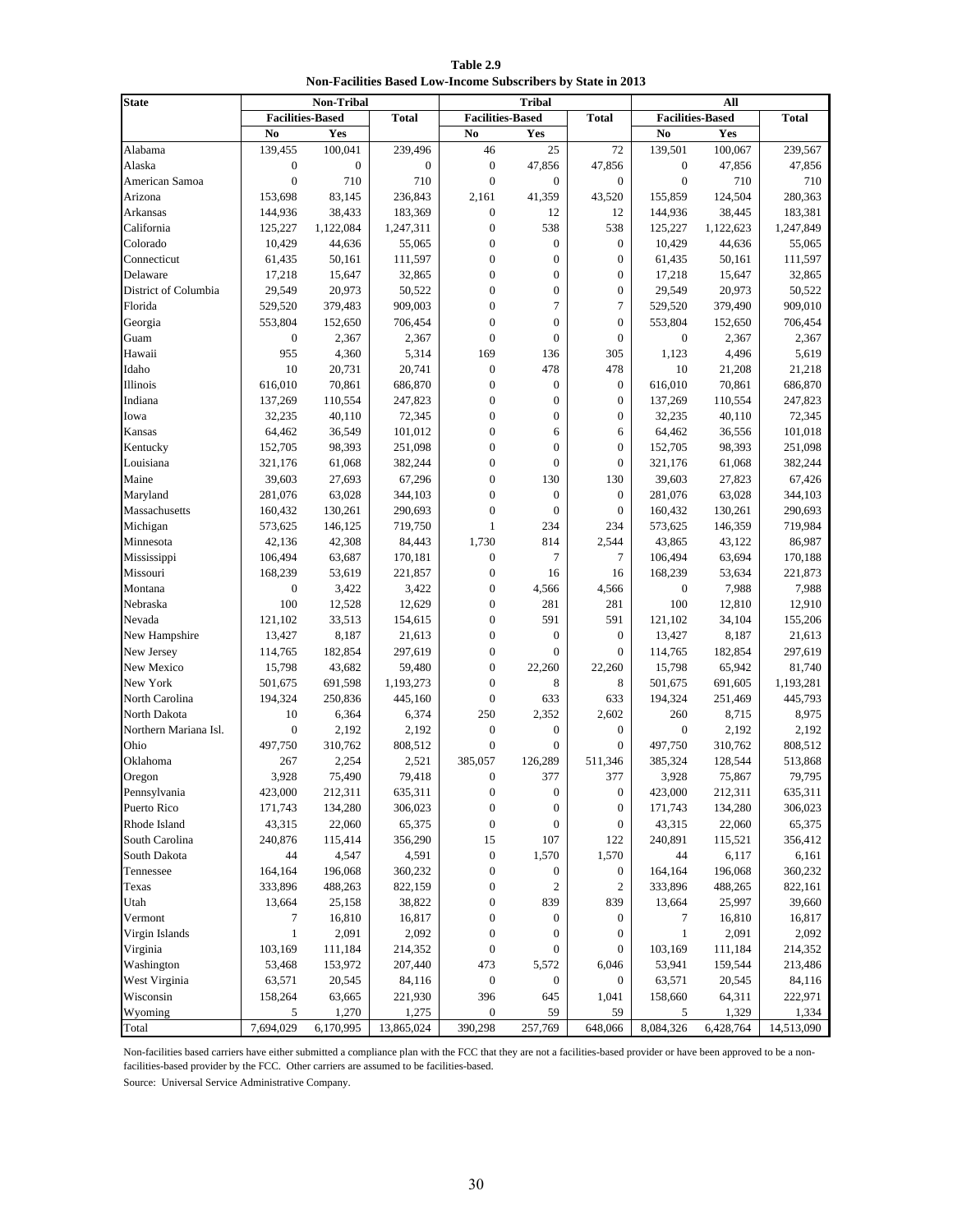### **Overview – Connect America Fund Program**

The federal universal service Connect America Fund program (formerly High-Cost Support) is designed to ensure that consumers in rural, insular, and high-cost areas have access to modern communications networks capable of providing voice and broadband service, both fixed and mobile, at rates that are reasonably comparable to those in urban areas. The program fulfills this universal service goal by allowing eligible carriers who serve these areas to recover some of their costs from the federal Universal Service Fund (USF). The values of support in these tables may vary from those in previous Monitoring Reports. All support dollar values in these tables are for claims<sup>1</sup> as opposed to disbursements<sup>2</sup>. Claim dollars are subject to true-ups. For example, claims for support in 2012 may be trued-up in 2014; such a true-up is reflected in the year supported (2012), not in the year the true-up was disbursed (2014). Additional information regarding the Connect America Fund program is available in the Appendix, which updates the Universal Service Implementation Progress Report released earlier this year. Data on changes in local exchange carriers and High-Cost ILEC support data by study area are available at http://www.fcc.gov/encyclopedia/neca-usac-data-0. Please note that the information provided in this report is based upon the program rules through June 30, 2014.

<sup>&</sup>lt;sup>1</sup> A "claim" is the distribution of funds *in support of a specified time period*. These funds were distributed in that period and *possibly a later time period*. The disbursements in later time periods are the result of true-ups to resolve differences between initial payments and disbursements necessitated by revisions to supporting data made at that later date. *Claims are always positive values*.

<sup>&</sup>lt;sup>2</sup> A "disbursement" is the distribution of funds *in a specified time period*. These funds were distributed in support of high-cost mechanisms in that period and *possibly in support of earlier time periods*. The disbursements in support of earlier time periods are the result of true-ups to resolve differences between initial payments and disbursements necessitated by revisions to supporting data. *It is possible for disbursements to be negative*, thus requiring the recipient to return dollars to the high-cost fund.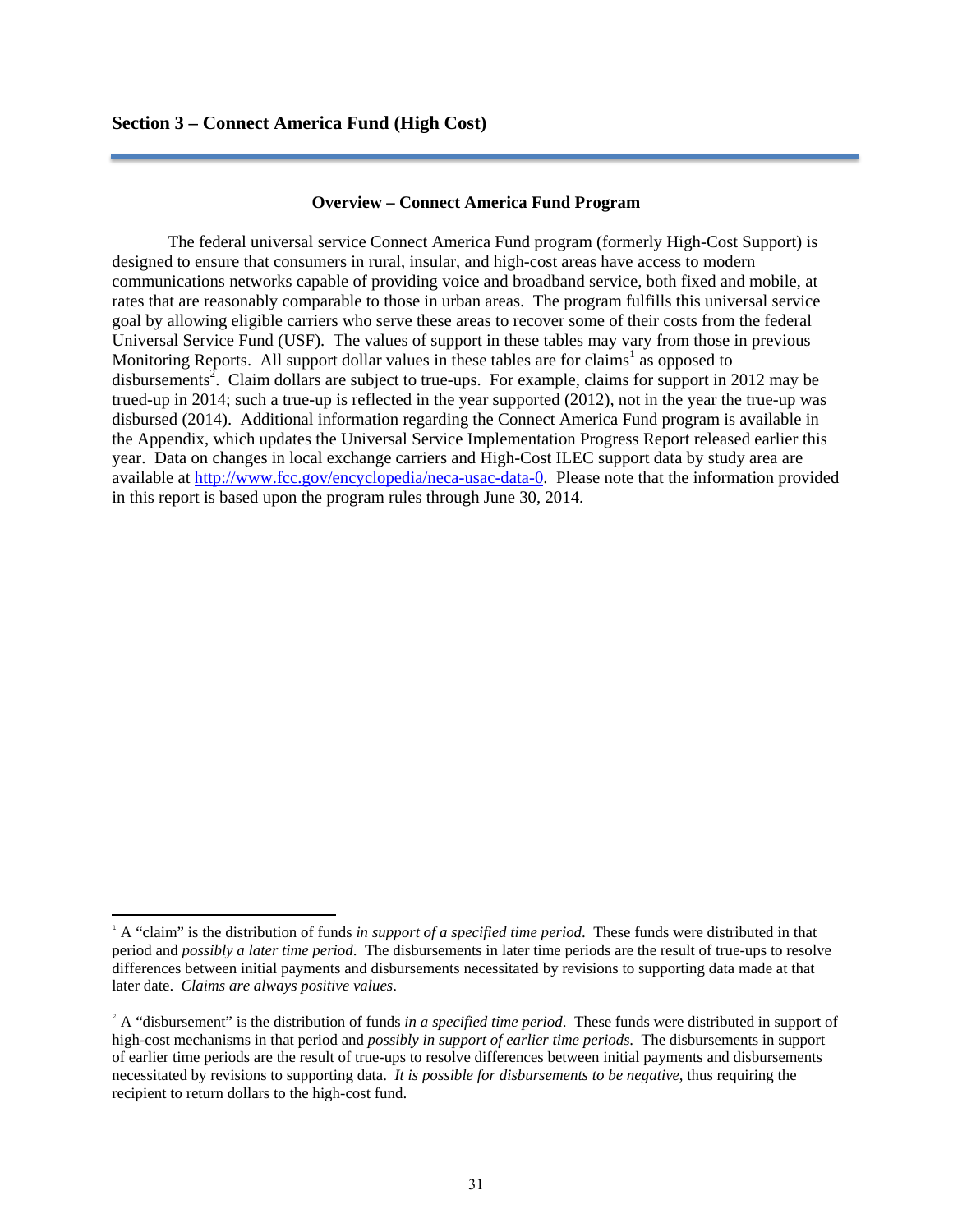| <b>High-Cost Support Fund Claim History</b> |                  |                   |                |                  |                   |                |                  |                      |                    |                                     |                   |                |
|---------------------------------------------|------------------|-------------------|----------------|------------------|-------------------|----------------|------------------|----------------------|--------------------|-------------------------------------|-------------------|----------------|
| (in Millions of Dollars)                    |                  |                   |                |                  |                   |                |                  |                      |                    |                                     |                   |                |
|                                             |                  |                   |                |                  | <b>Interstate</b> |                |                  |                      |                    |                                     |                   |                |
| Year                                        | <b>High-Cost</b> | <b>Safety Net</b> | <b>Safety</b>  | <b>High-Cost</b> | <b>Common</b>     | Interstate     | Local            | Frozen               |                    | <b>CAF Phase I CAF Intercarrier</b> | <b>Mobility</b>   |                |
|                                             | Loop             | <b>Additive</b>   | <b>Valve</b>   | <b>Model</b>     | Line              | <b>Access</b>  | <b>Switching</b> | <b>High-Cost</b>     | <b>Incremental</b> | <b>Compensation</b>                 | <b>Fund Phase</b> | Total          |
|                                             | <b>Support</b>   | <b>Support</b>    | <b>Support</b> | <b>Support</b>   | <b>Support</b>    | <b>Support</b> | <b>Support</b>   | Support <sup>1</sup> | <b>Support</b>     | <b>Support</b>                      | I Support         | <b>Support</b> |
| 2009                                        | \$1,398          | \$51              | \$5            | \$329            | \$1,594           | \$566          | \$389            | \$0                  | \$0                | \$0                                 | \$0               | \$4,332        |
| 2010                                        | 1,320            | 77                |                | 311              | 1,631             | 549            | 383              | $\theta$             | $\theta$           | $\Omega$                            |                   | 4,278          |
| 2011                                        | 1,213            | 97                | 9              | 291              | 1,640             | 521            | 370              | $\theta$             | $\theta$           | $\Omega$                            |                   | 4,142          |
| 2012                                        | 824              | 42                | 6              | $\overline{0}$   | 905               | 0              | 121              | 1,926                | 114                | 211                                 | $\theta$          | 4,150          |
| 2013                                        | 800              | 20                | 6              | $\overline{0}$   | 910               | 0              |                  | 1,663                | 307                | 426                                 | 74                | 4,218          |
| $2014*$                                     | 771              | 17                | 6              | $\mathbf{0}$     | 915               | $\Omega$       | 12               | 1,564                | 17                 | 434                                 |                   | 3,736          |

# **Table 3.1**

Notes: Detail may not appear to add to totals due to rounding.

Table 3.1 is the 2014 version of Table 2.16 of the 2013 USF Monitoring Report.

 $^{\rm 1}$  Includes Phase I Frozen Support for price cap carriers and for competitive ETCs.

\* Estimate for 2014 extrapolated from claims through June 2014. Claims for CAF Phase I Incremental Support and Mobility Fund Phase I Support were not extrapolated.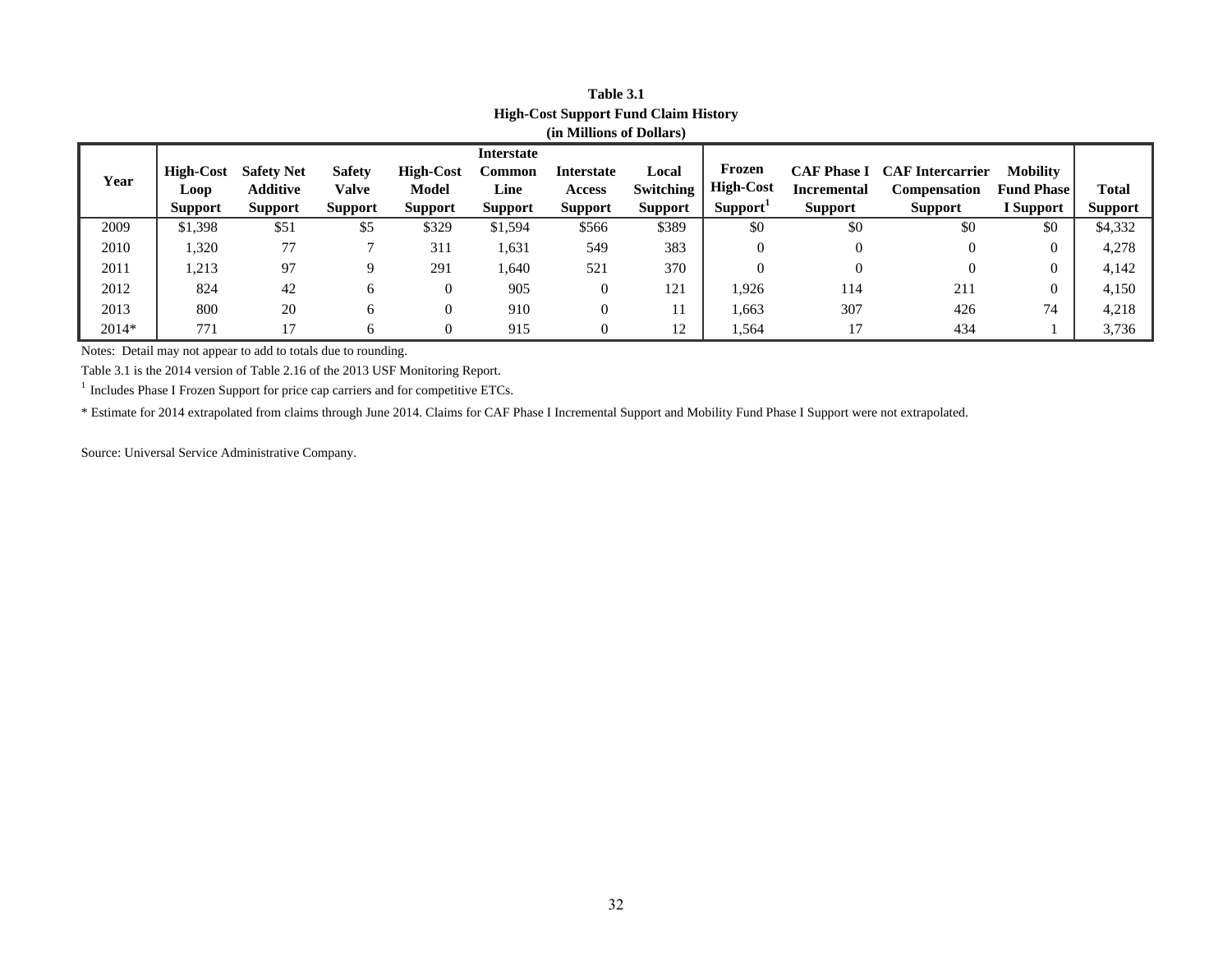| Year  | <b>Companies</b> | <b>High-Cost</b><br>Loop<br><b>Support</b> | <b>Safety Net</b><br><b>Additive</b><br><b>Support</b> | <b>Safety Valve</b><br><b>Support</b> | <b>High-Cost</b><br>Model<br><b>Support</b> | Interstate<br><b>Common</b><br>Line<br><b>Support</b> | <b>Interstate</b><br>Access<br><b>Support</b> | Local<br>Switching<br>Support | Cost<br><b>Support</b> | Frozen High- CAF Phase I<br><b>Incremental</b><br><b>Support</b> | CAF<br><b>Intercarrier</b><br>Compensation<br>Support | <b>Mobility</b><br><b>Fund Phase</b><br>I Support | <b>Total</b><br><b>Support</b> |
|-------|------------------|--------------------------------------------|--------------------------------------------------------|---------------------------------------|---------------------------------------------|-------------------------------------------------------|-----------------------------------------------|-------------------------------|------------------------|------------------------------------------------------------------|-------------------------------------------------------|---------------------------------------------------|--------------------------------|
|       | <b>ILEC</b>      | \$1,007.3                                  | \$37.7                                                 | \$4.9                                 | \$169.3                                     | \$1,069.4                                             | \$456.1                                       | \$288.4                       | \$0.0                  | \$0.0                                                            | \$0.0                                                 | \$0.0                                             | \$3,033.0                      |
| 2009  | <b>CETC</b>      | 390.6                                      | 13.6                                                   | 0.5                                   | 159.4                                       | 524.2                                                 | 109.9                                         | 100.3                         | 0.0                    | 0.0                                                              | 0.0                                                   | 0.0                                               | 1,298.5                        |
|       | Total            | 1,397.9                                    | 51.4                                                   | 5.3                                   | 328.6                                       | 1,593.6                                               | 565.9                                         | 388.7                         | $0.0\,$                | 0.0                                                              | 0.0                                                   | 0.0                                               | 4,331.5                        |
|       | <b>ILEC</b>      | 961.9                                      | 60.0                                                   | 5.7                                   | 155.7                                       | 1,110.1                                               | 455.2                                         | 287.3                         | 0.0                    | 0.0                                                              | 0.0                                                   | 0.0                                               | 3,035.9                        |
| 2010  | <b>CETC</b>      | 358.2                                      | 17.1                                                   | 1.2                                   | 155.0                                       | 521.1                                                 | 94.2                                          | 95.4                          | 0.0                    | 0.0                                                              | 0.0                                                   | 0.0                                               | 1,242.1                        |
|       | Total            | 1,320.1                                    | 77.1                                                   | 6.9                                   | 310.7                                       | 1,631.2                                               | 549.3                                         | 382.7                         | $0.0\,$                | $0.0\,$                                                          | 0.0                                                   | 0.0                                               | 4,278.0                        |
|       | <b>ILEC</b>      | 905.8                                      | 76.2                                                   | 6.5                                   | 144.6                                       | 1,131.4                                               | 440.7                                         | 280.5                         | 0.0                    | 0.0                                                              | 0.0                                                   | 0.0                                               | 2,985.8                        |
| 2011  | <b>CETC</b>      | 307.4                                      | 21.0                                                   | 2.5                                   | 146.4                                       | 508.3                                                 | 80.5                                          | 89.7                          | 0.0                    | 0.0                                                              | 0.0                                                   | 0.0                                               | 1,155.7                        |
|       | Total            | 1,213.2                                    | 97.2                                                   | 8.9                                   | 291.0                                       | 1,639.8                                               | 521.2                                         | 370.2                         | 0.0                    | 0.0                                                              | 0.0                                                   | 0.0                                               | 4,141.5                        |
|       | <b>ILEC</b>      | 791.6                                      | 41.6                                                   | 6.3                                   | 0.0                                         | 870.3                                                 | 0.0                                           | 109.9                         | 1,037.4                | 114.3                                                            | 211.1                                                 | 0.0                                               | 3,182.6                        |
| 2012  | <b>CETC</b>      | 32.1                                       | 0.5                                                    | 0.0                                   | 0.0                                         | 34.7                                                  | 0.0                                           | 11.1                          | 888.9                  | 0.0                                                              | 0.0                                                   | 0.0                                               | 967.4                          |
|       | Total            | 823.8                                      | 42.1                                                   | 6.3                                   | 0.0                                         | 905.1                                                 | 0.0                                           | 121.0                         | 1,926.3                | 114.3                                                            | 211.1                                                 | 0.0                                               | 4,150.0                        |
|       | <b>ILEC</b>      | 767.5                                      | 19.4                                                   | 6.1                                   | 0.0                                         | 875.6                                                 | 0.0                                           | 0.0                           | 1,034.1                | 307.2                                                            | 426.1                                                 | 0.0                                               | 3,436.0                        |
| 2013  | <b>CETC</b>      | 32.8                                       | 0.5                                                    | 0.0                                   | 0.0                                         | 34.1                                                  | 0.0                                           | 11.3                          | 629.3                  | 0.0                                                              | 0.0                                                   | 74.1                                              | 782.1                          |
|       | Total            | 800.2                                      | 19.9                                                   | 6.1                                   | 0.0                                         | 909.7                                                 | 0.0                                           | 11.3                          | 1,663.4                | 307.2                                                            | 426.1                                                 | 74.1                                              | 4,218.1                        |
|       | <b>ILEC</b>      | 738.7                                      | 16.2                                                   | 6.0                                   | 0.0                                         | 881.2                                                 | 0.0                                           | 0.0                           | 1,035.6                | 16.7                                                             | 434.0                                                 | 0.0                                               | 3,128.4                        |
| 2014* | <b>CETC</b>      | 32.7                                       | 0.5                                                    | 0.0                                   | 0.0                                         | 33.9                                                  | 0.0                                           | 11.5                          | 528.4                  | 0.0                                                              | 0.0                                                   | 0.8                                               | 607.8                          |
|       | Total            | 771.4                                      | 16.7                                                   | 6.0                                   | 0.0                                         | 915.1                                                 | 0.0                                           | 11.5                          | 1,564.0                | 16.7                                                             | 434.0                                                 | 0.8                                               | 3,736.2                        |

| <b>Table 3.2</b>                                              |
|---------------------------------------------------------------|
| <b>High-Cost Support Fund Claim History - ILECs and CETCs</b> |
| (in Millions of Dollars)                                      |

Notes: Details may not appear to add to totals due to rounding. ILECs are incumbent local exchange carriers.

CETCs are competitive eligible telecommunications carriers.

Table 3.2 is the 2014 version of Table 2.17 of the 2013 USF Monitoring Report.

\* Estimate for 2014 extrapolated from claims through June 2014. Claims for CAF Phase I Incremental Support and Mobility Fund Phase I Support were not extrapolated.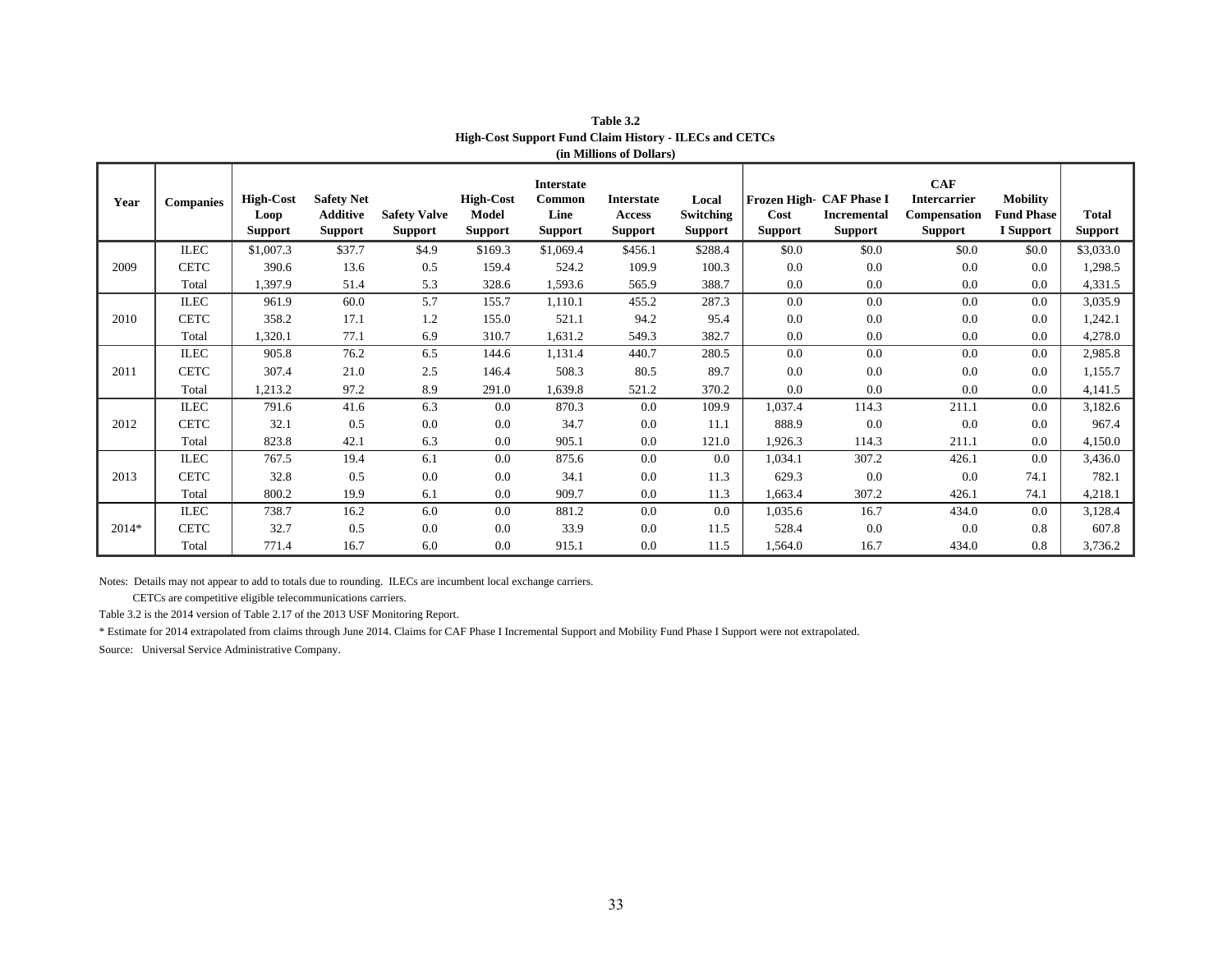| Year  | <b>Companies</b> | <b>High-Cost</b><br>Loop<br><b>Support</b> | <b>Safety Net</b><br>Additive<br><b>Support</b> | <b>Safety Valve</b><br><b>Support</b> | <b>High-Cost</b><br>Model<br><b>Support</b> | <b>Interstate</b><br>Common<br>Line<br><b>Support</b> | <b>Interstate</b><br>Access<br><b>Support</b> | Local<br><b>Switching</b><br><b>Support</b> | Cost<br><b>Support</b> | Frozen High- CAF Phase I<br><b>Incremental</b><br><b>Support</b> | <b>CAF</b><br><b>Intercarrier</b><br><b>Compensation</b><br><b>Support</b> | <b>Mobility</b><br><b>Fund Phase</b><br><b>I</b> Support | <b>Total</b><br><b>Support</b> |
|-------|------------------|--------------------------------------------|-------------------------------------------------|---------------------------------------|---------------------------------------------|-------------------------------------------------------|-----------------------------------------------|---------------------------------------------|------------------------|------------------------------------------------------------------|----------------------------------------------------------------------------|----------------------------------------------------------|--------------------------------|
| 2009  | Price Cap        | \$209.1                                    | \$8.4                                           | \$0.2\$                               | \$169.3                                     | \$292.8                                               | \$456.1                                       | \$48.1                                      | \$0.0                  | \$0.0                                                            | \$0.0                                                                      | \$0.0                                                    | \$1,184.0                      |
|       | Rate of Return   | 798.2                                      | 29.3                                            | 4.7                                   | 0.0                                         | 776.6                                                 | 0.0                                           | 240.2                                       | 0.0                    | 0.0                                                              | 0.0                                                                        | 0.0                                                      | 1,849.1                        |
|       | Total            | 1,007.3                                    | 37.7                                            | 4.9                                   | 169.3                                       | 1,069.4                                               | 456.1                                         | 288.4                                       | 0.0                    | 0.0                                                              | 0.0                                                                        | 0.0                                                      | 3,033.0                        |
| 2010  | Price Cap        | 145.1                                      | 10.0                                            | 0.0                                   | 155.7                                       | 283.0                                                 | 455.2                                         | 59.5                                        | 0.0                    | 0.0                                                              | 0.0                                                                        | 0.0                                                      | 1,108.4                        |
|       | Rate of Return   | 816.8                                      | 50.0                                            | 5.7                                   | 0.0                                         | 827.1                                                 | 0.0                                           | 227.8                                       | 0.0                    | 0.0                                                              | 0.0                                                                        | 0.0                                                      | 1,927.4                        |
|       | Total            | 961.9                                      | 60.0                                            | 5.7                                   | 155.7                                       | 1,110.1                                               | 455.2                                         | 287.3                                       | 0.0                    | 0.0                                                              | 0.0                                                                        | 0.0                                                      | 3,035.9                        |
| 2011  | Price Cap        | 99.8                                       | 10.7                                            | 0.0                                   | 144.6                                       | 272.6                                                 | 440.7                                         | 60.8                                        | 0.0                    | 0.0                                                              | 0.0                                                                        | 0.0                                                      | 1,029.2                        |
|       | Rate of Return   | 806.0                                      | 65.5                                            | 6.5                                   | 0.0                                         | 858.9                                                 | 0.0                                           | 219.7                                       | 0.0                    | 0.0                                                              | 0.0                                                                        | 0.0                                                      | 1,956.6                        |
|       | Total            | 905.8                                      | 76.2                                            | 6.5                                   | 144.6                                       | 1,131.4                                               | 440.7                                         | 280.5                                       | 0.0                    | 0.0                                                              | 0.0                                                                        | 0.0                                                      | 2,985.8                        |
| 2012  | Price Cap        | 0.0                                        | 0.0                                             | 0.0                                   | 0.0                                         | 2.8                                                   | 0.0                                           | 0.0                                         | 1,037.4                | 114.3                                                            | 44.1                                                                       | 0.0                                                      | 1,198.6                        |
|       | Rate of Return   | 791.6                                      | 41.6                                            | 6.3                                   | 0.0                                         | 867.5                                                 | 0.0                                           | 109.9                                       | 0.0                    | 0.0                                                              | 167.0                                                                      | 0.0                                                      | 1,983.9                        |
|       | Total            | 791.6                                      | 41.6                                            | 6.3                                   | 0.0                                         | 870.3                                                 | 0.0                                           | 109.9                                       | 1,037.4                | 114.3                                                            | 211.1                                                                      | 0.0                                                      | 3,182.6                        |
| 2013  | Price Cap        | 0.0                                        | 0.0                                             | 0.0                                   | 0.0                                         | 0.0                                                   | 0.0                                           | 0.0                                         | 1,034.1                | 307.2                                                            | 86.0                                                                       | 0.0                                                      | 1,427.3                        |
|       | Rate of Return   | 767.5                                      | 19.4                                            | 6.1                                   | 0.0                                         | 875.6                                                 | 0.0                                           | 0.0                                         | 0.0                    | 0.0                                                              | 340.2                                                                      | 0.0                                                      | 2,008.7                        |
|       | Total            | 767.5                                      | 19.4                                            | 6.1                                   | 0.0                                         | 875.6                                                 | 0.0                                           | 0.0                                         | 1,034.1                | 307.2                                                            | 426.1                                                                      | 0.0                                                      | 3,436.0                        |
| 2014* | Price Cap        | 0.0                                        | 0.0                                             | 0.0                                   | 0.0                                         | 0.0                                                   | 0.0                                           | 0.0                                         | 1,035.6                | 16.7                                                             | 87.3                                                                       | 0.0                                                      | 1,139.5                        |
|       | Rate of Return   | 738.7                                      | 16.2                                            | 6.0                                   | 0.0                                         | 881.2                                                 | 0.0                                           | 0.0                                         | 0.0                    | 0.0                                                              | 346.7                                                                      | 0.0                                                      | 1,988.9                        |
|       | Total            | 738.7                                      | 16.2                                            | 6.0                                   | 0.0                                         | 881.2                                                 | 0.0                                           | 0.0                                         | 1,035.6                | 16.7                                                             | 434.0                                                                      | 0.0                                                      | 3,128.4                        |

**Table 3.3 High-Cost Support Fund Claim History - Price Cap and Rate of Return ILECs (in Millions of Dollars)**

Notes: Details may not appear to add to totals due to rounding. ILECs are incumbent local exchange carriers.

Price cap carriers include their rate of return affiliates. The designation of price cap versus rate of return carriers for 2009-2012 is based on their regulatory status in 2012.

\* Estimate for 2014 extrapolated from claims through June 2014. Claims for CAF Phase I Incremental Support and Mobility Fund Phase I Support were not extrapolated. Source: Universal Service Administrative Company.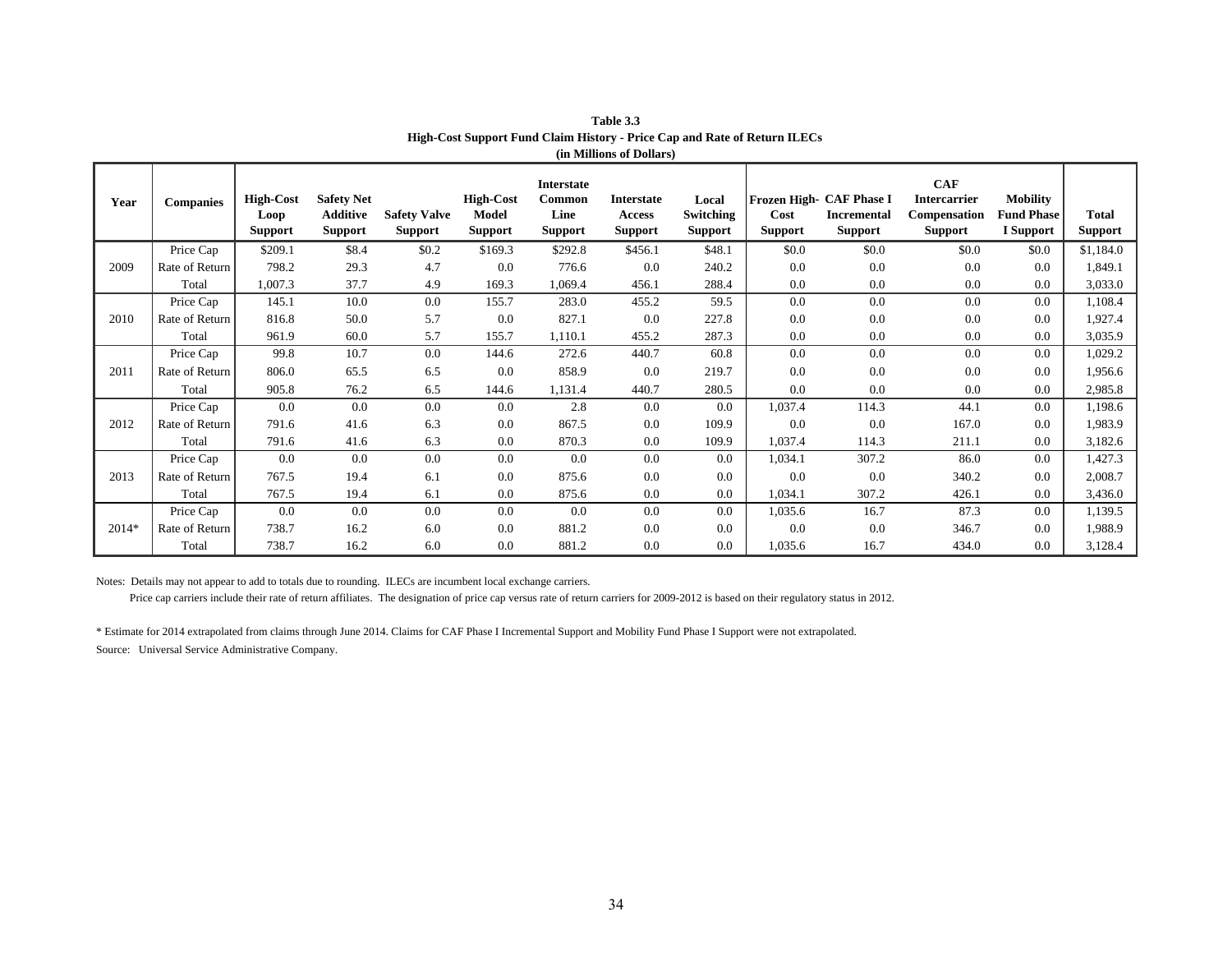| Table 3.4                                                           |  |  |  |  |  |  |  |  |  |
|---------------------------------------------------------------------|--|--|--|--|--|--|--|--|--|
| <b>High-Cost Support Fund Claims - by Mechanism and State: 2013</b> |  |  |  |  |  |  |  |  |  |
| (in Thousands of Dollars)                                           |  |  |  |  |  |  |  |  |  |

|                            | Interstate                          |                        |                                      |                                      |                  |                                      |                                  |                      |                           |                                                                                     |                                           |                      |
|----------------------------|-------------------------------------|------------------------|--------------------------------------|--------------------------------------|------------------|--------------------------------------|----------------------------------|----------------------|---------------------------|-------------------------------------------------------------------------------------|-------------------------------------------|----------------------|
|                            | <b>High-Cost</b> Safety Net<br>Loop | <b>Additive</b>        | <b>Safety</b><br><b>Valve</b>        | <b>High-Cost</b><br>Model            | Common<br>Line   | <b>Interstate</b><br>Access          | Local<br>Switching               | Frozen               |                           | <b>CAF</b><br><b>CAF Phase I</b> Intercarrier<br>High-Cost Incremental Compensation | <b>Mobility</b><br>Fund<br><b>Phase I</b> | <b>Total</b>         |
| <b>State</b>               | <b>Support</b>                      | <b>Support</b>         | <b>Support</b>                       | <b>Support</b>                       | <b>Support</b>   | <b>Support</b>                       | <b>Support</b>                   | <b>Support</b>       | <b>Support</b>            | <b>Support</b>                                                                      | <b>Support</b>                            | <b>Support</b>       |
| Alabama                    | \$10,060                            | \$415                  | \$0                                  | \$0                                  | \$13,725         | \$0                                  | \$0                              | \$52,298             | \$97,998                  | \$11,194                                                                            | \$3,412                                   | \$189,103            |
| Alaska                     | 59,020                              | 496                    | $\boldsymbol{0}$                     | $\boldsymbol{0}$                     | 59,290           | $\mathbf{0}$                         | 11,265                           | 51,603               | 174                       | 9,548                                                                               | $\boldsymbol{0}$<br>$\overline{0}$        | 191,397              |
| American Samoa             | $\boldsymbol{0}$                    | $\boldsymbol{0}$       | $\mathbf{0}$                         | $\mathbf{0}$                         | 799              | $\mathbf{0}$                         | $\mathbf{0}$                     | 1,889                | $\boldsymbol{0}$          | 336                                                                                 |                                           | 3,024                |
| Arizona                    | 24,120                              | 208                    | $\mathbf{0}$<br>$\overline{0}$       | $\mathbf{0}$<br>$\mathbf{0}$         | 14,947           | $\mathbf{0}$<br>$\mathbf{0}$         | $\boldsymbol{0}$                 | 21,550               | 17,319                    | 6,761                                                                               | $\boldsymbol{0}$<br>$\overline{0}$        | 84,904               |
| Arkansas<br>California     | 15,746<br>24,963                    | 137<br>427             | $\overline{0}$                       | $\mathbf{0}$                         | 14,022<br>21,285 | $\mathbf{0}$                         | $\boldsymbol{0}$<br>$\mathbf{0}$ | 42,337<br>40,098     | 7,974<br>$\boldsymbol{0}$ | 9,267<br>3,242                                                                      | $\overline{0}$                            | 89,483<br>90,015     |
| Colorado                   | 12,092                              | 228                    | $\mathbf{0}$                         | $\mathbf{0}$                         | 8,677            | $\boldsymbol{0}$                     | $\overline{0}$                   | 45,333               | 2,463                     | 3,020                                                                               | 5,479                                     | 77,293               |
| Connecticut                | $\boldsymbol{0}$                    | $\boldsymbol{0}$       | $\mathbf{0}$                         | $\boldsymbol{0}$                     | $\mathbf{0}$     | $\boldsymbol{0}$                     | $\overline{0}$                   | 464                  | $\mathbf{0}$              | $\boldsymbol{0}$                                                                    | $\mathbf{0}$                              | 464                  |
| Delaware                   | $\boldsymbol{0}$                    | $\boldsymbol{0}$       | $\mathbf{0}$                         | $\mathbf{0}$                         | $\boldsymbol{0}$ | $\mathbf{0}$                         | $\mathbf{0}$                     | 228                  | $\mathbf{0}$              | $\boldsymbol{0}$                                                                    | $\boldsymbol{0}$                          | 228                  |
| District of Columbia       | $\boldsymbol{0}$                    | $\boldsymbol{0}$       | $\mathbf{0}$                         | $\boldsymbol{0}$                     | $\boldsymbol{0}$ | $\boldsymbol{0}$                     | $\boldsymbol{0}$                 | $\mathbf{0}$         | $\boldsymbol{0}$          | $\mathbf{0}$                                                                        | $\boldsymbol{0}$                          | $\overline{0}$       |
| Florida                    | 1,701                               | $\mathbf{0}$           | $\boldsymbol{0}$                     | $\mathbf{0}$                         | 4,026            | $\mathbf{0}$                         | $\overline{0}$                   | 48,329               | 2,590                     | 9,278                                                                               | $\boldsymbol{0}$                          | 65,924               |
| Georgia                    | 22,510                              | 1,240                  | $\mathbf{0}$                         | $\boldsymbol{0}$                     | 29,995           | $\boldsymbol{0}$                     | $\mathbf{0}$                     | 44,499               | 16,814                    | 17,892                                                                              | 412                                       | 133,362              |
| Guam                       | $\boldsymbol{0}$                    | $\boldsymbol{0}$       | $\mathbf{0}$                         | $\mathbf{0}$                         | 4,951            | $\mathbf{0}$                         | $\mathbf{0}$                     | 6,306                | $\boldsymbol{0}$          | 457                                                                                 | $\boldsymbol{0}$                          | 11,713               |
| Hawaii                     | 7,948                               | $\boldsymbol{0}$       | $\mathbf{0}$                         | $\mathbf{0}$                         | 4,703            | $\mathbf{0}$                         | $\overline{0}$                   | 8,696                | 1,021                     | 5,490                                                                               | $\boldsymbol{0}$                          | 27,859               |
| Idaho                      | 10,369                              | $\overline{0}$         | $\mathbf{0}$                         | $\boldsymbol{0}$                     | 8,506            | $\boldsymbol{0}$                     | $\mathbf{0}$                     | 21,896               | $\boldsymbol{0}$          | 5,516                                                                               | $\overline{0}$                            | 46,288               |
| Illinois                   | 13,846                              | 153                    | $\mathbf{0}$                         | $\mathbf{0}$                         | 18,212           | $\boldsymbol{0}$                     | $\mathbf{0}$                     | 28,645               | $\boldsymbol{0}$          | 9,024                                                                               | 1,194                                     | 71,074               |
| Indiana                    | 29,356                              | 2,136                  | $\mathbf{0}$                         | $\mathbf{0}$                         | 27,824           | $\boldsymbol{0}$                     | $\boldsymbol{0}$                 | 15,986               | 61                        | 5,503                                                                               | $\boldsymbol{0}$                          | 80,865               |
| Iowa                       | 27,264                              | 1,909                  | 124                                  | $\mathbf{0}$                         | 39,174           | $\mathbf{0}$                         | $\overline{0}$                   | 44,109               | 3,467                     | 17,172                                                                              | 546                                       | 133,766              |
| Kansas                     | 67,646                              | 521                    | 5,868                                | $\mathbf{0}$                         | 45,940           | $\mathbf{0}$                         | $\mathbf{0}$                     | 32,219               | 174                       | 7,251                                                                               | $\boldsymbol{0}$                          | 159,619              |
| Kentucky                   | 20,261                              | $\overline{0}$         | $\mathbf{0}$                         | $\mathbf{0}$                         | 26,633           | $\boldsymbol{0}$                     | $\overline{0}$                   | 45,827               | 5,712                     | 27,959                                                                              | 2,333                                     | 128,726              |
| Louisiana                  | 19,273                              | $\boldsymbol{0}$       | $\boldsymbol{0}$                     | $\mathbf{0}$                         | 13,824           | $\mathbf 0$                          | $\mathbf{0}$                     | 59,378               | 1,246                     | 3,268                                                                               | 1,079                                     | 98,068               |
| Maine                      | 951                                 | $\mathbf{0}$           | $\mathbf{0}$                         | $\mathbf{0}$                         | 6,085            | $\boldsymbol{0}$                     | $\mathbf{0}$                     | 15,609               | 903                       | 2,417                                                                               | 473                                       | 26,439               |
| Maryland                   | $\boldsymbol{0}$                    | $\mathbf{0}$           | $\mathbf{0}$                         | $\mathbf{0}$                         | 860              | $\mathbf{0}$                         | $\mathbf{0}$                     | 2,303                | $\boldsymbol{0}$          | 400                                                                                 | $\mathbf{0}$                              | 3,564                |
| Massachusetts              | $\boldsymbol{0}$                    | $\mathbf{0}$           | $\mathbf{0}$                         | $\overline{0}$                       | 222              | $\mathbf{0}$                         | $\mathbf{0}$                     | 1,467                | $\mathbf{0}$              | 532                                                                                 | $\overline{0}$                            | 2,221                |
| Michigan                   | 5,900                               | 264                    | $\mathbf{0}$                         | $\mathbf{0}$                         | 10,836           | $\mathbf{0}$                         | $\mathbf{0}$                     | 13,939               | 20                        | 4,006                                                                               | $\overline{0}$                            | 34,965               |
| Minnesota                  | 24,991                              | 1,364                  | $\boldsymbol{0}$                     | $\mathbf{0}$                         | 43,351           | $\boldsymbol{0}$                     | $\mathbf{0}$                     | 15,019               | 409                       | 18,042                                                                              | $\mathbf{0}$                              | 103,177              |
| Mississippi                | 7,951                               | 46                     | $\boldsymbol{0}$                     | $\mathbf{0}$                         | 7,030            | $\boldsymbol{0}$                     | $\mathbf{0}$                     | 185,321              | 2,039                     | 5,531                                                                               | 610                                       | 208,528              |
| Missouri                   | 27,291                              | 267                    | $\mathbf{0}$                         | $\mathbf{0}$                         | 24,086           | $\mathbf{0}$                         | $\mathbf{0}$                     | 38,567               | 3,940                     | 14,332                                                                              | $\boldsymbol{0}$                          | 108,483              |
| Montana                    | 28,589                              | 487                    | $\mathbf{0}$                         | $\theta$                             | 28,143           | $\mathbf{0}$                         | $\boldsymbol{0}$                 | 23,058               | 11                        | 7,404                                                                               | 621                                       | 88,311               |
| Nebraska                   | 21,411                              | 329                    | $\overline{0}$                       | $\theta$                             | 20,915           | $\overline{0}$                       | $\overline{0}$                   | 22,145               | 874                       | 11,075                                                                              | 2,085                                     | 78,834               |
| Nevada                     | 3,820                               | 648                    | $\mathbf{0}$                         | $\mathbf{0}$                         | 5,127            | $\boldsymbol{0}$                     | $\boldsymbol{0}$                 | 11,684               | 14                        | 2,373                                                                               | 7,020                                     | 30,686               |
| New Hampshire              | 30                                  | 372                    | $\boldsymbol{0}$                     | $\mathbf{0}$                         | 4,746            | $\boldsymbol{0}$                     | $\boldsymbol{0}$                 | 1,576                | 740                       | 2,643                                                                               | $\boldsymbol{0}$                          | 10,108               |
| New Jersey                 | $\boldsymbol{0}$                    | $\boldsymbol{0}$       | $\mathbf{0}$                         | $\mathbf{0}$                         | 348              | $\mathbf{0}$                         | $\overline{0}$                   | 258                  | 25                        | 413                                                                                 | $\mathbf{0}$                              | 1,044                |
| New Mexico                 | 30,821                              | 437                    | $\mathbf{0}$                         | $\mathbf{0}$                         | 18,790           | $\mathbf{0}$                         | $\mathbf{0}$                     | 18,462               | 1,241                     | 5,590                                                                               | 5,965                                     | 81,307               |
| New York                   | 2,191                               | 21                     | $\mathbf{0}$                         | $\mathbf{0}$                         | 10,036           | $\boldsymbol{0}$                     | $\mathbf{0}$                     | 22,835               | 2,787                     | 7,572                                                                               | $\mathbf{0}$                              | 45,442               |
| North Carolina             | 4,788                               | $\overline{0}$         | $\mathbf{0}$                         | $\mathbf{0}$                         | 22,780           | $\boldsymbol{0}$                     | $\mathbf{0}$                     | 37,241               | 10,158                    | 20,981                                                                              | 8,238                                     | 104,186              |
| North Dakota               | 20,835                              | 1,068                  | 81                                   | $\mathbf{0}$                         | 29,645           | $\mathbf{0}$                         | 30                               | 30,397               | $\boldsymbol{0}$          | 10,260                                                                              | 857                                       | 93,174               |
| Northern Mariana Islands   | $\boldsymbol{0}$                    | $\boldsymbol{0}$       | $\boldsymbol{0}$                     | $\mathbf{0}$                         | $\mathbf{0}$     | $\mathbf{0}$                         | $\mathbf{0}$                     | 1,362                | $\boldsymbol{0}$          | $\boldsymbol{0}$                                                                    | 422                                       | 1,783                |
| Ohio                       | 6,319                               | $\mathbf{0}$           | $\mathbf{0}$                         | $\mathbf{0}$                         | 10,830           | $\mathbf{0}$                         | $\mathbf{0}$                     | 12,664               | 2,242                     | 12,300                                                                              | $\overline{0}$                            | 44,355               |
| Oklahoma                   | 37,504                              | 25                     | $\mathbf{0}$                         | $\mathbf{0}$                         | 37,089           | $\overline{0}$                       | $\overline{0}$                   | 41,363               | 1,692                     | 15,643                                                                              | 3,188                                     | 136,505              |
| Oregon                     | 16,422                              | 267                    | $\boldsymbol{0}$                     | $\mathbf{0}$                         | 16,130           | $\boldsymbol{0}$                     | $\boldsymbol{0}$                 | 32,888               | 883                       | 8,558                                                                               | 3                                         | 75,151               |
| Pennsylvania               | 605                                 | $\boldsymbol{0}$       | $\mathbf{0}$                         | $\mathbf{0}$                         | 6,976            | $\mathbf{0}$                         | $\overline{0}$                   | 55,136               | 5,255                     | 14,848                                                                              | 2,650                                     | 85,471               |
| Puerto Rico                | $\boldsymbol{0}$                    | $\overline{0}$         | $\overline{0}$                       | $\mathbf{0}$                         | $\mathbf{0}$     | $\mathbf{0}$                         | $\mathbf{0}$                     | 128,434              | 31,570                    | $\boldsymbol{0}$                                                                    | $\boldsymbol{0}$                          | 160,005              |
| Rhode Island               | $\boldsymbol{0}$                    | $\boldsymbol{0}$       | $\boldsymbol{0}$                     | $\boldsymbol{0}$                     | $\boldsymbol{0}$ | $\boldsymbol{0}$                     | $\overline{0}$                   | 30                   | $\boldsymbol{0}$          | $\boldsymbol{0}$                                                                    | $\boldsymbol{0}$                          | 30                   |
| South Carolina             | 24,101                              | 845                    | $\boldsymbol{0}$                     | $\mathbf{0}$                         | 43,358           | $\mathbf{0}$                         | $\mathbf{0}$                     | 14,881               | 1,938                     | 20,381                                                                              | $\boldsymbol{0}$                          | 105,503              |
| South Dakota               | 27,868                              | 1,168                  | $\boldsymbol{0}$                     | 27                                   | 28,394           | $\boldsymbol{0}$                     | $\overline{0}$                   | 3,142                | $\boldsymbol{0}$          | 11,004                                                                              | 756                                       | 72,359               |
| Tennessee                  | 9,760                               | 379                    | $\boldsymbol{0}$                     | $\boldsymbol{0}$                     | 31,156           | $\boldsymbol{0}$                     | $\mathbf{0}$                     | 15,570               | 413                       | 11,417                                                                              | 736                                       | 69,431               |
| Texas                      | 85,456                              | 1,941                  | $\boldsymbol{0}$                     | $\mathbf{0}$                         | 59,310           | $\boldsymbol{0}$                     | $\mathbf{0}$                     | 68,480               | 12,777                    | 15,897                                                                              | 6,384                                     | 250,245              |
| Utah                       | 4,808                               | 81                     | $\boldsymbol{0}$                     | $\mathbf{0}$                         | 11,984           | $\boldsymbol{0}$                     | $\boldsymbol{0}$                 | 3,022                | $\boldsymbol{0}$          | 4,481                                                                               | $\boldsymbol{0}$                          | 24,376               |
| Vermont                    | 672                                 | 26                     | $\boldsymbol{0}$                     | $\boldsymbol{0}$                     | 5,408            | $\boldsymbol{0}$                     | $\mathbf{0}$<br>$\mathbf 0$      | 8,597                | $\boldsymbol{0}$          | 4,553                                                                               | $\boldsymbol{0}$                          | 19,255               |
| Virgin Islands<br>Virginia | $\boldsymbol{0}$                    | $\boldsymbol{0}$       | $\boldsymbol{0}$                     | $\mathbf{0}$                         | $\boldsymbol{0}$ | $\boldsymbol{0}$                     | $\mathbf{0}$                     | 16,439               | $\boldsymbol{0}$          | $\mathbf{0}$                                                                        | $\mathbf{0}$                              | 16,439               |
| Washington                 | 1,489<br>6,168                      | $\boldsymbol{0}$<br>34 | $\boldsymbol{0}$<br>$\boldsymbol{0}$ | $\boldsymbol{0}$<br>$\boldsymbol{0}$ | 9,754<br>8,756   | $\boldsymbol{0}$<br>$\boldsymbol{0}$ | $\mathbf{0}$                     | 49,444<br>51,238     | 2,718                     | 14,176<br>7,023                                                                     | 4,138                                     | 81,719               |
| West Virginia              | 1,509                               | 40                     | $\boldsymbol{0}$                     | $\mathbf{0}$                         | 3,007            | $\boldsymbol{0}$                     | $\mathbf{0}$                     | 39,646               | 1,082<br>61,386           | 2,193                                                                               | 3,380<br>3,537                            | 77,680<br>111,319    |
| Wisconsin                  |                                     | 1,890                  | $\boldsymbol{0}$                     | $\boldsymbol{0}$                     | 37,974           | $\boldsymbol{0}$                     | $\mathbf{0}$                     |                      |                           |                                                                                     |                                           |                      |
| Wyoming                    | 23,309<br>8,476                     | $\boldsymbol{0}$       | $\boldsymbol{0}$                     | $\boldsymbol{0}$                     | 10,077           | $\mathbf{0}$                         | $\mathbf{0}$                     | 49,800<br>19,691     | 5,098<br>11               | 14,325<br>3,584                                                                     | 1,014<br>7,611                            | 133,410<br>49,450    |
| Total                      | \$800,214                           | \$19,872               | \$6,073                              | \$27                                 | \$909,738        | \$0                                  |                                  | \$11,295 \$1,663,402 | \$307,234                 | \$426,129                                                                           |                                           | \$74,143 \$4,218,128 |
|                            |                                     |                        |                                      |                                      |                  |                                      |                                  |                      |                           |                                                                                     |                                           |                      |

Table 3.4 is the 2014 version of Table 2.18 of the 2013 USF Monitoring Report.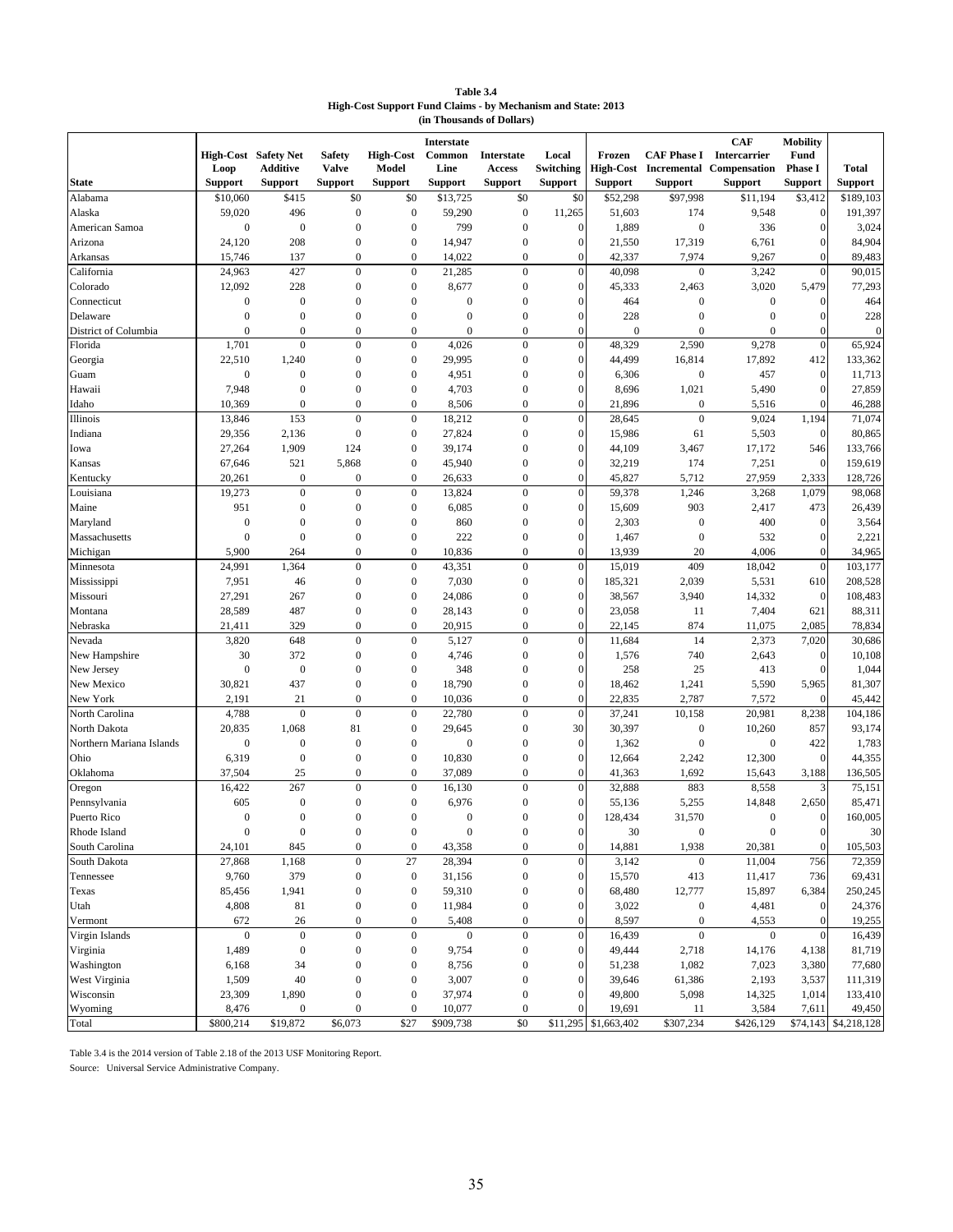**Table 3.5 Annual High-Cost Claims by Year-End 2013 Affiliate Structure: 2011-2013**

|                |                                              |               |               |               |                 | <b>CETC</b> Share of |
|----------------|----------------------------------------------|---------------|---------------|---------------|-----------------|----------------------|
|                | Rank Affiliate Name <sup>1</sup>             | 2011          | 2012          | 2013          | <b>Total</b>    | 3 - Year Total       |
|                | AT&T Inc.                                    | \$447,456,065 | \$422,324,892 | \$460,218,790 | \$1,342,368,195 | 53.0 %               |
| $\overline{2}$ | CenturyLink, Inc. <sup>4</sup>               | 346,800,346   | 392,229,918   | 398,893,171   | 1,040,401,038   | 0.0                  |
| 3              | Verizon Communications Inc. <sup>3</sup>     | 278,292,924   | 213, 197, 783 | 140,517,106   | 834, 878, 772   | 35.9                 |
| 4              | Telephone and Data Systems, Inc.             | 251,955,664   | 234,432,762   | 213,783,937   | 755,866,992     | 56.5                 |
| 5              | Frontier Communications Corporation          | 152,691,539   | 234,944,508   | 230,133,680   | 458,074,617     | 0.0                  |
| 6              | Windstream Corporation                       | 100,241,732   | 125,833,740   | 230, 177, 604 | 300,725,196     | 0.1                  |
| 7              | Telapex, Inc. <sup>5</sup>                   | 84,656,856    | 77,520,798    | 61,560,387    | 253,970,568     | 79.7                 |
| 8              | América Móvil                                | 81,092,737    | 76,588,848    | 99, 151, 420  | 243,278,211     | 48.1                 |
| 9              | General Communication, Inc.                  | 50,065,024    | 53,469,747    | 52,749,639    | 150, 195, 072   | 94.8                 |
| 10             | Rural Telephone Service/Golden Belt          | 48,886,974    | 45,735,372    | 38,702,139    | 146,660,922     | 33.0                 |
| 11             | Alaska Communications Systems Holdings, Inc. | 42,128,868    | 45,738,405    | 40,681,063    | 126,386,604     | 51.8                 |
| 12             | Deutsche Telekom AG                          | 38,766,492    | 33,114,348    | 34,902,469    | 116,299,476     | 91.8                 |
| 13             | FairPoint Communications, Inc.               | 38,738,457    | 42,812,538    | 45,903,042    | 116,215,371     | 0.0                  |
| 14             | American Broadband Communications et al.     | 32,507,522    | 29,905,098    | 26,707,677    | 97,522,566      | 3.5                  |
| 15             | Consolidated Communications, Inc.            | 30,643,611    | 32,387,742    | 30,963,453    | 91,930,833      | 0.0                  |

These responses refer to "affiliate name" rather than "holding company" so as to include all entities under common ownership or control, to the extent this information is readily available to the Commission. In most cases, the "affiliate name" is reported by the entity or entities in FCC Form 477. Carriers appear on this list if they are in the top 10 for any of the presented years.

2 In the *USF/ICC Transformation Order*, the Commission eliminated the rule providing identical support to competitive ETCs, determining the rule did not provide an "appropriate level of support for the efficient deployment of mobile services in areas that do not support a private business case for mobile voice and broadband." *Connect America Fund et al.* , WC Docket No. 10-90 et al., Report and Order and Further Notice of Proposed Rulemaking*,* 26 FCC Rcd 17666, 17851-59, para. 502 (2011 *aff'd In re: FCC 11-161* , 753 F.3d 1015 (10th Cir. 2014). The Commission, however, transitioned the elimination of that support over five years, beginning on July 1, 2012. *See USF/ICC Transformation Order,* 26 FCC Rcd at 17853, para. 513. This phase down of support for competitive ETCs was halted at 40 percent on June 30, 2014 under the terms adopted in the *USF/ICC Transformation Order* because the Mobility Fund Phase II is not operational. *See id.* at 17832, para. 519.

3 Verizon Wireless and Sprint Nextel, in separate transactions in 2008, each committed to phase down their CETC high-cost universal service support in 20 percent increments over five years, beginning in 2009. These commitments were not implemented until the Commission released an Order on August 31, 2010 providing guidance to the Universal Service Administrative Company regarding the methodology to achieve those commitments. *High-Cost Universal Service Support, Federal-State Joint Board on Universal Service, Request for Review of Decision of Universal Service Administrator by Corr Wireless Communications, LLC,* WC Docket No. 05-337, CC Docket No. 96-45, Order and Notice of Proposed Rulemaking, 25 FCC Rcd 12854 (2010). To the extent that Verizon Wireless received support prior to the August 31, 2010 Order that should have been surrendered under its commitment, USAC reclaimed that support in 2010 and 2011.

4 CenturyLink merged with Qwest on April 1, 2011. *See* http://news.centurylink.com/index.php?s=43&item=2226.A12.

5 Telapex, Inc. owns C Spire Wireless.

Table 3.5 is the 2014 version of Table 2.13 of the 2013 USF Monitoring Report. This version reports claims instead of disbursements. Source: Universal Service Administrative Company.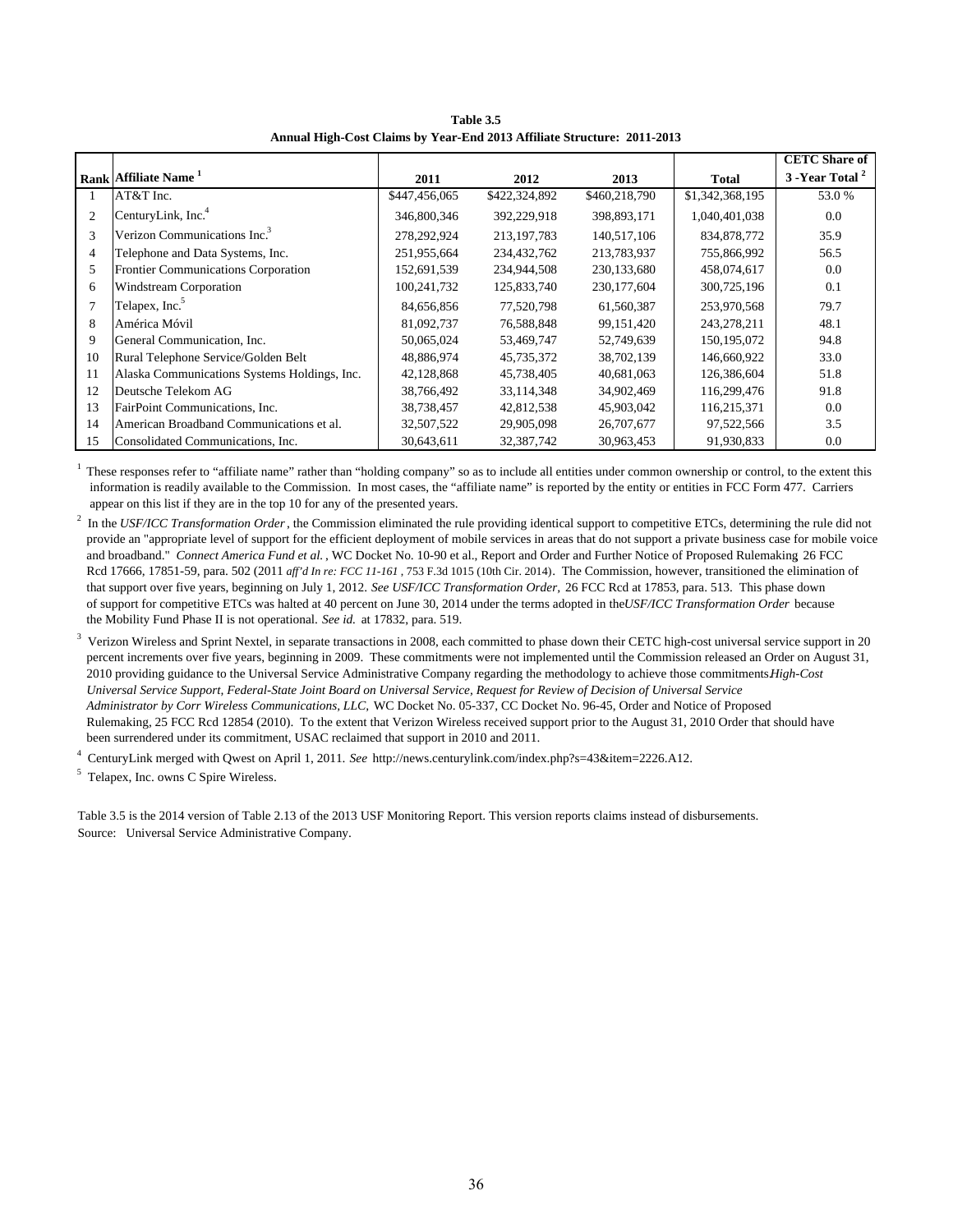**Table 3.6High-Cost Support Fund Claims by Affiliate: 2013**

|    |                                                  | <b>High-Cost</b>       | <b>Safety Net</b>                 | <b>Safety</b>           | <b>High-Cost</b>        | <b>Interstate</b>                    | Interstate               | Local                       | <b>CAF</b><br><b>Intercarrier</b> | <b>CAF Phase I</b>       | CAF Phase I Frozen High Mobility    | <b>CETC</b>            |                                |                         | <b>CETC</b><br>Share of              |
|----|--------------------------------------------------|------------------------|-----------------------------------|-------------------------|-------------------------|--------------------------------------|--------------------------|-----------------------------|-----------------------------------|--------------------------|-------------------------------------|------------------------|--------------------------------|-------------------------|--------------------------------------|
|    | Rank Affiliate Name                              | Loop<br><b>Support</b> | <b>Additive</b><br><b>Support</b> | Valve<br><b>Support</b> | Model<br><b>Support</b> | <b>Common Line</b><br><b>Support</b> | Access<br><b>Support</b> | Switching<br><b>Support</b> | Compensation<br><b>Support</b>    | Frozen<br><b>Support</b> | Incremental<br>Support <sup>2</sup> | Cost<br><b>Support</b> | <b>Fund Phase</b><br>I Support | Total<br><b>Support</b> | <b>Total</b><br>Support <sup>3</sup> |
|    |                                                  |                        |                                   |                         |                         |                                      |                          | (in Thousands of Dollars)   |                                   |                          |                                     |                        |                                |                         |                                      |
|    | AT&T Inc.                                        | \$0                    | \$0                               | \$0                     | \$0                     | \$0                                  | \$0                      | \$0                         | \$0                               | \$174,129                | \$94,752                            | \$191,338              | \$0                            | \$460,219               | 41.6%                                |
|    | CenturyLink, Inc.                                | $\Omega$               | $\mathbf{0}$                      | $\mathbf{0}$            | $\overline{0}$          | $\Omega$                             | $\Omega$                 | $\overline{0}$              | 12,930                            | 345,740                  | 40,223                              | $\mathbf{0}$           | $\boldsymbol{0}$               | 398,893                 | 0.0                                  |
|    | 3 Windstream Corporation                         |                        | $\mathbf{0}$                      | $\mathbf{0}$            | $\overline{0}$          | $\overline{0}$                       | $\mathbf{0}$             | $\overline{0}$              | 53,657                            | 101,203                  | 75,218                              | 100                    | $\mathbf{0}$                   | 230,178                 | 0.0                                  |
|    | Frontier Communications Corporation              | $\Omega$               | $\theta$                          | $\overline{0}$          | $\overline{0}$          | $\Omega$                             | $\Omega$                 | $\overline{0}$              | 12,774                            | 155,974                  | 61,386                              | $\mathbf{0}$           | $\mathbf{0}$                   | 230,134                 | 0.0                                  |
| 5  | Felephone and Data Systems, Inc.                 | 7.573                  | 998                               | $\mathbf{0}$            | $\overline{0}$          | 53,751                               | $\Omega$                 | $\overline{0}$              | 28,106                            | $\mathbf{0}$             | $\overline{0}$                      | 111,857                | 11,500                         | 213,784                 | 57.7                                 |
| 6  | Verizon Communications Inc.                      | $\Omega$               | $\Omega$                          | $\Omega$                | $\overline{0}$          | $\overline{0}$                       | $\Omega$                 | $\Omega$                    | $\mathbf{0}$                      | 111,894                  | $\overline{0}$                      | 28,211                 | 412                            | 140,517                 | 20.4                                 |
|    | América Móvil                                    | $\Omega$               | $\mathbf{0}$                      | $\overline{0}$          | $\overline{0}$          | $\Omega$                             | $\Omega$                 | $\mathbf{0}$                | $\Omega$                          | 36,054                   | 31,570                              | 31,527                 | $\mathbf{0}$                   | 99,151                  | 31.8                                 |
| 8  | Telapex, Inc.                                    | 3.133                  | $\Omega$                          | $\mathbf{0}$            | $\overline{0}$          | 2,387                                | $\mathbf{0}$             | $\mathbf{0}$                | 1,443                             | $\mathbf{0}$             | $\overline{0}$                      | 54,597                 | $\mathbf{0}$                   | 61,560                  | 88.7                                 |
| 9  | General Communication, Inc.                      | 15,082                 | 201                               | $\mathbf{0}$            | $\mathbf{0}$            | 19,922                               | $\mathbf{0}$             | 6,978                       | 2,046                             | $\mathbf{0}$             | $\overline{0}$                      | 8,521                  | $\boldsymbol{0}$               | 52,750                  | 89.6                                 |
| 10 | FairPoint Communications, Inc.                   | $\theta$               | $\mathbf{0}$                      | $\mathbf{0}$            | $\mathbf{0}$            | $\overline{0}$                       | $\mathbf{0}$             | $\mathbf{0}$                | 3,835                             | 39,178                   | 2,890                               | $\Omega$               | $\boldsymbol{0}$               | 45,903                  | 0.0                                  |
|    | 11 Alaska Communications Systems Holdings, Inc.  | 6.837                  | 106                               | $\mathbf{0}$            | $\overline{0}$          | 8,018                                | $\mathbf{0}$             | 1,206                       | $\overline{0}$                    | 19,694                   | 174                                 | 4.647                  | $\overline{0}$                 | 40.681                  | 51.2                                 |
| 12 | Rural Telephone Service/Golden Belt              | 13.529                 | $\mathbf{0}$                      | 2,929                   | $\overline{0}$          | 8,134                                | $\mathbf{0}$             | $\overline{0}$              | 933                               | $\mathbf{0}$             | $\overline{0}$                      | 13,177                 | $\overline{0}$                 | 38,702                  | 34.0                                 |
| 13 | Deutsche Telekom AG                              | $\Omega$               | $\mathbf{0}$                      | $\Omega$                | $\overline{0}$          | $\overline{0}$                       | $\Omega$                 | $\mathbf{0}$                | $\Omega$                          | $\mathbf{0}$             | $\Omega$                            | 25,755                 | 9,147                          | 34,902                  | 100.0                                |
| 14 | Consolidated Communications, Inc.                | $\Omega$               | $\mathbf{0}$                      | $\mathbf{0}$            | $\overline{0}$          | $\Omega$                             | $\Omega$                 | $\overline{0}$              | 2,721                             | 28,242                   | $\Omega$                            | $\overline{0}$         | $\mathbf{0}$                   | 30,963                  | 0.0                                  |
| 15 | American Broadband Communications et al.         | 12,238                 | $\theta$                          | $\mathbf{0}$            | $\overline{0}$          | 9,664                                | $\overline{0}$           | 340                         | 4,338                             | $\Omega$                 |                                     | 128                    | $\boldsymbol{0}$               | 26,708                  | 4.3                                  |
| 16 | Smithville Holding Company, Inc.                 | 13.470                 | 1,474                             | $\mathbf{0}$            | $\mathbf{0}$            | 9,797                                | $\mathbf{0}$             | $\overline{0}$              | 485                               | $\mathbf{0}$             | $\Omega$                            | $\mathbf{0}$           | $\boldsymbol{0}$               | 25,226                  | 0.0                                  |
|    | 17 Valley Telephone Cooperative, Inc.            | 13,968                 | 172                               | $\mathbf{0}$            | $\overline{0}$          | 7,569                                | $\Omega$                 | $\mathbf{0}$                | 1,419                             | $\overline{0}$           |                                     | 32                     | $\boldsymbol{0}$               | 23,161                  | 0.1                                  |
| 18 | Triangle Telephone Cooperative Assn., Inc.       | 11.355                 | 425                               | $\Omega$                | $\overline{0}$          | 8,382                                | $\Omega$                 | $\overline{0}$              | 1,572                             | $\Omega$                 | $\Omega$                            | $\mathbf{0}$           | $\mathbf{0}$                   | 21,734                  | 0.0                                  |
| 19 | ENMR Telephone Cooperative, Inc.                 | 6,000                  | $\mathbf{0}$                      | $\overline{0}$          | $\overline{0}$          | 3,864                                | $\overline{0}$           | $\overline{0}$              | 1,996                             | $\Omega$                 | $\overline{0}$                      | 6,593                  | 3,107                          | 21,559                  | 45.0                                 |
| 20 | Golden West Telecommunications Cooperative, Inc. | 8.962                  | 121                               | $\mathbf{0}$            | $\overline{0}$          | 8,953                                | $\overline{0}$           | $\mathbf{0}$                | 2,346                             | $\Omega$                 | $\Omega$                            | $\overline{0}$         | $\boldsymbol{0}$               | 20,382                  | 0.0                                  |
| 21 | Copper Valley Telephone Cooperative              | 13,336                 | 114                               | $\overline{0}$          | $\overline{0}$          | 5,850                                | $\overline{0}$           | 569                         | 420                               | $\Omega$                 | $\Omega$                            | $\overline{0}$         | $\boldsymbol{0}$               | 20,289                  | 42.2                                 |
| 22 | Nemont Telephone Cooperative, Inc.               | 5,985                  | $\mathbf{0}$                      | $\mathbf{0}$            | $\overline{0}$          | 6,774                                | $\overline{0}$           | $\overline{0}$              | 1,413                             | $\Omega$                 | $\overline{0}$                      | 4,800                  | 1,128                          | 20,101                  | 29.5                                 |
| 23 | <b>Atlantic Tele-Network</b>                     | $\Omega$               | $\Omega$                          | $\mathbf{0}$            | $\Omega$                | $\overline{0}$                       | $\Omega$                 | $\overline{0}$              | $\Omega$                          | $\Omega$                 | $\overline{0}$                      | 12,833                 | 7,237                          | 20,070                  | 100.0                                |
| 24 | NE Colorado Cellular, Inc.                       | $\Omega$               | $\Omega$                          | $\mathbf{0}$            | $\Omega$                | $\Omega$                             | $\Omega$                 | $\Omega$                    | $\Omega$                          | $\theta$                 | $\Omega$                            | 12,695                 | 7,152                          | 19,847                  | 100.0                                |
|    | 25 Farmers Telephone Cooperative, Inc. (SC)      | 7.040                  | $\Omega$                          | $\Omega$                | $\overline{0}$          | 7,319                                | $\Omega$                 | $\overline{0}$              | 3,437                             | $\Omega$                 | $\overline{0}$                      | 1,842                  | $\mathbf{0}$                   | 19,638                  | 9.4                                  |

<sup>1</sup> These responses refer to "affiliate name" rather than "holding company" so as to include all entities under common ownership or control, to the extent this information is readily available to the Commission. In most ca 477.

<sup>2</sup> Phase I incremental support provides a one-time injection of funding to spur the deployment of broadband-capable networks to areas that currently lack broadband service. The Phase I incremental support amounts are subj Phase I rules.

<sup>3</sup> In the USF/ICC Transformation Order, the Commission eliminated the rule providing identical support to competitive ETCs, determining the rule did not provide an "appropriate level of support of the efficient deployment case for mobile voice and broadband." Connect America Fund et al., WC Docket No. 10-90 et al., Report and Order and Further Notice of Proposed Rulemaking, 26 FCC Rcd 17666, 17851-59, para. 502 (2011 aff'd In re: FCC 11-161 however, transitioned the elimination of that support over five years, beginning on July 1, 2012. See USF/ICC Transformation Order, 26 FCC Red at 17853, para. 513. This phase down of support for competitive ETCs was halted the *USF/ICC Transformation Order* because the Mobility Fund Phase II is not operational. *See id.* at 17832, para. 519.

Note: Detail may not appear to add to totals due to rounding.

Table 3.6 is the 2014 version of Table 2.14 of the 2013 USF Monitoring Report. This version reports claims instead of disbursements.

Source: Universal Service Administrative Company.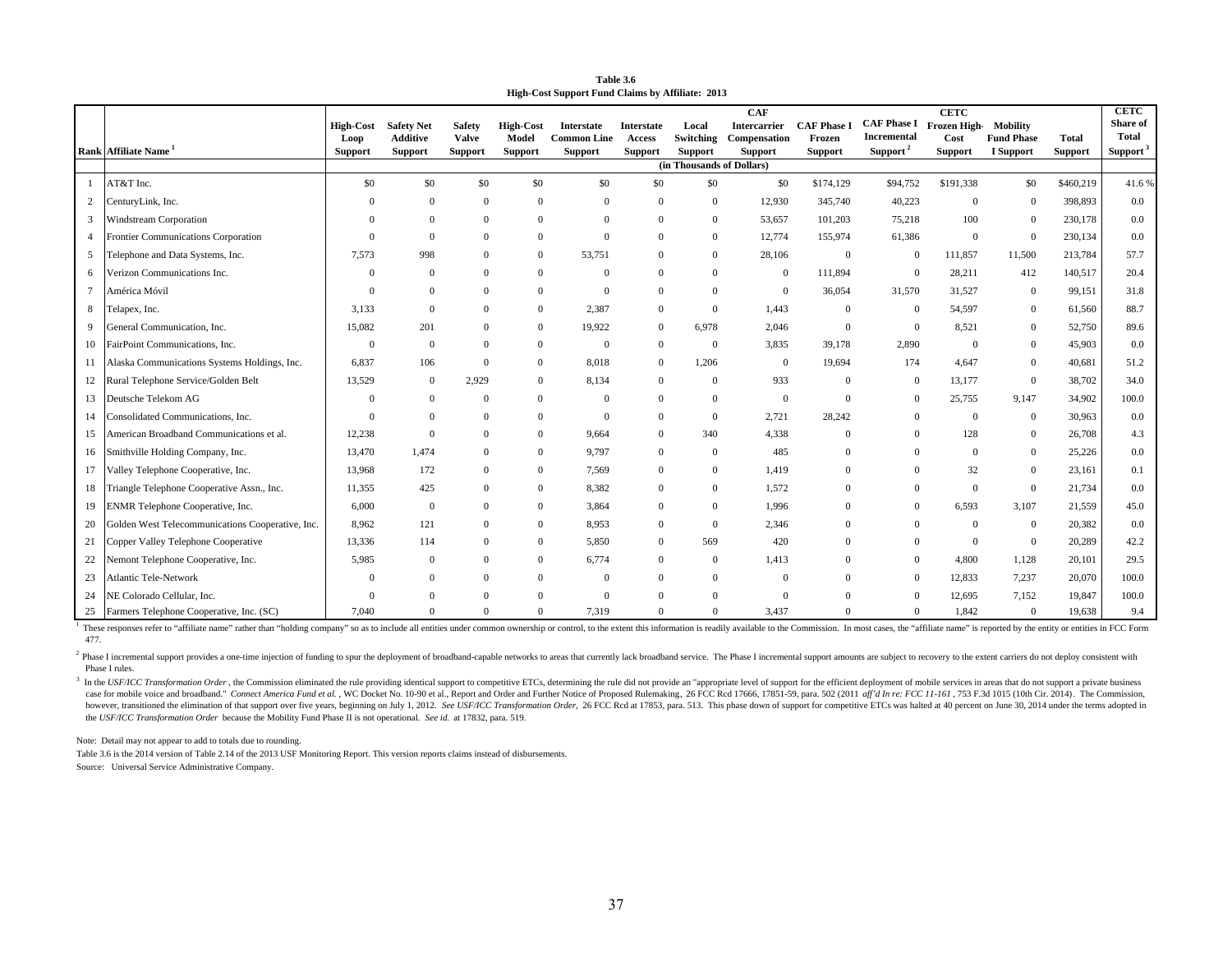### **Overview – Schools and Libraries Program**

The Schools and Libraries universal service support program, commonly known as the E-rate program, helps schools and libraries to obtain affordable telecommunications services, broadband Internet access and internal network connections.

Eligible schools, school districts and libraries may apply individually or as part of a consortium. Funding may be requested under five categories of service: telecommunications, telecommunications services, Internet access, internal connections, and basic maintenance of internal connections. Beginning in funding year 2015, funding will be requested under two categories of service. Category one will include digital transmission services, Internet access services, and voice services. Category two will include broadband internal connections components, managed internal broadband services, and basic maintenance of broadband internal connections components. Discounts for support depend on the level of poverty and whether the school or library is located in an urban or rural area. The discounts range from 20 percent to 90 percent of the costs of eligible services. E-rate program funding is based on demand up to an annual Commission-established cap of about \$2.4 billion.

The E-rate program is administered by the Universal Service Administrative Company (USAC) under the direction of the FCC. Specifically, USAC is responsible for processing the applications for support, confirming eligibility, and reimbursing service providers and eligible schools and libraries for the discounted services. USAC also ensures that the applicants and service providers comply with the E-rate rules and procedures established by the Commission.

 Additional information about the Schools and Library program can be found on the Commission's website at http://www.fcc.gov/encyclopedia/e-rate-schools-libraries-usf-program and on USAC's website at http://www.usac.org/sl/. Please note that the information provided in this report is based upon the program rules through June 30, 2014.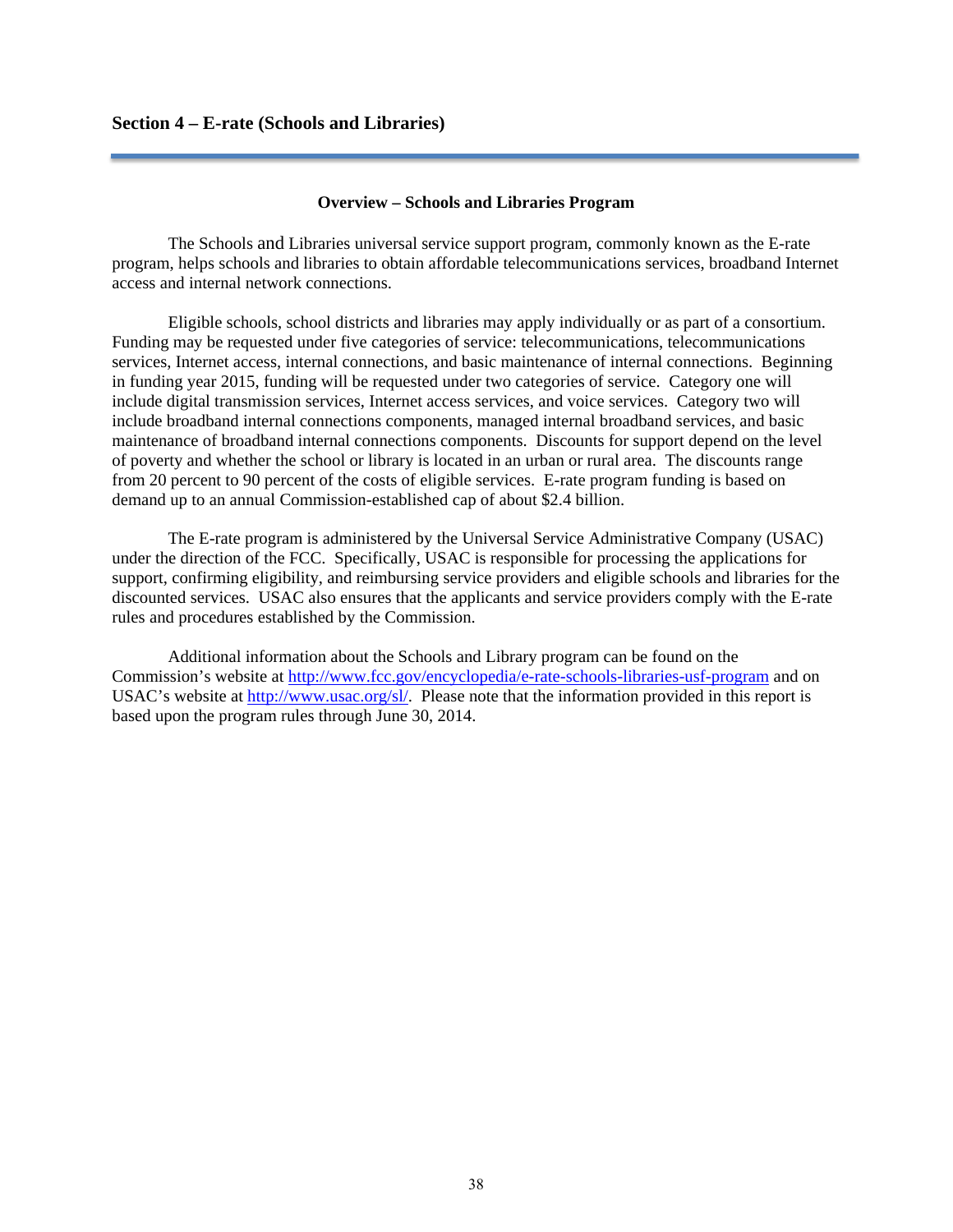**Schools and Libraries Funding Commitments and Disbursements by Applicant Type and Year (in Thousands of Dollars) Table 4.1**

|      |             |           | <b>Funding Commitments</b> |             |                  |           | <b>Funding Disbursements</b> |           |          |             |                  |           |
|------|-------------|-----------|----------------------------|-------------|------------------|-----------|------------------------------|-----------|----------|-------------|------------------|-----------|
|      | Total       |           |                            | School      | Statewide        | Other     | Total                        |           |          | School      | Statewide        | Other     |
| Year | Commitments | Libraries | Schools                    | Districts   | Contract         | Consortia | Disbursements                | Libraries | Schools  | Districts   | Contract         | Consortia |
| 1998 | \$1,699,125 | \$65,988  | \$110,701                  | \$1,288,421 | \$0              | \$234,015 | \$1,399,070                  | \$49,870  | \$83,343 | \$1,069,762 | \$0              | \$196,094 |
| 1999 | 2,147,891   | 66,172    | 180,632                    | 1,598,385   | $\mathbf{0}$     | 302,701   | 1,651,673                    | 47,457    | 140,256  | 1,267,437   | $\overline{0}$   | 196,523   |
| 2000 | 2,078,537   | 65,879    | 110,618                    | 1,692,230   | $\mathbf{0}$     | 209,810   | 1,647,039                    | 43,566    | 88,526   | 1,384,126   | $\overline{0}$   | 130,821   |
| 2001 | 2,176,541   | 57,824    | 164,598                    | 1,739,612   | $\mathbf{0}$     | 214,508   | 1,695,645                    | 41,940    | 117,493  | 1,400,544   | $\overline{0}$   | 135,668   |
| 2002 | 2,198,052   | 62,941    | 167,229                    | 1,717,947   | $\mathbf{0}$     | 249,935   | 1,597,600                    | 42,088    | 106,200  | 1,286,713   | $\overline{0}$   | 162,599   |
| 2003 | 2,638,660   | 63,310    | 200,601                    | 2,112,832   | $\boldsymbol{0}$ | 261,918   | 1,940,222                    | 44,325    | 136,110  | 1,587,310   | $\overline{0}$   | 172,477   |
| 2004 | 2,191,487   | 54,303    | 158,786                    | 1,723,447   | $\boldsymbol{0}$ | 254,951   | 1,536,332                    | 39,723    | 107,113  | 1,209,964   | $\boldsymbol{0}$ | 179,532   |
| 2005 | 2,134,443   | 54,434    | 153,488                    | 1,711,799   | $\boldsymbol{0}$ | 214,722   | 1,621,746                    | 48,598    | 110,778  | 1,284,405   | $\overline{0}$   | 177,965   |
| 2006 | 1,982,169   | 59,710    | 129,414                    | 1,532,376   | $\mathbf{0}$     | 260,669   | 1,567,379                    | 46,138    | 96,393   | 1,221,261   | $\overline{0}$   | 203,587   |
| 2007 | 2,439,162   | 60,627    | 174,643                    | 1,960,568   | $\mathbf{0}$     | 243,324   | 1,950,030                    | 47,964    | 135,913  | 1,557,886   | $\overline{0}$   | 208,267   |
| 2008 | 2,571,400   | 75,749    | 148,907                    | 2,087,354   | $\mathbf{0}$     | 259,391   | 1,908,654                    | 58,119    | 113,437  | 1,515,680   | $\overline{0}$   | 221,419   |
| 2009 | 2,883,582   | 85,285    | 193,784                    | 2,334,401   | $\mathbf{0}$     | 270,111   | 2,273,341                    | 68,630    | 151,460  | 1,826,792   | $\overline{0}$   | 226,458   |
| 2010 | 3,114,298   | 90,157    | 211,007                    | 2,523,493   | $\boldsymbol{0}$ | 289,641   | 2,379,659                    | 71,585    | 155,628  | 1,912,853   | $\overline{0}$   | 239,593   |
| 2011 | 2,665,160   | 95,516    | 215,811                    | 2,031,296   | $\mathbf{0}$     | 322,537   | 2,026,424                    | 73,389    | 157,161  | 1,550,449   | $\overline{0}$   | 245,425   |
| 2012 | 2,870,708   | 96,232    | 276,860                    | 2,193,394   | 6,467            | 297,756   | 1,979,043                    | 73,950    | 184,546  | 1,493,506   | 3,881            | 223,160   |
| 2013 | 2,076,741   | 90,891    | 130,789                    | 1,568,325   | 11,830           | 274,907   | 724,995                      | 37,164    | 43,999   | 563,743     | 3,578            | 76,512    |

Note: Activity through June 30, 2014. Funding Year 2014 commitment and disbursement information have not been displayed because only a small fraction of commitments (and no disbursements) have been made for that funding year. A substantial amount of commitments and disbursements for funding year 2014 will be made. Also, because of the appeals process, funding commitments and disbursements can be made after the end of the program year. Disbursements may also continue beyond the end of the program year in the event of delayed internal connections installation. Other adjustments and corrections may also be made.

Source: Raw data provided by the Universal Service Administrative Company, rollups performed by Industry Analysis and Technology Division, Wireline Competition Bureau, FCC.

<sup>1</sup> Starting January 2011, applicants could designate their consortium as a statewide entity if the application encompassed all public schools, private schools and/or all public libraries in the state. See http://hraunfoss.fcc.gov/edocs\_public/attachmatch/DA-10-2218A1.pdf

Table 4.1 is the 2014 version of Table 2.19 of the 2013 USF Monitoring Report. Funds by service type have not been included in this version, but can be found in the Supplementary Material file "SL Funds - by Service Type, State, and Funding Year".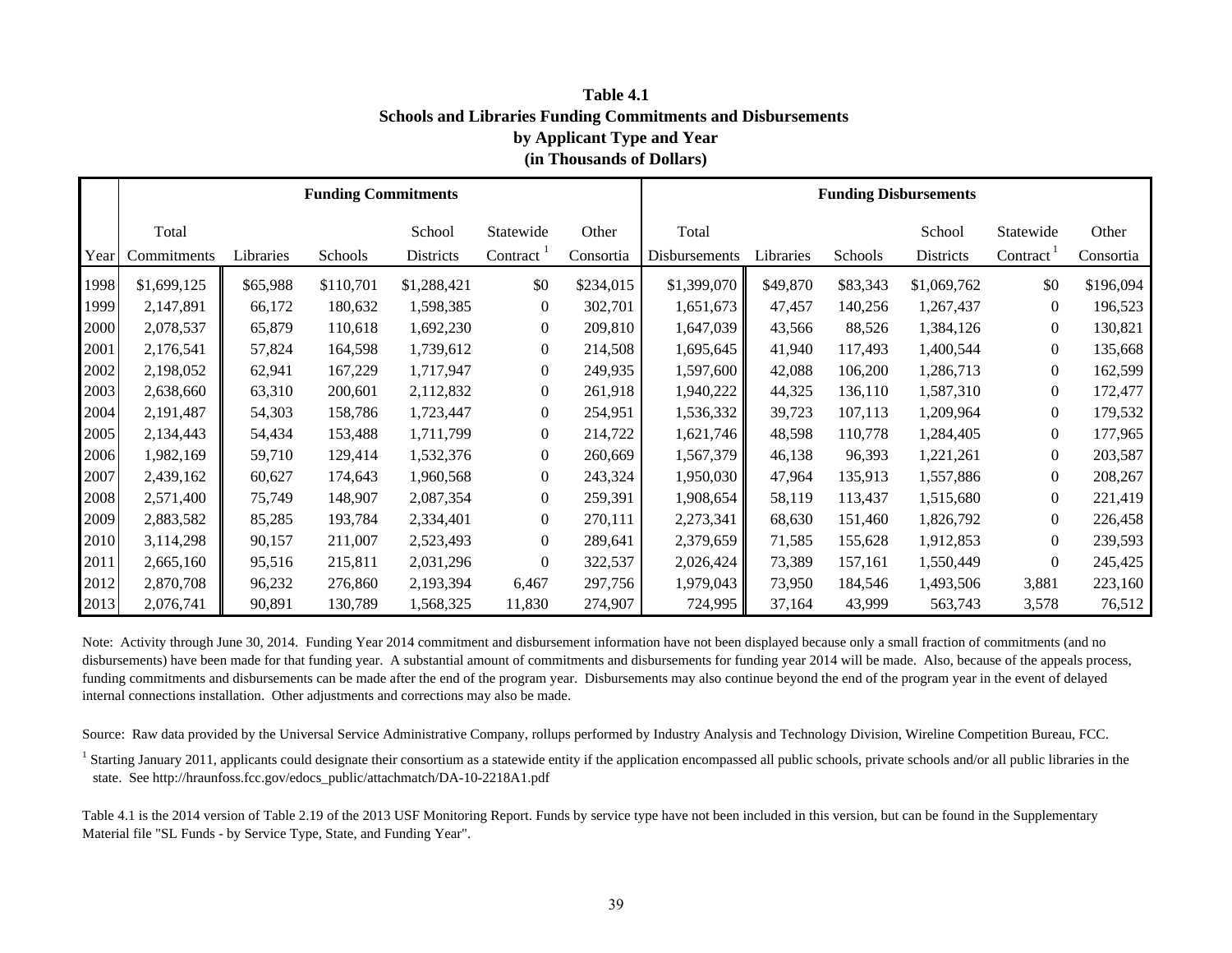#### **Table 4.2 Schools and Libraries Funding Commitments and Disbursements from Program Inception through June 30, 2014 by State and Applicant Type**

**(in Thousands of Dollars)**

|                       | Library/Library Consortium |                  | Schools             |                  |                                       | <b>School Districts</b> |                  | <b>Statewide Contracts</b> | Other Consortium    |                  |           | Totals                                |
|-----------------------|----------------------------|------------------|---------------------|------------------|---------------------------------------|-------------------------|------------------|----------------------------|---------------------|------------------|-----------|---------------------------------------|
|                       | Funds                      | Funds            | Funds               | Funds            | Funds                                 | Funds                   | Funds            | Funds                      | Funds               | Funds            | Funds     | Funds                                 |
| State/Territory       | Committed                  | Disbursed        | Committed Disbursed |                  | Committed                             | Disbursed               | Committed        | Disbursed                  | Committed Disbursed |                  |           | Committed Disbursed                   |
| Alabama               | \$13,113                   | \$9,719          | \$19,443            | \$13,803         | \$534,638                             | \$424,839               | \$86             | \$1                        | \$76,504            | \$60,816         | \$643,784 | \$509,178                             |
| Alaska                | 8,223                      | 5,033            | 3,930               | 2,777            | 362,984                               | 304,619                 | $\boldsymbol{0}$ | $\boldsymbol{0}$           | 10,960              | 8,587            | 386,097   | 321,018                               |
| American Samoa        | $\mathbf{0}$               | $\boldsymbol{0}$ | $\overline{0}$      | $\boldsymbol{0}$ | $\boldsymbol{0}$                      | $\boldsymbol{0}$        | $\mathbf{0}$     | $\mathbf{0}$               | 36,197              | 27,425           | 36,197    | 27,425                                |
| Arizona               | 16,897                     | 18,539           | 135,701             | 88,808           | 807,134                               | 569,053                 | $\boldsymbol{0}$ | $\mathbf{0}$               | 27,428              | 15,126           | 987,160   | 691,526                               |
| Arkansas              | 4,550                      | 3,053            | 7,328               | 5,578            | 218,829                               | 143,014                 | 4,209            | 1,347                      | 148,639             | 93,133           | 383,555   | 246,126                               |
| California            | 92,196                     | 55,547           | 253,981             | 170,623          | 5,148,417                             | 3,612,044               | 67               | 6                          | 197,552             | 127,813          | 5,692,214 | 3,966,032                             |
| Colorado              | 12,402                     | 8,122            | 18,911              | 13,401           | 316,951                               | 234,413                 | $\boldsymbol{0}$ | $\theta$                   | 20,629              | 14,183           | 368,893   | 270,119                               |
| Connecticut           | 4,834                      | 3,412            | 46,213              | 32,262           | 240,815                               | 189,317                 | $\boldsymbol{0}$ | $\mathbf{0}$               | 107,868             | 90,345           | 399,730   | 315,335                               |
| Delaware              | 1,379                      | 1,178            | 2,937               | 1,878            | 13,108                                | 10,680                  | $\boldsymbol{0}$ | $\boldsymbol{0}$           | 13,422              | 7,815            | 30,847    | 21,552                                |
| District of Columbia  | 7,106                      | 3,393            | 24,259              | 14,614           | 157,467                               | 103,048                 | $\overline{0}$   | $\theta$                   | 17,916              | 8,589            | 206,748   | 129,644                               |
| Florida               | 51,938                     | 37,378           | 148,170             | 107,749          | 983,769                               | 767,925                 | $\overline{0}$   | $\mathbf{0}$               | 97,407              | 78,181           | 1,281,284 | 991,233                               |
| Georgia               | 79,471                     | 62,810           | 36,488              | 29,141           | 1,000,228                             | 760,027                 | $\boldsymbol{0}$ | $\mathbf{0}$               | 172,277             | 143,247          | 1,288,463 | 995,226                               |
| Guam                  | 118                        | 13               | 234                 | 122              | 26,076                                | 18,581                  | $\boldsymbol{0}$ | $\mathbf{0}$               | $\boldsymbol{0}$    | $\mathbf{0}$     | 26,428    | 18,716                                |
| Hawaii                | 2,721                      | 1,239            | 56,890              | 25,083           | 26,573                                | 13,966                  | 457              | 202                        | 732                 | 294              | 87,372    | 40,784                                |
| Idaho                 | 3,709                      | 2,615            | 7,082               | 4,436            | 84,728                                | 59,746                  | $\boldsymbol{0}$ | $\mathbf{0}$               | 23,193              | 13,811           | 118,712   | 80,608                                |
| Illinois              | 35,493                     | 25,271           | 135,249             | 99,342           | 1,439,878                             | 1,047,339               | $\boldsymbol{0}$ | $\boldsymbol{0}$           | 72,345              | 50,411           | 1,682,965 | 1,222,364                             |
| Indiana               | 44,827                     | 30,190           | 34,343              | 22,055           | 397,961                               | 271,197                 | $\boldsymbol{0}$ | $\mathbf{0}$               | 93,294              | 41,338           | 570,426   | 364,779                               |
| Iowa                  | 4,348                      | 2,701            | 13,688              | 9,339            | 133,120                               | 87,706                  | $\boldsymbol{0}$ | $\mathbf{0}$               | 68,924              | 52,511           | 220,080   | 152,257                               |
| Kansas                | 10,422                     | 7,250            | 9,463               | 6,572            | 232,818                               | 168,737                 | $\overline{0}$   | $\boldsymbol{0}$           | 23,316              | 18,772           | 276,020   | 201,331                               |
| Kentucky              | 14,131                     | 9,549            | 5,713               | 3,519            | 510,197                               | 354,381                 | $\boldsymbol{0}$ | $\mathbf{0}$               | 94,932              | 68,988           | 624,973   | 436,437                               |
| Louisiana             | 56,618                     | 44,058           | 49,979              | 33,830           | 659,365                               | 516,840                 | $\mathbf{0}$     | $\mathbf{0}$               | 32,103              | 23,577           | 798,064   | 618,305                               |
| Maine                 | 1,438                      | 973              | 15,299              | 10,994           | 56,422                                | 37,804                  | $\overline{0}$   | $\mathbf{0}$               | 49,760              | 40,042           | 122,919   | 89,814                                |
| Maryland              | 16,878                     | 12,034           | 25,590              | 16,468           | 282,975                               | 207,945                 | $\boldsymbol{0}$ | $\theta$                   | 29,277              | 21,794           | 354,720   | 258,241                               |
| Massachusetts         | 41,912                     | 28,386           | 54,305              | 36,661           | 396,586                               | 299,472                 | 11               | $\mathbf{0}$               | 49,112              | 24,916           | 541,925   | 389,436                               |
| Michigan              | 29,099                     | 21,527           | 51,341              | 32,089           | 772,838                               | 565,184                 | $\boldsymbol{0}$ | $\boldsymbol{0}$           | 106,753             | 77,880           | 960,031   | 696,679                               |
| Minnesota             | 21,978                     | 14,589           | 34,755              | 22,653           | 264,617                               | 187,083                 | $\boldsymbol{0}$ | $\mathbf{0}$               | 111,063             | 90,170           | 432,414   | 314,496                               |
| Mississippi           | 27,935                     | 19,070           | 19,454              | 13,549           | 428,869                               | 312,488                 | 65               | $\mathbf{0}$               | 99,522              | 69,528           | 575,845   | 414,635                               |
| Missouri              | 18,491                     | 14,065           | 43,589              | 30,076           | 451,550                               | 337,232                 | $\boldsymbol{0}$ | $\boldsymbol{0}$           | 150,862             | 108,888          | 664,492   | 490,261                               |
| Montana               | 1,503                      | 1,013            | 4,546               | 3,266            | 68,708                                | 51,803                  | $\boldsymbol{0}$ | $\mathbf{0}$               | 570                 | 399              | 75,327    | 56,481                                |
| Nebraska              | 3,873                      | 2,841            | 7,180               | 5,374            | 104,861                               | 84,439                  | $\boldsymbol{0}$ | $\mathbf{0}$               | 30,314              | 26,500           | 146,227   | 119,154                               |
| Nevada                | 3,815                      | 2,314            | 5,404               | 3,499            | 99,856                                | 63,509                  | $\overline{0}$   | $\mathbf{0}$               | $\boldsymbol{0}$    | $\mathbf{0}$     | 109,075   | 69,323                                |
| New Hampshire         | 377                        | 203              | 6,900               | 4,664            | 31,970                                | 20,690                  | $\overline{0}$   | $\boldsymbol{0}$           | 1,265               | 801              | 40,513    | 26,358                                |
| New Jersey            | 25,443                     | 16,039           | 122,942             | 87,169           | 798,125                               | 540,252                 | $\boldsymbol{0}$ | $\boldsymbol{0}$           | 15,257              | 9,904            | 961,768   | 653,363                               |
| New Mexico            | 5,580                      | 3,364            | 75,080              | 49,943           | 466,843                               | 352,349                 | $\overline{0}$   | $\boldsymbol{0}$           | 73,891              | 23,395           | 621,393   | 429,052                               |
| New York              | 183,357                    | 121,763          | 510,849             | 364,201          | 3,202,830                             | 1,930,590               | $\boldsymbol{0}$ | $\boldsymbol{0}$           | 501,042             | 360,526          | 4,398,078 | 2,777,079                             |
| North Carolina        | 27,289                     | 20,886           | 41,373              | 31,565           | 835,808                               | 644,788                 | $\overline{0}$   | $\boldsymbol{0}$           | 49,196              | 27,272           | 953,666   | 724,511                               |
| North Dakota          | 186                        | 133              | 9,495               | 6,957            | 22,293                                | 16,111                  | $\overline{0}$   | $\boldsymbol{0}$           | 37,046              | 29,835           | 69,020    | 53,036                                |
| Northern Mariana Isl. | 138                        | 63               | 143                 | 120              | 15,845                                | 12,820                  | $\boldsymbol{0}$ | $\mathbf{0}$               | $\boldsymbol{0}$    | $\boldsymbol{0}$ | 16,126    | 13,003                                |
| Ohio                  | 44,689                     | 34,314           | 119,310             | 81,743           | 1,016,278                             | 732,611                 | $\boldsymbol{0}$ | $\boldsymbol{0}$           | 79,596              | 63,594           | 1,259,874 | 912,262                               |
| Oklahoma              | 30,208                     | 21,093           | 45,749              | 31,118           | 768,914                               | 564,931                 | $\boldsymbol{0}$ | $\mathbf{0}$               | 13,482              | 4,789            | 858,352   | 621,932                               |
| Oregon                | 5,174                      | 2,931            | 11,153              | 7,856            | 194,471                               | 147,551                 | $\boldsymbol{0}$ | $\boldsymbol{0}$           | 37,056              | 21,293           | 247,854   | 179,631                               |
| Pennsylvania          | 41,268                     | 31,120           | 152,346             | 97,407           | 945,975                               | 745,959                 | $\boldsymbol{0}$ | $\mathbf{0}$               | 126,695             | 101,463          | 1,266,283 | 975,948                               |
| Puerto Rico           | 60,049                     | 31,998           | 79,428              | 50,574           | 128,726                               | 105,541                 | $\boldsymbol{0}$ | $\boldsymbol{0}$           | 113,455             | 56,627           | 381,657   | 244,739                               |
| Rhode Island          | 1,937                      | 1,550            | 7,242               | 4,929            | 67,557                                | 51,185                  | 8                | 8                          | 37,768              | 34,740           | 114,511   | 92,412                                |
| South Carolina        | 5,521                      | 3,725            | 24,034              | 15,872           | 476,266                               | 344,248                 | $\boldsymbol{0}$ | $\boldsymbol{0}$           | 239,059             | 183,012          | 744,880   | 546,857                               |
| South Dakota          | 370                        | 173              | 19,325              | 13,870           | 37,748                                | 26,849                  | 2,745            | $\boldsymbol{0}$           | 33,246              | 20,202           | 93,433    | 61,094                                |
| Tennessee             | 16,435                     | 11,164           | 15,450              | 12,195           | 634,887                               | 454,611                 | $\boldsymbol{0}$ | $\mathbf{0}$               | 216,022             | 171,888          | 882,795   | 649,858                               |
| Texas                 | 54,010                     | 33,374           | 173,410             | 126,500          | 3,503,517                             | 2,597,794               | $\boldsymbol{0}$ | $\boldsymbol{0}$           | 165,584             | 104,906          | 3,896,522 | 2,862,574                             |
| Utah                  | 2,236                      | 1,028            | 3,698               | 1,936            | 86,953                                | 65,758                  | $\boldsymbol{0}$ | $\boldsymbol{0}$           | 182,988             | 99,678           | 275,874   | 168,400                               |
| Vermont               | 1,045                      | 511              | 12,870              | 7,218            | 23,391                                | 14,814                  | $\boldsymbol{0}$ | $\boldsymbol{0}$           | 1,638               | 1,094            | 38,943    | 23,637                                |
| Virgin Islands        | 287                        | 41               | 13,403              | 9,823            | 10,665                                | 9,412                   | $\boldsymbol{0}$ | $\boldsymbol{0}$           | 57,599              | 50,332           | 81,954    | 69,608                                |
| Virginia              | 28,305                     | 20,145           | 24,187              | 18,651           | 474,619                               | 360,732                 | $\boldsymbol{0}$ | $\boldsymbol{0}$           | 13,272              | 11,116           | 540,383   | 410,644                               |
| Washington            | 25,046                     | 17,348           | 18,343              | 14,240           | 351,080                               | 255,783                 | 78               | $\mathbf{0}$               | 73,211              | 54,155           | 467,757   | 341,526                               |
| West Virginia         | 3,871                      | 2,790            | 3,569               | 1,988            | 161,576                               | 102,141                 | 19,676           | 5,894                      | 45,372              | 32,677           | 234,064   | 145,491                               |
| Wisconsin             | 14,764                     | 10,445           | 38,565              | 25,458           | 291,505                               | 215,079                 | $\boldsymbol{0}$ | $\mathbf{0}$               | 146,242             | 103,917          | 491,076   | 354,900                               |
| Wyoming               | 625                        | 419              | 4,226               | 2,797            | 23,404                                | 15,398                  | 1,170            | $\mathbf{0}$               | 29,409              | 23,809           | 58,834    | 42,423                                |
| Totals                | \$1,209,629                | \$834,506        | \$2,804,552         |                  | \$1,928,356 \$30,793,585 \$22,132,429 |                         | \$28,572         | \$7,458                    | \$4,252,259         |                  |           | \$2,996,103 \$39,088,597 \$27,898,853 |

Note: Activity through June 30, 2014. Because of the appeals process, funding commitments and disbursements can be made after the end of the program year. Also, disbursements may continue beyond the end of the program year in the event of delayed internal connections installation. Other adjustments and corrections may also be made.

Source: Raw data provided by the Universal Service Administrative Company, rollups performed by Industry Analysis and Technology Division, Wireline Competition Bureau, FCC.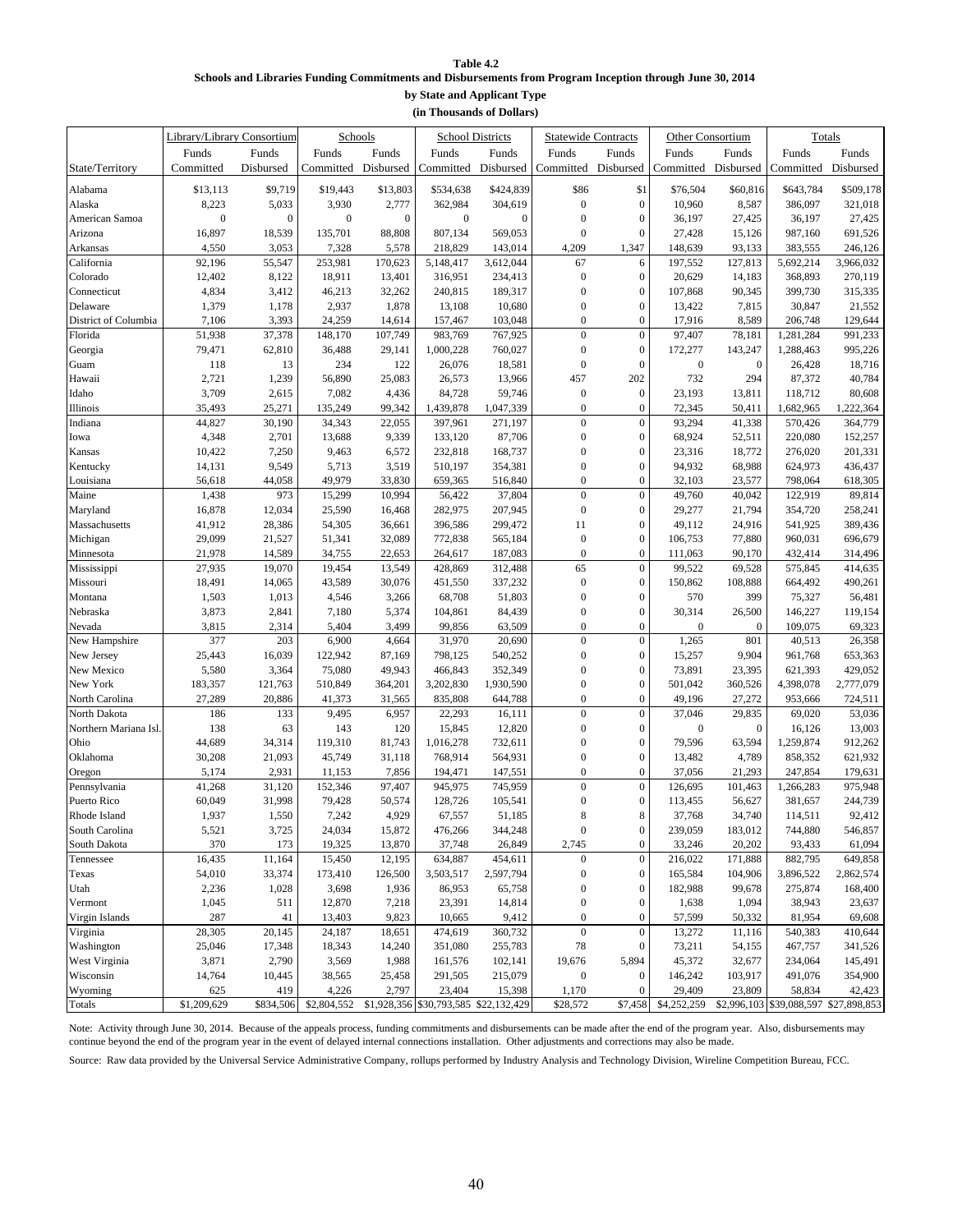# **Section 5 – Rural Health Care**

### **Overview – Rural Health Care Program**

 The Rural Health Care Program, which includes the new Healthcare Connect Fund, provides funding to eligible health care providers (HCPs) for telecommunications and broadband services necessary for the provision of health care. The goal of the program is to improve the quality of health care available to patients in rural communities by ensuring that eligible HCPs have access to telecommunications and broadband services. Funding for the Rural Health Care Program is capped at \$400 million annually.

 During the time period reported upon in this report, the Rural Health Care Program provided funding through four programs: the Healthcare Connect Fund, the Telecommunications Program, the Internet Access Program (funding for this program ended on 2014), and the Rural Health Care Pilot Program. Funding through the Internet Access Program was available through June 30, 2014 and there is some remaining funding already committed under the Pilot Program that has yet to be exhausted. The Rural Health Care Program is administered by USAC under the direction of the FCC.

 Additional information about the Rural Health Care Program can be found on the Commission's website at http://www.fcc.gov/encyclopedia/rural-health-careand on USAC's website at http://www.usac.org/rhc/. Please note that the information provided in this report is based upon the program rules through June 30, 2014.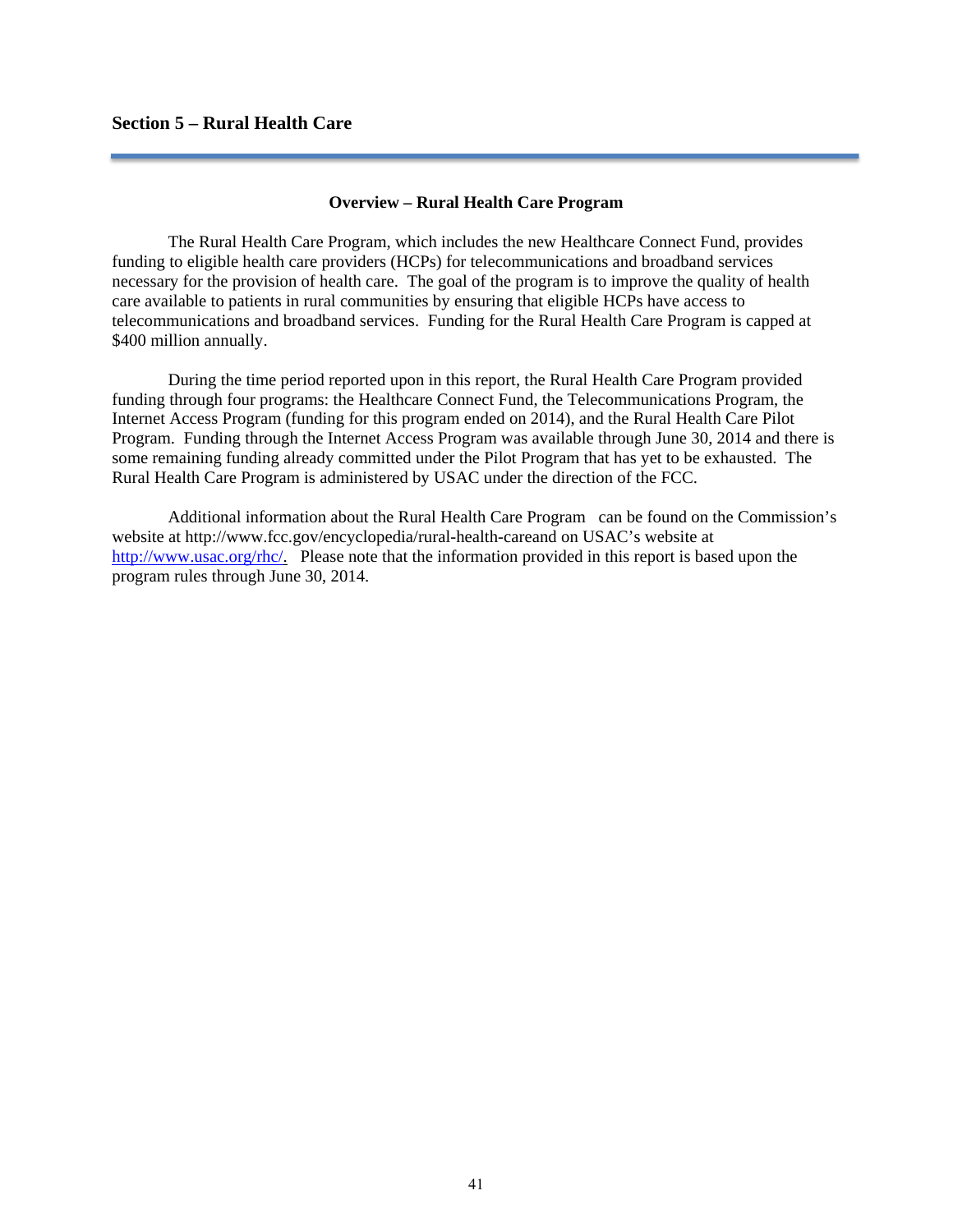|                | <b>Telecommunications</b><br>and Information<br><b>Assistance Program</b> |           | <b>Pilot</b>     |                  |                | <b>Healthcare Connect</b> | <b>Totals</b> |           |  |
|----------------|---------------------------------------------------------------------------|-----------|------------------|------------------|----------------|---------------------------|---------------|-----------|--|
| <b>Funding</b> | Funds                                                                     | Funds     | Funds            | Funds            | Funds          | Funds                     | Funds         | Funds     |  |
| Year           | Committed                                                                 | Disbursed | Committed        | Disbursed        | Committed      | Disbursed                 | Committed     | Disbursed |  |
| 1998           | \$3,388                                                                   | \$3,375   | \$0              | \$0              | \$0            | \$0                       | \$3,388       | \$3,375   |  |
| 1999           | 7,121                                                                     | 4,305     | $\Omega$         | $\Omega$         | $\Omega$       | $\Omega$                  | 7,121         | 4,305     |  |
| 2000           | 10,754                                                                    | 10,314    | $\theta$         | $\overline{0}$   | $\theta$       | $\theta$                  | 10,754        | 10,314    |  |
| 2001           | 19,689                                                                    | 18,555    | $\overline{0}$   | $\overline{0}$   | $\Omega$       | $\Omega$                  | 19,689        | 18,555    |  |
| 2002           | 23,344                                                                    | 21,620    | $\theta$         | $\Omega$         | $\Omega$       | $\Omega$                  | 23,344        | 21,620    |  |
| 2003           | 27,908                                                                    | 25,872    | $\boldsymbol{0}$ | $\boldsymbol{0}$ | $\overline{0}$ | $\mathbf{0}$              | 27,908        | 25,872    |  |
| 2004           | 32,126                                                                    | 31,002    | $\overline{0}$   | $\overline{0}$   | $\overline{0}$ | $\Omega$                  | 32,126        | 31,002    |  |
| 2005           | 41,347                                                                    | 40,127    | $\Omega$         | $\Omega$         | $\Omega$       | $\Omega$                  | 41,347        | 40,127    |  |
| 2006           | 46,244                                                                    | 45,279    | $\theta$         | $\overline{0}$   | $\overline{0}$ | $\Omega$                  | 46,244        | 45,279    |  |
| 2007           | 56,210                                                                    | 54,968    | 467              | 467              | $\Omega$       | $\Omega$                  | 56,677        | 55,434    |  |
| 2008           | 67,765                                                                    | 66,754    | 14,721           | 14,278           | $\Omega$       | $\Omega$                  | 82,486        | 81,033    |  |
| 2009           | 72,379                                                                    | 71,469    | 351,066          | 223,596          | $\Omega$       | $\theta$                  | 423,444       | 295,065   |  |
| 2010           | 91,670                                                                    | 87,227    | $\Omega$         | $\Omega$         | $\theta$       | $\Omega$                  | 91,670        | 87,227    |  |
| 2011           | 103,845                                                                   | 101,977   | $\Omega$         | $\Omega$         | $\Omega$       | $\Omega$                  | 103,845       | 101,977   |  |
| 2012           | 132,499                                                                   | 101,898   | $\Omega$         | $\Omega$         | $\Omega$       | $\Omega$                  | 132,499       | 101,898   |  |
| 2013           | 146,467                                                                   | 39,113    | $\mathbf{0}$     | $\boldsymbol{0}$ | 14,394         | 1,417                     | 160,861       | 40,531    |  |

**Table 5.1 Rural Health Care Funding Commitments and Disbursements by Program and Year (in Thousands of Dollars)**

Note: Disbursements through June 30, 2014. Because of the appeals process, funding commitments and disbursements may be made after the program year ended.

Source: USAC data. Rollups performed by the Industry Analysis and Technology Division, Wireline Competition Bureau, FCC.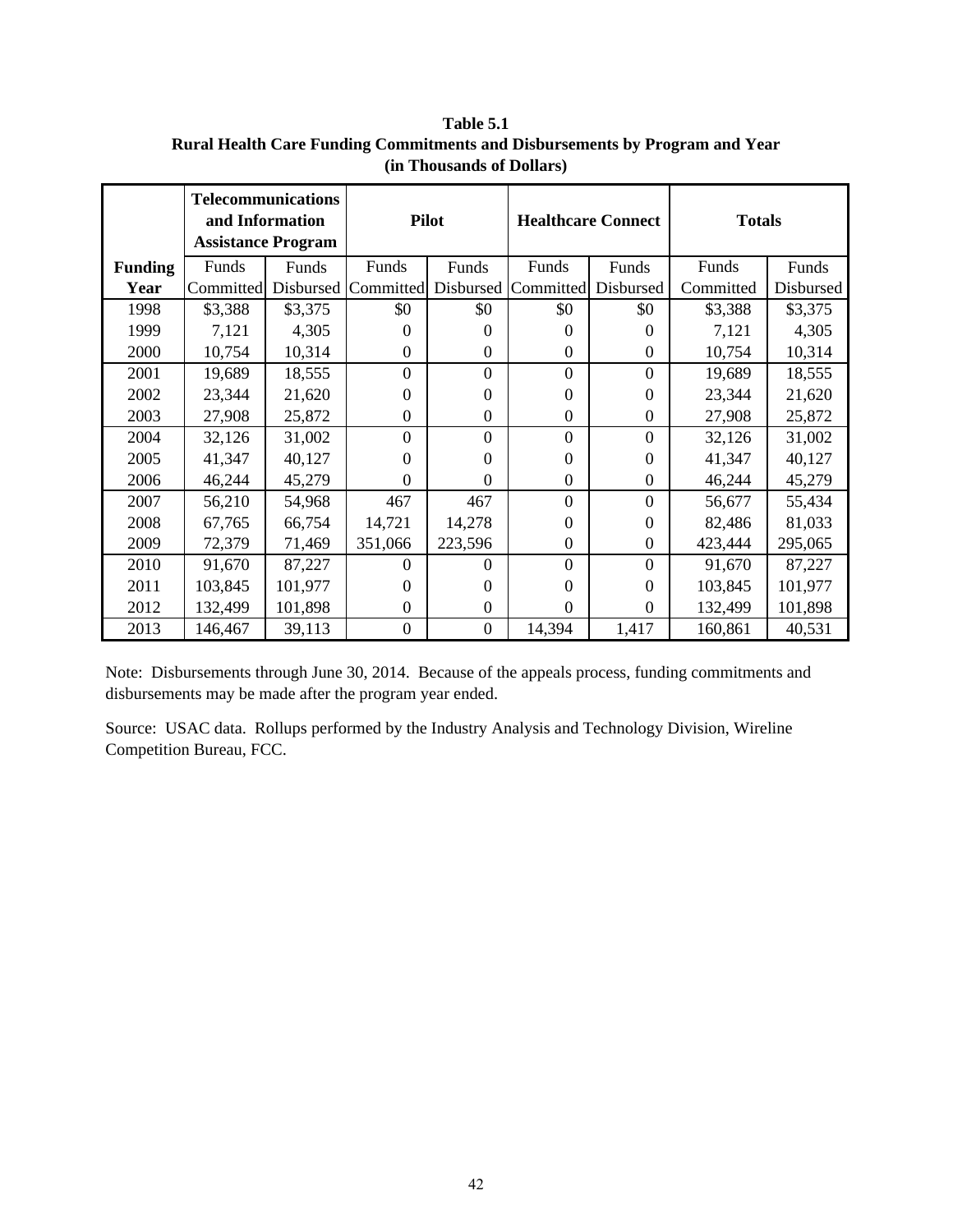#### **Table 5.2 Rural Health Care Funding Commitments and Disbursements from Program Inception through June 30, 2014 by State and Program (in Thousands of Dollars)**

|                       | <b>Telecommunications and</b> |                |                        |                        |                           |                                    |                  |                  |
|-----------------------|-------------------------------|----------------|------------------------|------------------------|---------------------------|------------------------------------|------------------|------------------|
|                       | <b>Information Assistance</b> |                | Pilot                  |                        | <b>Healthcare Connect</b> |                                    | <b>Totals</b>    |                  |
| <b>State</b>          | Program                       |                |                        |                        |                           |                                    |                  |                  |
|                       | Funds                         | Funds          | Funds                  | Funds                  | Funds                     | Funds                              | Funds            | Funds            |
|                       | Committed                     | Disbursed      | Committed              | Disbursed              | Committed                 | Disbursed                          | Committed        | Disbursed        |
|                       |                               |                |                        |                        |                           |                                    |                  |                  |
| Alabama               | \$4.822                       | \$3,733        | \$2,749                | \$2,746                | \$64                      | \$0                                | \$7.635          | \$6,480          |
| Alaska                | 459,047                       | 381,616        | 1,882                  | 209                    | $\boldsymbol{0}$          | $\boldsymbol{0}$                   | 460,928          | 381,825          |
| American Samoa        | 1,570                         | 1,419          | $\overline{0}$         | $\overline{0}$         | $\mathbf{0}$              | $\boldsymbol{0}$                   | 1,570            | 1,419            |
| Arizona               | 18,865                        | 17,239         | 7,511                  | 2,249                  | 8                         | $\overline{0}$                     | 26,383           | 19,488           |
| Arkansas              | 11,693                        | 8,650          | 4.218                  | 2.797                  | 127                       | $\overline{0}$                     | 16,038           | 11,448           |
| California            | 32,126                        | 22,368         | 22,911                 | 3,443                  | 353                       | $\mathbf{0}$                       | 55,390           | 25,811           |
| Colorado              | 2.756                         | 2,374          | 10,884                 | 10,526                 | 7,322                     | 1,294                              | 20,962           | 14,193           |
| Connecticut           | 16                            | 9              | $\overline{0}$         | $\mathbf{0}$           | 11                        | $\overline{0}$                     | 26               | 9                |
| Delaware              | $\mathbf{1}$                  | 1              | $\mathbf{0}$           | $\mathbf{0}$           | $\mathbf{0}$              | $\overline{0}$                     | 1                | $\mathbf{1}$     |
| District of Columbia  | 16                            | $\mathbf{0}$   | $\boldsymbol{0}$       | $\boldsymbol{0}$       | $\mathbf{0}$              | $\boldsymbol{0}$                   | 16               | $\boldsymbol{0}$ |
| Florida               | 4,234                         | 3,691          | 82                     | 23                     | 9                         | $\mathbf{0}$                       | 4,326            | 3,714            |
| Georgia               | 19,929                        | 16,681         | 2,233                  | 2,166                  | 603                       | $\overline{0}$                     | 22,765           | 18,847           |
| Guam                  | 716                           | 664            | 89                     | 63                     | $\overline{0}$            | $\boldsymbol{0}$                   | 804              | 727              |
| Hawaii                | 2,440                         | 2,376          | 4,653                  | 1,951                  | $\boldsymbol{0}$          | $\boldsymbol{0}$                   | 7,093            | 4,327            |
| Idaho                 | 3,682                         | 3,119          | $\overline{0}$         | $\overline{0}$         | $\overline{0}$            | $\mathbf{0}$                       | 3,682            | 3,119            |
| Illinois              | 14,776                        | 12,029         | 21,071                 | 17,027                 | 279                       | $\mathbf{0}$                       | 36,126           | 29,057           |
| Indiana               | 6,578                         | 5,590          | 15,458                 | 9,845                  | 265                       | $\mathbf{0}$                       | 22,301           | 15,435           |
| Iowa                  | 5,899                         | 5,327          | 17,370                 | 17,102<br>$\mathbf{0}$ | 81                        | $\mathbf{0}$                       | 23,350           | 22,429           |
| Kansas                | 6,607<br>10.347               | 5,387<br>7,949 | $\mathbf{0}$<br>2.945  | 498                    | 172<br>260                | $\boldsymbol{0}$<br>$\overline{0}$ | 6,778<br>13,552  | 5,387<br>8,448   |
| Kentucky<br>Louisiana |                               | 2,085          | 15,570                 | 375                    | 139                       | $\boldsymbol{0}$                   | 18,575           | 2,459            |
|                       | 2,866<br>565                  | 424            |                        | 9,070                  | $\mathbf{0}$              | $\boldsymbol{0}$                   |                  | 9,494            |
| Maine<br>Maryland     | 164                           | 96             | 13,105<br>$\mathbf{0}$ | $\boldsymbol{0}$       | 25                        | $\mathbf{0}$                       | 13,670<br>189    | 96               |
| Massachusetts         | 961                           | 896            | 91                     | $\overline{0}$         | $\mathbf{0}$              | $\overline{0}$                     | 1,052            | 896              |
| Michigan              | 18,063                        | 16,073         | 19.449                 | 16,790                 | 53                        | $\boldsymbol{0}$                   | 37,564           | 32,863           |
| Minnesota             | 28,285                        | 25,316         | 5,717                  | 3.755                  | 23                        | $\boldsymbol{0}$                   | 34,025           | 29,071           |
| Mississippi           | 8,026                         | 5,367          | $\theta$               | $\mathbf{0}$           | 189                       | $\boldsymbol{0}$                   | 8,215            | 5,367            |
| Missouri              | 6,954                         | 5,346          | 2,538                  | 2,078                  | 337                       | $\mathbf{1}$                       | 9,828            | 7,424            |
| Montana               | 9,105                         | 8,529          | 15,413                 | 13,734                 | 71                        | $\boldsymbol{0}$                   | 24,589           | 22,263           |
| Nebraska              | 18,211                        | 15,834         | 18,010                 | 18,010                 | $\boldsymbol{0}$          | $\boldsymbol{0}$                   | 36,221           | 33,843           |
| Nevada                | 1,052                         | 868            | $\mathbf{0}$           | $\mathbf{0}$           | $\overline{0}$            | $\mathbf{0}$                       | 1,052            | 868              |
| New Hampshire         | 255                           | 172            | 5,551                  | 4,317                  | $\overline{0}$            | $\overline{0}$                     | 5,805            | 4,489            |
| New Jersey            | $\overline{0}$                | $\mathbf{0}$   | $\theta$               | $\mathbf{0}$           | $\mathbf{0}$              | $\boldsymbol{0}$                   | $\mathbf{0}$     | $\theta$         |
| New Mexico            | 7,619                         | 6,708          | 11,737                 | 4,920                  | 59                        | $\boldsymbol{0}$                   | 19,416           | 11,628           |
| New York              | 1,954                         | 1,165          | 15,492                 | 9,672                  | 62                        | $\mathbf{0}$                       | 17,508           | 10,837           |
| North Carolina        | 5,360                         | 3,890          | 12,169                 | 6,806                  | 188                       | $\overline{0}$                     | 17,717           | 10,696           |
| North Dakota          | 12,441                        | 10,286         | 912                    | 377                    | 22                        | $\mathbf{0}$                       | 13,375           | 10,663           |
| Northern Mariana Is.  | 29                            | 9              | 46                     | $\boldsymbol{0}$       | $\boldsymbol{0}$          | $\boldsymbol{0}$                   | 75               | 9                |
| Ohio                  | 5,950                         | 4,571          | 27.209                 | 26,376                 | 154                       | $\mathbf{0}$                       | 33,313           | 30,946           |
| Oklahoma              | 16,851                        | 11,572         | $\overline{0}$         | $\mathbf{0}$           | 96                        | $\mathbf{0}$                       | 16,947           | 11,572           |
| Oregon                | 2,837                         | 2,157          | 18,122                 | 16,613                 | 5                         | $\mathbf{0}$                       | 20,965           | 18,770           |
| Pennsylvania          | 1,478                         | 1,067          | 6,805                  | 4,922                  | 19                        | $\boldsymbol{0}$                   | 8,302            | 5,989            |
| Puerto Rico           | $\mathbf{0}$                  | $\mathbf{0}$   | $\boldsymbol{0}$       | $\boldsymbol{0}$       | $\boldsymbol{0}$          | $\boldsymbol{0}$                   | $\boldsymbol{0}$ | $\mathbf{0}$     |
| Rhode Island          | $\mathbf{0}$                  | $\mathbf{0}$   | $\boldsymbol{0}$       | $\overline{0}$         | $\boldsymbol{0}$          | $\boldsymbol{0}$                   | $\boldsymbol{0}$ | $\mathbf{0}$     |
| South Carolina        | 636                           | 451            | 8,826                  | 8,282                  | 12                        | $\boldsymbol{0}$                   | 9,474            | 8,733            |
| South Dakota          | 9,759                         | 9,214          | 4,586                  | 4,482                  | 508                       | $\boldsymbol{0}$                   | 14,853           | 13,696           |
| Tennessee             | 4,489                         | 3,506          | 6,834                  | $\boldsymbol{0}$       | 87                        | $\boldsymbol{0}$                   | 11,411           | 3,506            |
| Texas                 | 28,364                        | 17,711         | 15,503                 | $\boldsymbol{0}$       | 481                       | $\boldsymbol{0}$                   | 44,348           | 17,711           |
| Utah                  | 7,867                         | 7,355          | 8,815                  | 6,133                  | 1                         | $\boldsymbol{0}$                   | 16,683           | 13,488           |
| Vermont               | 818                           | 729            | 6,690                  | 3,893                  | 14                        | $\boldsymbol{0}$                   | 7,522            | 4,622            |
| Virgin Islands        | 883                           | 846            | $\boldsymbol{0}$       | $\boldsymbol{0}$       | $\boldsymbol{0}$          | $\boldsymbol{0}$                   | 883              | 846              |
| Virginia              | 12,989                        | 9,067          | 2,709                  | 106                    | 73                        | $\boldsymbol{0}$                   | 15,771           | 9,173            |
| Washington            | 1,861                         | 1,376          | 119                    | 116                    | 180                       | $\boldsymbol{0}$                   | 2,159            | 1,492            |
| West Virginia         | 2,255                         | 1,856          | 7,070                  | 3,824                  | 249                       | $\boldsymbol{0}$                   | 9,575            | 5,680            |
| Wisconsin             | 54,841                        | 46,547         | 2,312                  | 2,270                  | 1,784                     | 122                                | 58,936           | 48,939           |
| Wyoming               | 2,852                         | 2,547          | 797                    | 776                    | 12                        | $\boldsymbol{0}$                   | 3,660            | 3,323            |
| Totals                | 882,757                       | 723,855        | 366,254                | 238,341                | 14,394                    | 1,417                              | 1,263,404        | 963,614          |

Note: Disbursements through June 30, 2014. Because of the appeals process, funding commitments and disbursements may be made after the program year ended.

Source: USAC data. Rollups performed by the Industry Analysis and Technology Division, Wireline Competition Bureau, FCC.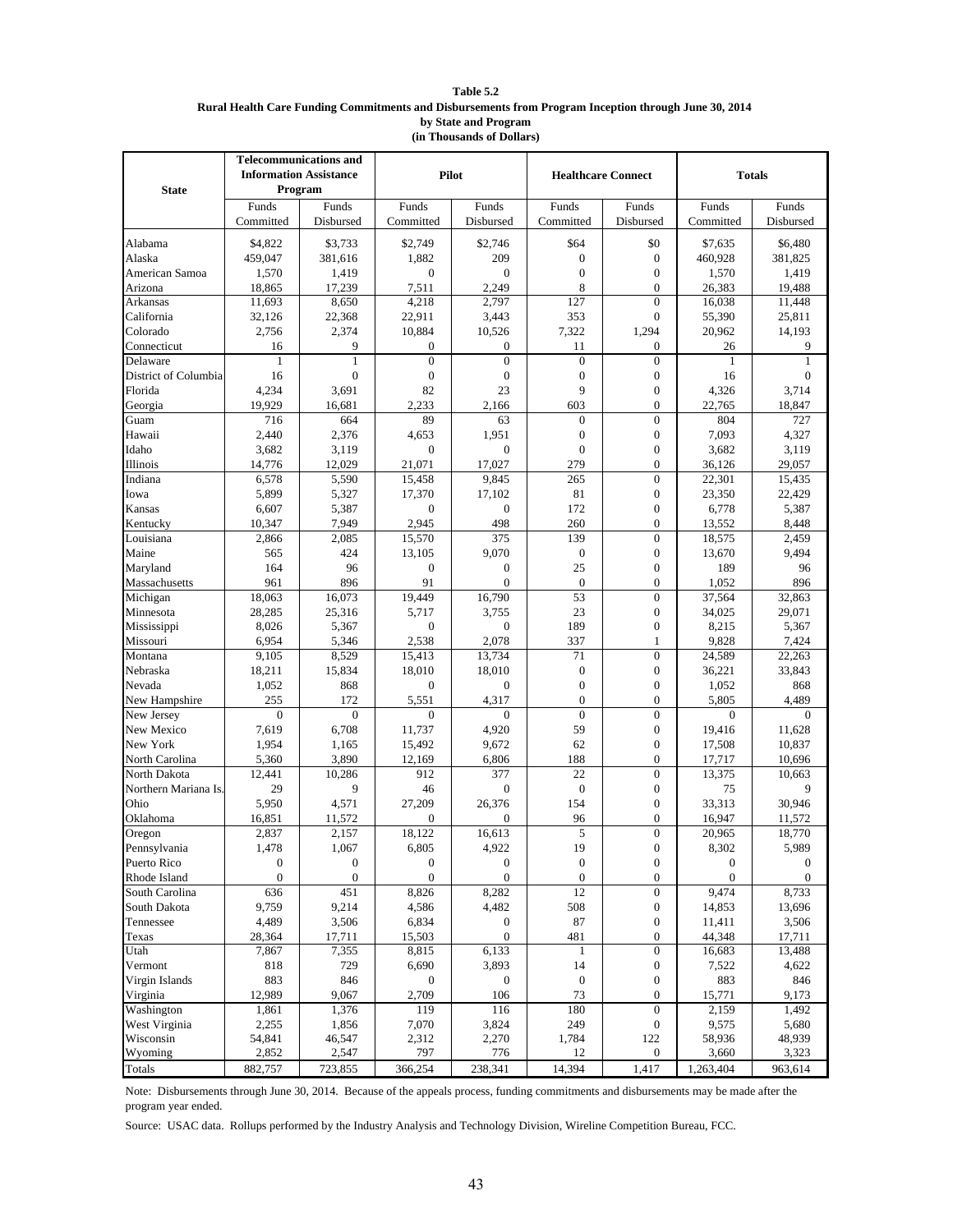### **Overview – Subscribership & Penetration: Voice & Internet**

 Continuing analysis of telephone penetration statistics allows one to examine the aggregate effects of Commission actions and industry evolution on households' decisions to maintain, acquire or drop telephone service. In addition to telephone penetration statistics, recent surveys by the Census Bureau now also provide information about the penetration of high-speed Internet services. This chapter presents comprehensive data on telephone penetration statistics collected by the Bureau of the Census primarily through the American Community Survey (ACS) and the Current Population Survey (CPS). The chapter also provides national and state-level estimates of high-speed Internet adoption based on the ACS. Along with telephone and high-speed Internet penetration statistics for the nation and each of the states, data are provided on penetration for various demographic characteristics. In particular for telephone service, attention is given to penetration rates for lower income households given the Commission's various low income programs such as Lifeline.

 To provide regular, high-quality data on telephone penetration, the Commission requested that the Census Bureau include questions on telephone availability as part of its CPS, which monitors demographic trends between decennial censuses. The CPS is a staggered panel survey in which the people residing at particular addresses are included in the survey for four consecutive months in one year and the same four months in the following year. Use of the CPS has several advantages: it is conducted every month by an independent and expert agency, the sample is large, and the questions are consistent. Thus, changes in the results can be compared over time with a reasonable degree of confidence.

 In addition to the CPS, the ACS also provides data for calculating a measure of telephone penetration. The ACS has replaced the decennial census long form and thus also provides a wealth of data and large sample sizes, though on a less frequent basis than the CPS. Whereas the CPS reports household penetration, the ACS follows the design of past decennial censuses and reports telephone penetration for occupied housing units. In this chapter, penetration measures from the CPS, the ACS, and decennial censuses (prior to the ACS) are reported as complements to each other.<sup>1</sup>

 While the ACS provides telephone penetration data, the ACS now also provides data for calculating high-speed Internet penetration rates. Specifically, the ACS for the first time in 2013 asked whether households have access to the Internet. The ACS asks, "At this house, apartment, or mobile home – do you or any member of this household access the Internet?" Statistics based on data from the ACS on high-speed Internet penetration has been incorporated into this report. Since the ACS is conducted throughout the year, a 1-year average is calculated using the data.

 The specific questions regarding telephone availability asked in the CPS are: "Does this house, apartment, or mobile home have telephone service from which you can both make and receive calls? Please include cell phones, regular phones, and any other type of telephone." And, if the answer to the

<sup>&</sup>lt;sup>1</sup> Penetration statistics derived from the CPS cannot be directly compared with the penetration estimates based on the responses to the long forms of the 1990 and 2000 decennial censuses or the ACS. This is due to differences in sampling techniques and survey methodologies as well as differences in the context in which the questions are asked. For example, the 2013 ACS reported 97.7% of all occupied housing units in the United States had telephone service available, whereas the March 2013 CPS data showed a household penetration rate of 96.0%. This difference is statistically significant and may indicate that the CPS value is on the low side and the ACS value is on the high side, with the most probable value lying somewhere in between.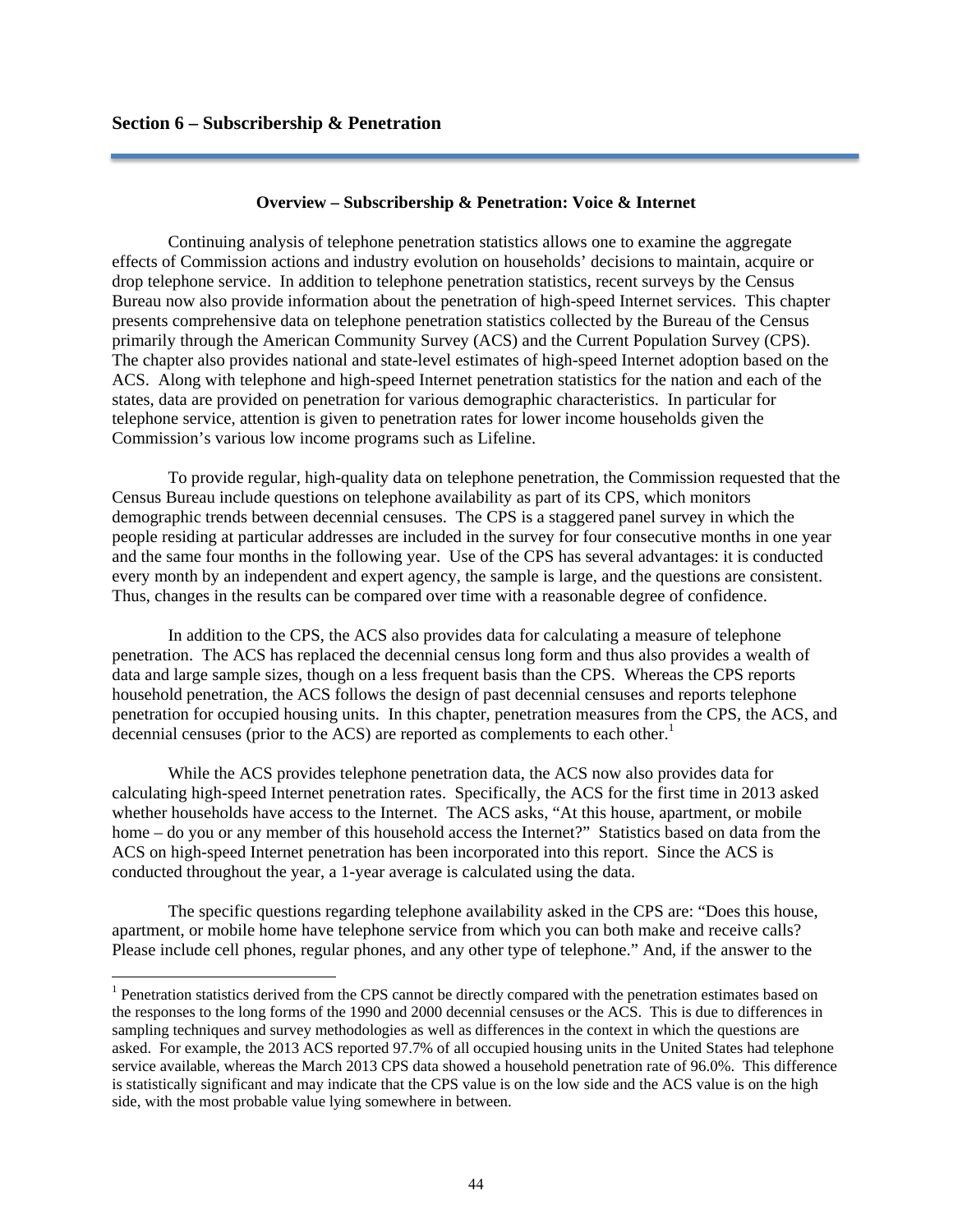first question is "no," this is followed up with: "Is there a telephone elsewhere on which people in this household can be called?" If the answer to the first question is "yes," the household is counted as having a telephone "in unit." If the answer to either the first or second question is "yes," the household is counted as having a telephone "available." In contrast to the CPS, the ACS simply asks: "Does this house, apartment, or mobile home have telephone service from which you can both make and receive calls? Include cell phones." Thus, the ACS question is most similar to the CPS's "in unit" rather than "available" penetration rate.

 Although the CPS is conducted every month, not all questions are asked every month. The telephone questions are asked once every four months, in the month that a household is first included in the sample and in the month that the household re-enters the sample a year later. Since the sample is staggered, the reported information for any given month actually reflects responses over the preceding four months. Aggregated summaries of the responses are reported to the Commission, based on the surveys conducted through March, July, and November of each year. The ACS provides annual telephone penetration statistics based on data collected monthly throughout the year.

 The CPS data are based on a nationwide sample of about 50 to 60 thousand households in the 50 states and the District of Columbia. The CPS does not cover outlying areas that are not states, such as Puerto Rico, Guam, American Samoa, the Virgin Islands, and the Northern Mariana Islands.<sup>2</sup> The ACS form is sent to approximately 250 thousand addresses per month, for a total of about 3 million addresses per year. The ACS covers the states, the District of Columbia, and Puerto Rico.

<sup>&</sup>lt;sup>2</sup> Annual data for Puerto Rico have been available from the ACS starting with 2005. The latest available value for Puerto Rico from that survey is 93.8% for 2013, compared to a national average (for the 50 states and the District of Columbia) of 97.7% using the ACS.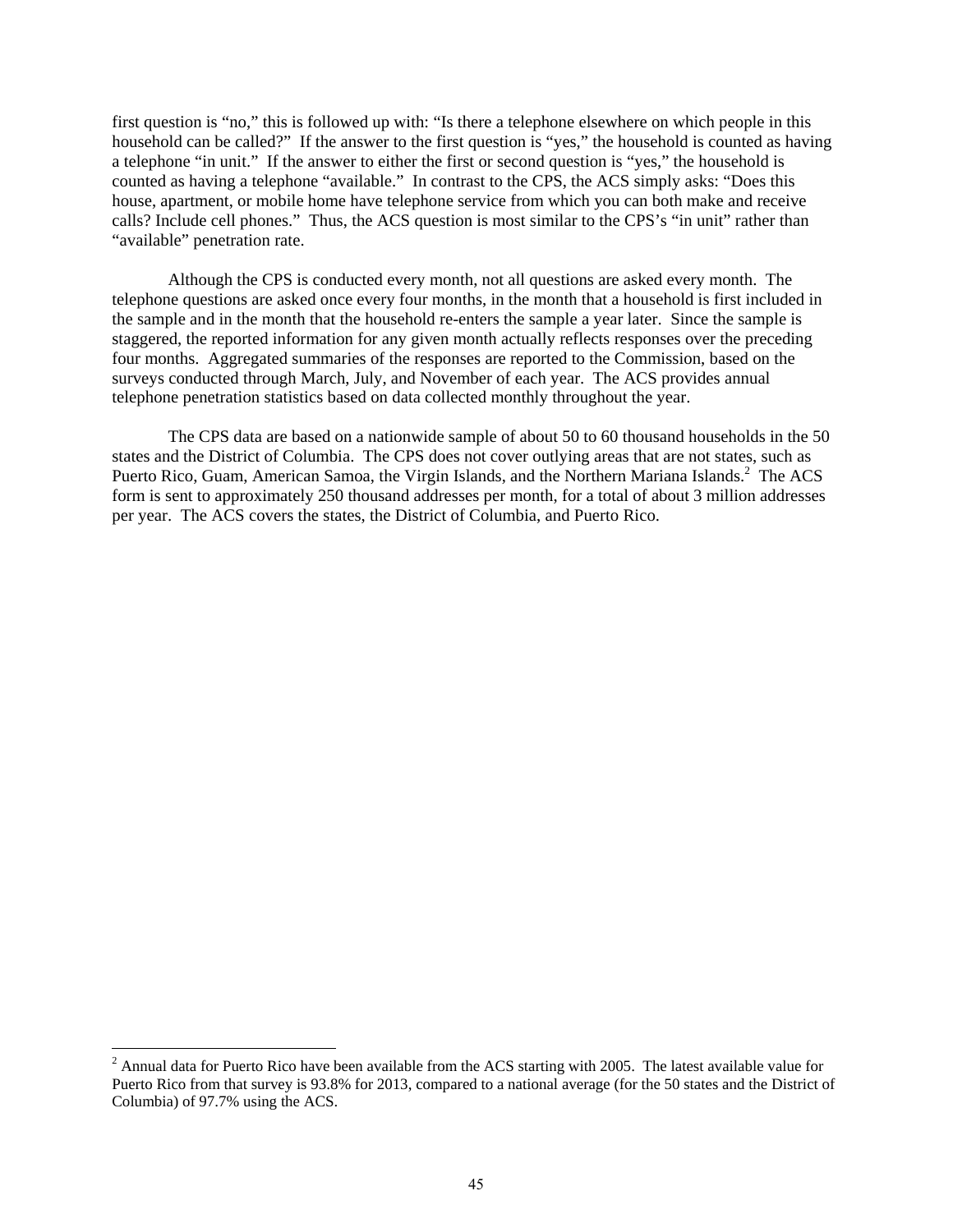**Table 6.1 Household Voice Subscribership in the United States, 1983-2014**

|                      | Date         | Households<br>(millions) | Households<br>with<br>Telephones<br>in Unit<br>(millions) | Percentage<br>with<br>Telephones<br>in Unit | Households<br>without<br>Telephones<br>(millions) | Percentage<br>without<br>Telephones |
|----------------------|--------------|--------------------------|-----------------------------------------------------------|---------------------------------------------|---------------------------------------------------|-------------------------------------|
| November             | 1983         | 85.8                     | 78.4                                                      | 91.4 %                                      | 7.4                                               | 8.6 %                               |
| November             | 1984         | 87.4                     | 79.9                                                      | 91.4                                        | 7.5                                               | 8.6                                 |
| November             | 1985         | 88.8                     | 81.6                                                      | 91.9                                        | 7.2                                               | 8.1                                 |
| November             | 1986         | 89.9                     | 83.1                                                      | 92.4                                        | 6.8                                               | 7.6                                 |
| November             | 1987         | 91.3                     | 84.3                                                      | 92.3                                        | 7.0                                               | 7.7                                 |
| November             | 1988         | 92.6                     | 85.7                                                      | 92.5                                        | 6.9                                               | 7.5                                 |
| November             | 1989         | 93.9                     | 87.3                                                      | 93.0                                        | 6.6                                               | 7.0                                 |
| November             | 1990         | 94.7                     | 88.4                                                      | 93.3                                        | 6.3                                               | 6.7                                 |
| November             | 1991         | 95.7                     | 89.4                                                      | 93.4                                        | 6.3                                               | 6.6                                 |
| November             | 1992         | 97.0                     | 91.0                                                      | 93.8                                        | 6.0                                               | 6.2                                 |
| November             | 1993         | 98.8                     | 93.0                                                      | 94.2                                        | 5.8                                               | 5.8                                 |
| November             | 1994         | 99.8                     | 93.7                                                      | 93.8                                        | 6.2                                               | 6.2                                 |
| November             | 1995         | 100.4                    | 94.2                                                      | 93.9                                        | 6.2                                               | 6.1                                 |
| November             | 1996         | 101.3                    | 95.1                                                      | 93.9                                        | 6.2                                               | 6.1                                 |
| November             | 1997         | 102.8                    | 96.5                                                      | 93.8                                        | 6.3                                               | 6.2                                 |
| November             | 1998         | 104.1                    | 98.0                                                      | 94.2                                        | 6.1                                               |                                     |
|                      | 1999         | 105.4                    | 99.1                                                      | 94.1                                        |                                                   | 5.8                                 |
| November             | 2000         | 106.5                    | 100.2                                                     | 94.1                                        | 6.3                                               | 5.9<br>5.9                          |
| November<br>November |              |                          | 102.2                                                     | 94.9                                        | 6.3                                               |                                     |
| November             | 2001<br>2002 | 107.7<br>109.0           | 104.0                                                     | 95.3                                        | 5.5                                               | 5.1                                 |
|                      | 2003         | 113.1                    | 107.1                                                     | 94.7                                        | 5.1                                               | $4.7$                               |
| November             |              |                          |                                                           |                                             | 6.0                                               | 5.3                                 |
| March                | 2004         | 112.9                    | 106.4                                                     | 94.2                                        | 6.5                                               | 5.8                                 |
| July                 | 2004         | 113.5                    | 106.5                                                     | 93.8                                        | 7.1                                               | 6.2                                 |
| November             | 2004         | 113.8                    | 106.4                                                     | 93.5                                        | 7.4                                               | 6.5                                 |
| March                | 2005         | 114.5                    | 105.8                                                     | 92.4                                        | 8.7                                               | 7.6                                 |
| July                 | 2005         | 114.4                    | 107.5                                                     | 94.0                                        | 6.8                                               | 6.0                                 |
| November             | 2005         | 115.2                    | 107.0                                                     | 92.9                                        | 8.2                                               | 7.1                                 |
| March                | 2006         | 115.5                    | 107.2                                                     | 92.8                                        | 8.4                                               | 7.2                                 |
| July                 | 2006         | 116.2                    | 109.9                                                     | 94.6                                        | 6.3                                               | 5.4                                 |
| November             | 2006         | 116.4                    | 108.8                                                     | 93.4                                        | 7.6                                               | 6.6<br>5.4                          |
| March                | 2007<br>2007 | 117.1                    | 110.8                                                     | 94.6                                        | 6.4<br>5.9                                        | 5.0                                 |
| July<br>November     | 2007         | 117.7<br>118.2           | 111.7<br>112.2                                            | 95.0<br>94.9                                | 6.0                                               | 5.1                                 |
| March                |              | 117.8                    |                                                           |                                             |                                                   |                                     |
|                      | 2008         |                          | 112.2                                                     | 95.2                                        | 5.6                                               | 4.8                                 |
| July<br>November     | 2008         | 118.0                    | 112.6<br>112.7                                            | 95.4<br>95.0                                | 5.5<br>5.9                                        | 4.6<br>5.0                          |
|                      | 2008         | 118.6                    |                                                           |                                             |                                                   |                                     |
| March<br>July        | 2009<br>2009 | 118.4<br>118.4           | 113.2<br>113.3                                            | 95.6<br>95.7                                | 5.2<br>5.1                                        | 4.4<br>4.3                          |
| November             | 2009         |                          |                                                           |                                             |                                                   |                                     |
|                      |              | 119.2                    | 114.0                                                     | 95.7                                        | 5.1                                               | 4.3                                 |
| March                | 2010         | 118.3                    | 113.6                                                     | 90.U                                        | 4.7                                               | 4.U<br>4.0                          |
| July<br>November     | 2010         | 118.3<br>119.4           | 113.5                                                     | 96.0<br>95.5                                | 4.8<br>5.4                                        | 4.5                                 |
| March                | 2010<br>2011 | 119.8                    | 114.0<br>114.9                                            | 95.9                                        | 4.9                                               | 4.1                                 |
|                      |              |                          |                                                           |                                             |                                                   |                                     |
| July<br>November     | 2011<br>2011 | 119.3<br>119.7           | 114.1<br>114.4                                            | 95.6<br>95.6                                | 5.2<br>5.3                                        | $4.4\,$<br>4.4                      |
| March                | 2012         | 121.9                    | 117.0                                                     | 96.0                                        | 4.9                                               | $4.0\,$                             |
| July                 | 2012         | 121.7                    | 117.0                                                     | 96.1                                        | 4.7                                               | 3.9                                 |
| November             | 2012         | 122.0                    | 116.9                                                     | 95.8                                        | 5.1                                               | 4.2                                 |
| March                | 2013         | 123.3                    | 118.3                                                     | 96.0                                        | 5.0                                               | $4.0\,$                             |
|                      |              |                          |                                                           |                                             |                                                   |                                     |
| July                 | 2013         | 123.1<br>123.7           | 118.3                                                     | 96.1                                        | 4.8                                               | 3.9                                 |
| November             | 2013         |                          | 118.4                                                     | 95.7                                        | 5.3                                               | 4.3                                 |
| March                | 2014<br>2014 | 124.2<br>123.9           | 119.5<br>119.0                                            | 96.2<br>96.0                                | 4.7<br>4.9                                        | 3.8<br>4.0                          |
| July                 |              |                          |                                                           |                                             |                                                   |                                     |

Source: U.S. Census Bureau, Current Population Survey.

Table 6.1 is the 2014 version of Table 3.1 of the 2013 USF Monitoring Report.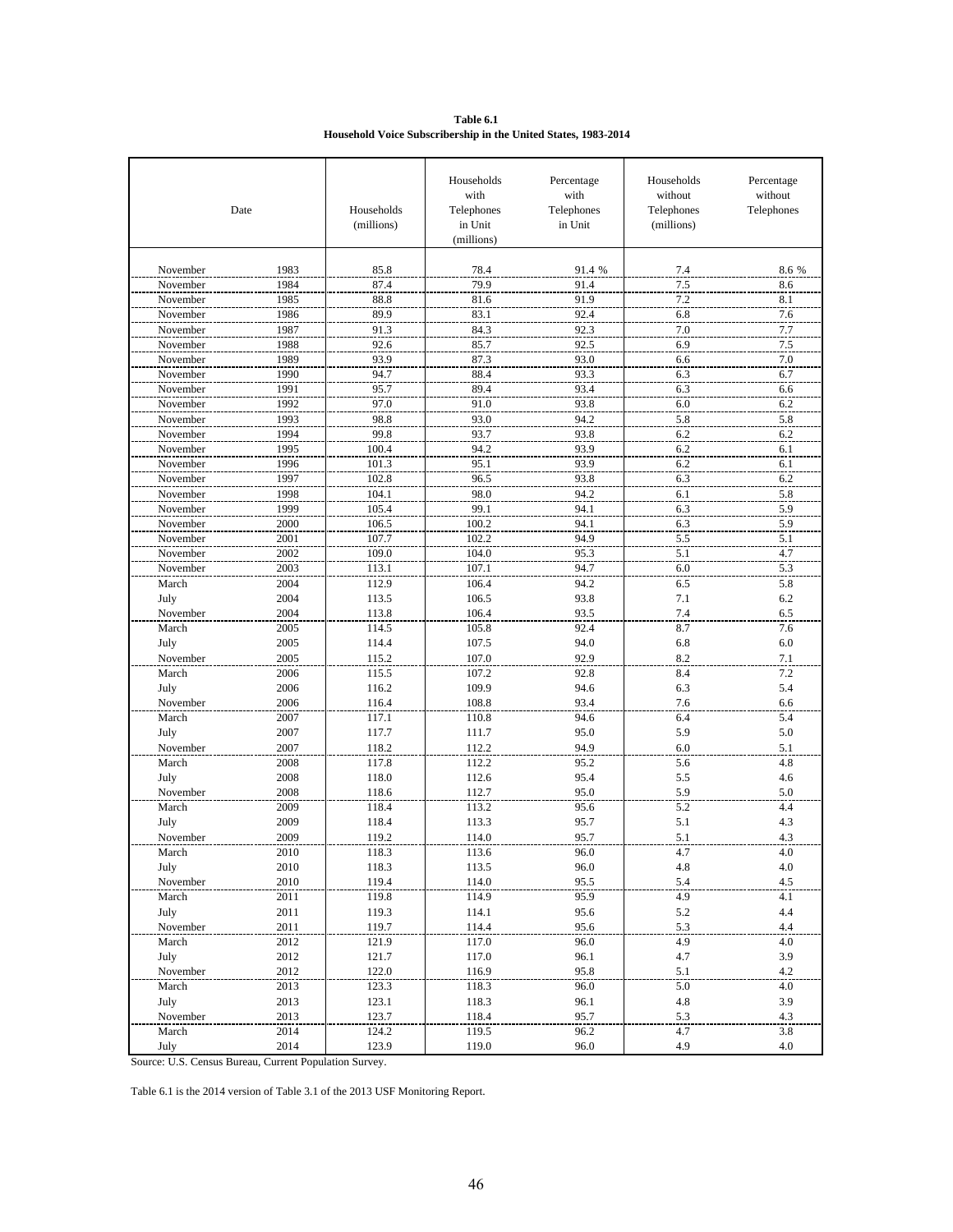| Year | \$9,999 or<br>Less | $$10,000 -$<br>\$19,000 | $$20,000 -$<br>\$29,999 | $$30,000 -$<br>\$39,999 | $$40,000$ or<br>Greater | All<br>Households |
|------|--------------------|-------------------------|-------------------------|-------------------------|-------------------------|-------------------|
| 1997 | 86.0%              | 93.0%                   | 96.5%                   | 97.6%                   | 98.2%                   | 94.0%             |
| 1998 | 85.7               | 93.7                    | 96.1                    | 97.4                    | 98.2                    | 94.1              |
| 1999 | 85.5               | 92.9                    | 96.0                    | 97.2                    | 98.2                    | 94.0              |
| 2000 | 87.5               | 93.3                    | 96.1                    | 97.3                    | 98.0                    | 94.5              |
| 2001 | 87.6               | 93.4                    | 95.9                    | 97.1                    | 97.8                    | 94.4              |
| 2002 | 89.1               | 94.3                    | 96.9                    | 98.1                    | 98.8                    | 95.5              |
| 2003 | 89.2               | 94.6                    | 97.0                    | 98.1                    | 98.8                    | 95.5              |
| 2004 | 88.0               | 93.2                    | 95.3                    | 96.7                    | 97.7                    | 94.2              |
| 2005 | 86.4               | 91.2                    | 94.1                    | 95.2                    | 96.0                    | 92.5              |
| 2006 | 86.3               | 91.8                    | 94.4                    | 95.4                    | 96.5                    | 92.9              |
| 2007 | 88.4               | 94.1                    | 95.9                    | 96.8                    | 97.9                    | 94.6              |
| 2008 | 89.7               | 94.3                    | 96.2                    | 97.4                    | 98.3                    | 95.2              |
| 2009 | 90.4               | 95.2                    | 96.6                    | 97.3                    | 98.3                    | 95.6              |
| 2010 | 91.9               | 95.8                    | 96.9                    | 97.7                    | 98.6                    | 96.1              |
| 2011 | 91.5               | 95.9                    | 96.8                    | 97.8                    | 98.3                    | 95.9              |
| 2012 | 92.0               | 95.3                    | 96.9                    | 97.8                    | 98.3                    | 95.9              |
| 2013 | 92.6               | 95.6                    | 97.0                    | 97.2                    | 98.3                    | 96.0              |
| 2014 | 93.1               | 95.9                    | 96.7                    | 97.9                    | 98.2                    | 96.3              |

**Table 6.2 Household Voice Penetration by Income, 1997-2013**

Source: U.S. Census Bureau, Current Population Survey (March CPS Supplement). Note: Income groups classified by 1984 dollars. Total penetration rates may differ slightly from those in Table 6.1 due to sampling differences between the March CPS and the March CPS Supplement.

| Table 6.3                                 |
|-------------------------------------------|
| <b>Nominal Dollar Equivalents by Year</b> |
| (in 1984 Dollars)                         |

| Year | \$10,000 | \$20,000 | \$30,000 | \$40,000 |
|------|----------|----------|----------|----------|
| 1997 | \$15,595 | \$31,190 | \$46,785 | \$62,380 |
| 1998 | 15,809   | 31,618   | 47,427   | 63,236   |
| 1999 | 16,082   | 32,164   | 48,246   | 64,328   |
| 2000 | 16.686   | 33.372   | 50,058   | 66.744   |
| 2001 | 17,173   | 34,346   | 51,519   | 68,692   |
| 2002 | 17,427   | 34,854   | 52,281   | 69,708   |
| 2003 | 17,953   | 35,906   | 53,859   | 71,812   |
| 2004 | 18,265   | 36,530   | 54,795   | 73,060   |
| 2005 | 18,840   | 37,680   | 56,520   | 75,360   |
| 2006 | 19,474   | 38,948   | 58,422   | 77,896   |
| 2007 | 20,015   | 40,030   | 60,045   | 80,060   |
| 2008 | 20.812   | 41,624   | 62,436   | 83,248   |
| 2009 | 20,732   | 41,464   | 62,196   | 82,928   |
| 2010 | 21,212   | 42,423   | 63,635   | 84,846   |
| 2011 | 21,780   | 43,561   | 65,341   | 87,122   |
| 2012 | 22,358   | 44,716   | 67,074   | 89,432   |
| 2013 | 22,687   | 45,375   | 68,062   | 90,750   |
| 2014 | 22,883   | 45,766   | 68,649   | 91,533   |

Note: All numbers based on CPI non-adjusted series, March 1984 base of 102.6

Tables 6.2 and 6.3 are the 2014 versions of Tables 3.2 and 3.3 of the 2013 USF Monitoring Report.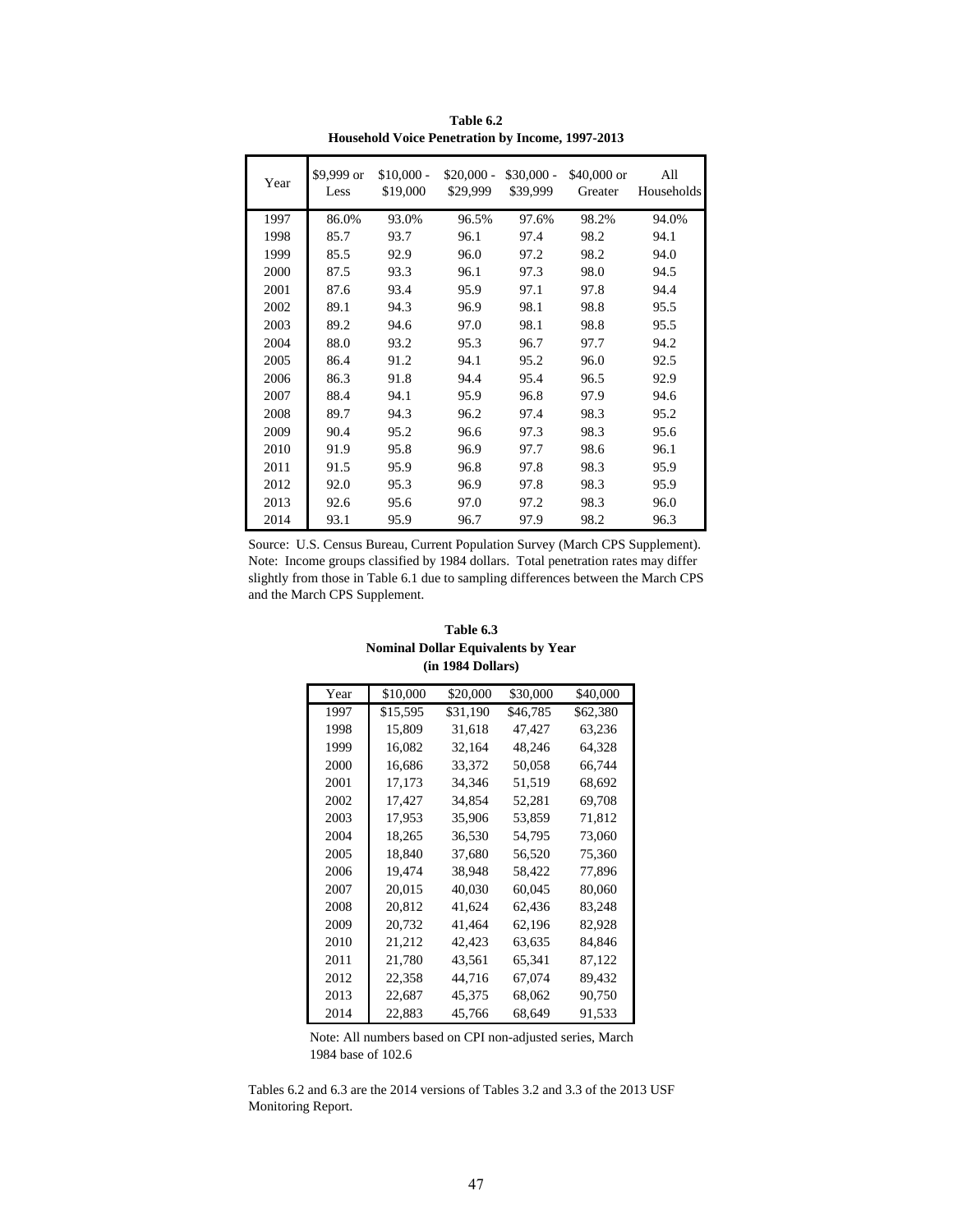| Year     | <b>Percentage of Occupied</b><br><b>Housing Units with</b><br>Telephone Service <sup>1</sup> | Percentage of<br><b>Households</b> with<br>Telephone Service <sup>2</sup> |
|----------|----------------------------------------------------------------------------------------------|---------------------------------------------------------------------------|
| 1920     | 35.0<br>$\%$                                                                                 |                                                                           |
| 1930     | 40.9                                                                                         |                                                                           |
| 1940     | 36.9                                                                                         |                                                                           |
| 1950     | 61.8                                                                                         |                                                                           |
| 1960     | 78.3                                                                                         |                                                                           |
| 1970     | 90.5                                                                                         |                                                                           |
| 1980     | 92.9                                                                                         |                                                                           |
| 1990     | 94.8                                                                                         | 93.3 %                                                                    |
| 2000     | 97.6                                                                                         | 94.4                                                                      |
| 2001     | 96.9                                                                                         | 94.9                                                                      |
| 2002     | 96.6                                                                                         | 95.3                                                                      |
| 2003     | 96.2                                                                                         | 95.1                                                                      |
| 2004     | 95.7                                                                                         | 93.8                                                                      |
| 2005     | 94.8                                                                                         | 93.1                                                                      |
| 2006     | 94.1                                                                                         | 93.6                                                                      |
| 2007     | 94.6                                                                                         | 94.8                                                                      |
| $2008^3$ | 98.2                                                                                         | 95.2                                                                      |
| 2009     | 97.7                                                                                         | 95.7                                                                      |
| 2010     | 97.5                                                                                         | 95.8                                                                      |
| 2011     | 97.4                                                                                         | 95.7                                                                      |
| 2012     | 97.4                                                                                         | 95.9                                                                      |
| 2013     | 97.7                                                                                         | 96.1                                                                      |
| 2014     | NA <sup>4</sup>                                                                              | 96.0                                                                      |

**Table 6.4 Historical Voice Penetration Estimates**

<sup>1</sup> Housing Unit penetration statistics are from the U.S. Census Bureau's *Historical Statistics of the United States, Colonial Times to 1970* , Part 2, page 783 (1920 - 1970); the decennial censuses (1980 - 2000); and the Census Bureau's American Community Survey (ACS) 1-year estimates (2001 - 2013).

 $^{2}$  Household penetration data (1990 - 2013) are annual averages from the U.S. Census based on the Current Population Survey. For 2014, July CPS data are used.

<sup>4</sup> ACS statistics for 2014 are not available.  $^3$  Errata #53: released April 12, 2010, regarding 2008 ACS 1-year and 2006-2008  $\,$  ACS 3-year estimates for household kitchen facilities and telephone service. Two errors were found affecting the 2008 ACS 1-year data and the 2006-2008 ACS 3-year data for telephone service. The errors involve the last two items in Question 8 on the housing section of the 2008 ACS questionnaire which asks whether the housing unit has telephone service (including cell phones). The error involved the incorrect capture of the responses to those items. It affected the estimates of householders who reported no telephone service, resulting in an underestimate of "no" responses and an increased imputation rate for both items. At the national level, the percent of households reporting no telephone service in 2008 was 1.8 percent; however, after correcting the data capture error, the percent reporting no telephone service is approximately 2.8 percent.

Table 6.4 is the 2014 version of Table 3.4 of the 2013 USF Monitoring Report.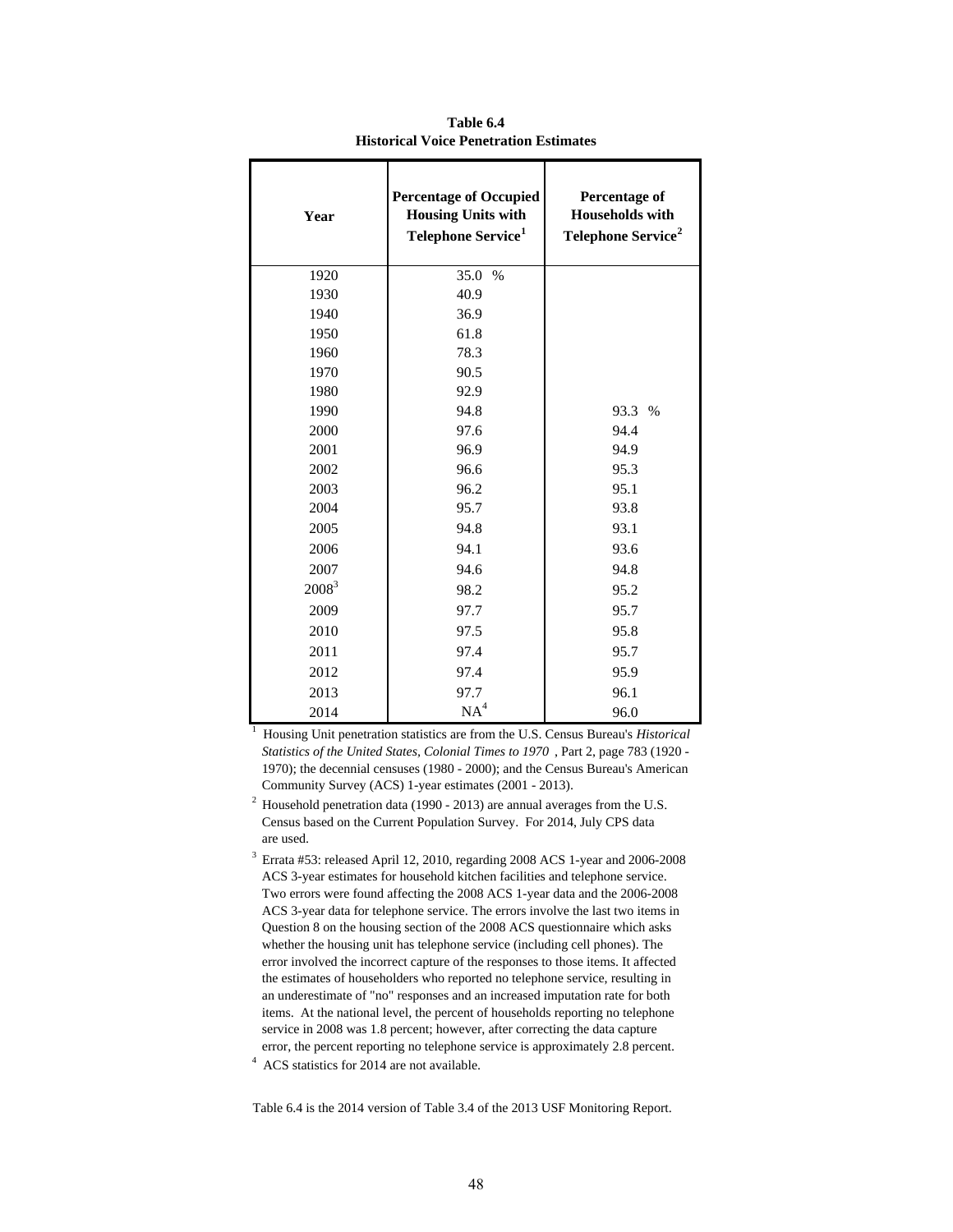| <b>Characteristic</b>      | 2011  | 2012  | 2013  | 2014  |
|----------------------------|-------|-------|-------|-------|
| Persons in Household       |       |       |       |       |
|                            | 93.7% | 93.8% | 94.0% | 94.0% |
| $2 - 3$                    | 96.5  | 96.7  | 96.7  | 96.7  |
| $4 - 5$                    | 96.7  | 97.0  | 96.8  | 97.1  |
| $6+$                       | 95.6  | 96.1  | 95.8  | 96.3  |
| Age of Householder         |       |       |       |       |
| 15 - 24 Yrs Old            | 93.4  | 94.1  | 93.8  | 94.9  |
| 25 - 54 Yrs Old            | 95.5  | 95.7  | 95.6  | 95.8  |
| 55 - 59 Yrs Old            | 95.9  | 96.2  | 96.6  | 96.5  |
| 60 - 64 Yrs Old            | 96.4  | 96.4  | 96.4  | 96.1  |
| 65 - 69 Yrs Old            | 96.6  | 96.9  | 97.1  | 97.1  |
| 70 - 99 Yrs Old            | 96.5  | 96.4  | 96.6  | 96.4  |
| Race of Householder        |       |       |       |       |
| White                      | 96.3  | 96.4  | 96.4  | 96.5  |
| <b>Black</b>               | 92.5  | 93.2  | 93.0  | 93.7  |
| Hispanic Origin            | 92.7  | 93.1  | 93.1  | 93.6  |
| <b>Total United States</b> | 95.7  | 95.9  | 95.9  | 96.0  |

**Table 6.5 Voice Penetration by Selected Demographic Characteristics, 2011-2014 (Percentage of Households with Voice Service)**

Source: U.S. Census Bureau, Current Population Survey. Note that 2011 to 2013 values are annual averages. For 2014, values are July 2014 figures since complete 2014 figures were unavailable at the time of publication.

Table 6.5 is the 2014 version of Table 3.5 of the 2013 USF Monitoring Report.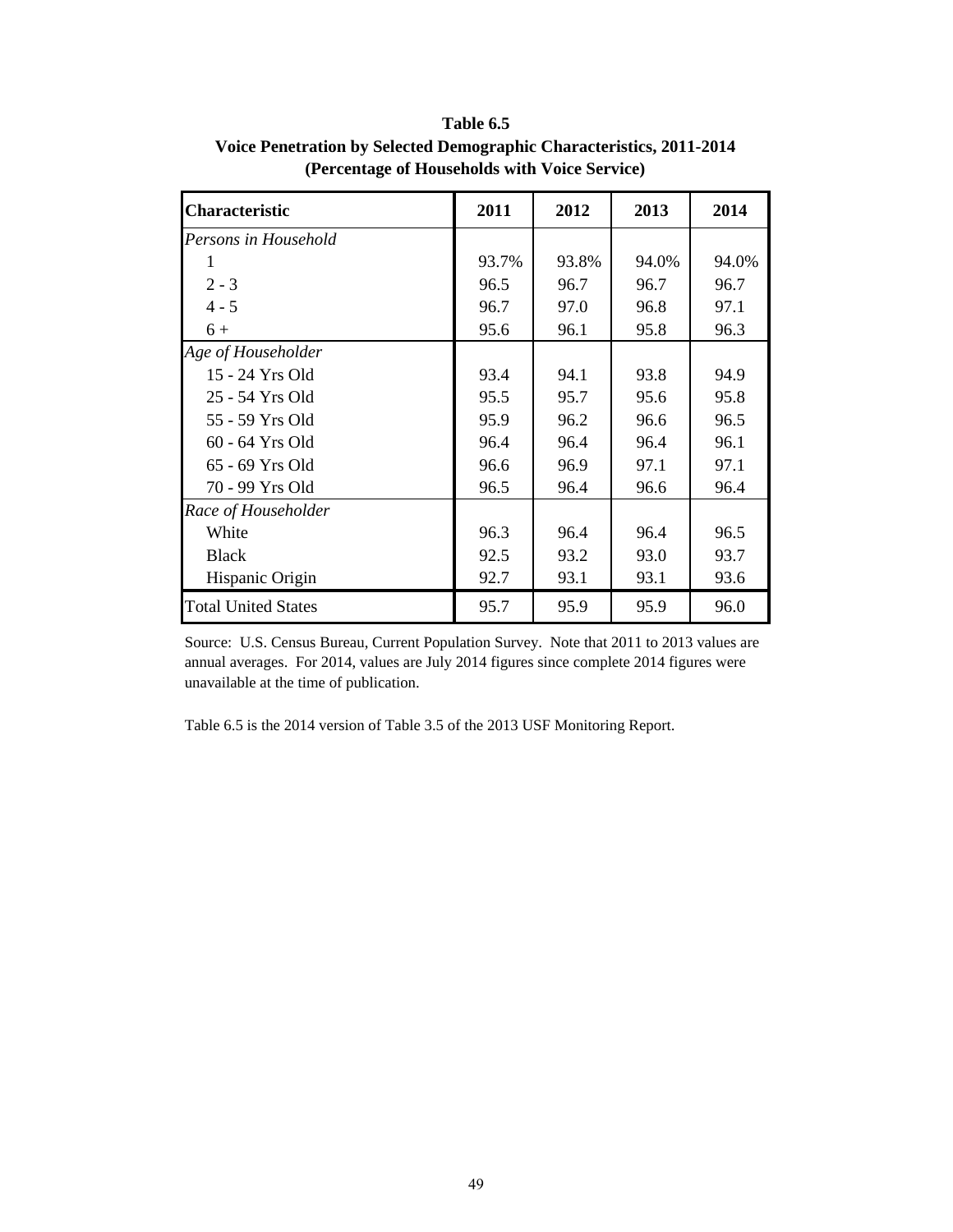| <b>State</b>               | 2009   | 2010   | 2011   | 2012   | 2013   |
|----------------------------|--------|--------|--------|--------|--------|
| Alabama                    | 97.5 % | 97.4 % | 97.2 % | 97.3 % | 97.4 % |
| Alaska                     | 98.1   | 98.3   | 98.1   | 97.7   | 98.0   |
| Arizona                    | 96.4   | 97.0   | 97.0   | 97.2   | 97.3   |
| Arkansas                   | 97.1   | 96.9   | 96.6   | 96.2   | 97.2   |
| California                 | 98.3   | 97.9   | 97.9   | 97.9   | 98.0   |
| Colorado                   | 97.7   | 97.7   | 97.5   | 97.7   | 97.7   |
| Connecticut                | 98.8   | 98.3   | 98.5   | 98.5   | 98.6   |
| Delaware                   | 98.6   | 98.2   | 98.2   | 97.8   | 98.1   |
| District of Columbia       | 96.7   | 96.7   | 96.7   | 97.0   | 97.2   |
| Florida                    | 97.6   | 97.2   | 96.6   | 96.5   | 97.0   |
| Georgia                    | 97.1   | 96.9   | 96.4   | 96.0   | 97.6   |
| Hawaii                     | 97.6   | 97.5   | 97.4   | 97.4   | 97.7   |
| Idaho                      | 98.3   | 97.4   | 96.5   | 97.1   | 97.1   |
| Illinois                   | 97.9   | 97.7   | 97.7   | 97.7   | 97.7   |
| Indiana                    | 97.2   | 97.1   | 96.6   | 96.7   | 97.4   |
| Iowa                       | 98.2   | 97.4   | 96.9   | 97.4   | 97.9   |
| Kansas                     | 97.9   | 97.5   | 97.6   | 97.3   | 97.4   |
| Kentucky                   | 96.8   | 96.9   | 96.9   | 96.8   | 97.2   |
| Louisiana                  | 96.5   | 96.8   | 97.2   | 97.4   | 97.3   |
| Maine                      | 98.5   | 97.8   | 98.2   | 98.2   | 97.6   |
| Maryland                   | 98.5   | 97.6   | 97.5   | 97.8   | 98.1   |
| Massachusetts              | 98.7   | 98.4   | 98.3   | 98.4   | 98.4   |
| Michigan                   | 97.5   | 97.2   | 97.0   | 97.2   | 97.4   |
| Minnesota                  | 98.6   | 98.2   | 98.0   | 98.0   | 98.1   |
| Mississippi                | 97.2   | 96.9   | 96.9   | 97.2   | 96.8   |
| Missouri                   | 97.7   | 97.3   | 97.3   | 97.1   | 97.6   |
| Montana                    | 97.2   | 97.0   | 97.1   | 97.4   | 96.9   |
| Nebraska                   | 98.3   | 98.0   | 97.8   | 97.6   | 97.5   |
| Nevada                     | 97.7   | 97.7   | 97.8   | 97.5   | 97.9   |
| New Hampshire              | 98.5   | 98.3   | 98.2   | 98.0   | 97.9   |
| New Jersey                 | 97.9   | 97.9   | 97.6   | 98.2   | 98.5   |
| New Mexico                 | 94.7   | 95.3   | 94.9   | 96.5   | 96.8   |
| New York                   | 97.4   | 97.2   | 97.2   | 97.5   | 98.0   |
| North Carolina             | 97.6   | 97.6   | 97.5   | 97.6   | 97.8   |
| North Dakota               | 98.0   | 98.4   | 98.1   | 97.3   | 97.8   |
| Ohio                       | 97.1   | 97.2   | 97.1   | 96.8   | 97.2   |
| Oklahoma                   | 97.8   | 97.8   | 97.5   | 97.7   | 97.5   |
| Oregon                     | 97.9   | 97.7   | 97.2   | 97.5   | 97.6   |
| Pennsylvania               | 98.2   | 98.0   | 97.8   | 98.0   | 98.0   |
| Rhode Island               | 97.9   | 97.2   | 97.5   | 97.9   | 98.3   |
| South Carolina             | 96.6   | 97.1   | 97.2   | 97.3   | 97.7   |
| South Dakota               | 98.2   | 98.0   | 97.3   | 97.2   | 97.5   |
| Tennessee                  | 97.6   | 97.2   | 97.1   | 97.3   | 97.6   |
| Texas                      | 97.7   | 97.4   | 97.2   | 97.4   | 97.7   |
| Utah                       | 98.3   | 97.8   | 97.6   | 97.6   | 97.9   |
| Vermont                    | 98.0   | 97.8   | 98.2   | 98.6   | 98.1   |
| Virginia                   | 97.6   | 97.4   | 97.5   | 97.6   | 98.2   |
| Washington                 | 98.1   | 97.8   | 97.9   | 97.4   | 97.9   |
| West Virginia              | 96.4   | 96.3   | 96.0   | 96.5   | 97.0   |
| Wisconsin                  | 98.4   | 98.0   | 97.7   | 97.7   | 97.9   |
| Wyoming                    | 98.0   | 97.7   | 97.8   | 97.7   | 98.1   |
|                            |        |        |        |        |        |
| <b>Total United States</b> | 97.7 % | 97.5 % | 97.4 % | 97.4 % | 97.7 % |
| Puerto Rico                | 92.4 % | 93.5 % | 93.8 % | 94.2 % | 93.8 % |
|                            |        |        |        |        |        |

**Table 6.6 Voice Penetration by State, 2009-2013 (Percentage of Occupied Housing Units with Voice Service)**

Source: U.S. Census Bureau, American Community Survey. U.S. Total does not include Puerto Rico.

Table 6.6 is the 2014 version of Table 3.6 of the 2013 USF Monitoring Report.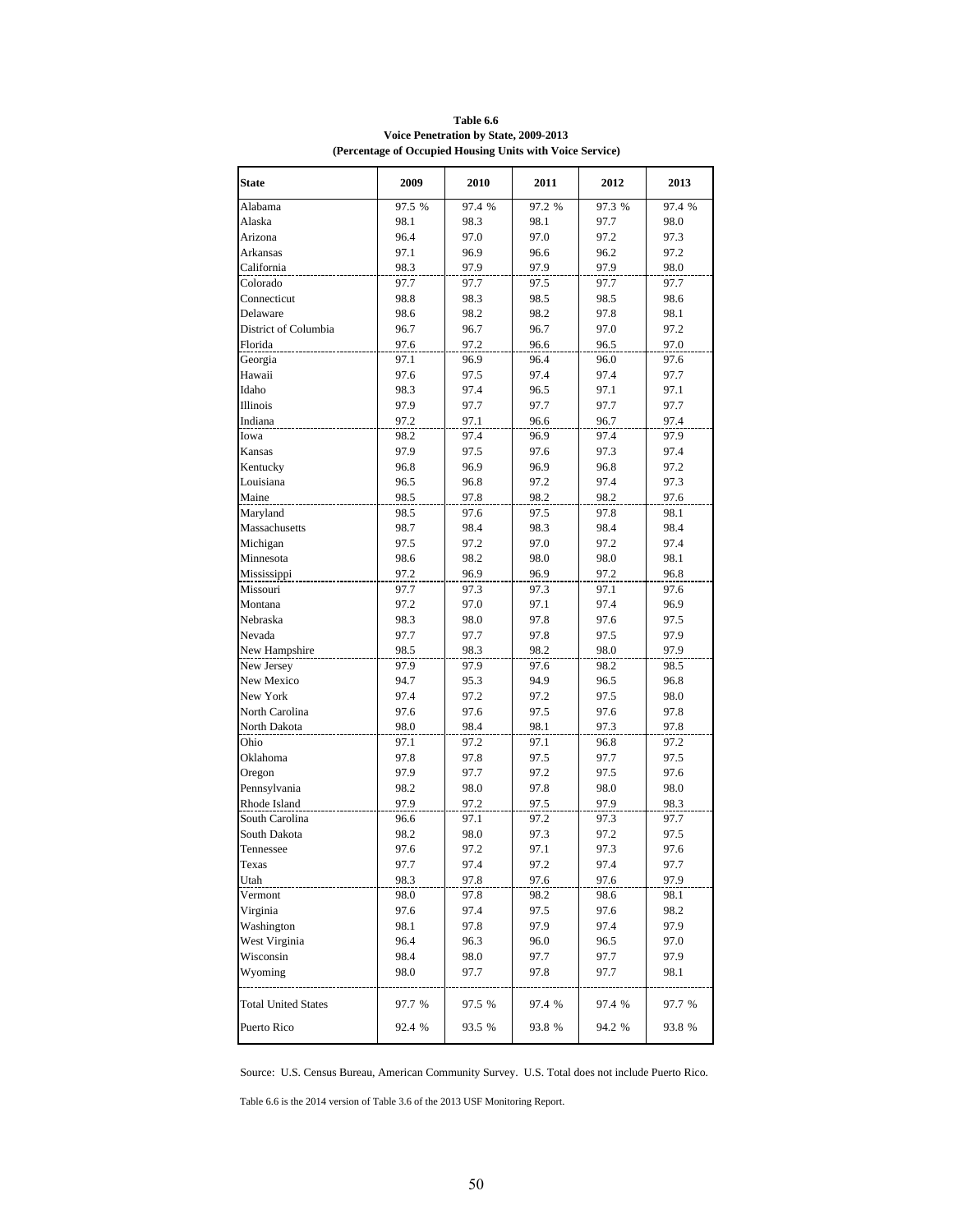| <b>State</b>               | 1984   | 1996   | 2000   | 2007   | 2013   |
|----------------------------|--------|--------|--------|--------|--------|
| Alabama                    | 88.4 % | 92.2 % | 91.9 % | 91.8 % | 95.9 % |
| Alaska                     | 86.5   | 94.4   | 94.3   | 96.5   | 96.7   |
| Arizona                    | 86.9   | 93.1   | 93.9   | 92.9   | 94.4   |
| Arkansas                   | 86.6   | 86.9   | 88.6   | 92.0   | 95.7   |
| California                 | 92.5   | 95.0   | 95.8   | 96.5   | 95.4   |
| Colorado                   | 93.2   | 95.5   | 96.3   | 96.8   | 98.1   |
| Connecticut                | 95.5   | 97.5   | 96.4   | 96.6   | 98.2   |
| Delaware                   | 94.3   | 96.1   | 96.3   | 94.9   | 94.5   |
| District of Columbia       | 94.9   | 93.0   | 93.2   | 91.6   | 96.0   |
| Florida                    | 88.7   | 93.1   | 92.1   | 93.6   | 93.5   |
| Georgia                    | 86.2   | 89.7   | 91.1   | 92.6   | 95.0   |
| Hawaii                     | 93.5   | 94.8   | 94.7   | 96.0   | 96.4   |
| Idaho                      | 90.7   | 92.9   | 93.9   | 96.4   | 97.1   |
| <b>Illinois</b>            | 94.2   | 93.0   | 91.5   | 94.1   | 95.8   |
| Indiana                    | 91.6   | 93.7   | 94.5   | 90.4   | 94.5   |
| Iowa                       | 96.2   | 96.6   | 96.2   | 97.0   | 98.5   |
| Kansas                     | 94.3   | 93.9   | 94.8   | 96.2   | 97.4   |
| Kentucky                   | 88.1   | 92.3   | 93.3   | 94.4   | 94.5   |
| Louisiana                  | 89.7   | 91.1   | 92.6   | 94.9   | 95.9   |
| Maine                      | 93.4   | 96.5   | 97.9   | 96.6   | 98.1   |
| Maryland                   | 95.7   | 96.7   | 95.0   | 95.5   | 97.7   |
| Massachusetts              | 95.9   | 95.7   | 94.6   | 96.3   | 98.1   |
| Michigan                   | 92.8   | 95.0   | 95.0   | 95.0   | 97.7   |
| Minnesota                  | 95.8   | 97.1   | 97.4   | 97.9   | 98.7   |
| Mississippi                | 82.4   | 87.5   | 89.2   | 90.5   | 97.5   |
| Missouri                   | 91.5   | 95.3   | 95.8   | 96.1   | 96.8   |
| Montana                    | 91.0   | 94.3   | 94.6   | 95.4   | 95.8   |
| Nebraska                   | 95.7   | 96.0   | 97.3   | 93.7   | 97.3   |
| Nevada                     | 90.4   | 93.5   | 94.0   | 95.2   | 96.4   |
| New Hampshire              | 94.3   | 96.1   | 97.7   | 96.8   | 98.4   |
| New Jersey                 | 94.8   | 93.6   | 94.6   | 95.7   | 95.7   |
| New Mexico                 | 82.0   | 86.2   | 91.2   | 91.6   | 93.2   |
| New York                   | 91.8   | 93.4   | 95.1   | 93.4   | 93.8   |
| North Carolina             | 88.3   | 93.5   | 93.9   | 94.5   | 94.1   |
| North Dakota               | 94.6   | 96.3   | 95.8   | 98.0   | 97.5   |
| Ohio                       | 92.4   | 94.5   | 94.8   | 95.9   | 96.3   |
| Oklahoma                   | 90.3   | 91.3   | 91.2   | 94.9   | 95.4   |
| Oregon                     | 90.6   | 96.0   | 94.8   | 96.7   | 98.1   |
| Pennsylvania               | 94.9   | 96.9   | 96.6   | 97.0   | 97.6   |
| Rhode Island               | 93.6   | 95.7   | 94.9   | 95.3   | 96.0   |
| South Carolina             | 83.7   | 91.3   | 93.2   | 90.6   | 95.4   |
| South Dakota               | 93.2   | 93.3   | 94.3   | 97.2   | 97.7   |
| Tennessee                  | 88.5   | 94.0   | 95.5   | 93.2   | 94.8   |
| Texas                      | 88.4   | 91.0   | 93.5   | 93.5   | 96.0   |
| Utah                       | 92.5   | 96.7   | 95.9   | 96.8   | 97.4   |
| Vermont                    | 92.3   | 95.9   | 95.6   | 97.4   | 98.3   |
| Virginia                   | 93.1   | 94.9   | 95.4   | 95.3   | 96.7   |
| Washington                 | 93.0   | 94.5   | 94.9   | 96.8   | 97.7   |
| West Virginia              | 87.7   | 92.9   | 94.0   | 94.5   | 94.6   |
| Wisconsin                  | 95.2   | 97.0   | 94.8   | 96.8   | 97.6   |
| Wyoming                    | 89.9   | 95.0   | 94.7   | 96.1   | 98.0   |
| <b>Total United States</b> | 91.6 % | 93.9 % | 94.4 % | 94.8 % | 95.9 % |

**Table 6.7 Voice Penetration by State, Selected Years (Percentage of Households with a Telephone in Unit)**

Source: U.S. Census Bureau, Current Population Survey.

Table 6.7 is the 2014 version of Table 3.7 of the 2013 USF Monitoring Report.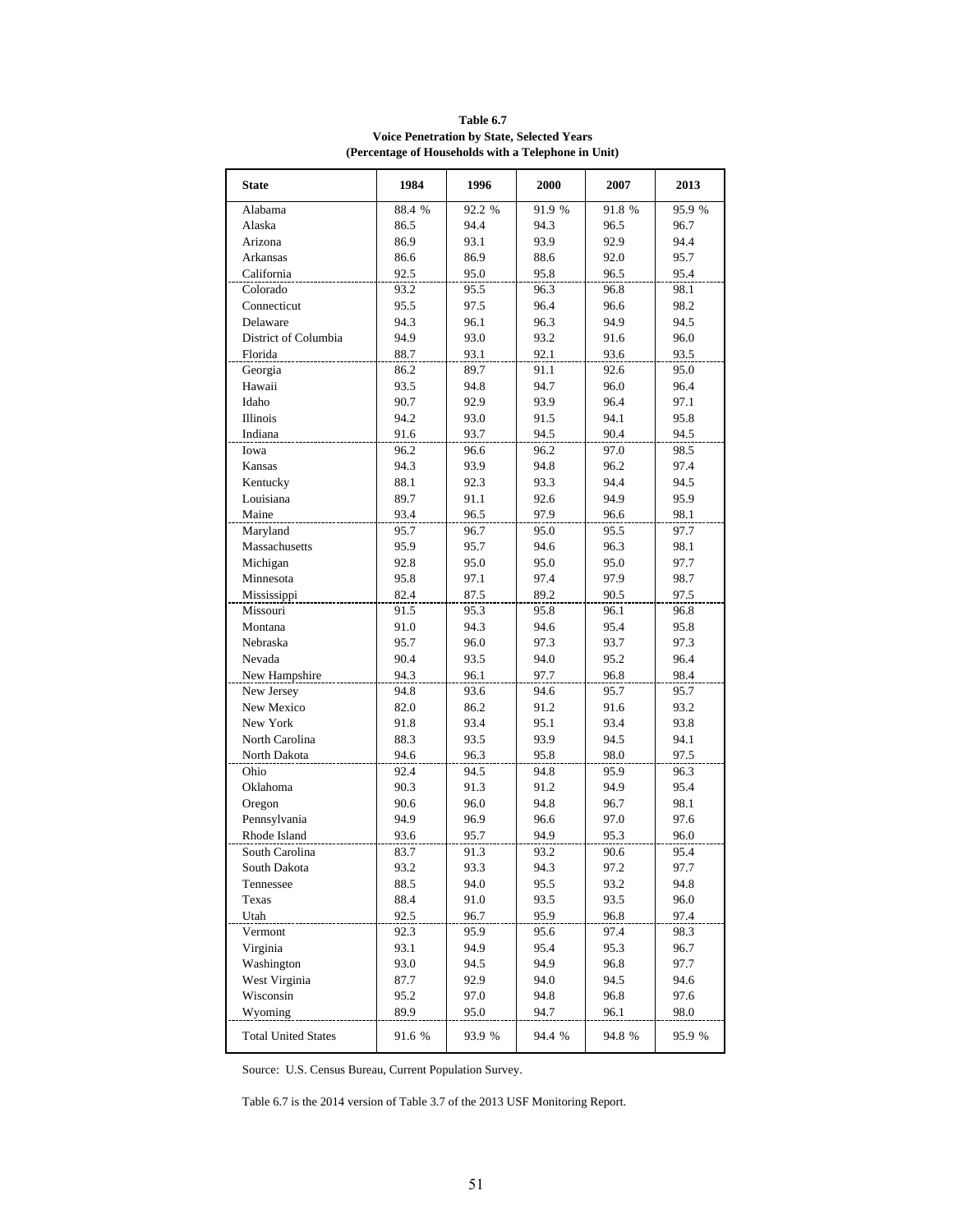| <b>State</b>               | \$9,999 or | \$10,000 to<br>\$19,999 | \$19,999 to | \$30,000 to | \$40,000 or | All<br>Households |
|----------------------------|------------|-------------------------|-------------|-------------|-------------|-------------------|
|                            | Less       |                         | \$29,999    | \$39,999    | More        |                   |
| Alabama                    | 93.9 %     | 94.5 %                  | 95.4 %      | 100.0 %     | 94.2 %      | 95.0 %            |
| Alaska                     | 90.9       | 98.0                    | 100.0       | 99.1        | 99.6        | 97.8              |
| Arizona                    | 89.5       | 98.6                    | 95.0        | 100.0       | 99.7        | 96.2              |
| Arkansas                   | 92.4       | 94.6                    | 98.3        | 95.1        | 95.8        | 94.8              |
| California                 | 91.8       | 94.5                    | 95.7        | 96.7        | 97.9        | 95.5              |
| Colorado                   | 97.5       | 95.4                    | 99.2        | 99.4        | 99.9        | 98.4              |
| Connecticut                | 97.6       | 98.9                    | 96.7        | 98.1        | 98.5        | 98.1              |
| Delaware                   | 91.6       | 94.6                    | 95.9        | 98.9        | 98.2        | 95.7              |
| District of Columbia       | 96.4       | 93.4                    | 97.2        | 97.0        | 99.4        | 97.1              |
| Florida                    | 91.7       | 94.6                    | 96.8        | 96.0        | 95.9        | 94.7              |
| Georgia                    | 93.7       | 97.0                    | 97.6        | 96.7        | 99.2        | 96.7              |
| Hawaii                     | 89.9       | 95.7                    | 92.8        | 98.0        | 99.5        | 95.6              |
| Idaho                      | 96.0       | 95.7                    | 97.5        | 96.7        | 99.6        | 97.1              |
| Illinois                   | 92.6       | 96.2                    | 96.9        | 98.4        | 98.3        | 96.5              |
| Indiana                    | 94.7       | 95.1                    | 95.8        | 96.6        | 98.3        | 96.1              |
| Iowa                       | 93.0       | 98.4                    | 99.0        | 100.0       | 99.6        | 98.0              |
| Kansas                     | 99.2       | 97.0                    | 98.9        | 100.0       | 99.0        | 98.7              |
| Kentucky                   | 90.6       | 95.4                    | 95.6        | 98.4        | 99.1        | 95.2              |
| Louisiana                  | 93.9       | 99.8                    | 96.2        | 100.0       | 96.8        | 96.8              |
| Maine                      | 97.8       | 100.0                   | 99.5        | 100.0       | 99.6        | 99.4              |
| Maryland                   | 96.4       | 97.4                    | 94.3        | 99.4        | 97.6        | 97.1              |
| Massachusetts              | 94.7       | 98.9                    | 98.5        | 100.0       | 99.8        | 98.3              |
| Michigan                   | 95.5       | 97.7                    | 96.4        | 100.0       | 99.3        | 97.7              |
| Minnesota                  | 97.7       | 99.1                    | 99.3        | 99.2        | 99.6        | 99.1              |
| Mississippi                | 96.3       | 99.3                    | 100.0       | 100.0       | 99.7        | 98.6              |
| Missouri                   | 93.8       | 94.0                    | 97.5        | 97.1        | 96.3        | 95.4              |
| Montana                    | 91.4       | 96.9                    | 98.2        | 97.9        | 99.8        | 96.6              |
| Nebraska                   | 96.8       | 97.3                    | 98.0        | 98.7        | 99.1        | 97.9              |
| Nevada                     | 94.1       | 96.1                    | 99.1        | 96.2        | 99.0        | 96.7              |
| New Hampshire              | 96.2       | 98.2                    | 97.8        | 99.2        | 100.0       | 98.6              |
| New Jersey                 | 90.4       | 93.5                    | 94.8        | 100.0       | 98.4        | 95.5              |
| New Mexico                 | 87.4       | 92.6                    | 97.5        | 96.7        | 98.1        | 93.3              |
| New York                   | 90.7       | 95.4                    | 97.2        | 96.8        | 95.9        | 94.9              |
| North Carolina             | 95.0       | 94.5                    | 94.0        | 92.7        | 96.7        | 94.8              |
| North Dakota               | 94.2       | 99.4                    | 99.0        | 97.6        | 99.0        | 98.0              |
| Ohio                       | 92.5       | 96.1                    | 98.2        | 97.8        | 100.0       | 96.6              |
| Oklahoma                   | 90.6       | 95.8                    | 95.5        | 99.4        | 97.0        | 95.2              |
| Oregon                     | 94.1       | 93.0                    | 97.4        | 98.6        | 98.9        | 96.3              |
| Pennsylvania               | 95.5       | 97.3                    | 97.9        | 97.6        | 99.2        | 97.6              |
| Rhode Island               | 92.4       | 98.0                    | 98.1        | 98.7        | 97.7        | 96.8              |
| South Carolina             | 90.2       | 96.8                    | 96.5        | 99.5        | 98.6        | 95.6              |
| South Dakota               | 97.1       | 97.3                    | 96.9        | 99.3        | 98.5        | 97.7              |
| Tennessee                  | 90.6       | 91.8                    | 93.8        | 100.0       | 97.1        | 93.6              |
| Texas                      | 93.3       | 95.1                    | 96.5        | 97.4        | 97.8        | 96.0              |
| Utah                       | 91.6       | 97.1                    | 98.4        | 100.0       | 99.7        | 97.8              |
| Vermont                    | 93.5       | 97.8                    | 100.0       | 98.9        | 100.0       | 98.1              |
| Virginia                   | 91.3       | 97.2                    | 96.0        | 97.7        | 98.9        | 96.7              |
| Washington                 | 97.6       | 96.5                    | 96.3        | 99.5        | 99.5        | 98.0              |
|                            |            |                         |             |             |             |                   |
| West Virginia              | 89.5       | 93.8                    | 95.8        | 97.4        | 98.4        | 94.1              |
| Wisconsin                  | 96.5       | 100.0<br>93.9           | 98.8        | 99.5        | 99.5        | 98.9              |
| Wyoming                    | 94.5       |                         | 97.4        | 98.5        | 99.6        | 96.8              |
| <b>Total United States</b> | 93.1 %     | 95.9 %                  | 96.7 %      | 97.9 %      | 98.2 %      | 96.3 %            |

**Table 6.8 Household Voice Penetration by State and Income, 2014**

Note: Income categories use 1984 dollars. For a conversion to current-year dollars, consult Table 6.2. Source: U.S. Census Bureau, Current Population Survey (March CPS Supplement).

Table 6.8 is the 2014 version of Table 3.8 of the 2013 USF Monitoring Report.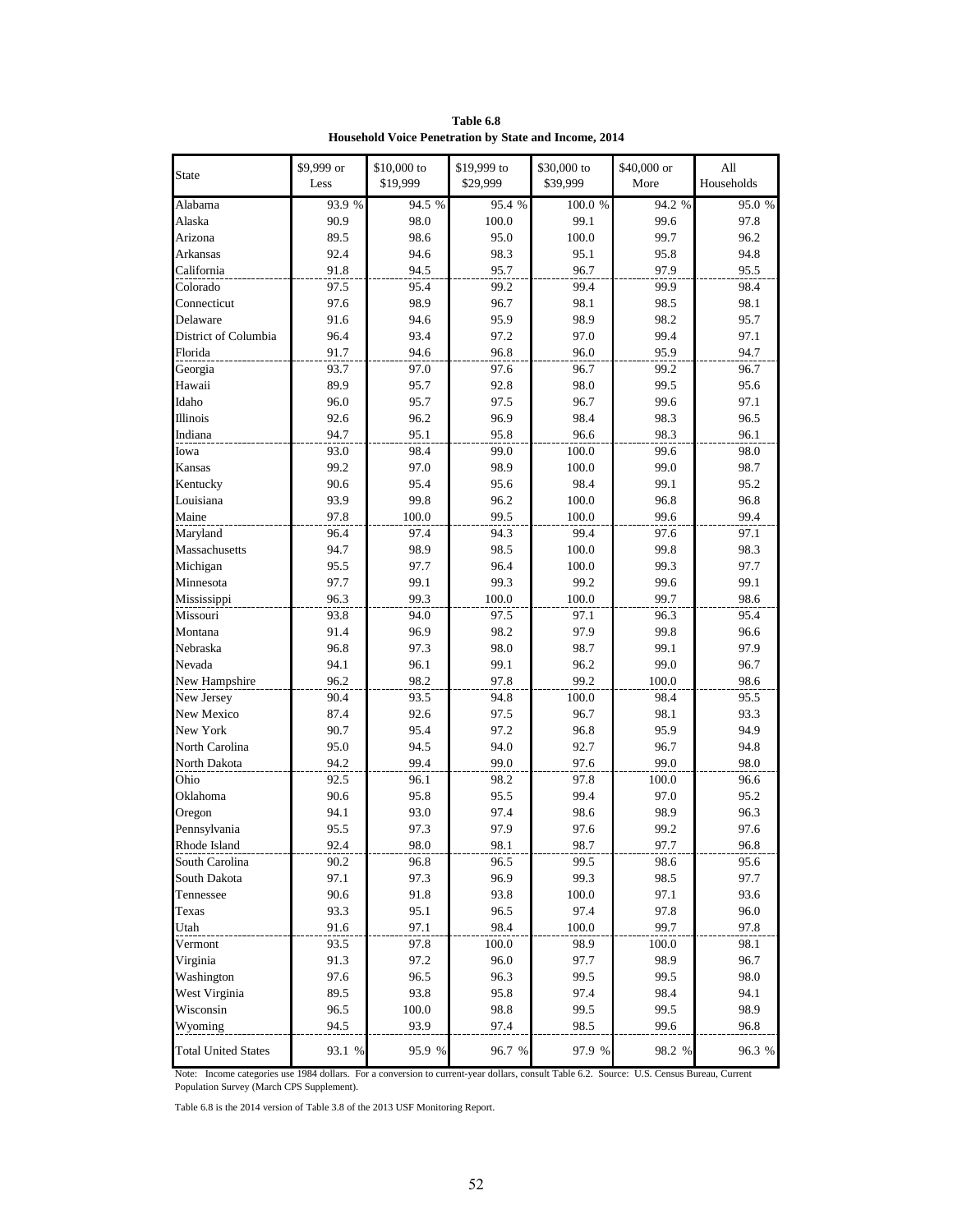|                                         |                                       | Household with Internet Use               |
|-----------------------------------------|---------------------------------------|-------------------------------------------|
| <b>Household Characteristics</b>        | With some<br>Internet<br>subscription | With high-speed<br>Internet<br>connection |
| <b>All Households</b>                   | 74.4 %                                | 73.4 %                                    |
| <b>Household Income</b>                 |                                       |                                           |
| Less than $$25,000$                     | 48.4 %                                | 47.2 %                                    |
| \$25,000-\$49,999                       | 69.0                                  | 67.6                                      |
| \$50,000-\$99,999                       | 84.9                                  | 83.8                                      |
| \$100,000-\$149,999                     | 92.7                                  | 92.1                                      |
| \$150,000 and more                      | 94.9                                  | 94.5                                      |
| <b>Age of Householder</b>               |                                       |                                           |
| 15-34 years                             | 77.7 %                                | 77.4 %                                    |
| 35-44 years                             | 82.5                                  | 81.9                                      |
| $45-64$ years                           | 78.7                                  | 77.6                                      |
| 65 years and older                      | 58.3                                  | 56.3                                      |
| Race and Hispanic Origin of Householder |                                       |                                           |
| White alone, non-Hispanic               | 77.4 %                                | 76.2 %                                    |
| Black alone, non-Hispanic               | 61.3                                  | 60.6                                      |
| Asian alone, non-Hispanic               | 86.6                                  | 86.0                                      |
| Hispanic (of any race)                  | 66.7                                  | 65.9                                      |
| <b>Metropolitan Status</b>              |                                       |                                           |
| Metropolitan area                       | 76.1 %                                | 75.2 %                                    |
| Nonmetropolitan area                    | 64.8                                  | 63.1                                      |

**Table 6.9 Household Internet Use by Selected Characteristics, 2013**

Note: About 4.2 percent of all households reported household Internet use without paid subscription. These households are not included in this table. Source: Results based on the 2013 American Community Survey as reported in Table 1 in Computer and Internet Use in the United States: 2013 released by the U.S. Census Bureau and available at

http://www.census.gov/content/dam/Census/library/publications/2014/acs/acs-28.pdf.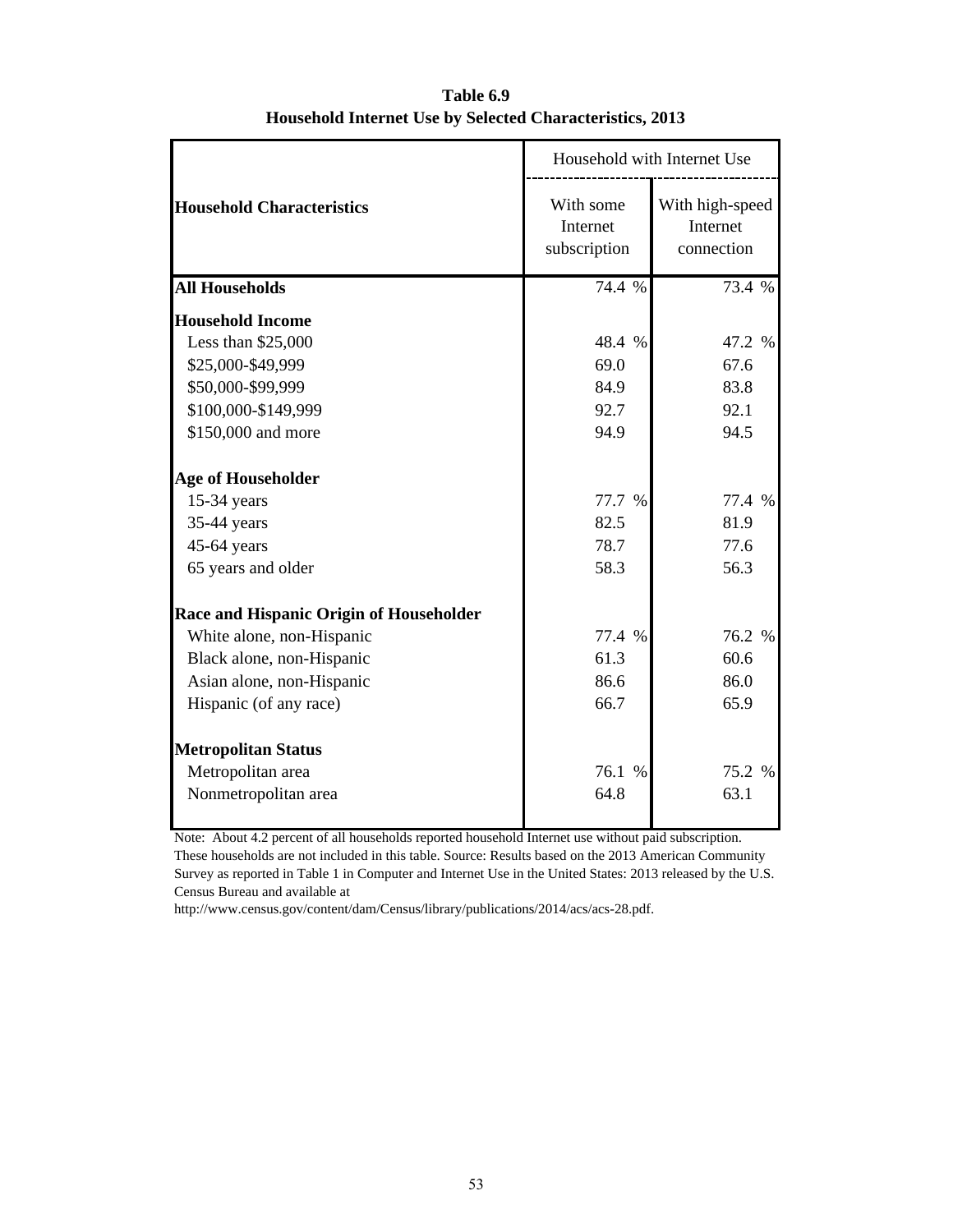|                            | Lives in a     |
|----------------------------|----------------|
|                            | household with |
| State                      | high-speed     |
|                            | Internet use   |
| Alabama                    | 68.7 %         |
| Alaska                     | 82.6           |
| Arizona                    | 76.2           |
| Arkansas                   | 65.7           |
| California                 | 80.5           |
| Colorado                   | 83.0           |
| Connecticut                | 83.9           |
| Delaware                   | 78.1           |
| District of Columbia       | 75.8           |
| Florida                    | 78.3           |
| Georgia                    | 76.3           |
| Hawaii                     | 83.3           |
| Idaho                      | 78.6           |
| Illinois                   | 79.3           |
| Indiana                    | 75.3           |
| Iowa                       | 78.7           |
| Kansas                     | 78.8           |
| Kentucky                   | 74.8           |
| Louisiana                  | 70.3           |
| Maine                      | 79.2           |
| Maryland                   | 83.4           |
| Massachusetts              | 85.3           |
| Michigan                   | 76.3           |
| Minnesota                  | 82.6           |
| Mississippi                | 62.3           |
| Missouri                   | 75.6           |
| Montana                    | 77.6           |
| Nebraska                   | 78.8           |
| Nevada                     | 79.4           |
| New Hampshire              | 85.7           |
| New Jersey                 | 84.5           |
| New Mexico                 | 68.1           |
| New York                   | 80.6           |
| North Carolina             | 75.2           |
| North Dakota               | 79.4           |
| Ohio                       | 77.1           |
| Oklahoma                   | 71.1           |
| Oregon                     | 82.4           |
| Pennsylvania               | 78.9           |
| Rhode Island               | 82.9           |
| South Carolina             | 71.7           |
| South Dakota               | 76.0           |
| Tennessee                  | 72.2           |
| Texas                      | 74.6           |
| Utah                       | 83.8           |
| Vermont                    | 80.9           |
| Virginia                   | 80.6           |
| Washington                 | 83.0           |
| West Virginia              | 71.8           |
| Wisconsin                  | 79.0           |
| Wyoming                    | 80.5           |
|                            |                |
| <b>Total United States</b> | 78.1 %         |

**Table 6.10 High-speed Internet Use for Individuals by State, 2013**

Source: Results based on the 2013 American Community Survey as reported in Table 4 in Computer and Internet Use in the United States: 2013 released by the U.S. Census Bureau and available at

http://www.census.gov/content/dam/Census/library/publications/2014/acs/acs-28.pdf.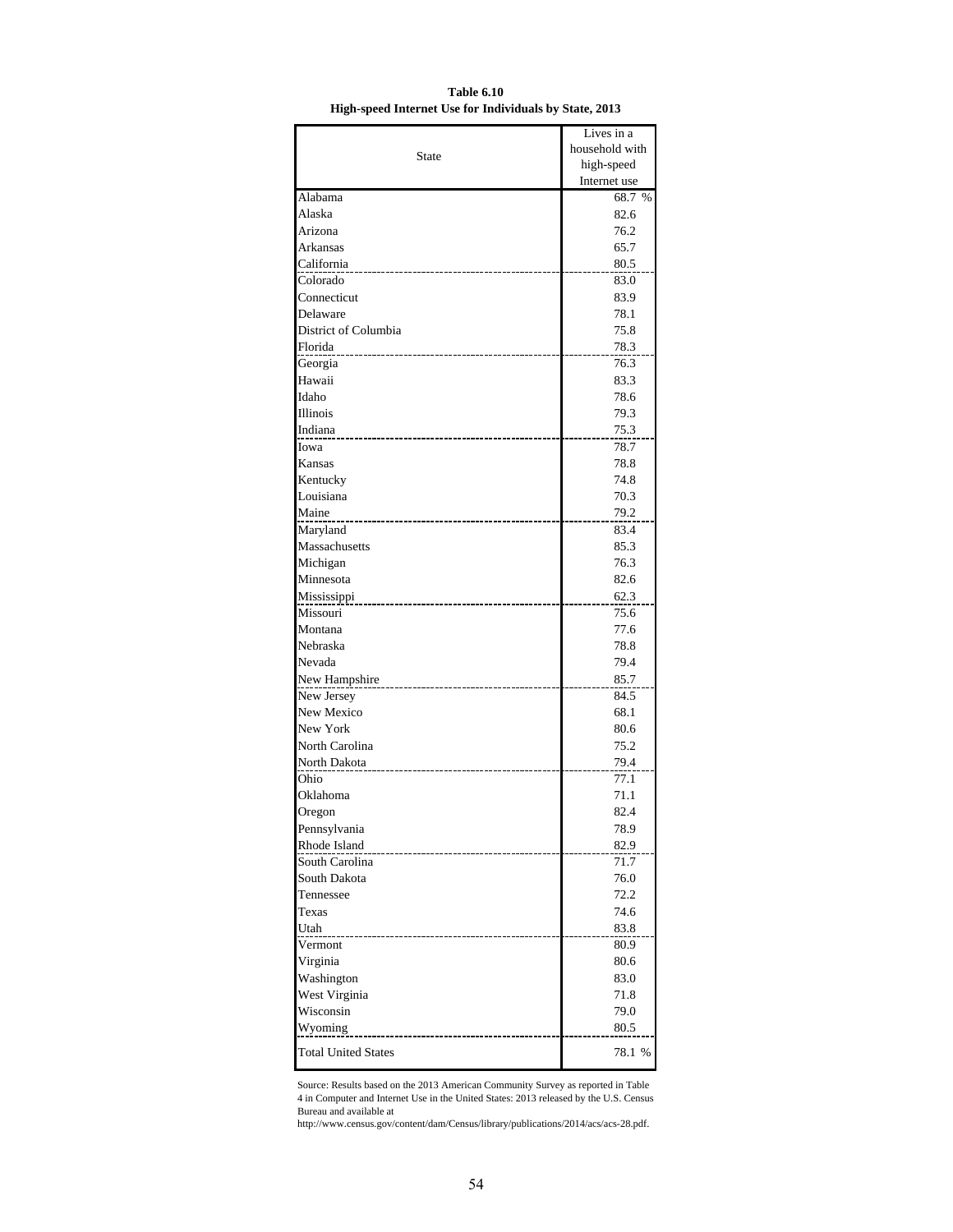|                       |                   | 3 Mbps/768 kbps    |          | 10 Mbps/768 kbps   |                                   | 25 Mbps/3 Mbps     |                                   |
|-----------------------|-------------------|--------------------|----------|--------------------|-----------------------------------|--------------------|-----------------------------------|
| <b>State</b>          | <b>Households</b> | <b>Subscribers</b> | Ratio    | <b>Subscribers</b> | Ratio                             | <b>Subscribers</b> | Ratio                             |
| Alabama               | 1,919,933         | 774,550            | 0.40     | 645,612            | 0.34                              | 324,220            | 0.17                              |
| Alaska                | 269,099           | 127,198            | 0.47     | 100,328            | 0.37                              | $\ast$             | $\frac{d\mathbf{r}}{d\mathbf{r}}$ |
| American Samoa        | 9,032             | $\mathbf{0}$       | $0.00\,$ | $\mathbf{0}$       | 0.00                              | $\boldsymbol{0}$   | $0.00\,$                          |
| Arizona               | 2,496,095         | 1,563,120          | 0.63     | 1,210,662          | 0.49                              | 867,111            | 0.35                              |
| Arkansas              | 1,173,972         | 417,356            | 0.36     | 291,531            | 0.25                              | 122,074            | 0.10                              |
| California            | 12,911,989        | 8,419,078          | 0.65     | 6,859,628          | 0.53                              | 3,260,296          | 0.25                              |
| Colorado              | 2,053,743         | 1,409,140          | 0.69     | 1,175,494          | 0.57                              | $\ast$             | $\frac{d\mathbf{r}}{d\mathbf{r}}$ |
| Connecticut           | 1,386,734         | 946,650            | 0.68     | 840,976            | 0.61                              | 458,291            | 0.33                              |
| Delaware              | 355,047           | 260,043            | 0.73     | 237,643            | 0.67                              | $\ast$             | $\frac{1}{2}$                     |
| District of Columbia  | 276,024           | 191,583            | 0.69     | 159,584            | 0.58                              | $\ast$             | $\frac{d\mathbf{x}}{d\mathbf{x}}$ |
| Florida               | 7,733,292         | 4,834,783          | 0.63     | 4,237,888          | 0.55                              | 2,303,936          | 0.30                              |
| Georgia               | 3,738,767         | 1,940,009          | 0.52     | 1,552,291          | 0.42                              | 1,047,393          | 0.28                              |
| Guam                  | 39,815            | $\ast$             | $\ast$   | sk.                | $\frac{d\mathbf{x}}{d\mathbf{x}}$ | 0                  | 0.00                              |
| Hawaii                | 470,318           | 379,221            | 0.81     | $\ast$             | $\frac{d\mathbf{x}}{d\mathbf{x}}$ | $\ast$             | $\ast$                            |
| Idaho                 | 604,755           | 291,027            | 0.48     | 193,369            | 0.32                              | 89,438             | 0.15                              |
| Illinois              | 4,875,528         | 2,787,027          | 0.57     | 2,181,049          | 0.45                              | 1,548,069          | 0.32                              |
| Indiana               | 2,541,873         | 1,333,727          | 0.52     | 1,004,148          | 0.40                              | 554,873            | 0.22                              |
| Iowa                  | 1,235,525         | 400,731            | 0.32     | 224,315            | 0.18                              | 32,240             | 0.03                              |
| Kansas                | 1,129,752         | 592,511            | 0.52     | 453,922            | 0.40                              | 213,194            | 0.19                              |
| Kentucky              | 1,752,964         | 853,462            | 0.49     | 631,555            | 0.36                              | 50,426             | 0.03                              |
| Louisiana             | 1,743,808         | 736,325            | 0.42     | 626,465            | 0.36                              | 368,206            | 0.21                              |
| Maine                 | 560,803           | 375,800            | 0.67     | 267,735            | 0.48                              | 37,429             | $0.07\,$                          |
| Maryland              | 2,211,006         | 1,611,674          | 0.73     | 1,451,746          | 0.66                              | 965,669            | 0.44                              |
| Massachusetts         | 2,574,668         | 2,036,969          | 0.79     | 1,826,724          | 0.71                              | 1,302,256          | 0.51                              |
| Michigan              | 3,855,641         | 2,236,418          | 0.58     | 1,856,134          | 0.48                              | 1,194,464          | 0.31                              |
| Minnesota             | 2,127,771         | 1,205,986          | 0.57     | 971,867            | 0.46                              | 691,717            | 0.33                              |
| Mississippi           | 1,127,391         | 345,822            | 0.31     | 290,451            | 0.26                              | 170,247            | 0.15                              |
| Missouri              | 2,412,625         | 1,129,789          | 0.47     | 937,656            | 0.39                              | 352,315            | 0.15                              |
| Montana               | 420,133           | 191,649            | 0.46     | 147,170            | 0.35                              | 14,076             | 0.03                              |
| Nebraska              | 734,110           | 431,609            | 0.59     | 289,591            | 0.39                              | 181,562            | 0.25                              |
| Nevada                | 1,067,847         | 620,575            | 0.58     | 505,382            | 0.47                              | $\ast$             | $\frac{d\mathbf{r}}{d\mathbf{r}}$ |
| New Hampshire         | 525,463           | 402,313            | 0.77     | 339,475            | 0.65                              | 227,933            | 0.43                              |
| New Jersey            | 3,249,685         | 2,607,384          | 0.80     | 2,425,124          | 0.75                              | 1,340,161          | 0.41                              |
| New Mexico            | 817,668           | 375,945            | 0.46     | 274,346            | 0.34                              | 162,363            | 0.20                              |
| New York              | 7,363,023         | 5,677,015          | 0.77     | 5,142,186          | 0.70                              | 1,256,563          | 0.17                              |
| North Carolina        | 3,910,150         | 2,286,764          | 0.58     | 2,029,014          | 0.52                              | 337,139            | 0.09                              |
| North Dakota          | 287,668           | 167.674            | 0.58     | 134,034            | 0.47                              | 97,580             | 0.34                              |
| Northern Mariana Isl. | 10,915            | $\ast$             | $\ast$   | $\boldsymbol{0}$   | 0.00                              | $\boldsymbol{0}$   | 0.00                              |
| Ohio                  | 4,612,116         | 2,804,381          | 0.61     | 2,165,201          | 0.47                              | 186,508            | 0.04                              |
| Oklahoma              | 1,496,886         | 651,797            | 0.44     | 471,150            | 0.31                              | $\ast$             | $\frac{d\mathbf{r}}{d\mathbf{r}}$ |
| Oregon                | 1,566,797         | 992,597            | 0.63     | 836,097            | 0.53                              | 583,872            | 0.37                              |
| Pennsylvania          | 5,058,662         | 3,283,001          | 0.65     | 2,589,365          | 0.51                              | 1,624,059          | 0.32                              |
| Puerto Rico           | 1,372,831         | 173,112            | 0.13     | $\ast$             | $\frac{d\mathbf{r}}{d\mathbf{r}}$ | $\boldsymbol{0}$   | 0.00                              |
| Rhode Island          | 412,679           | 306,791            | 0.74     | 270,774            | 0.66                              | $\ast$             | $\ast$                            |
| South Carolina        | 1,870,946         | 1,032,889          | 0.55     | 912,059            | 0.49                              | 283,816            | 0.15                              |
| South Dakota          | 330,107           | 191,099            | 0.58     | 138,050            | 0.42                              | 105,969            | 0.32                              |
| Tennessee             | 2,566,653         | 1,270,909          | 0.50     | 1,094,231          | 0.43                              | 794,150            | 0.31                              |
| Texas                 | 9,382,733         | 5,232,528          | 0.56     | 4,116,568          | 0.44                              | 1,029,525          | 0.11                              |
| Utah                  | 923,461           | 608,638            | 0.66     | 467,611            | 0.51                              | 308,920            | 0.33                              |
| Vermont               | 257,356           | 181,712            | 0.71     | 116,530            | 0.45                              | 76,704             | 0.30                              |
| Virgin Islands        | 40,660            | 6,695              | 0.16     | $\ast$             | $\frac{1}{2}$                     | 0                  | 0.00                              |
| Virginia              | 3,155,092         | 2,070,505          | 0.66     | 1,755,900          | 0.56                              | 1,170,460          | 0.37                              |
| Washington            | 2,723,060         | 1,845,278          | 0.68     | 1,586,227          | 0.58                              | 1,229,278          | 0.45                              |
| West Virginia         | 767,271           | 434,184            | 0.57     | 266,956            | 0.35                              | 67,852             | 0.09                              |
| Wisconsin             | 2,313,858         | 1,295,566          | 0.56     | 1,078,558          | 0.47                              | 362,570            | 0.16                              |
| Wyoming               | 234,899           | 114,304            | 0.49     | 94,616             | 0.40                              | 7,784              | 0.03                              |
| Total                 | 121,060,699       | 72,476,313         | 0.60     | 59,842,293         | 0.49                              | 29,368,828         | 0.24                              |

**Table 6.11 Residential Fixed Connections per Household by Speed Tier as of December 31, 2013**

Mbps = megabits per second and kbps = kilobits per second. \* = Data withheld to maintain firm confidentiality.

Note: Figures may not sum to totals due to rounding.

Sources: FCC Form 477, Part VI (Connections); Geolytics 2013 Block-Level Estimates (Households for U.S. and District of Columbia);

Census 2010 (Housing Units for Puerto Rico, American Samoa, Guam, Northern Mariana Islands and U.S. Virgin Islands).

Table 6.11 is the 2014 version of Table 3.11 of the 2013 USF Monitoring Report.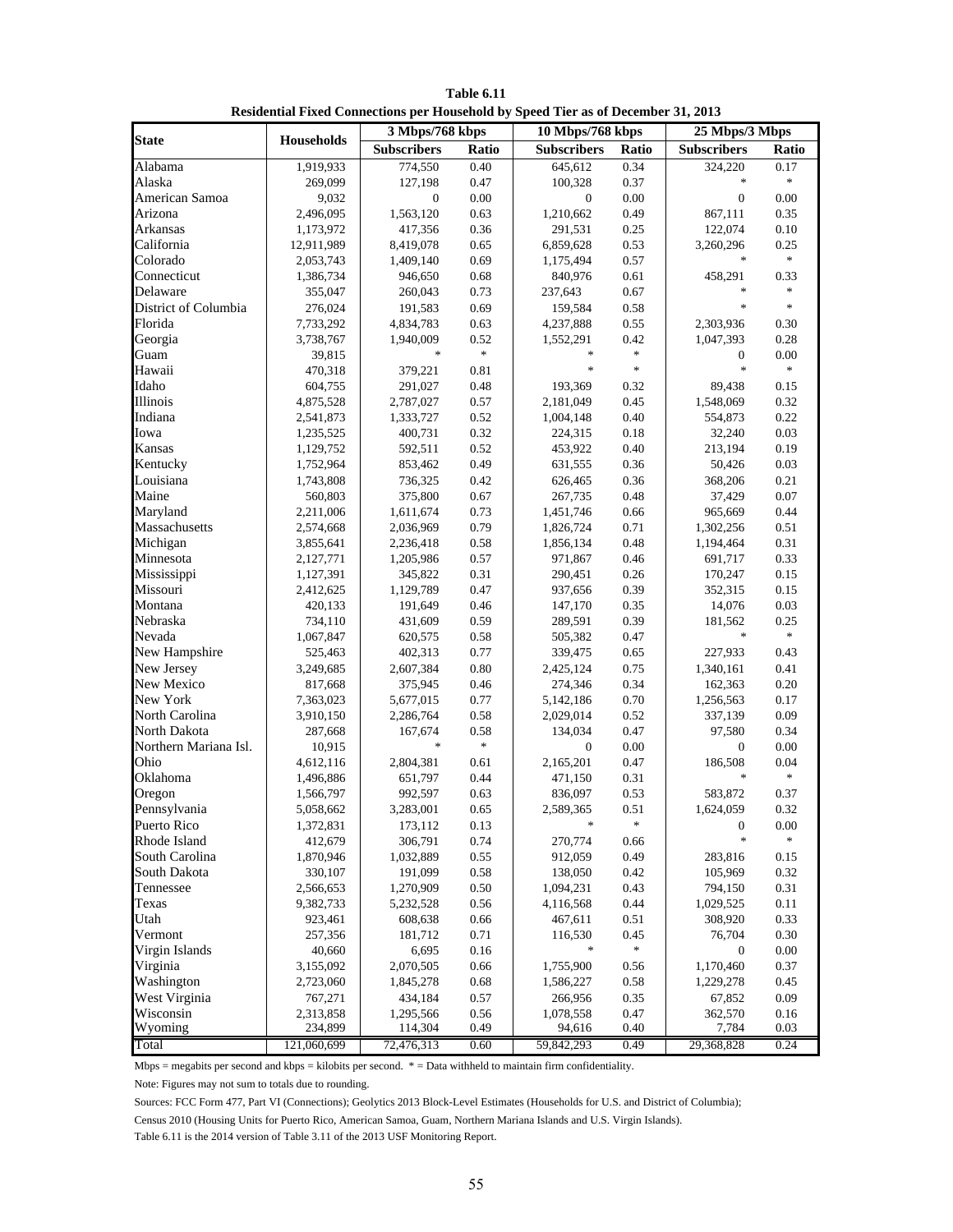# **Section 7 – Price Indices**

# **Overview – Price Indices**

 This section contains information on telephone price indices using data from the Consumer Price Index (CPI) maintained by the Bureau of Labor Statistics (BLS). The BLS collects information on telephone service as part of the CPI.<sup>1</sup> Monthly CPI data can be found on the Internet at www.bls.gov/cpi/. The monthly price indices represent prices sampled in the middle of the month.

 The CPI for telephone services is based on a "market basket" intended to represent the telephonerelated expenditures of a typical urban household. It includes both land-line telephone service and wireless telephone service. In January 2010, BLS discontinued collecting four land-line telephone indices, including local charges, long distance charges, interstate toll calls, and intrastate toll calls. These four indices were combined into a single land-line telephone service index, which began in December 2009.

 The Producer Price Index (PPI), also published by BLS, continues to release sub-indices for telephone services. We no longer include them in this report because they have become less meaningful as the bundling of telephone services has become more common in the land-line telephone industry.<sup>2</sup>

<sup>&</sup>lt;sup>1</sup> BLS publishes two sets of Consumer Price Indices. The CPI-U, used herein, is based on expenditures of all urban consumers. The CPI-W series is based on expenditures of urban wage earners and clerical workers.

<sup>&</sup>lt;sup>2</sup> PPI data are available on the BLS website at  $\frac{www.bls.gov/ppi/}{w}$ .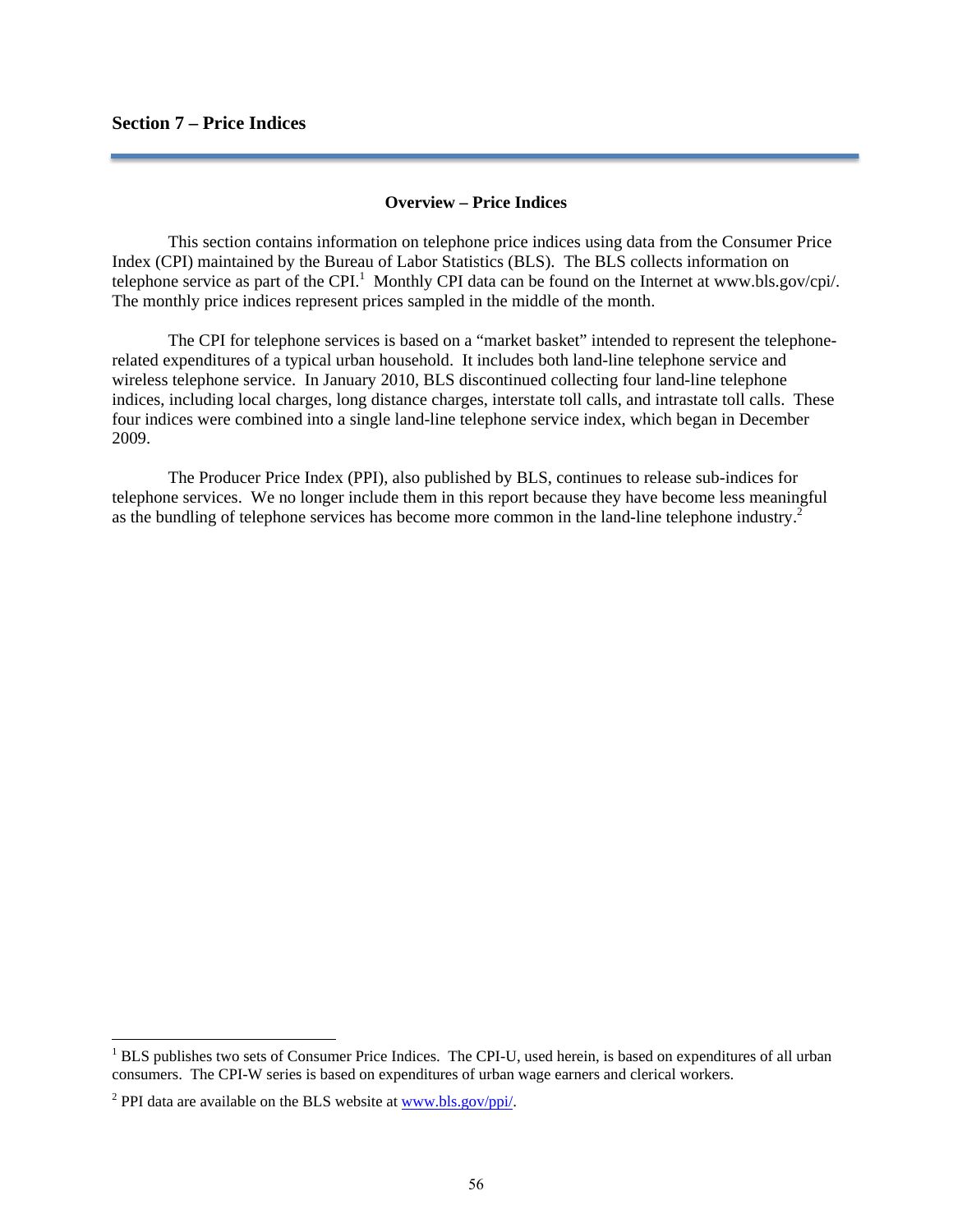|                                          | 1963-2013 | 2003-2013 |
|------------------------------------------|-----------|-----------|
| CPI All Items (SA0)                      | 4.1 %     | 2.3 %     |
| CPI All Services (SAS)                   | 4.9       | 2.7       |
| <b>CPI Telephone Services (SEED)</b>     | 1.6       | 0.2       |
| <b>CPI Major Categories:</b>             |           |           |
| - Food & Beverages (SAF)                 | $\ast$    | 2.7       |
| - Housing (SAH)                          | $\ast$    | 2.1       |
| - Apparel (SAA)                          | 2.0       | 0.3       |
| - Transportation (SAT)                   | 4.0       | 3.4       |
| - Medical Care (SAM)                     | 5.9       | 3.7       |
| - Recreation (SAR)                       | $\ast$    | 0.7       |
| - Other Goods & Services (SAG)           | $\ast$    | 2.9       |
| <b>CPI Public Transportation (SETG)</b>  | 5.1       | 2.8       |
| CPI Utility (Piped) Gas Service (SEHF02) | 5.0       | 3.1       |
| <b>CPI Electricity (SEHF01)</b>          | 3.9       | 3.6       |
| CPI Water & Sewerage Maint. (SEHG01)     | 5.9       | 5.8       |
| CPI Postage (SEEC01)                     | 5.0       | 3.4       |

# **Table 7.1 Long-Term Changes for Various Price Indices (Average Annual Rates of Change)**

\* Series not established until after 1963.

Note: The CPI Telephone Services index was revised in December of 1997. To calculate values in this table, Series MUUR0000SE270A is used for periods prior to this revision and CUUR0000SEED is used for periods after the revision. After each row, the series ID is provided and should be preceeded by CUUR0000 when referencing the series. Source: Bureau of Labor Statistics.

Table 7.1 is the 2014 version of Table 4.1 of the 2013 USF Monitoring Report.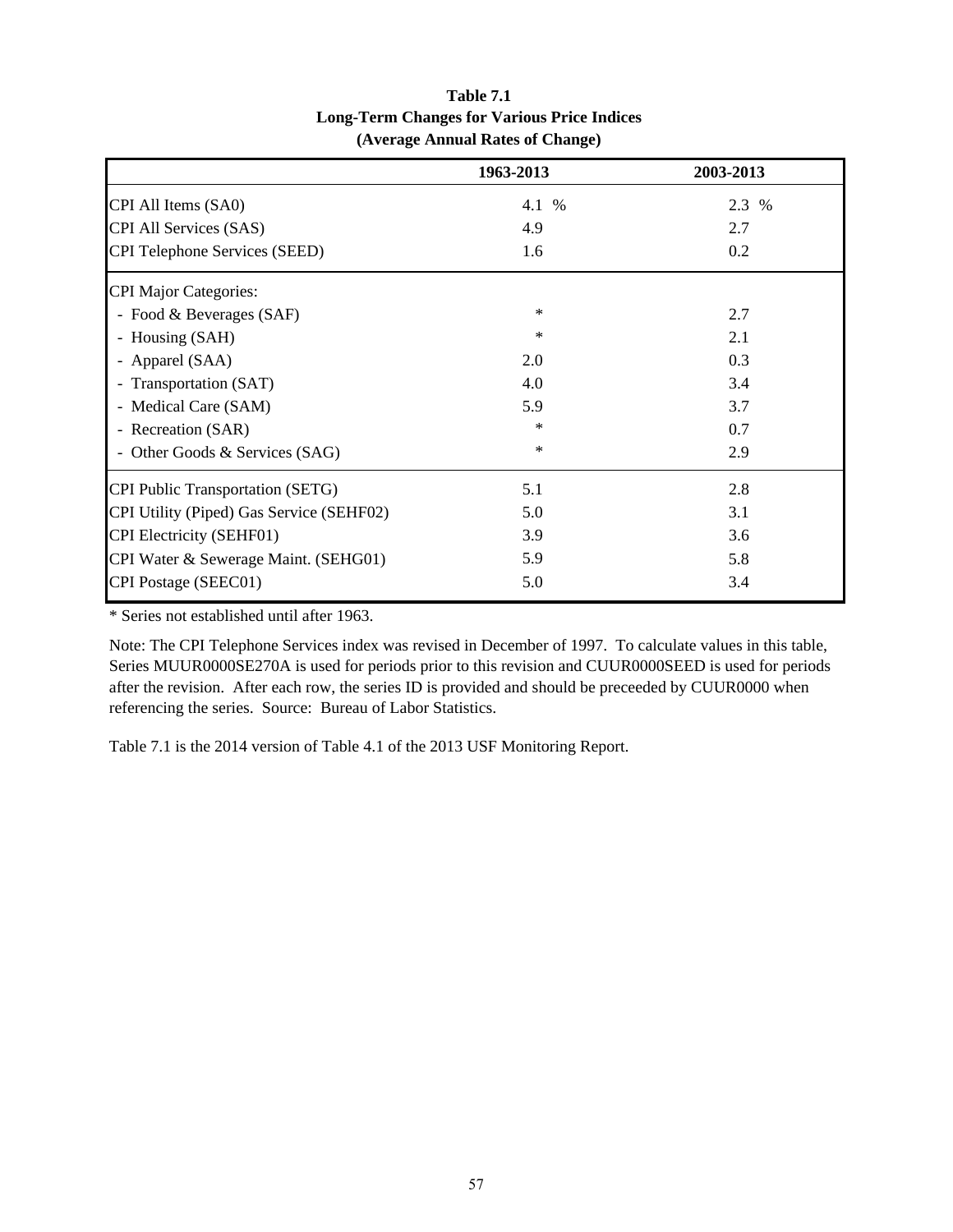|      | <b>All Goods and Services</b> | <b>Telephone Services</b> |
|------|-------------------------------|---------------------------|
| 2000 | 3.4                           | $-2.3$                    |
| 2001 | 1.6                           | 1.3                       |
| 2002 | 2.4                           | 0.2                       |
| 2003 | 1.9                           | $-2.7$                    |
| 2004 | 3.3                           | $-2.5$                    |
| 2005 | 3.4                           | 0.4                       |
| 2006 | 2.5                           | 1.7                       |
| 2007 | 4.1                           | 2.1                       |
| 2008 | 0.1                           | 2.9                       |
| 2009 | 2.7                           | 1.0                       |
| 2010 | 1.5                           | $-0.9$                    |
| 2011 | 3.0                           | $-0.3$                    |
| 2012 | 1.7                           | 0.3                       |
| 2013 | 1.5                           | 0.0                       |

**Table 7.2 Annual Changes in CPI Telephone Services and All Items Indices**

Note: Values report the percent change from December of the previous year through December of the year shown. Sources: Bureau of Labor Statistics and Bureau of Economic Analysis.

Table 7.2 is the 2014 version of Table 4.2 of the 2013 USF Monitoring Report.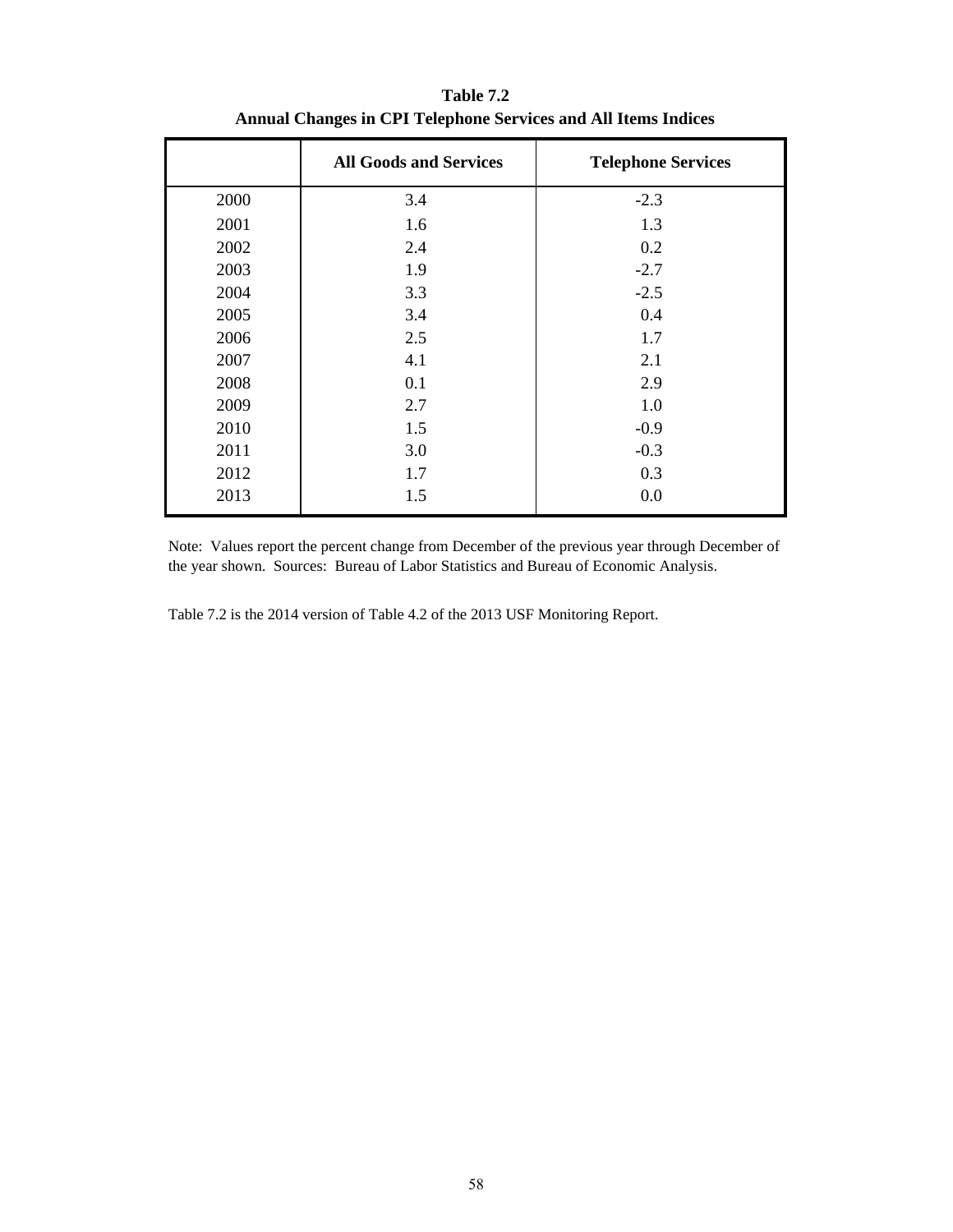|                      | All Goods and<br><b>Services</b> | <b>Telephone Services</b> | <b>Land-line</b><br><b>Telephone Services</b> | <b>Wireless Telephone</b><br><b>Services</b> |
|----------------------|----------------------------------|---------------------------|-----------------------------------------------|----------------------------------------------|
| <b>BLS</b> Series ID | CUUR0000SA0                      | CUUR0000SEED              | CUUR0000SEED04                                | CUUR0000SEED03                               |
| 2011 January         | 102.0                            | 98.7                      | 103.0                                         | 95.2                                         |
| February             | 102.5                            | 98.6                      | 103.0                                         | 95.0                                         |
| March                | 103.5                            | 98.6                      | 103.1                                         | 94.8                                         |
| April                | 104.1                            | 98.5                      | 102.9                                         | 94.9                                         |
| May                  | 104.6                            | 98.5                      | 102.9                                         | 94.8                                         |
| June                 | 104.5                            | 98.5                      | 103.0                                         | 94.8                                         |
| July                 | 104.6                            | 98.3                      | 103.3                                         | 94.1                                         |
| August               | 104.9                            | 98.3                      | 103.4                                         | 94.1                                         |
| September            | 105.1                            | 98.4                      | 103.6                                         | 94.1                                         |
| October              | 104.8                            | 98.6                      | 103.9                                         | 94.1                                         |
| November             | 104.8                            | 98.6                      | 103.9                                         | 94.1                                         |
| December             | 104.5                            | 98.7                      | 104.1                                         | 94.2                                         |
| 2012 January         | 105.0                            | 99.0                      | 104.9                                         | 94.2                                         |
| February             | 105.4                            | 99.0                      | 105.0                                         | 94.2                                         |
| March                | 106.2                            | 99.1                      | 105.2                                         | 94.2                                         |
| April                | 106.5                            | 99.2                      | 105.4                                         | 94.2                                         |
| May                  | 106.4                            | 99.3                      | 105.5                                         | 94.3                                         |
| June                 | 106.3                            | 99.4                      | 105.7                                         | 94.3                                         |
| July                 | 106.1                            | 98.9                      | 105.6                                         | 93.6                                         |
| August               | 106.7                            | 98.6                      | 105.9                                         | 92.9                                         |
| September            | 107.2                            | 98.7                      | 105.7                                         | 93.2                                         |
| October              | 107.1                            | 98.9                      | 105.8                                         | 93.5                                         |
| November             | 106.6                            | 99.0                      | 106.1                                         | 93.4                                         |
| December             | 106.3                            | 99.0                      | 106.1                                         | 93.4                                         |
| 2013 January         | 106.6                            | 99.3<br>99.3              | 107.1<br>107.6                                | 93.3<br>93.0                                 |
| February             | 107.5                            | 99.2                      | 107.6                                         | 92.9                                         |
| March                | 107.8                            | 98.6                      | 107.4                                         | 92.1                                         |
| April                | 107.7<br>107.9                   | 98.6                      | 107.6                                         | 92.1                                         |
| May<br>June          | 108.1                            | 98.6                      | 107.5                                         | 92.0                                         |
|                      | 108.2                            | 98.7                      | 108.2                                         | 91.8                                         |
| July<br>August       | 108.3                            | 98.6                      | 108.1                                         | 91.7                                         |
| September            | 108.4                            | 98.8                      | 108.8                                         | 91.7                                         |
| October              | 108.1                            | 99.0                      | 109.3                                         | 91.7                                         |
| November             | 107.9                            | 98.9                      | 109.2                                         | 91.6                                         |
| December             | 107.9                            | 99.0                      | 109.4                                         | 91.5                                         |
| 2014 January         | 108.3                            | 99.3                      | 111.1                                         | 91.4                                         |
| February             | 108.7                            | 98.9                      | 110.8                                         | 90.9                                         |
| March                | 109.4                            | 98.9                      |                                               | 90.8                                         |
|                      | 109.8                            | 99.0                      | 110.8                                         | 91.0                                         |
| April                |                                  |                           | 110.8                                         |                                              |
| May                  | 110.2                            | 98.9                      | 111.1                                         | 90.7                                         |
| June                 | 110.4                            | 98.8                      | 111.0                                         | 90.6                                         |
| July                 | 110.3                            | 98.8                      | 111.1                                         | 90.6                                         |

# **Table 7.3 Monthly Consumer Price Indices (December 2009 = 100)**

Notes: Series values for All Goods and Services are converted from the 1982-1984 base index series reported by the Bureau of Labor Statistics (BLS). Series values for Telephone Services and Wireless Telephone Services are converted from the December 1997 base index series reported by BLS. Series are not seasonally adjusted. Series may be referenced via the BLS website with the Series ID listed at the top of each column.

Table 7.3 is the 2014 version of Table 4.3 of the 2013 USF Monitoring Report.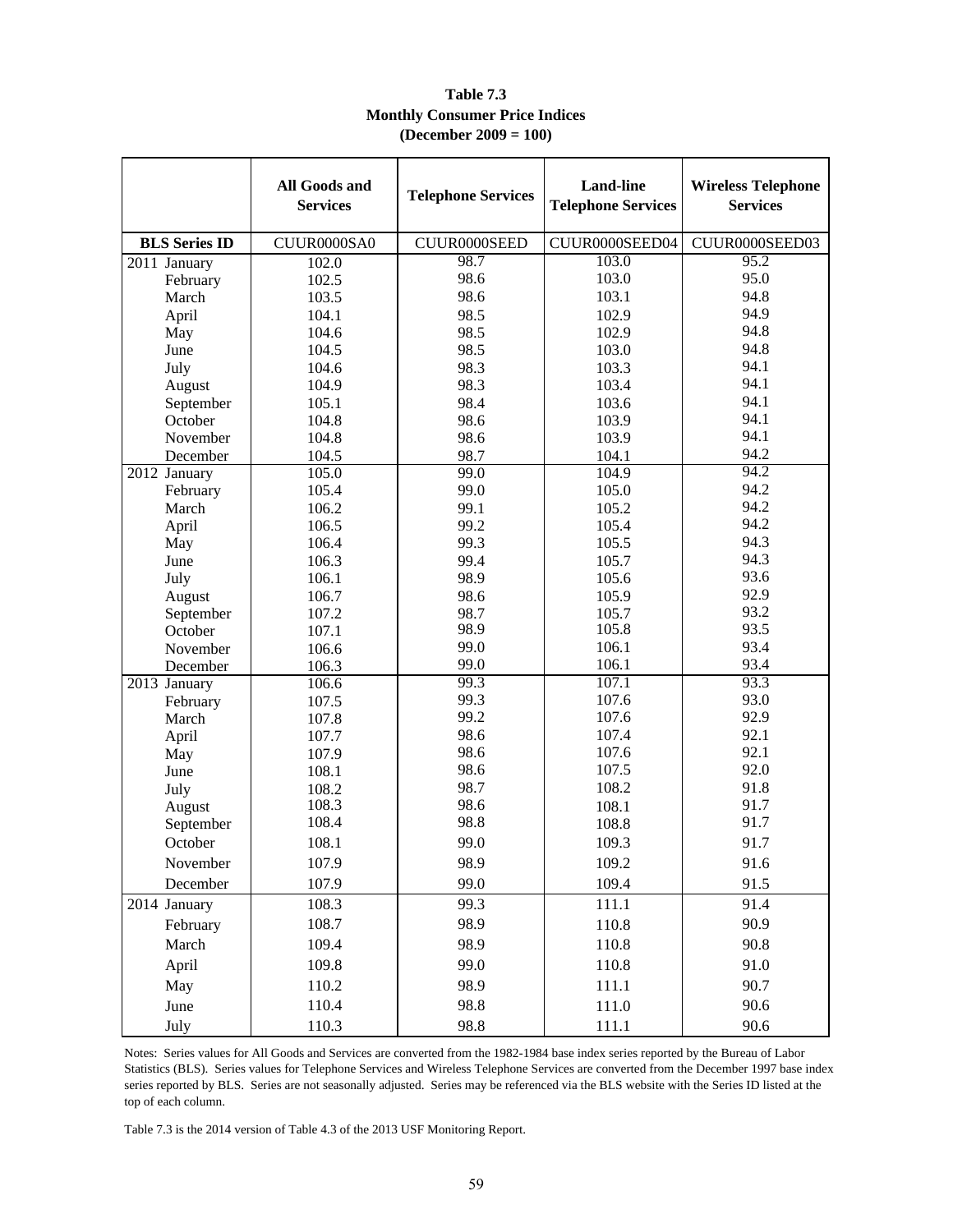# Introduction ............................................................................................................................... A - 2 Connect America Phase I ......................................................................................................... A - 3 Figure 1: Phase I Election Results .............................................................................. A - 4 Figure 2: Planned Locations Connected Through Phase I by State ............................ A - 5 Figure 3: Planned Phase I Support by State ................................................................ A - 6 Connect America Phase II ........................................................................................................ A - 7 Mobility Fund ........................................................................................................................... A - 9 Figure 4: Mobility Fund Phase I Authorized Support to Auction 901 Winning Bidders ........................................................................................................ A - 10 Tribal Mobility Fund Phase I .................................................................................................. A - 11 Rural Broadband Experiments ................................................................................................ A - 11 Phase Out of Safety Net Additive ........................................................................................... A - 12 Figure 5: Safety Net Claims ...................................................................................... A - 12 Benchmarking Rule ................................................................................................................ A - 13 Figure 6: Study Areas Affected by Benchmarking Rule .......................................... A - 13 Figure 7: Rate-of-Return Carriers HCLS and ICLS Claims ..................................... A - 14 Elimination of Local Switching Support ................................................................................ A - 15 \$250 per Line Cap .................................................................................................................... A- 15 Figure 8: Incumbent Study Areas with Annual High-Cost Support per Line Exceeding \$3,000 in 2013 .......................................................................................... A - 16 Figure 9: High-Cost Support Reductions as Result of \$250 per-month Cap ............ A - 17 Petitions for Waiver ................................................................................................................ A - 18 Study Area Boundary Collection ............................................................................................ A - 19 Pricing of Services .................................................................................................................. A - 20 Figure 10: Summary of Voice Results of the Urban Rates Survey ........................... A - 20 Figure 11: Reduction in High-Cost Loop Claims and Frozen Support Claims due to the Rate Floor ..................................................................................... A - 21 Figure 12: Summary of Broadband Results of Urban Rates Survey ........................ A - 22 Oversight and Accountability ................................................................................................. A - 23 Broadband Connections and Deployment ............................................................................... A - 24 Figure 13: Fixed Connection Deployment of at Least 3 Mbps/768 kbps ................. A - 24 Figure 14: Fixed Connections at Least 3 Mbps Downstream and 768 kbps Upstream for Incumbent Local Exchange Carriers .................................... A - 25 Figure 15: Switched Access Lines and Interconnected VoIP Subscribers for Incumbent Local Exchange Carriers ........................................................................... A - 25

# **Appendix: Additional Information Regarding Universal Service High-Cost Support**  Table of Contents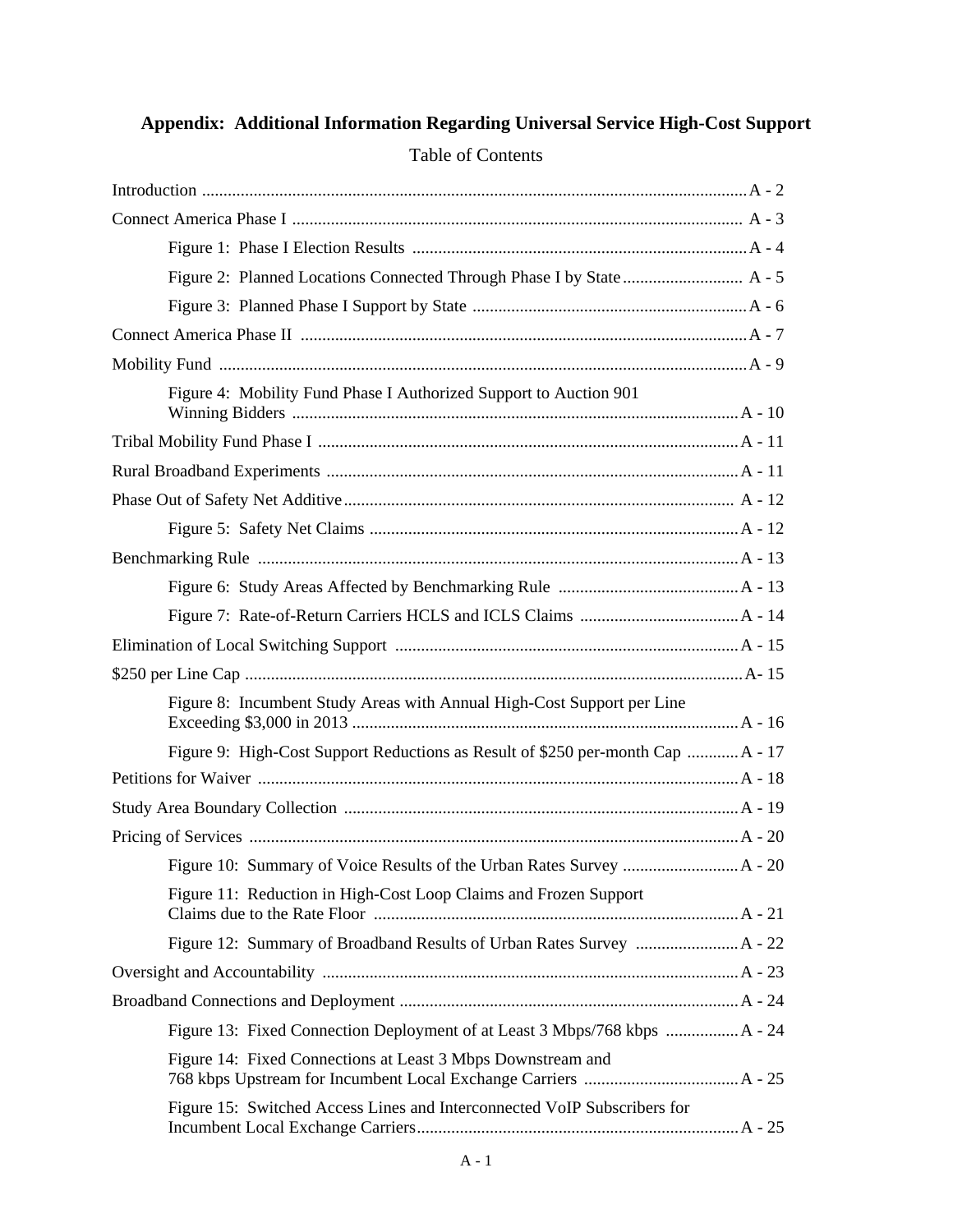### **Introduction**

The Federal Communications Commission's (Commission) 2011 *USF/ICC Transformation Order* comprehensively reformed and modernized the high-cost program within the universal service fund to support networks capable of providing voice and broadband services.<sup>1</sup> Among other actions taken in that Order, the Commission adopted a framework, known as the Connect America Fund (CAF), to provide ongoing support to areas served by price cap carriers while maintaining existing support mechanisms for rate-of-return carriers, with some modifications. The Commission's goals are to: "(1) preserve and advance universal availability of voice service; (2) ensure universal availability of modern networks capable of providing voice and broadband service to homes, businesses, and community anchor institutions; (3) ensure universal availability of modern networks capable of providing mobile voice and broadband service where Americans live, work, and travel; (4) ensure that rates are reasonably comparable in all regions of the nation, for voice as well as broadband services; and (5) minimize the universal service contribution burden on consumers and businesses."<sup>2</sup>

This appendix of the Monitoring Report provides a summary of the actions taken to date to implement the high-cost program reforms and updates the data previously published in the March 2014 Universal Service Implementation Report.<sup>3</sup>

<sup>1</sup> *See Connect America Fund; A National Broadband Plan for Our Future; Establishing Just and Reasonable Rates for Local Exchange Carriers; High-Cost Universal Service Support; Developing a Unified Intercarrier Compensation Regime; Federal-State Joint Board on Universal Service; Lifeline and Link-Up; Universal Service Reform—Mobility Fund*; WC Docket Nos. 10-90, 07-135, 05-337, 03-109, CC Docket Nos. 01-92, 96-45, GN Docket No. 09-51, WT Docket No. 10-208, Report and Order and Further Notice of Proposed Rulemaking, 26 FCC 17663 (2011) (*USF/ICC Transformation Order and/or FNPRM*), *aff'd In re: FCC 11-161*, 753 F.3d 1015 (10th Cir. 2014).

<sup>2</sup> *USF/ICC Transformation Order*, 26 FCC Rcd at 17680, para. 48 (footnote omitted).

<sup>3</sup> Universal Service Implementation Progress Report, WC Docket No. 10-90 (rel. Mar. 18, 2014) *available at* http://www.fcc.gov/document/universal-service-implementation-progress-report.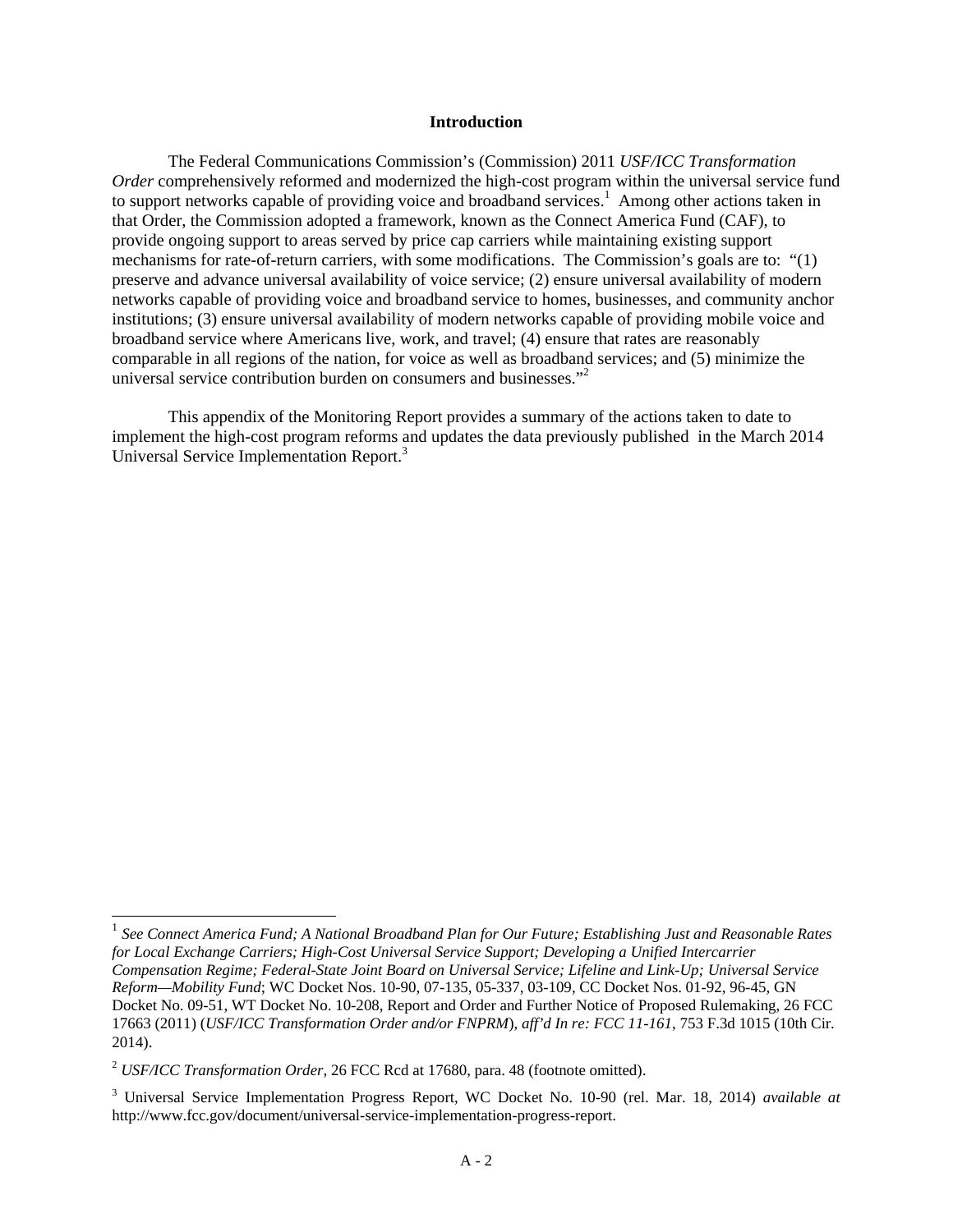## **Connect America Phase I**

Phase I of the Connect America Fund implementation consisted primarily of two parts. First, the Commission froze support under existing high-cost support mechanisms for price cap carriers and their rate-of-return affiliates and required that frozen support during Phase I be used to build and operate voice and broadband-capable networks used to offer the provider's own retail broadband service in areas substantially unserved by an unsubsidized competitor.<sup>4</sup> Second, to spur the deployment of voice and broadband-capable infrastructure to unserved locations while the Wireline Competition Bureau (Bureau) developed a forward-looking cost model to calculate the offer of Phase II support to price cap carriers, the Commission decided to offer additional, incremental support to price cap carriers.<sup>5</sup>

In the first round of Connect America Phase I, support to extend broadband-capable infrastructure was made available for areas lacking Internet access with speeds of at least 768 kbps downstream/200 kbps upstream. In July 2012, price cap carriers elected nearly \$115 million in Phase I incremental support, committing to bring broadband-capable infrastructure to nearly 400,000 previously unserved Americans by 2015.<sup>6</sup> A map of states where carriers plan to use first round Phase I funding is available at http://www.fcc.gov/maps/connect-america-fund-caf-phase-i.

In May 2013, the Commission adopted rules for a second round of Connect America Phase I incremental support.<sup>7</sup> The Commission expanded the eligible locations to include areas lacking Internet access with 3 Mbps downstream and 768 kbps upstream  $\delta$  and concluded that parties could challenge whether a location was in fact served by an existing provider and thus ineligible for support.<sup>9</sup>

Over 80 interested parties participated in the Phase I challenge process, either challenging the status of a block as shown on the National Broadband Map or responding to the challenge of another party.<sup>10</sup> On January 10, 2014, the Bureau issued an Order adjudicating these challenges.<sup>11</sup> As of March 14, 2014, the Bureau had authorized nearly \$324 million in second round Phase I support for deployment

<sup>8</sup> *Id.* at 7771-72, paras. 15-16.

<sup>9</sup> *Id.* at 7776-79, paras. 28-33.

<sup>&</sup>lt;sup>4</sup> *Id.* at 17712, para. 128; see also 47 C.F.R. § 54.313(c). A price cap carrier recipient of frozen support must certify that an increasing portion of its frozen support was used to build and operate broadband-capable networks used to offer the provider's own retail broadband service in areas substantially unserved by an unsubsidized competitor. Recipients must certify that 1/3 of frozen support received in 2013 was used for such purposes, increasing to 2/3 of frozen support in 2014, and all frozen support in 2015 and beyond. However, the use of frozen support is not limited to new capital investment occurring in 2013 and beyond. In calculating the amount of frozen support used to build and operate such networks, carriers are permitted to include the funds used to maintain and operate existing networks in areas substantially unserved by an unsubsidized competitor, as well as funds used to recover the costs of past network upgrades to extend broadband-capable networks in areas substantially unserved by an unsubsidized competitor. *Connect America Fund et al.*, WC Docket No. 10-90 et al., Order, 28 FCC Rcd 14887, 14890, para. 10 (Wireline Comp. Bur. 2013).

<sup>5</sup> *USF/ICC Transformation Order*, 26 FCC Rcd at 17715-17, paras. 133-38.

<sup>&</sup>lt;sup>6</sup> Press Release, FCC, FCC Kicks-Off 'Connect America Fund' with Major Announcement: Nearly 400,000 Unserved Americans in Rural Communities in 37 States Will Gain Access to High-Speed Internet Within Three Years (July 25, 2012) (*available at* http://hraunfoss.fcc.gov/edocs\_public/attachmatch/DOC-315413A1.pdf).

<sup>7</sup> *Connect America Fund*, WC Docket No. 10-90, Report and Order, 28 FCC Rcd 7766 (2013) (*Phase I Order*).

<sup>10</sup> *Connect America Fund*, WC Docket No. 10-90, Order, 29 FCC Rcd 181, para. 1 (Wireline Comp. Bur. 2014) (*Phase I Challenge Process Resolution Order*).

 $11$  *Id.*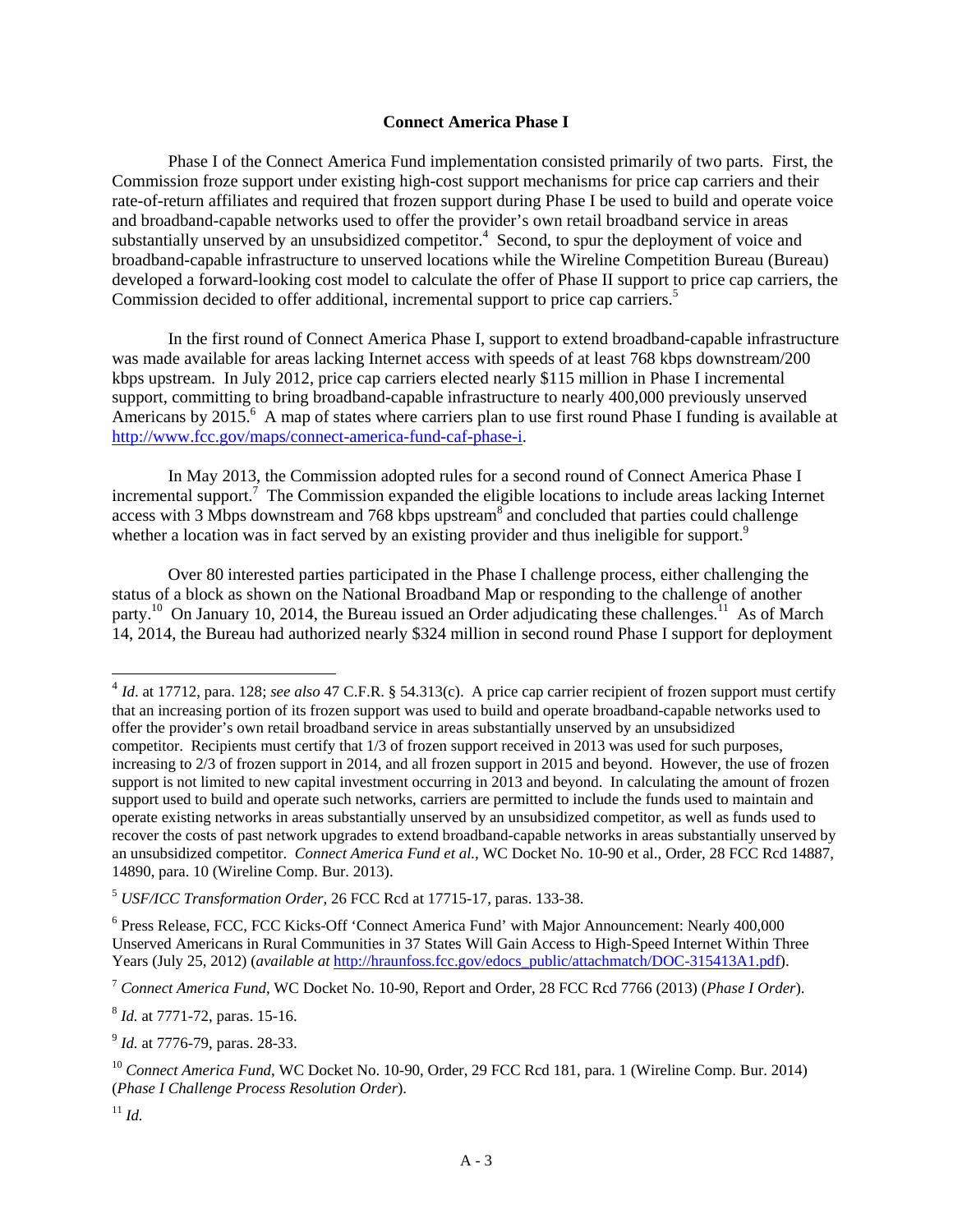of broadband-capable infrastructure to over 1.2 million Americans.12 Included in this 1.2 million are 650,000 Americans who will receive access to broadband-capable infrastructure due to the Commission's decision to expand the eligible areas to include areas lacking 3 Mbps downstream and 768 kbps upstream. A map of areas where carriers plan to use second round Phase I funding is available at http://www.fcc.gov/maps/connect-america-fund-phase-i-round-two.

| <b>Figure 1</b><br><b>Phase I Election Results</b><br>(Source: Carrier Phase I Round I and II elections available<br>on the Electronic Comment Filing System as of March 14, 2014) |                                 |                            |                |                                |
|------------------------------------------------------------------------------------------------------------------------------------------------------------------------------------|---------------------------------|----------------------------|----------------|--------------------------------|
| <b>Round</b>                                                                                                                                                                       | <b>Persons</b><br><b>Served</b> | Locations<br><b>Served</b> | <b>Funding</b> | <b>States</b><br><b>Served</b> |
| Round One $(2012)$                                                                                                                                                                 | 385,085                         | 147,542                    | \$114,343,753  | 37                             |
| Round Two (2013-14)                                                                                                                                                                | 1,278,229                       | 489,743                    | \$323,948,319  | 43 plus PR                     |
| Total                                                                                                                                                                              | 1,663,314                       | 637,285                    | \$438,292,072  | 45 plus PR                     |

 $\overline{\phantom{a}}$ <sup>12</sup> *Id.*; *Over \$32 Million of Connect America Funding Authorized to Connect Unserved Homes and Businesses in Alaska, Hawaii, and Puerto Rico*, WC Docket No. 10-90, Public Notice, 28 FCC Rcd 14896 (Wireline Comp. Bur 2013); *Over \$255 Million of Connect America Funding Authorized to Connect Unserved Homes and Businesses in 41 States*, WC Docket No. 10-90, Public Notice, 28 FCC Rcd 16450 (Wireline Comp. Bur. 2013). Price cap carriers that made conditional elections were given the opportunity to modify their elections, specifying additional locations in already authorized Census blocks. *Phase I Challenge Process Resolution Order*, 29 FCC Rcd at 238, para. 299. Windstream and AT&T subsequently revised their elections in light of the resolution of the challenges. On March 14, 2014, the Bureau authorized an additional \$16,713,875 in Phase I incremental support for a further 20,045 locations. *See Additional \$16.7 Million in Connect America Phase I Support Authorized*, WC Docket No. 10-90, Public Notice, DA 14-353 (Wireline Comp. Bur. rel. Mar. 14, 2014).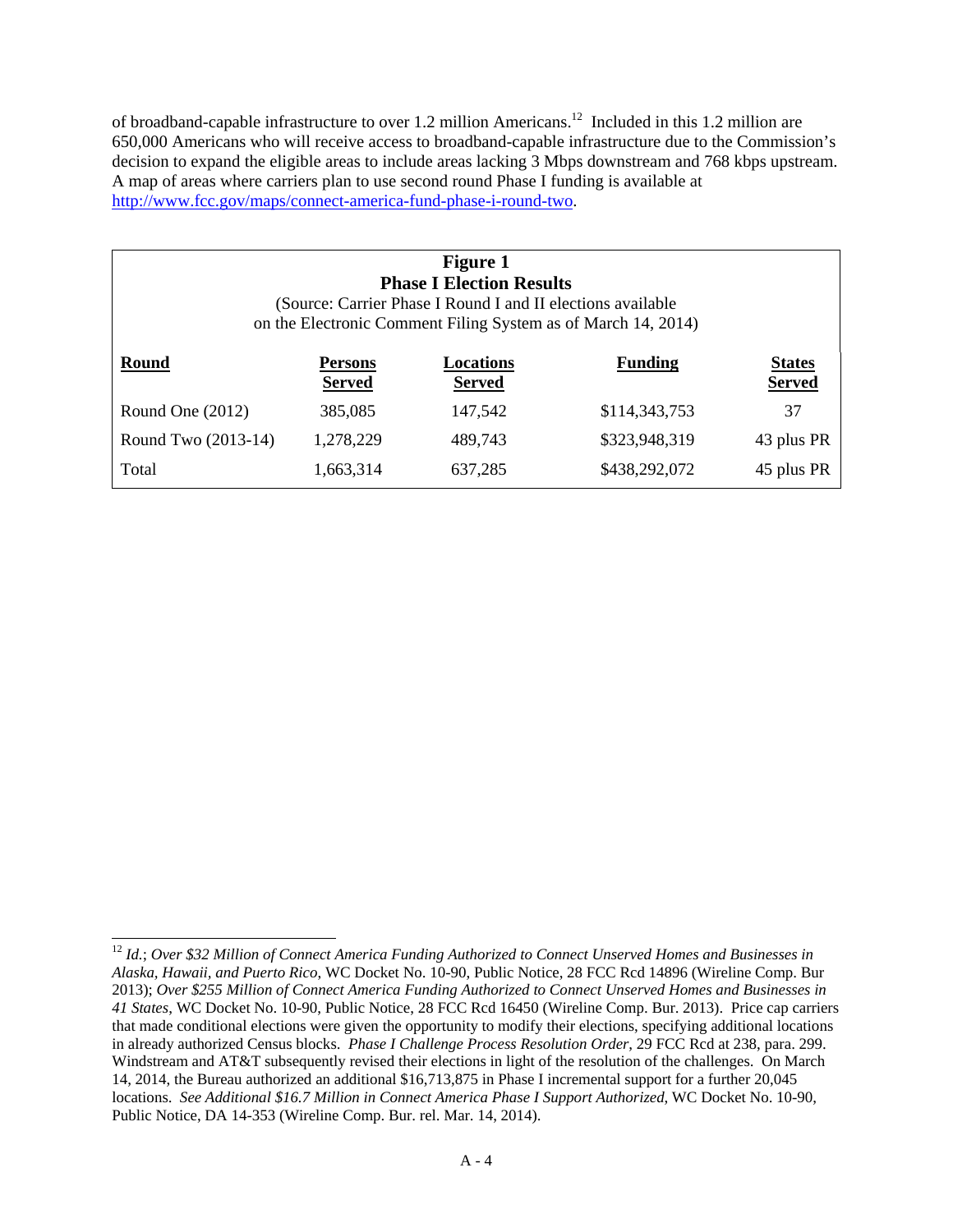

The following chart shows the number of locations, by state, where price cap carriers have indicated that they plan to deploy broadband-capable infrastructure using Connect America Phase I support.<sup>13</sup>

<sup>&</sup>lt;sup>13</sup> After providing the Commission with notice, carriers have the ability to alter deployment plans to other unserved Census blocks, which could result in deployment to more or fewer locations in any given state. *Phase I Order*, 28 FCC Rcd at 7777, para. 31 n.60; *Connect America Fund*, WC Docket No. 10-90, Order on Reconsideration, 28 FCC Rcd 10488, 10489-91, paras. 4-7 (2013) (*Phase I Sua Sponte Reconsideration*).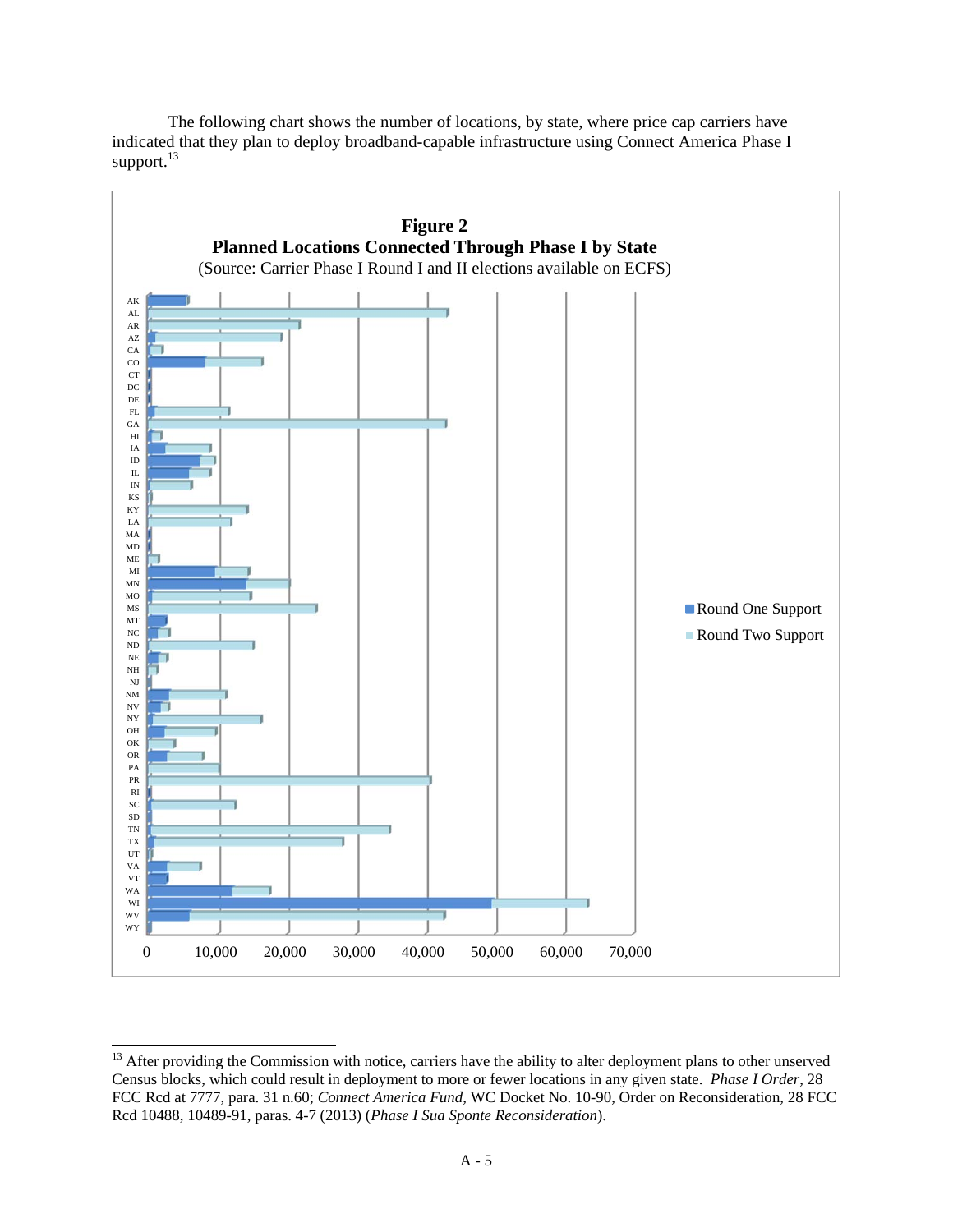

The table below shows dollars of funding, by state, where price cap carriers have committed to deploy broadband-capable infrastructure using Connect America Phase I support.<sup>14</sup>

 $14$  After providing the Commission with notice, carriers have the ability to alter deployment plans to other unserved Census blocks, which could result in more or less funding being allocated to any given state. *Phase I Order*, 28 FCC Rcd at 7777, para. 31 n.60; *Phase I Sua Sponte Reconsideration*, 28 FCC Rcd at 10489-91, paras. 4-7.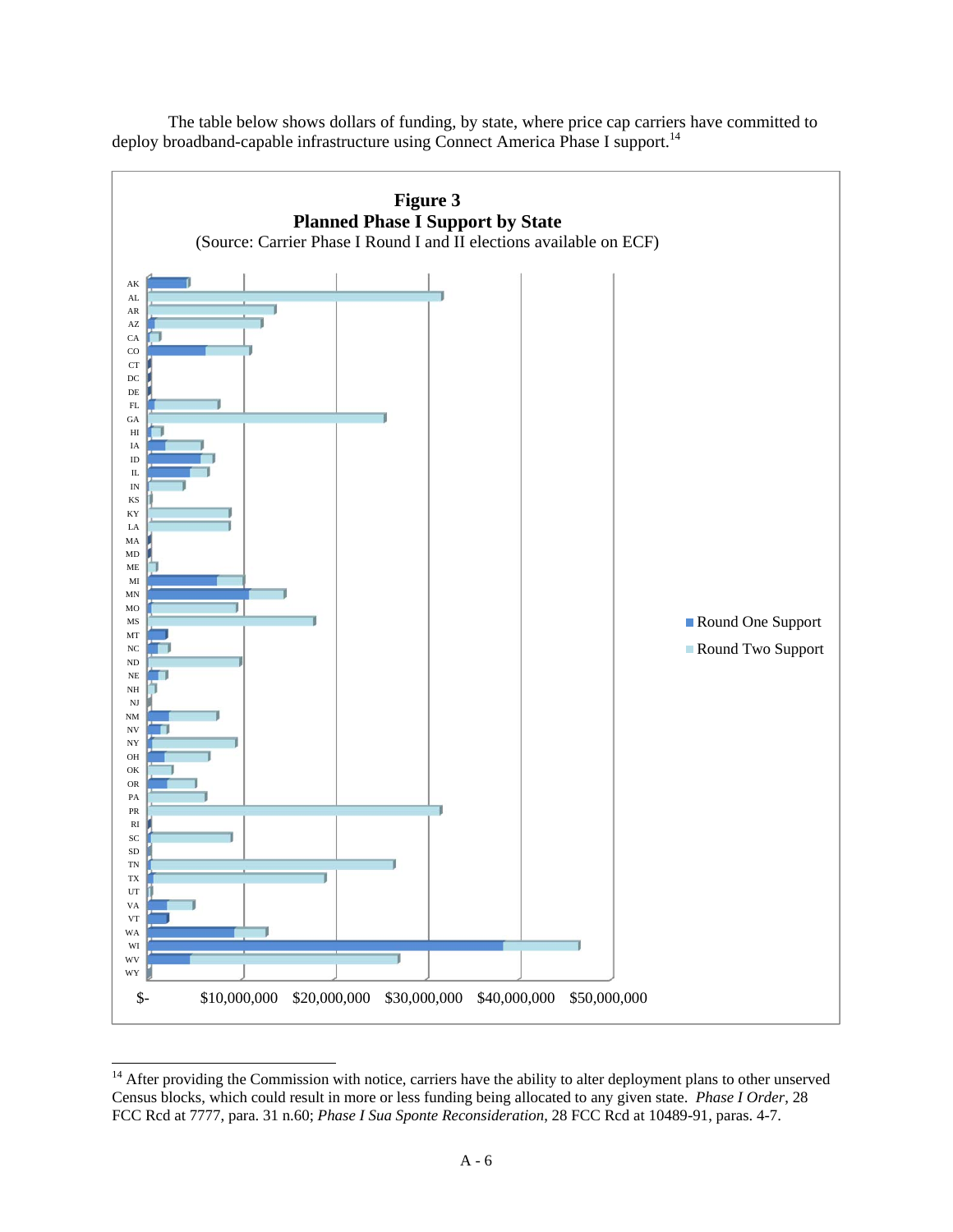# **Connect America Phase II**

In the *USF/ICC Transformation Order*, the Commission determined that it would provide support in Phase II through a combination of "a new forward-looking model of the cost of constructing modern multi-purpose networks" and a competitive bidding process.<sup>15</sup> Using the cost model to "estimate the support necessary to serve areas where costs are above a specified benchmark, but below a second 'extremely high-cost' benchmark," the Commission will offer each price cap carrier "a model-derived support amount in exchange for a commitment to serve all locations in its service territory in a state that, based on the model, fall within the high-cost range and are not served by an competing, unsubsidized provider."<sup>16</sup>

The Commission delegated to the Bureau "the task of selecting a specific engineering cost model and associated inputs that meet the criteria specified" by the Commission.<sup>17</sup> The Commission also directed the Bureau to consider "whether the model ultimately adopted adequately accounts for the costs faced by carriers serving [areas outside of the United States]."18

In April 2013, the Bureau adopted a platform for the Connect America Cost Model (CACM or CAM), which is the basic framework for the model consisting of key assumptions about the design of the network and network engineering, and also addressing certain framework issues relating to inputs.<sup>19</sup> In April 2014, the Bureau released an order finalizing decisions regarding the engineering assumptions in the CAM and adopting the inputs necessary for the model to calculate the cost of serving Census blocks in price cap areas, which will be used to determine the offer of model-based support to price cap carriers.20

The Bureau subsequently commenced the Phase II challenge process to determine the final list of Census blocks eligible for the offer of model-based support.

On June 20, 2014, the Bureau released a Public Notice providing guidance on how the challenge process would be conducted.<sup>21</sup> The Bureau articulated what it meant for a provider to serve an area, what types of evidence parties could file, and how confidential filings would be handled. $^{22}$ 

On June 30, 2014, the Bureau commenced the Phase II challenge process.<sup>23</sup> The Bureau released a list of Census blocks that had been deemed initially eligible for Phase II support, and parties

<sup>22</sup> *Id.* at 7506-13, paras. 8-28.

<sup>15</sup> *USF/ICC Transformation Order*, 26 FCC Rcd at 17725, para. 156.

<sup>&</sup>lt;sup>16</sup> *Id.* For all states for which price cap carriers decline to make the service commitment, the Commission will award ongoing support through a competitive process.

<sup>17</sup> *Id*. at 17725, para. 157; *see also id.* at 17737, para. 192.

<sup>&</sup>lt;sup>18</sup> Id. at 17737, para. 193. These "non-contiguous areas" are Alaska, Hawaii, Puerto Rico, the U.S. Virgin Islands, and the Northern Marianas Islands. *See id*.

<sup>&</sup>lt;sup>19</sup> See Connect America Fund; High-Cost Universal Service Support, WC Docket Nos. 10-90, 05-337, Report and Order, 28 FCC 5301 (Wireline Comp. Bur. 2013).

<sup>&</sup>lt;sup>20</sup> *Connect America Fund et al.*, WC Docket No. 10-90 et al., Report and Order, 29 FCC Rcd 3964 (Wireline Comp. Bur. 2014).

<sup>21</sup> *Wireline Competition Bureau Provides Guidance Regarding Phase II Challenge Process*, WC Docket No. 10-90, Public Notice, 29 FCC Rcd 7505 (Wireline Comp. Bur. 2014).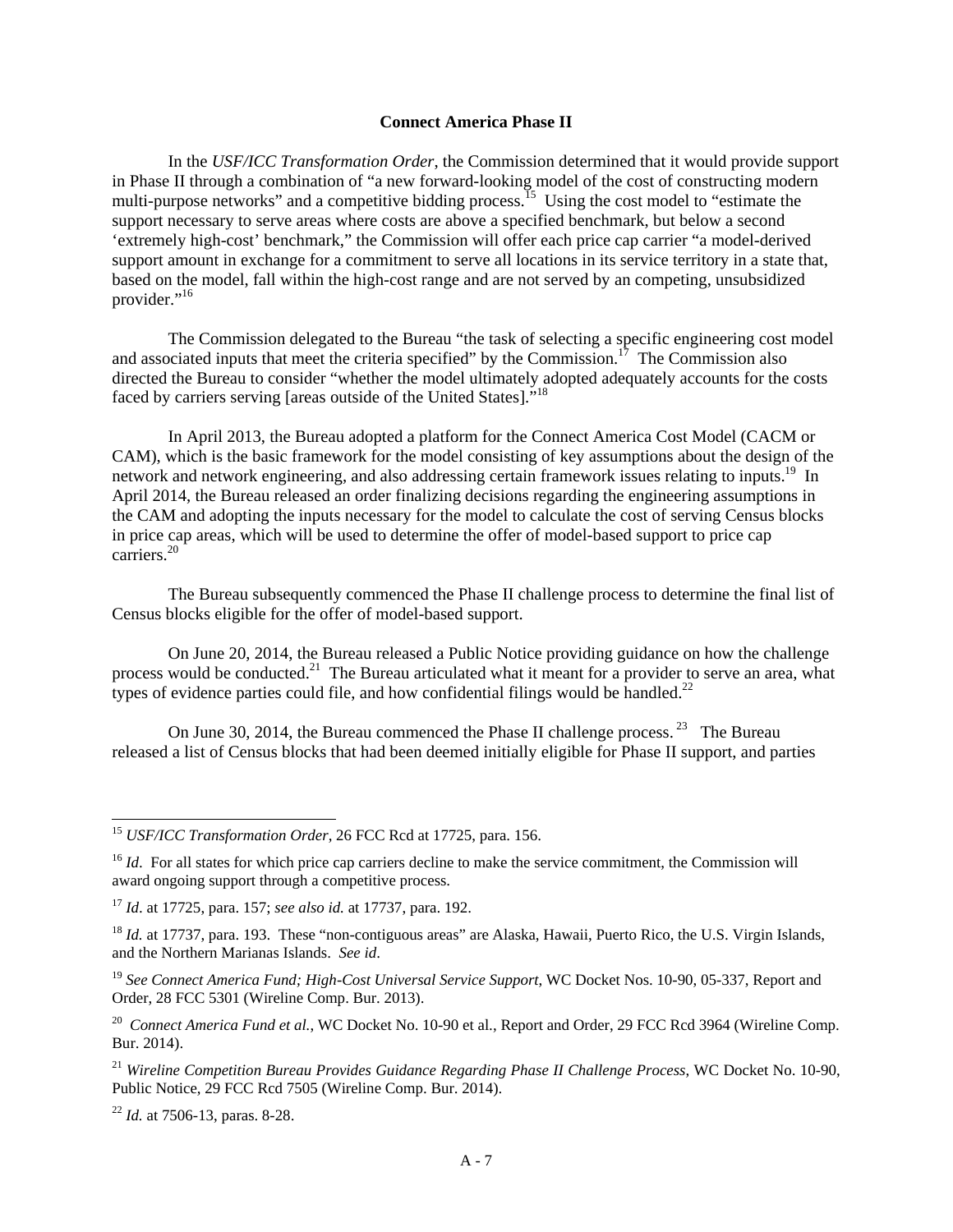had 45 days to challenge that initial list, claiming either that Census blocks should be added to or removed from that list. Nearly 150 parties submitted over 175,000 challenges. On September 26, 2014, the Bureau released a list of challenges that merited responses, giving parties 45 days to reply.<sup>24</sup> The Bureau concluded that 24,225 challenges made a valid prima facie case that a Census block should be treated as served, while 70,868 challenges made a valid prima facie case that a Census block should be treated as unserved. Responses to the prima facie challenges were due November 10. The Bureau will weigh the evidence presented in the challenges and replies to determine which Census blocks should be deemed eligible or ineligible for Phase II support.

In addition to its work on the Connect America Cost Model, the Bureau has taken further actions to implement Phase II. In October 2013, the Bureau released the *Phase II Service Obligations Order*, which specified performance metrics for price cap carriers accepting Phase II model-based support in exchange for a state-level commitment.<sup>25</sup> The Bureau adopted requirements for latency, usage allowance, and pricing for such carriers.<sup>26</sup> The Bureau also articulated how those requirements would apply to determine whether an area would be considered to be served by an unsubsidized competitor.<sup>2</sup>

On October 16, 2014, the Wireline Competition Bureau, Wireless Telecommunications Bureau, and the Office of Engineering and Technology sought comment to further develop the record on a proposed methodology for high-cost recipients to measure and report speed and latency performance to fixed locations.<sup>28</sup>

<sup>26</sup> *Id.* at 15062-76, paras. 6-38.

<sup>27</sup> *Id.* at 15076-80, paras. 39-47.

<sup>(</sup>Continued from previous page) 23 *Wireline Competition Bureau Commences Connect America Phase II Challenges Process,* WC Docket No. 14-93 et al., Public Notice, 29 FCC Rcd 7986 (Wireline Comp. Bur. 2014) (*Challenge Process Commencement Public Notice*).

<sup>24</sup> *Replies Sought in Connect America Phase II Challenge Process*, WC Docket Nos. 10-90, 14-93, DA 14-1397, Public Notice (Wireline Comp. Bur. rel. Sept. 26, 2014).

<sup>25</sup> *Connect America Fund*, WC Docket No. 10-90, Report and Order, 28 FCC Rcd 15060 (Wireline Comp. Bur. 2013) (*Phase II Service Obligations Order*).

<sup>28</sup> *Wireline Competition Bureau, Wireless Telecommunications Bureau and the Office of Engineering and Technology Seek Comment on Proposed Methodology for Connect America High-Cost Universal Service Support Recipients to Measure and Report Speed and Latency Performance to Fixed Locations*, WC Docket No. 10-90, Public Notice, DA 14-1499 (rel. Oct. 16, 2014).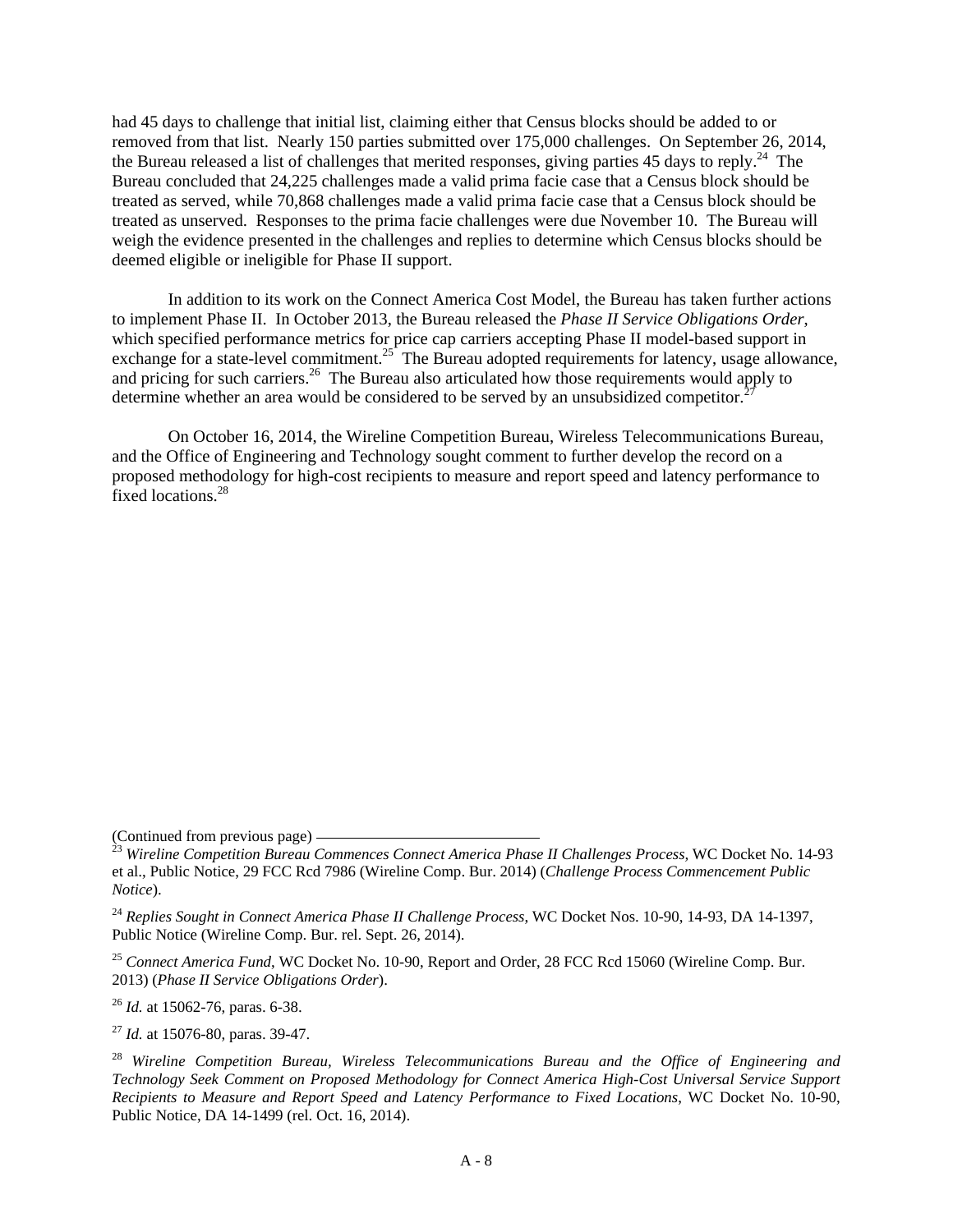### **Mobility Fund**

For the first time, in the *USF/ICC Transformation Order,* the Commission established a universal service support mechanism dedicated exclusively to mobile services – the Mobility Fund. Initial Mobility Fund Phase I support was awarded through a nationwide reverse auction, Auction 901, held in September 2012. This auction made available up to \$300 million in one-time support to accelerate deployment of networks for mobile voice and broadband services in areas unserved by current generation or 3G networks. In this auction, there were a total of 33 winning bidders. The winning bidders are eligible to receive a total of \$299,998,632 in one-time Mobility Fund Phase I universal service support to provide 3G or better mobile voice and broadband services covering up to approximately 83,000 road miles in 795 biddable geographic areas located in 31 states and 1 territory. Since April 2013, the Wireless Telecommunications and Wireline Competition Bureaus have authorized initial disbursements for over \$270 million in winning bids, and announced over \$27 million in auction defaults. Of the authorized winning bids, three winning bidders subsequently defaulted on their performance obligations for bids totaling over \$53 million. A performance default by Allied Wireless Communications Corporation (Allied), accounted for over 86 percent of the total performance default amount and occurred because Allied's parent company assigned to AT&T the licenses that Allied needed to meet its performance requirements. The Bureaus are actively processing the remaining application for support.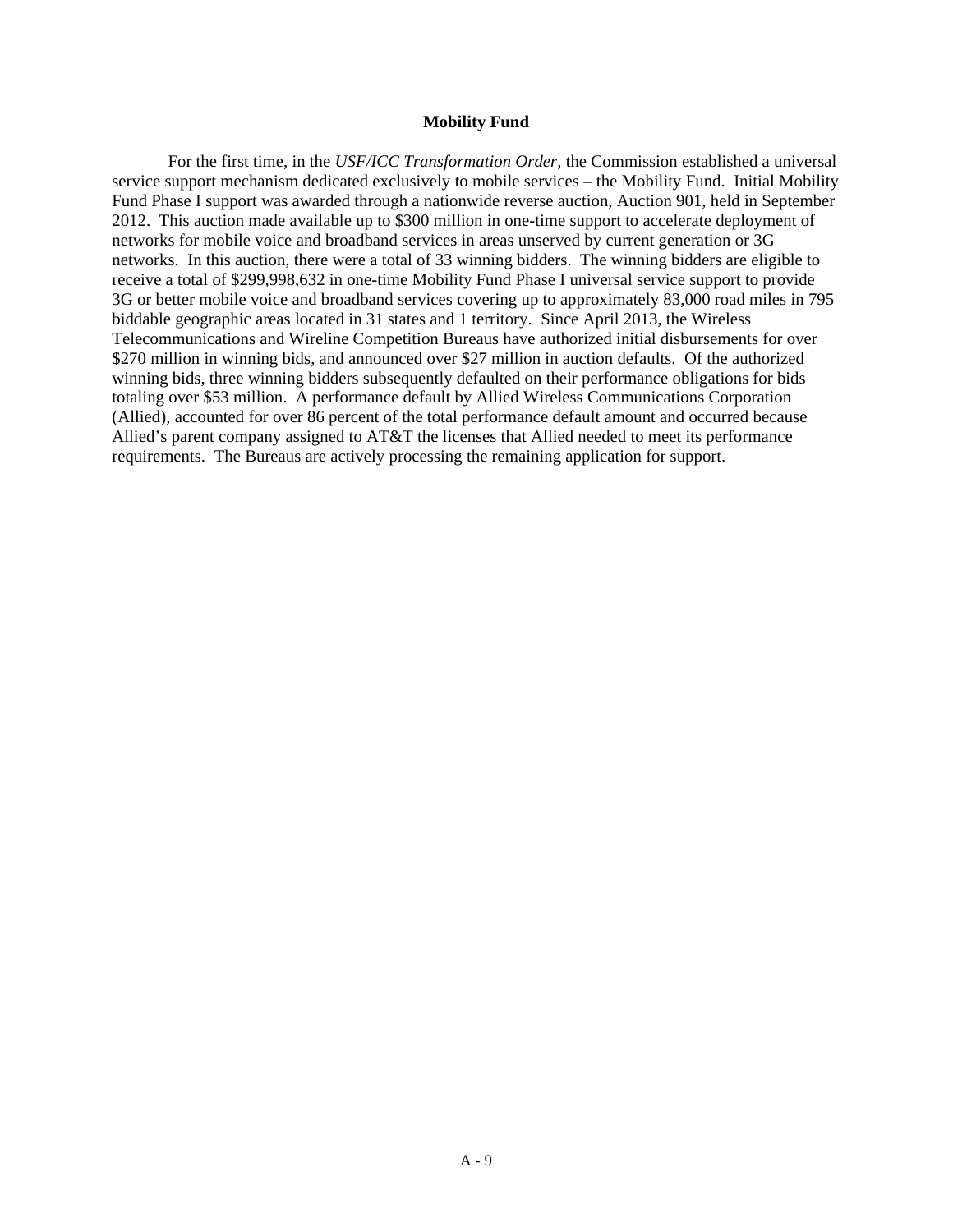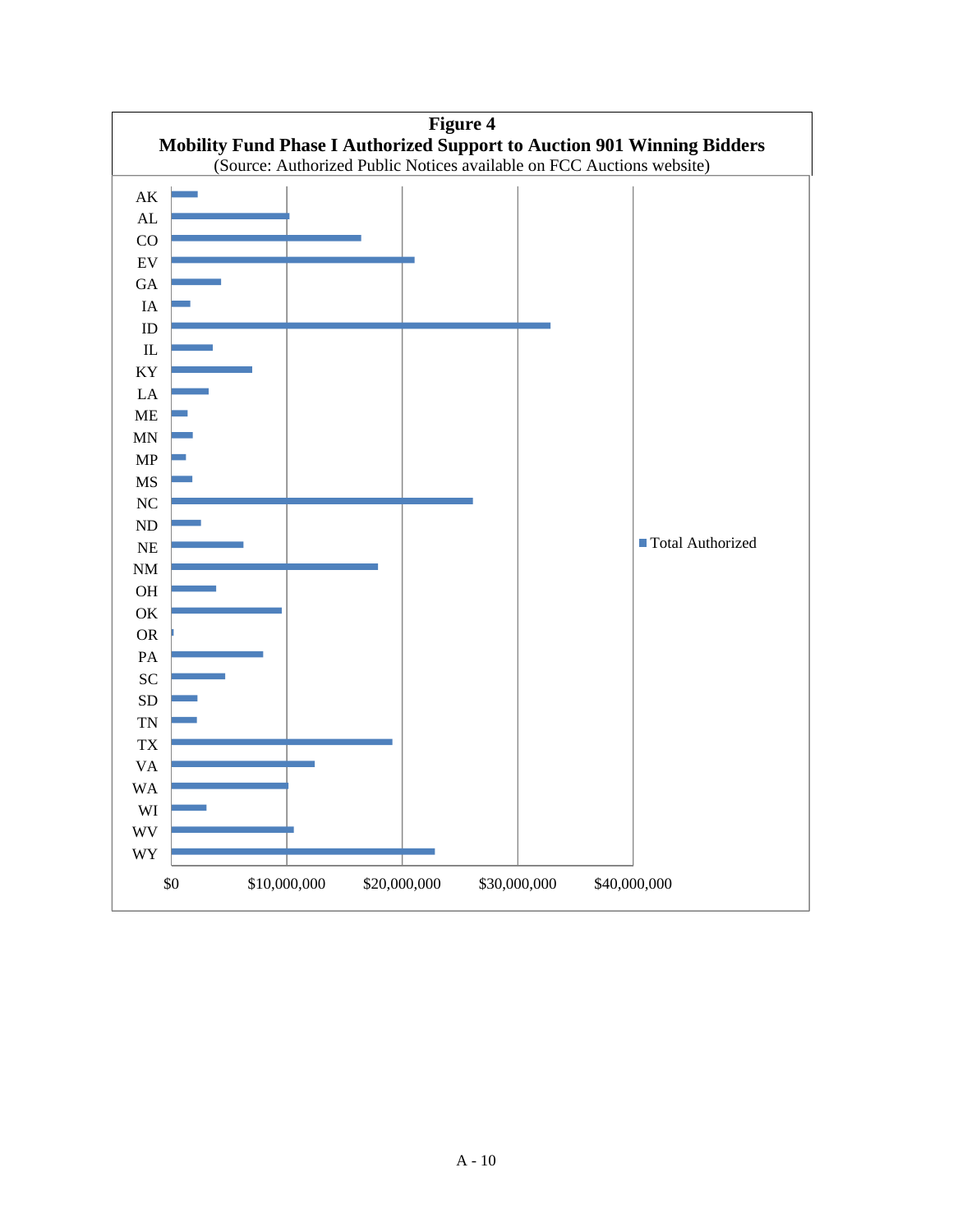### **Tribal Mobility Fund Phase I**

The Commission set aside \$50 million in one-time (Phase I) support to accelerate immediately deployment of networks for mobile voice and broadband services in unserved Tribal land areas to be awarded through a separate complementary one-time Tribal Mobility Fund Phase I auction. This auction, designated Auction 902, was completed on February 25, 2014. The five winning bidders are eligible to receive a total of up to \$49,806,874 in one-time Tribal Mobility Fund Phase I universal service support to provide 3G or better mobile voice and broadband services covering a population of 56,932 in 80 biddable areas. These areas include 18 biddable areas on five Reservations or Tribal lands in Arizona, Montana, New Mexico, and Utah; and 62 biddable areas in 49 Alaska Native Village Statistical Areas and 13 bidding areas otherwise in Alaska Native Regions. The Bureaus have authorized or announced they are ready to authorize the \$49,806,874 in support.

### **Rural Broadband Experiments**

Taking further steps to implement the Connect America Fund, in July 2014, the Commission adopted a \$100 million budget for rural broadband experiments and established an objective methodology for selecting projects among formal applications from those carriers that would deploy new, robust broadband to consumers in price cap areas.<sup>29</sup> The \$100 million available for the experiments is divided into three groups as follows:

- \$75 million to test competitive interest in building networks that are capable of delivering 100 Mbps downstream and 25 Mbps upstream for the same or lower amounts of support than will be offered to incumbent price carriers in Phase II of the Connect America Fund;
- \$15 million to test interest in delivering service at 10 Mbps downstream/1 Mbps upstream speeds in high cost areas; and
- \$10 million for 10 Mbps downstream/1 Mbps upstream service in areas that are extremely costly to serve.

Applications were due on November 7, 2014.

 $\overline{a}$ 

<sup>29</sup> *Connect America Fund, ETC Annual Reports and Certifications*, Report and Order and Further Notice of Proposed Rulemaking, 29 FCC Rcd 8769 (2014).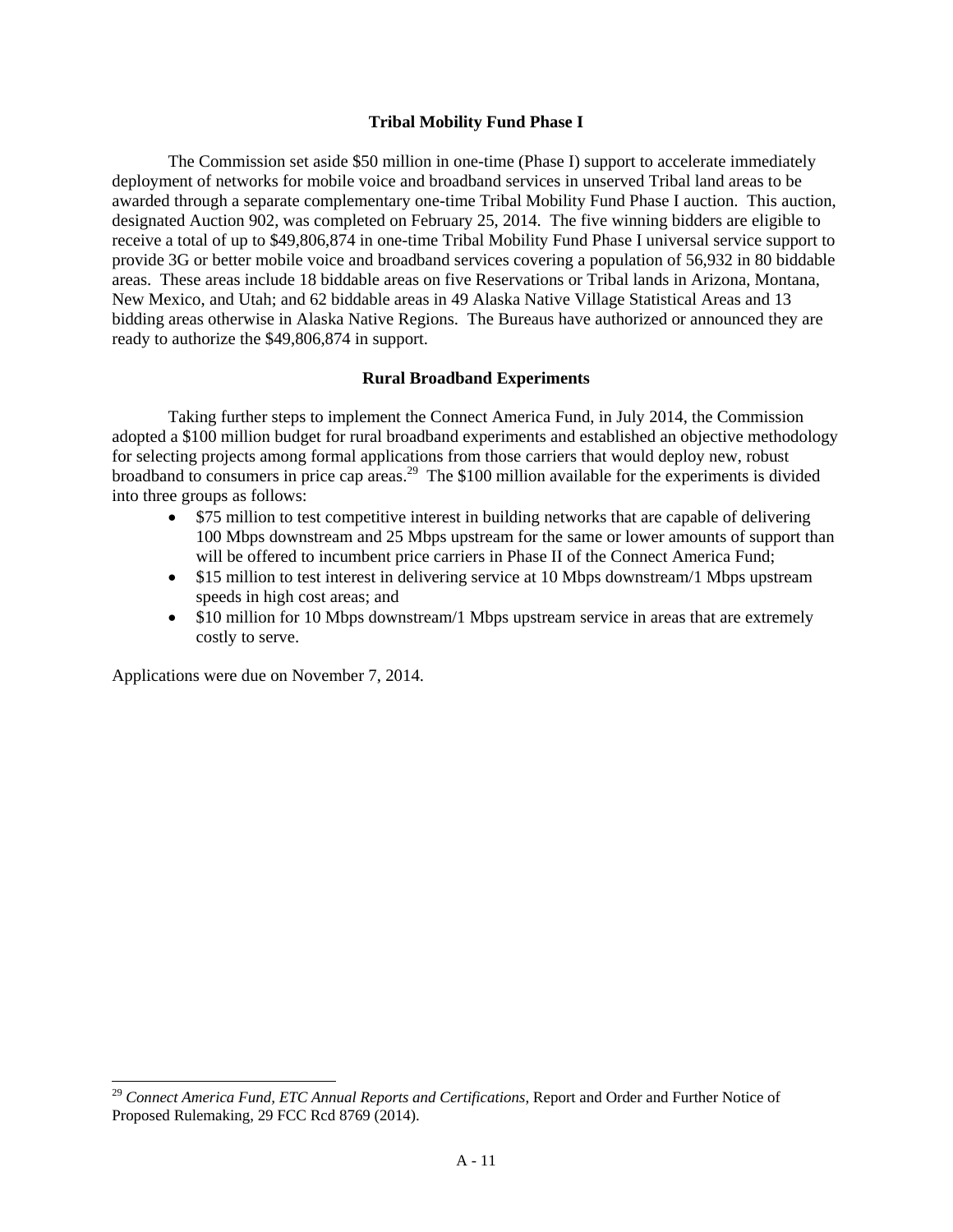## **Phase Out of Safety Net Additive**

In the *USF/ICC Transformation Order*, the Commission decided to phase out a high-cost universal service support mechanism known as the Safety Net Additive (SNA) because it was generally providing support for carriers based on line loss rather than new investment.<sup>30</sup> The Commission determined that carriers that qualified for SNA support due to a 14 percent or greater increase in investment over the prior year would continue to receive support, while carriers qualifying for SNA based on line loss would have their SNA support eliminated in 2013.<sup>31</sup> In 2014, the Commission modified this decision to provide SNA support to carriers that would have qualified under the prior rules based on significant network investments made in 2010 and 2011.<sup>32</sup>

Figure 5 below demonstrates the change in total SNA support for price cap and rate-of-return carriers following the reforms adopted in the *USF/ICC Transformation Order*.

| Figure 5<br><b>Safety Net Claims</b><br>(in \$millions)<br>(Source: Table 3.3; *2014 is based on annualized January 2014-June 2014 data) |             |                          |      |       |  |  |
|------------------------------------------------------------------------------------------------------------------------------------------|-------------|--------------------------|------|-------|--|--|
|                                                                                                                                          | <u>2011</u> | 2012                     | 2013 | 2014* |  |  |
| <b>Rate-of-Return</b><br><b>Carriers</b>                                                                                                 | 65.5        | 41.6                     | 19.4 | 16.4  |  |  |
| <b>Price Cap</b><br><b>Carriers</b>                                                                                                      | 10.7        | $\overline{\phantom{a}}$ |      | -     |  |  |
| <b>Total</b>                                                                                                                             | 76.2        | 41.6                     | 19.4 | 16.4  |  |  |

<sup>30</sup> *USF/ICC Transformation Order*, 26 FCC Rcd at 17758, para. 252. In 2001, the Commission created SNA to provide further support to incumbent carriers that made significant investment in their infrastructure. The rule provided additional support for the qualifying year and four subsequent years. *See Federal-State Joint Board on Universal Service; Multi-Association Group (MAG) Plan for Regulation of Interstate Services of Non-Price Cap Incumbent Local Exchange Carriers and Interexchange Carriers*, Fourteenth Report and Order, Twenty-Second Order on Reconsideration, and Further Notice of Proposed Rulemaking in CC Docket No. 96-45, and Report and Order in CC Docket No. 00-256, 16 FCC Rcd 11244, 11276-81, paras. 77-90 (2001) (*Rural Task Force Order*).

<sup>31</sup> *USF/ICC Transformation Order*, 26 FCC Rcd at 17758, para. 252*.*

<sup>&</sup>lt;sup>32</sup> Connect America Fund, et al., WC Docket Nos. 10-90, 10-208, 14-58, 07-135, 01-92, , Report and Order, Declaratory Ruling, Order, Memorandum Opinion and Order, Seventh Order on Reconsideration, and Further Notice of Proposed Rulemaking, 29 FCC Rcd 7051, 7088-90, paras. 109-115 (2014) (*April 2014 Connect America Order*).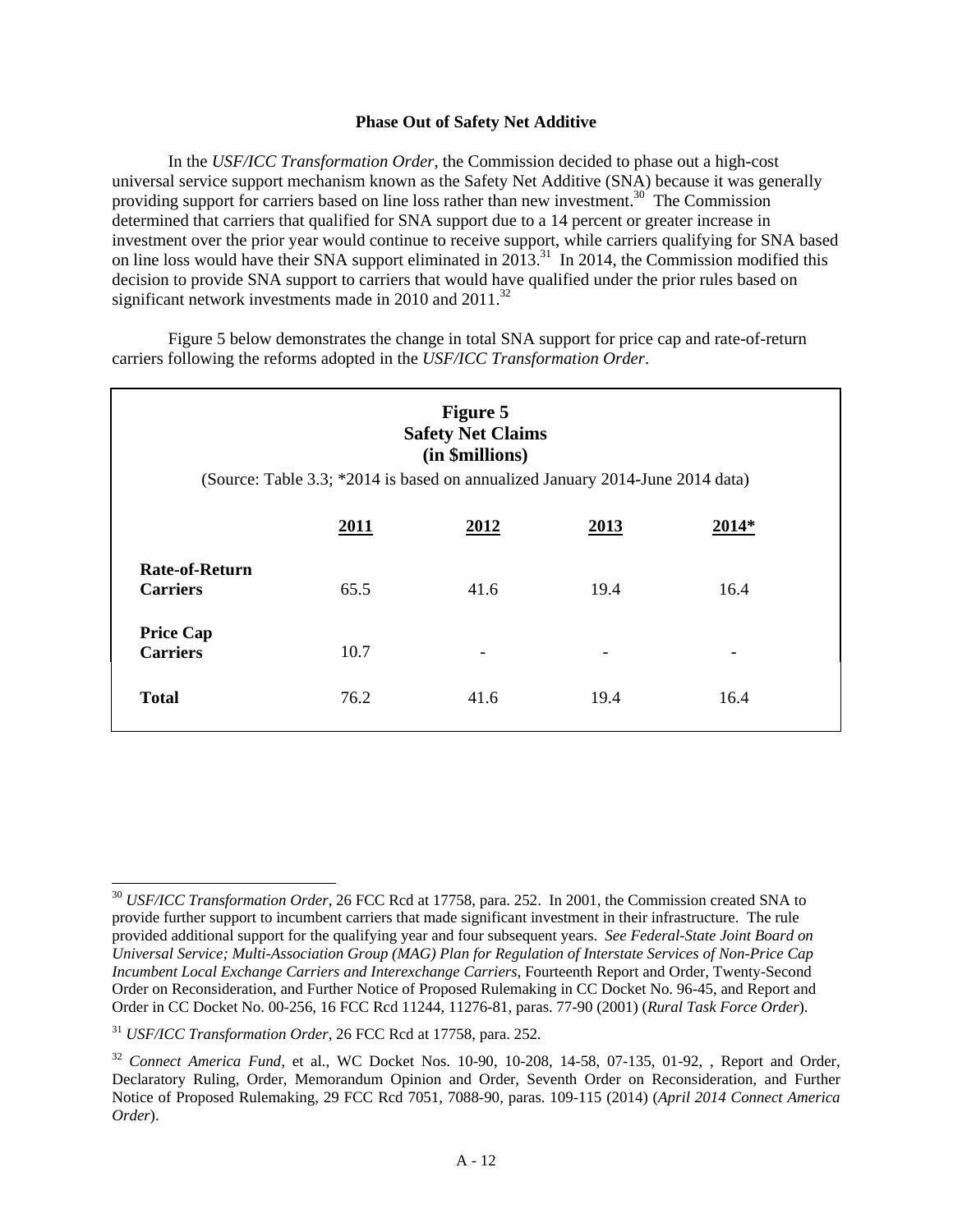### **Benchmarking Rule**

In the *USF/ICC Transformation Order,* the Commission adopted a benchmarking rule to place limits on capital and operating expenses eligible for reimbursement through high-cost loop support (HCLS) and redistribute available HCLS to carriers that stay within these limits.<sup>33</sup> The Bureau initially implemented this rule in April 2012.<sup>34</sup> On February 27, 2013, the Commission reconsidered some aspects of the rule, directing the Bureau to develop a regression methodology to generate a single total loop cost cap for each study area beginning in 2014 and modify the phase-in of the benchmarks for 2013 to provide carriers additional time to adjust to the changes.<sup>35</sup> On July 26, 2013, the Bureau adopted an order maintaining the 2013 regression methodology for 2014 to provide predictability for carriers while the Bureau incorporated new geographic data and obtained public input on the development of the single cap.<sup>36</sup> The order also exempted Alaska from the benchmark rule for 2014.<sup>37</sup> In April 2014, the Commission eliminated the benchmarking rule, determining that the rule may have unintentionally encouraged carriers that were not subject to the benchmarks to believe that they needed to limit investment in broadband-capable networks, and stated that HCLS support would be distributed as it had been prior to the *USF/ICC Transformation Order*. 38 This order became effective on August 1, 2014. Figure 6 below demonstrates the number of carriers affected and the amount of support redistributed by the benchmarking rule between July 2012 and July 2014.<sup>39</sup> The approximately \$41 million redistributed accounts for a small percentage of the \$1.5 billion in HCLS awarded during the same two-year period.

| <b>Figure 6</b><br><b>Study Areas Affected by Benchmarking Rule</b><br>July 2012 through July 2014<br>(in \$millions) |                                                            |        |  |  |  |
|-----------------------------------------------------------------------------------------------------------------------|------------------------------------------------------------|--------|--|--|--|
|                                                                                                                       | (Source: Supplemental Material File "HCL Benchmarks.xlsx") |        |  |  |  |
| <b>Study Areas Affected</b><br><b>Number</b><br>Amount                                                                |                                                            |        |  |  |  |
| <b>HCLS</b> Increase                                                                                                  | 781                                                        | 40.7   |  |  |  |
| 216<br><b>HCLS</b> No Change                                                                                          |                                                            |        |  |  |  |
| <b>HCLS</b> Decrease                                                                                                  | 102                                                        | (40.5) |  |  |  |

 $\overline{a}$ <sup>33</sup> *Id*. at 17741-47, paras. 210-26.

<sup>37</sup> *Id*. at para 1.

<sup>38</sup> *CAF Omnibus Order*, 29 FCC Rcd at 7097-99, paras. 130-136.

<sup>&</sup>lt;sup>34</sup> Connect America Fund; High-Cost Universal Service Support, WC Docket Nos. 10-90, 05-337, Order, 27 FCC Rcd 4235 (2012) (*HCLS Benchmarks Implementation Order*).

<sup>35</sup> *See Sixth Order on Reconsideration*.

<sup>36</sup> *Connect America Fund; High-Cost Universal Service Support,* WC Docket Nos. 10-90, 05-337, Order, 28 FCC Rcd 10999 (Wireline Comp. Bur. 2013).

<sup>&</sup>lt;sup>39</sup> Federal Communications Commission Response to United States House of Representatives Committee on Energy and Commerce Universal Service Fund Data Request of August 2, 2013, Requests 9, 10 *available at* http://democrats.energycommerce.house.gov/sites/default/files/documents/FCC-Response-to-USF-Data-Request-2014-1-14.pdf.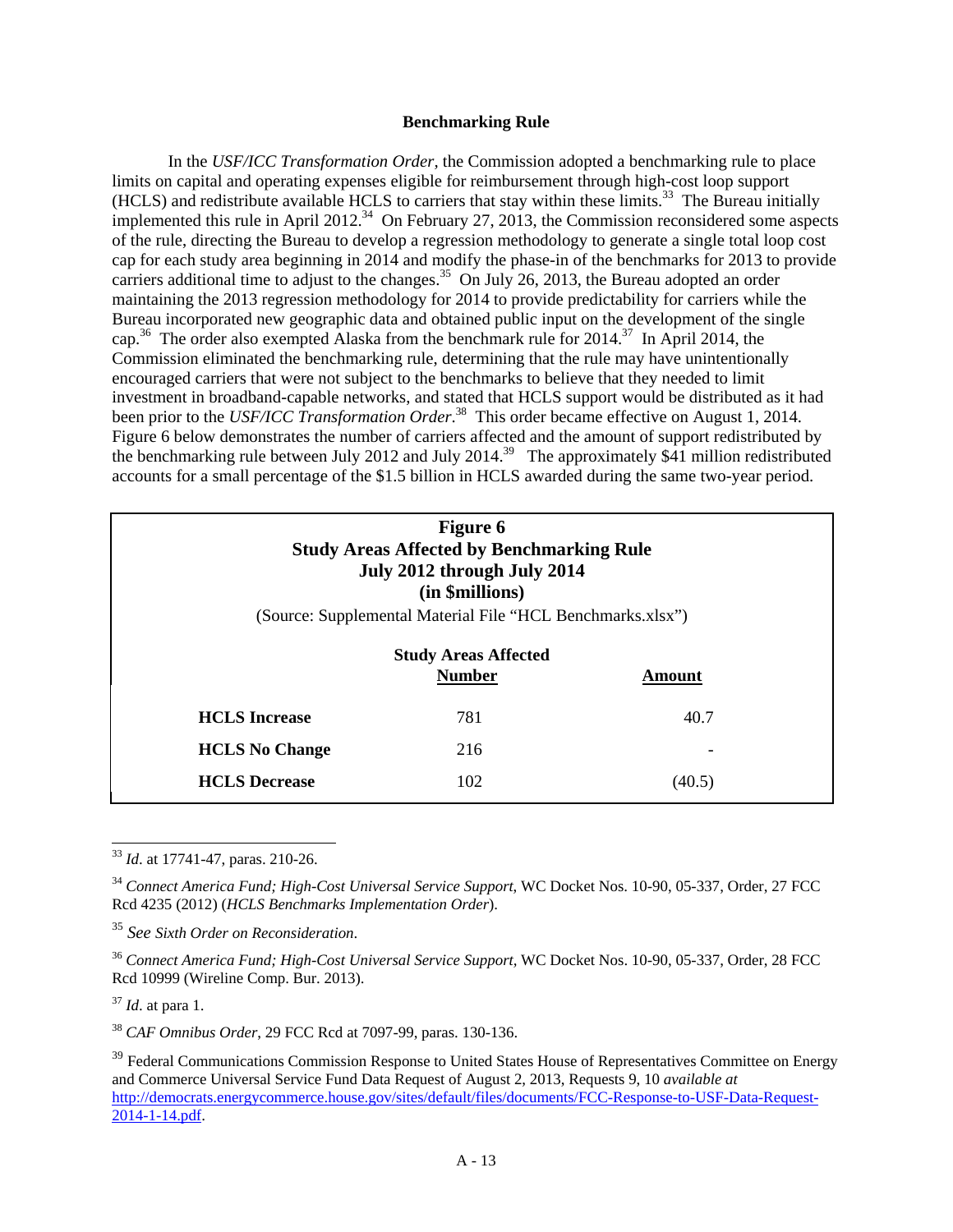We note that support for rate-of-return carriers has been subject to the HCLS cap and rural growth factor for more than a decade, which were not altered in the *USF/ICC Transformation Order*. 40 In 2001, the Commission modified the distribution of HCLS by re-basing the fund for rural telephone companies and retaining an indexed cap.41 Specifically, the Commission concluded that the total cap on HCLS would be adjusted annually by a rural growth factor equal to annual changes in gross domestic product (GDP) and the consumer price index (CPI) and changes in the total number of working loops.<sup>42</sup> Given decreases in working loops in rate-of-return areas in recent years, the indexed cap has limited HCLS for many rate-of-return carriers.

Figure 7 displays information regarding the amounts of HCLS and interstate common line support (ICLS) disbursed to incumbent rate-of-return providers from  $2011$ - $2014$ <sup>43</sup>



 $\overline{a}$ <sup>40</sup> *See Rural Task Force Order*, 16 FCC Rcd 11244.

<sup>41</sup> *See id*. at 11249, para. 12.

 $42$  *Id.* 

<sup>43</sup> Prior to the *USF/ICC Transformation Order*, some price cap carriers received HCLS. Companies received support depending on whether they were classified as either "rural" or "non-rural" under the Commission's rules (rural companies received high-cost loop support, while non-rural companies received high-cost model support) and how they were regulated at the interstate level (rate-of-return carriers received ICLS, while price cap carriers received interstate access support). *See Connect America Fund; A National Broadband Plan for Our Future; Establishing Just and Reasonable Rates for Local Exchange Carriers; High-Cost Universal Service Support; Developing a Unified Intercarrier Compensation Regime; Federal-State Joint Board on Universal Service; Lifeline and Link-Up*, WC Docket Nos. 10-90, 07-135, 05-337, 03-109, GN Docket No. 09-51, CC Docket Nos. 01-92, 96- 45, Notice of Proposed Rulemaking and Further Notice of Proposed Rulemaking, 26 FCC Rcd 4554, 4610, para. 164 (2011). For example, if a price cap carrier was classified as a "rural" carrier, it would have been eligible to receive HCLS. Thus, one cannot directly compare the total HCLS support amounts for the period pre-2012 to the amounts received by rate-of-return carriers post-2012.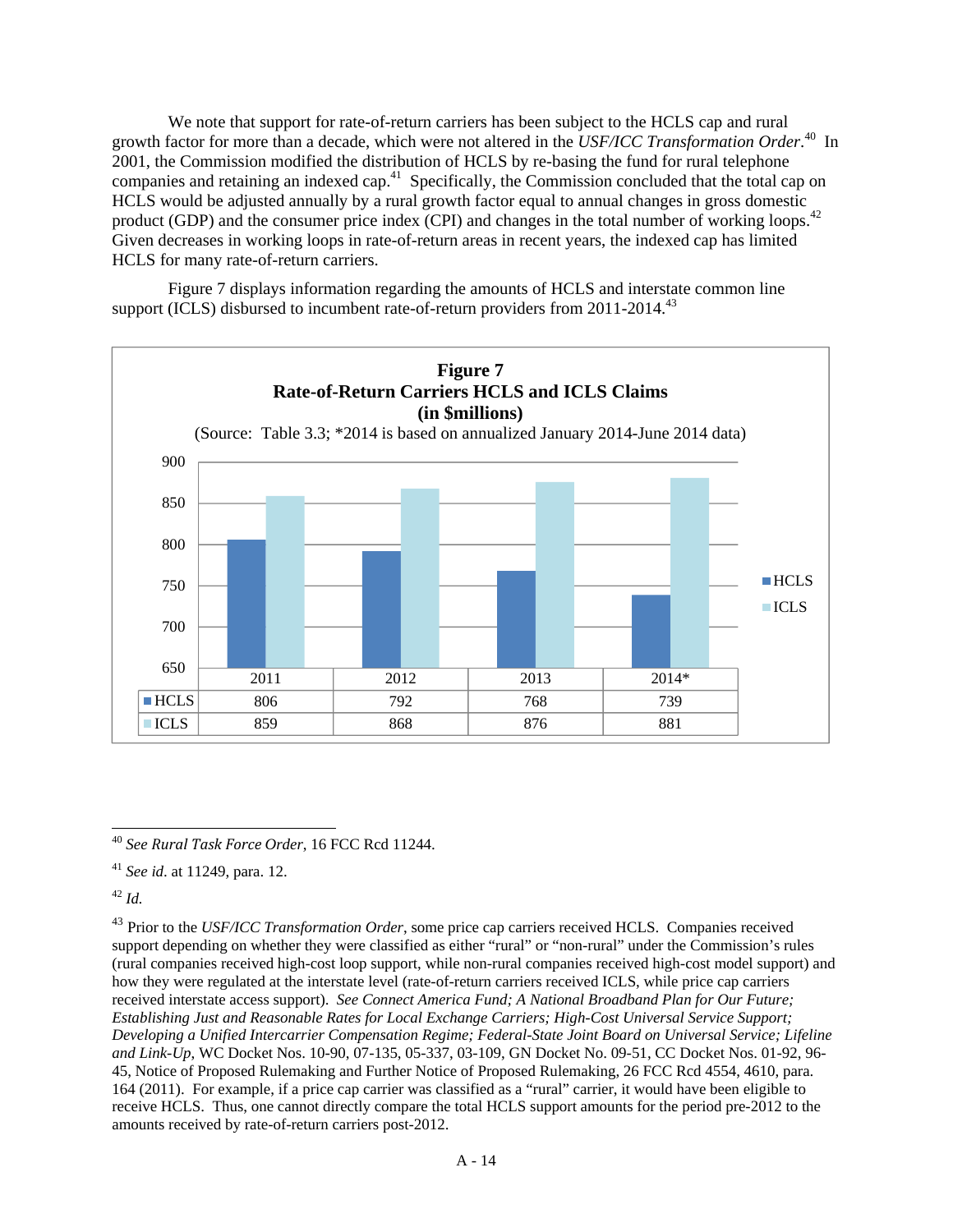## **Elimination of Local Switching Support**

Local Switching Support (LSS) allowed rural incumbent local exchange carriers (LECs) serving 50,000 access lines or fewer to allocate a larger percentage of their switching costs (including related overhead costs) to the interstate jurisdiction and recover those costs through the federal universal service fund.<sup>44</sup> Effective July 1, 2012, the Commission eliminated LSS as a stand-alone support program.<sup>45</sup> It also allowed for recovery of some of the costs previously covered by LSS through the Connect America Fund ICC recovery mechanism.<sup>46</sup>

# **\$250 per Line Cap**

In the *USF/ICC Transformation Order*, the Commission adopted a new rule establishing a presumptive per-line cap of \$250 per month on total high-cost universal service support, exclusive of Connect America Fund ICC support for all  $ETCs$ .<sup>47</sup> The Commission concluded that support in excess of that amount should not be provided without further justification.<sup>48</sup> Incumbent ETCs were subject to a phase-down to bring their support to the \$250 cap between July 1, 2012 and June 30, 2014. The cap became fully effective on July 1, 2014.

Figure 8 shows total high-cost support per line for 2013 for the companies receiving the highest amounts per line and which of those companies have requested a waiver of the presumptive cap. Some study areas still received legacy support above \$3,000 per line annually because the \$250 per-month, perline cap on support was not fully implemented until July 1, 2014, while others, as noted, have been granted a waiver of this cap. In addition, some study areas with legacy support below \$3,000 annually are included because the sum of legacy and Connect America Fund ICC support is in excess of \$3,000 per year.

<sup>44</sup> *USF/ICC Transformation Order*, 26 FCC Rcd at 17758, para. 253.

<sup>45</sup> *Id.* at 17760, para. 257.

<sup>46</sup> *Id.* at 17967, para. 867.

<sup>47 47</sup> C.F.R. § 54.302.

<sup>48</sup> *USF/ICC Transformation Order*, 26 FCC Rcd at 17765, para. 274*.*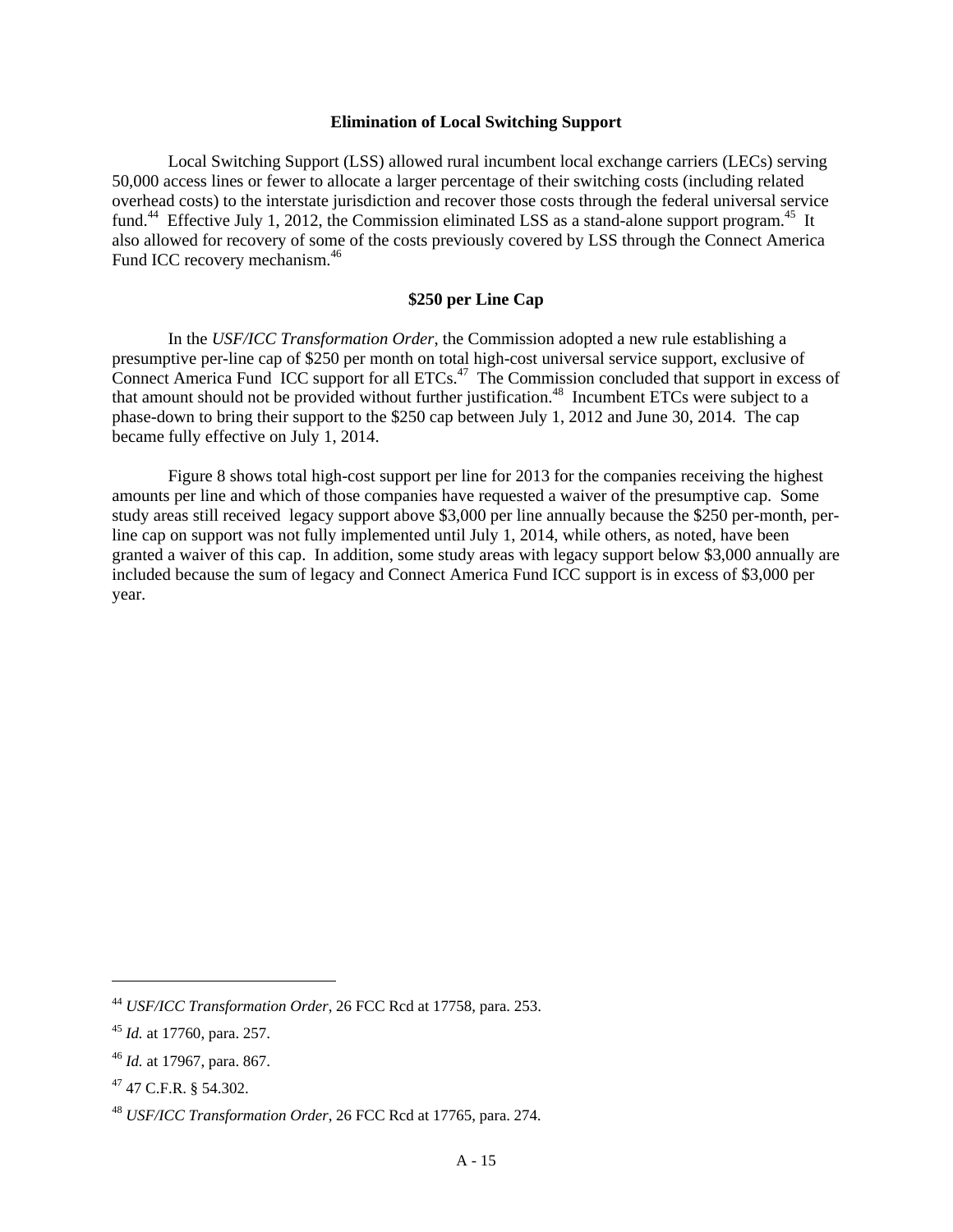| <b>Figure 8</b><br>Incumbent Study Areas with Annual High-Cost Support per Line Exceeding \$3,000 in<br>2013 |                |                              |                                                      |                                                                              |
|--------------------------------------------------------------------------------------------------------------|----------------|------------------------------|------------------------------------------------------|------------------------------------------------------------------------------|
| (Source: Supplementary Material in file named HC RoR Claims per Line - by Study Area.xlsx)                   |                |                              |                                                      |                                                                              |
| <b>Study Area Name</b>                                                                                       | <b>State</b>   | Waiver<br><b>Disposition</b> | <b>Legacy</b><br><b>High Cost</b><br><b>Per Line</b> | <b>Total High Cost</b><br>$(Legacy +$<br>CAF/ICC)<br><b>Support Per Line</b> |
| Accipiter Comm.                                                                                              | AZ             | Granted                      | \$3,693                                              | \$3,798                                                                      |
| <b>Adak Tel Utility</b>                                                                                      | AK             | Interim<br>Granted           | \$9,402                                              | \$10,906                                                                     |
| Agate Mutual Tel Co.                                                                                         | CO             |                              | \$3,757                                              | \$4,038                                                                      |
| <b>Allband Communications</b><br>Cooperative                                                                 | MI             | Granted                      | \$7,511                                              | \$7,674                                                                      |
| Baca Valley Tel Co.                                                                                          | $\rm NM$       |                              | \$3,098                                              | \$3,230                                                                      |
| <b>Beaver Creek Telephone Company</b>                                                                        | <b>WA</b>      |                              | \$2,329                                              | \$3,277                                                                      |
| Beehive Tel Co. - NV                                                                                         | ${\rm NV}$     |                              | \$3,203                                              | \$5,619                                                                      |
| Beehive Tel Co. - UT                                                                                         | UT             |                              | \$3,141                                              | \$4,653                                                                      |
| Big Bend Tel Co. Inc.                                                                                        | <b>TX</b>      | Withdrawn                    | \$2,953                                              | \$3,067                                                                      |
| <b>Border To Border</b>                                                                                      | <b>TX</b>      | Dismissed                    | \$8,856                                              | \$9,671                                                                      |
| Cunningham Tel Co.                                                                                           | <b>KS</b>      |                              | \$2,975                                              | \$3,048                                                                      |
| Dell Tel. Co-Op - TX                                                                                         | <b>TX</b>      | Dismissed                    | \$4,173                                              | \$4,466                                                                      |
| Hartman Tel Exch Inc.                                                                                        | NE             |                              | \$2,958                                              | \$3,444                                                                      |
| Kanokla Tel Assn-OK                                                                                          | OK             |                              | \$3,041                                              | \$3,142                                                                      |
| La Harpe Tel Co. Inc.                                                                                        | <b>KS</b>      |                              | \$3,236                                              | \$3,597                                                                      |
| Lakeside Tel. Co.                                                                                            | <b>MS</b>      |                              | \$3,008                                              | \$3,176                                                                      |
| Leaco Rural Tel Coop                                                                                         | $\rm NM$       |                              | \$2,894                                              | \$3,227                                                                      |
| Midvale-AZ                                                                                                   | AZ             |                              | \$2,895                                              | \$3,140                                                                      |
| Mutual Tel Co.                                                                                               | <b>KS</b>      |                              | \$3,362                                              | \$3,566                                                                      |
| North State Tel Co.                                                                                          | <b>OR</b>      |                              | \$3,294                                              | \$3,424                                                                      |
| Oregon Tel Corp.                                                                                             | <b>OR</b>      |                              | \$2,406                                              | \$3,055                                                                      |
| Oregon-Idaho Util.                                                                                           | <b>OR</b>      |                              | \$3,090                                              | \$3,872                                                                      |
| Pine Tel System Inc.                                                                                         | <b>OR</b>      |                              | \$3,971                                              | \$4,697                                                                      |
| S. Central Tel - OK                                                                                          | OK             | Dismissed                    | \$3,851                                              | \$3,963                                                                      |
| Sandwich Isles Comm.                                                                                         | H <sub>I</sub> | Denied                       | \$4,911                                              | \$7,043                                                                      |
| South Park Tel Co.                                                                                           | CO             | Withdrawn                    | \$3,929                                              | \$4,438                                                                      |
| Southern Montana Tel.                                                                                        | MT             |                              | \$2,987                                              | \$3,251                                                                      |
| St John Tel Co.                                                                                              | WA             |                              | \$3,016                                              | \$3,176                                                                      |
| Summit Tel & Tel-AK                                                                                          | AK             |                              | \$3,252                                              | \$3,638                                                                      |
| Terral Tel Co.                                                                                               | OK             |                              | \$4,061                                              | \$4,953                                                                      |
| <b>Westgate Communications LLC</b><br>d/b/a Weavtel                                                          | <b>WA</b>      |                              | \$7,096                                              | \$11,259                                                                     |
| XIT Rural Tel Co-Op                                                                                          | TX             |                              | \$2,875                                              | \$3,046                                                                      |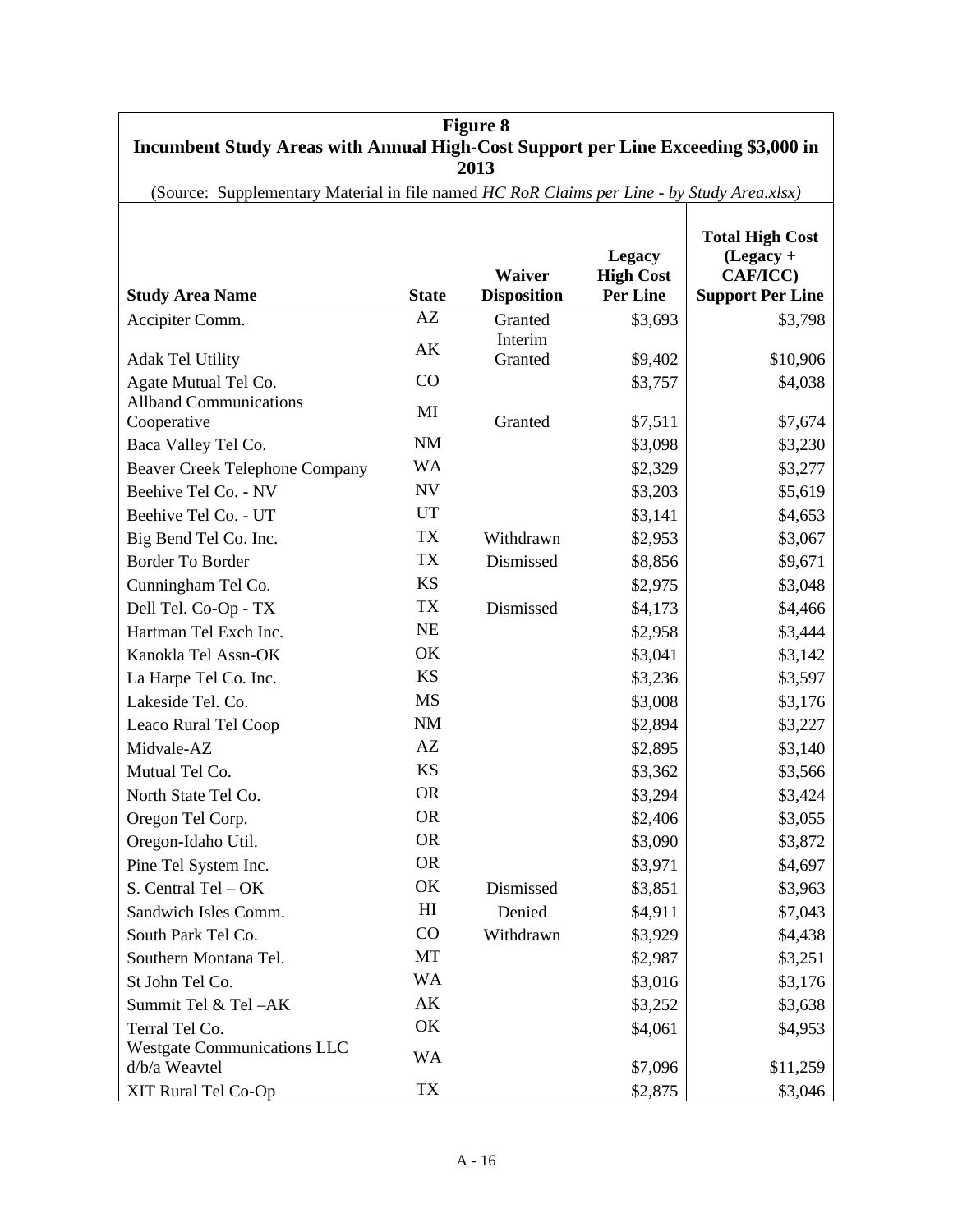Figure 9 shows total support reductions from 2012-2014 as a result of implementation of the \$250 per-month, per-line cap. The legacy support per-line figures in Figure 8 would have been higher without these reductions.

| <b>Figure 9</b>                                                                      |              |                  |                  |                   |
|--------------------------------------------------------------------------------------|--------------|------------------|------------------|-------------------|
| High-Cost Support Reductions As Result of \$250 per-month Cap                        |              |                  |                  |                   |
| (Source: USAC Claims Data; *2014 is based on annualized January 2014-June 2014 data) |              |                  |                  |                   |
| <b>Study Area Name</b>                                                               | <b>State</b> | 2012             | 2013             | 2014*             |
| Accipiter Comm.                                                                      | AZ           | 344,358          | $\Omega$         | 0                 |
|                                                                                      |              |                  |                  |                   |
| <b>Adak Tel Utility</b>                                                              | AZ           | 225,420          | 545,280          | 818,412           |
| Agate Mutual Tel Co.                                                                 | CO           | 24,480           | 80,292           | 108,720           |
| Baca Valley Tel Co.                                                                  | NM           | 0                | 74,703           | 192,480           |
| <b>Beaver Creek Telephone Company</b>                                                | WA           | 60,600           | $\theta$         | 0                 |
| Beehive Tel Co. - NV                                                                 | ${\rm NV}$   | 5,976            | 34,962           | 166,428           |
| Beehive Tel Co. - UT                                                                 | UT           | 12,564           | 108,390          | $\theta$          |
| Big Bend Tel Co. Inc.                                                                | <b>TX</b>    | 70,788           | $\Omega$         | $\theta$          |
| <b>Blue Valley Tele-Com</b>                                                          | <b>KS</b>    | 52,782           | $\Omega$         | 0                 |
| <b>Border To Border</b>                                                              | <b>TX</b>    | 200,568          | 550,254          | 704,184           |
| Cunningham Tel Co.                                                                   | <b>KS</b>    | $\Omega$         | 4,965            | 91,932            |
| Dell Tel. Co-Op - TX                                                                 | TX           | 383,544          | 849,516          | 960,960           |
| Kanokla Tel Assn-OK                                                                  | OK           | $\overline{0}$   | 36,291           | 0                 |
| La Harpe Tel Co. Inc.                                                                | <b>KS</b>    | 27,816           | 73,881           | 161,364           |
| Lakeside Tel. Co.                                                                    | <b>MS</b>    | 0                | 2,259            | $\mathbf{\Omega}$ |
| Mutual Tel Co.                                                                       | <b>KS</b>    | 38,346           | 152,101          | 184,944           |
| North State Tel Co.                                                                  | <b>OR</b>    | 59,262           | 129,006          | 225,840           |
| Oregon-Idaho Util.                                                                   | <b>OR</b>    | $\overline{0}$   | 51,297           | 43,236            |
| Pine Tel System Inc.                                                                 | <b>OR</b>    | 232,872          | 898,938          | 1,302,252         |
| S. Central Tel - OK                                                                  | OK           | 115,932          | 247,656          | 298,350           |
| Sacred Wind                                                                          | <b>NM</b>    | 206,244          | 176,334          | $\theta$          |
| Sandwich Isles Comm.                                                                 | H            | 2,208,306        | 5,403,759        | 5,171,964         |
| South Park Tel. Co.                                                                  | CO           | 67,362           | 151,908          | 152,928           |
| Southern Montana Tel.                                                                | MT           | $\theta$         | 26,064           | 110,424           |
| St John Tel Co.                                                                      | <b>WA</b>    | 10,584           | 7,086            | 0                 |
| Summit Tel & Tel -AK                                                                 | АK           | 28,464           | 61,167           | 66,540            |
| Terral Tel Co.                                                                       | OK           | 81,564           | 232,056          | 348,636           |
| Tri-County Tel Assn                                                                  | KS           | 0                | $\Omega$         | 438,084           |
| <b>Westgate Communications LLC</b>                                                   | WA           | 50,622           | 136,185          | 184,752           |
| Zenda Tel Company                                                                    | KS           | $\boldsymbol{0}$ | $\boldsymbol{0}$ | 72,600            |
| <b>Total</b>                                                                         |              | 4,508,454        | 10,034,350       | 11,805,030        |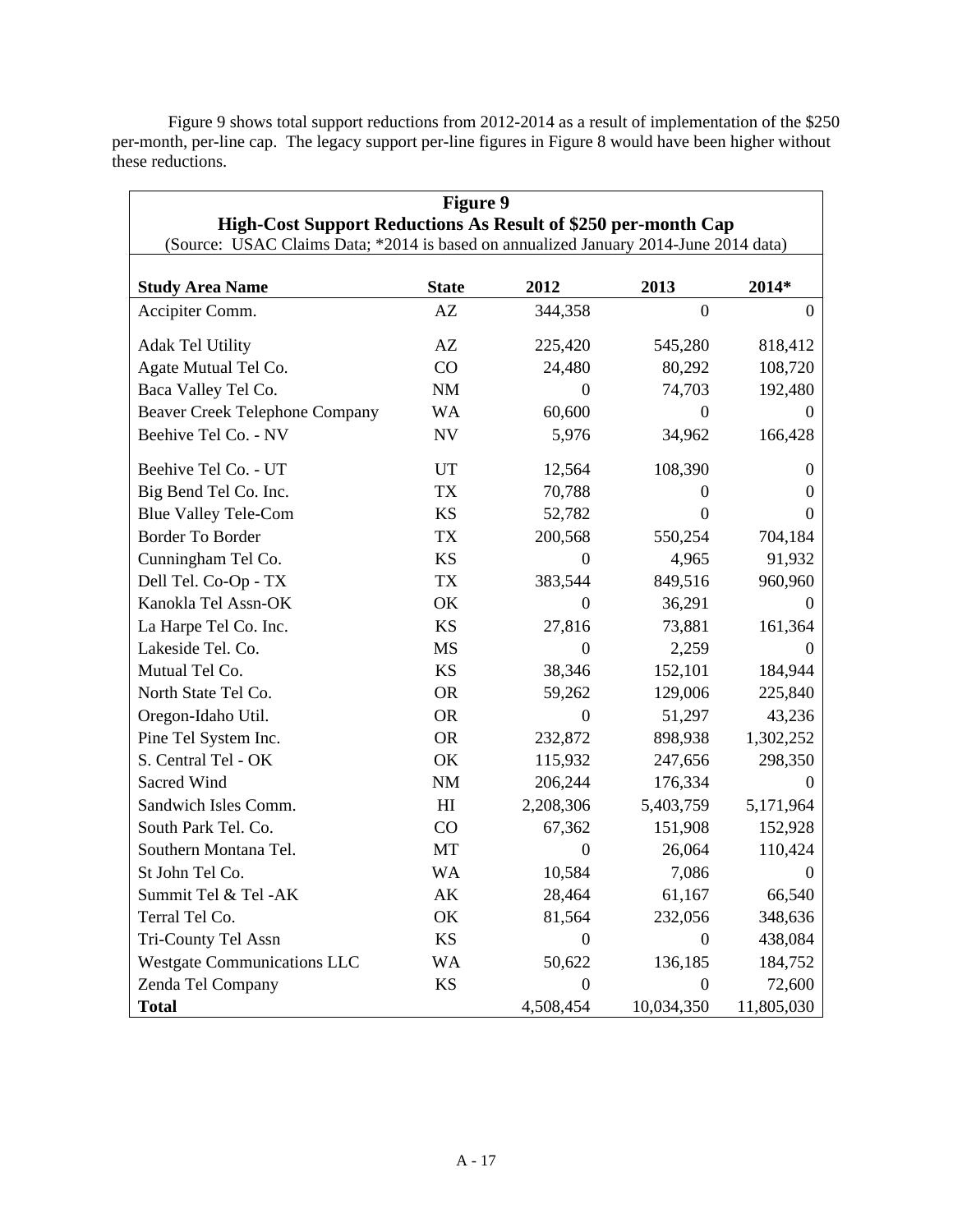#### **Petitions for Waiver**

In the *USF/ICC Transformation Order*, the Commission stated that any carrier negatively affected by the universal service reforms could file a petition for waiver to demonstrate that good cause exists for exempting the carrier from some or all of those reforms.<sup>49</sup> In the *Fifth Order on Reconsideration*, the Commission clarified that it would consider the impact of reforms not only on voice service alone, but also on the continued operation of a broadband-capable network and on consumer rates.<sup>50</sup>

Fourteen rate-of-return carriers (including CETC affiliates) requested waivers of support reductions, including several who requested a waiver of the \$250 per-line, per-month cap.<sup>51</sup> The Bureau worked to gather information and act upon these and other *USF/ICC Transformation Order* waiver requests as expeditiously as possible. The supplementary material describes the disposition of all such waiver requests.<sup>52</sup>

l

<sup>51</sup> *See* Allband Communications Cooperative Petition for Waiver of Part 54.302 and the Framework to Limit Reimbursable Capital and Operating Costs, WC Docket No. 10-90, WT Docket No. 10-208 (filed Feb. 3, 2012); Accipiter Communications, Inc. Petition for Temporary Waiver of the Commission's Rules, WC Docket No. 10-90 et al. (filed Apr. 18, 2012); Big Bend Telephone Company, Inc. Petition for Waiver of Section 54.302 of the Commission's Rules and the Impact of Limiting Corporate Operations Expenses on Receipt of High Cost Universal Support, WC Docket No. 10-90 and WT Docket No. 10-208 (filed Feb. 6, 2012); Border to Border Communications, Inc. Petition for Waiver of Section 54.302 of the Commission's Rules and the Impact of Limiting Capital and Corporate Operations Expenses on Receipt of High Cost Universal Support, WC Docket No. 10-90 and WT Docket No. 10-208 (filed June 29, 2012); Central Texas Telephone Cooperative, Inc. Petition for Waiver, WC Docket Nos. 10-90 and 05-337 (filed Sept. 4, 2012); Petition for Waiver of Dell Telephone Cooperative, WC Docket No. 10-90 et al. (filed June 7, 2012); Adak Eagle Enterprises, LLC Petition for Waiver of Section 54.302 of the Commission's Rules, WC Docket No. 10-90 and WT Docket No. 10-208 (filed May 22, 2012); Windy City Cellular, LLC Petition for Waiver of Section 54.307(e) of the Commission's Rules, WC Docket No. 10-90 and WT Docket No. 10-208 (filed Apr. 3, 2012); Sandwich Isles Communications, Inc. Petition for Waiver of Section 54.302 of the Commission's Rules, WC Docket No. 10-90 and WT Docket No. 10-208 (filed Dec. 30, 2011); Matanuska Telephone Association Petition for Waiver, WC Docket Nos. 10-90 and 05-337 (filed Aug. 28, 2012); South Park, L.L.C. d/b/a South Park Telephone Company Petition for Waiver, WC Docket Nos. 10-90 and 05-337 (filed Nov. 27, 2012); South Central Telephone Association, Inc. Petition for Waiver, WC Docket Nos. 10-90 and 05-337 (filed Apr. 1, 2013); North Central Telephone Cooperative, Inc. Petition for Waiver, WC Docket No.10-90 (filed Dec. 20, 2012); Petition for Waiver of Cordova Wireless Communications, Inc., WC Docket No. 10-90 et al. (filed Oct. 1, 2012). Those carriers that requested a waiver of the \$250 per line per month cap were Allband Communications Cooperative, Accipiter Communications, Inc., Big Bend Telephone Company, Inc., Border to Border Communications, Inc., Dell Telephone Cooperative, Adak Eagle Enterprises, Sandwich Isles Communications, Inc., South Park Telephone Company and South Central Telephone Association, Inc.

<sup>49</sup> *Id.* at 17840, para. 539.

<sup>&</sup>lt;sup>50</sup> It further stated that it envisioned granting relief only in those circumstances in which a carrier could demonstrate that consumers face a significant risk of losing access to a broadband-capable network that provides both voice as well as broadband, at reasonably comparable rates, in areas where there are no alternative providers of voice or broadband. *Connect America Fund et al.,* WC Docket No. 10-90 et al., Fifth Order on Reconsideration, 27 FCC Rcd 14549, 14556-57, paras. 20-21 (2012) (*Fifth Order on Reconsideration*).

<sup>52</sup> *See* Supplemental Material File "Petitions Seeking Waiver of Support Reductions.docs."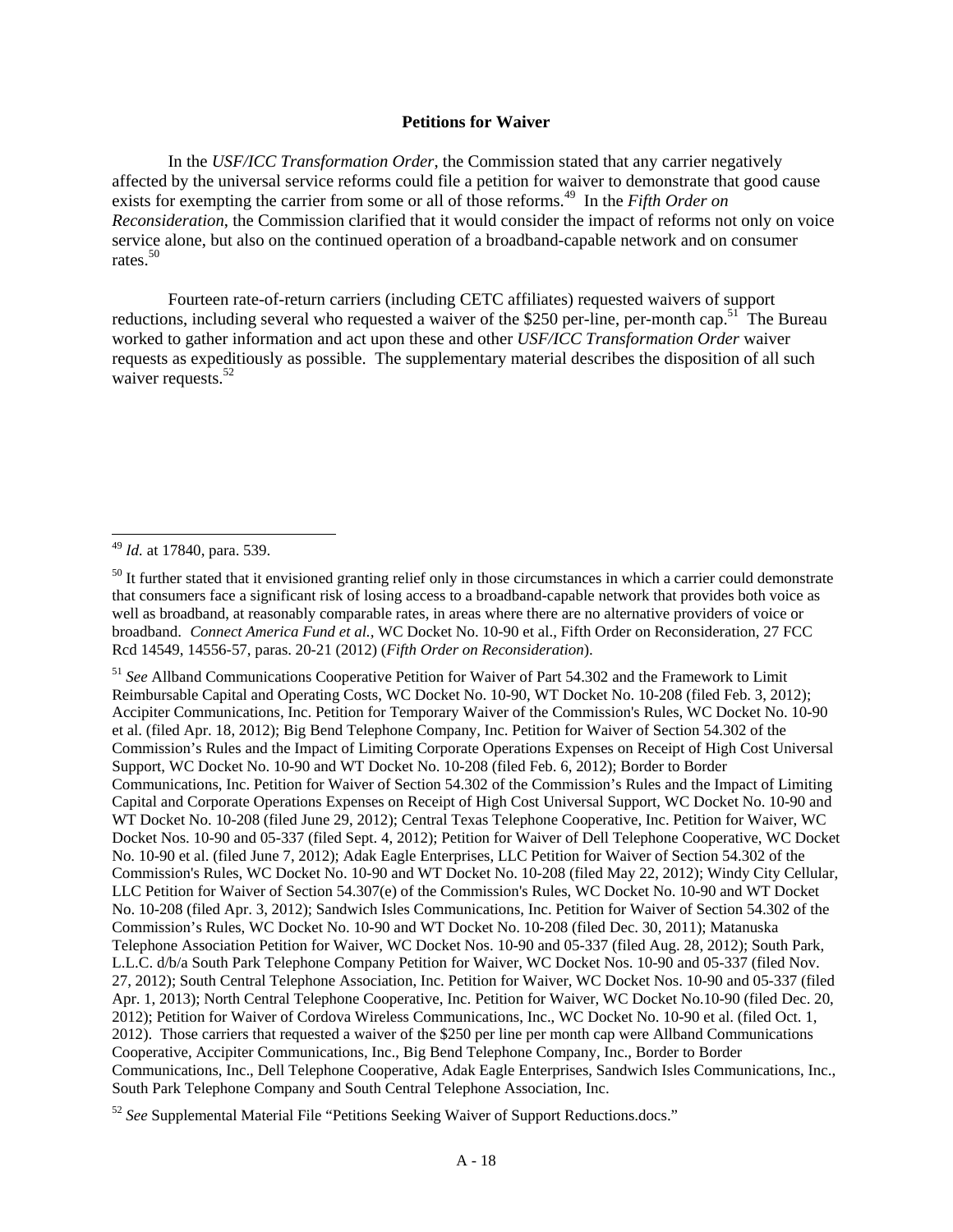### **Study Area Boundary Collection**

In November 2012, the Bureau adopted an order requiring incumbent LECs to submit study area boundary data necessary to implement universal service reforms, including elimination of support where an unsubsidized competitor offers voice and broadband service that 100 percent overlaps an incumbent LEC's study area.<sup>53</sup> In December 2013, the Bureau published a study area boundary map and requested that carriers resolve overlaps and submit and certify revised boundary data no later than January 13, 2014.54 Shortly thereafter, an industry petition was filed requesting a stay, or in the alternative, a sixmonth extension of the January 2014 deadline.<sup>55</sup> In response, the Bureau extended the deadline to March 17, 2014.<sup>56</sup> The Bureau has received study area boundary maps from all incumbent LECs and is continuing to address overlaps and gaps among study areas.

<sup>53</sup> *Connect America Fund; High-Cost Universal Service Support*, WC Docket Nos. 10-90, 05-337, Report and Order, 27 FCC Rcd 13528, 13529, para. 2 (Wireline Comp. Bur. 2012).

<sup>54</sup> *See Wireline Competition Bureau Publishes Online Map of Submitted Study Area Boundaries, Announces Procedures for Filing Revised Data*, WC Docket Nos. 10-90, 05-337, Public Notice, 28 FCC Rcd 16315 (Wireline Comp. Bur. 2013) (*Study Area Boundaries Public Notice*).

<sup>55</sup> NTCA—The Rural Broadband Association, the United States Telecom Association, the Independent Telephone and Telecommunications Alliance, WTA, and the Eastern Rural Telecom Association, Petition for Stay, or in the Alternative for Extension of Time to Reconcile Study Area Boundaries, WC Docket Nos. 10-90, 05-337 (filed Dec. 17, 2013).

<sup>56</sup> *See Study Area Boundaries Public Notice*, 28 FCC Rcd at 16315, para. 2.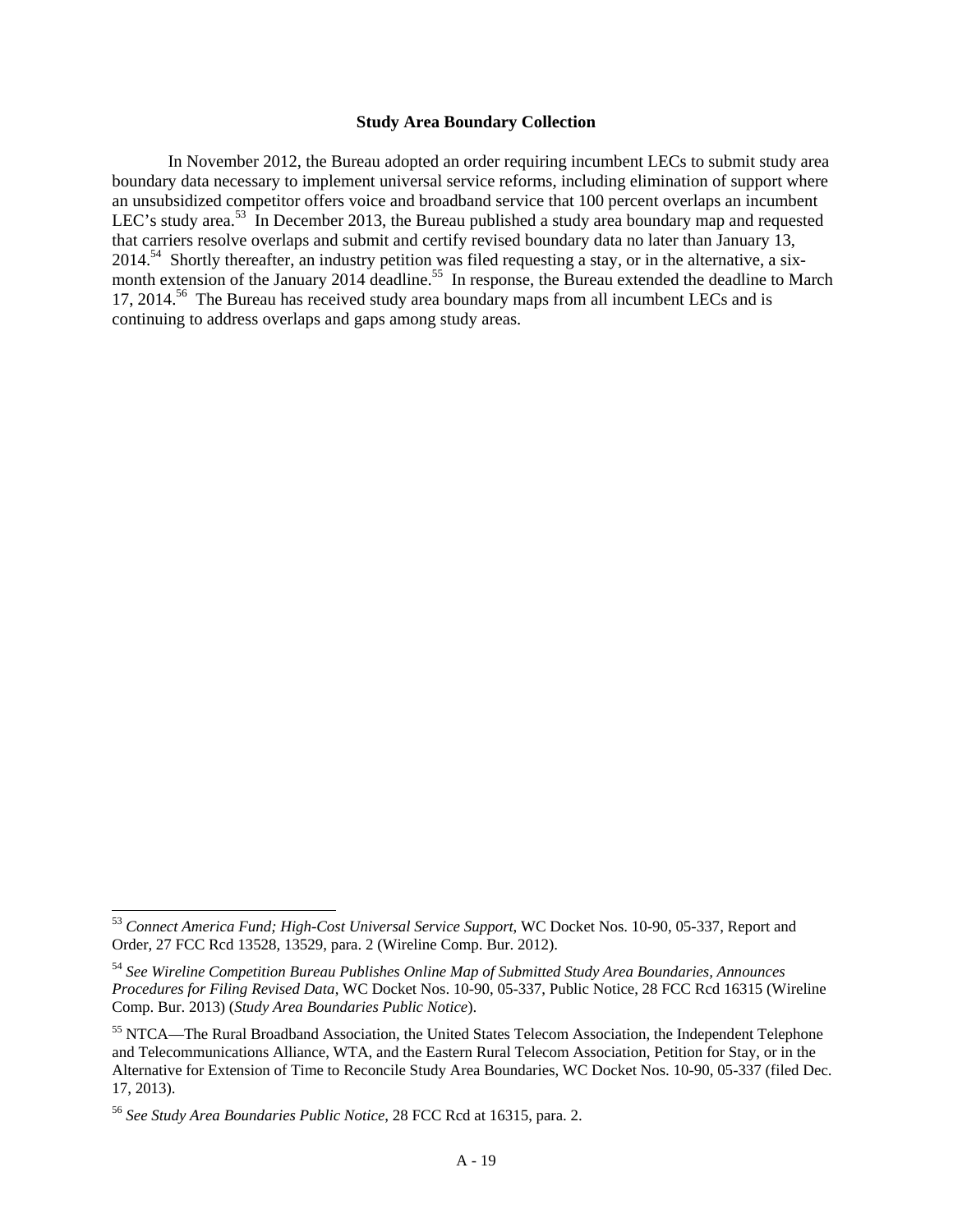#### **Pricing of Services**

Section 254(b) of the Act requires that "[c]onsumers in all regions of the Nation . . . should have access to telecommunications and information services . . . that are available at rates that are reasonably comparable to rates charged for similar services in urban areas."57 In the *USF/ICC Transformation Order*, the Commission adopted a rule to limit high-cost support where end-user rates do not meet an urban rate floor representing the national average of local rates plus state regulated fees.<sup>58</sup> To the extent a carrier's end-user rates for local service do not meet the rate floor, dollar-for-dollar reductions in HCLS or frozen support are made.<sup>59</sup> The Commission determined it was inappropriate to use limited federal high-cost support to subsidize local rates beyond what is necessary to ensure reasonable comparability.<sup>60</sup> The Commission's rule phased in the rate floor in three steps, beginning with an initial rate floor of \$10 for the period July 1, 2012 through June 30, 2013; \$14 for the period July 1, 2013 through June 30, 2014; and an amount to be established through the annual rate survey for the years beginning July 1, 2014, and thereinafter. $61$ 

On April 3, 2013, the Bureau adopted the form and content for the survey of urban rates for fixed voice and fixed broadband residential services.<sup>62</sup> From December 2013-January 2014, the Bureau collected the rates offered by providers of fixed services identified using then most current FCC Form 477 data in 500 Census tracts. Completed surveys were due on January 17, 2014.<sup>63</sup> The following table summarizes some of the results of the 2014 survey, depicting the average for flat rate local and all distance voice services by type of provider.

| <b>Figure 10</b><br><b>Summary of Voice Results of the Urban Rates Survey</b><br>(Source: 2014 Urban Rates Survey data)                                 |                    |                    |  |  |
|---------------------------------------------------------------------------------------------------------------------------------------------------------|--------------------|--------------------|--|--|
| <b>Voice Service Provider Type</b><br><b>Unlimited Flat-Rate Local</b><br><b>Unlimited All-Distance Voice</b><br><b>Voice Service</b><br><b>Service</b> |                    |                    |  |  |
| All                                                                                                                                                     | \$26.85            | \$46.64            |  |  |
| Incumbent LEC<br>Non-Incumbent LEC                                                                                                                      | \$20.46<br>\$31.09 | \$48.91<br>\$45.40 |  |  |
| Incumbent LEC Circuit Switched                                                                                                                          | \$20.24            | \$53.54            |  |  |
| Incumbent LEC VoIP                                                                                                                                      | \$29.95            | \$35.15            |  |  |
| Non-Incumbent LEC Circuit<br>Switched                                                                                                                   | \$29.37            | \$45.94            |  |  |
| Non-Incumbent LEC VoIP                                                                                                                                  | \$31.38            | \$44.13            |  |  |

 $57$  47 U.S.C. § 254(b)(3).

 $\overline{a}$ 

<sup>58</sup> *USF/ICC Transformation Order*, 26 FCC Rcd at 17749, 17751, paras. 235, 238; *see also* 47 C.F.R § 54.318.

<sup>59</sup> *USF/ICC Transformation Order*, 26 FCC Rcd at 17752, para. 240.

<sup>60</sup> *Id.* at 17751, para. 237.

<sup>61</sup> *Id*. at para. 239.

<sup>62</sup> *Connect America Fund*, WC Docket No. 10-90, Order, 28 FCC Rcd 4242 (Wireline Comp. Bur. and Wireless Telecom. Bur. 2013).

<sup>63</sup> *See Wireline Competition Bureau Announces Timeline for Completion of Urban Rates Survey,* WC Docket No. 10-90, Public Notice, 28 FCC Rcd 16753 (Wireline Comp. Bur. 2013).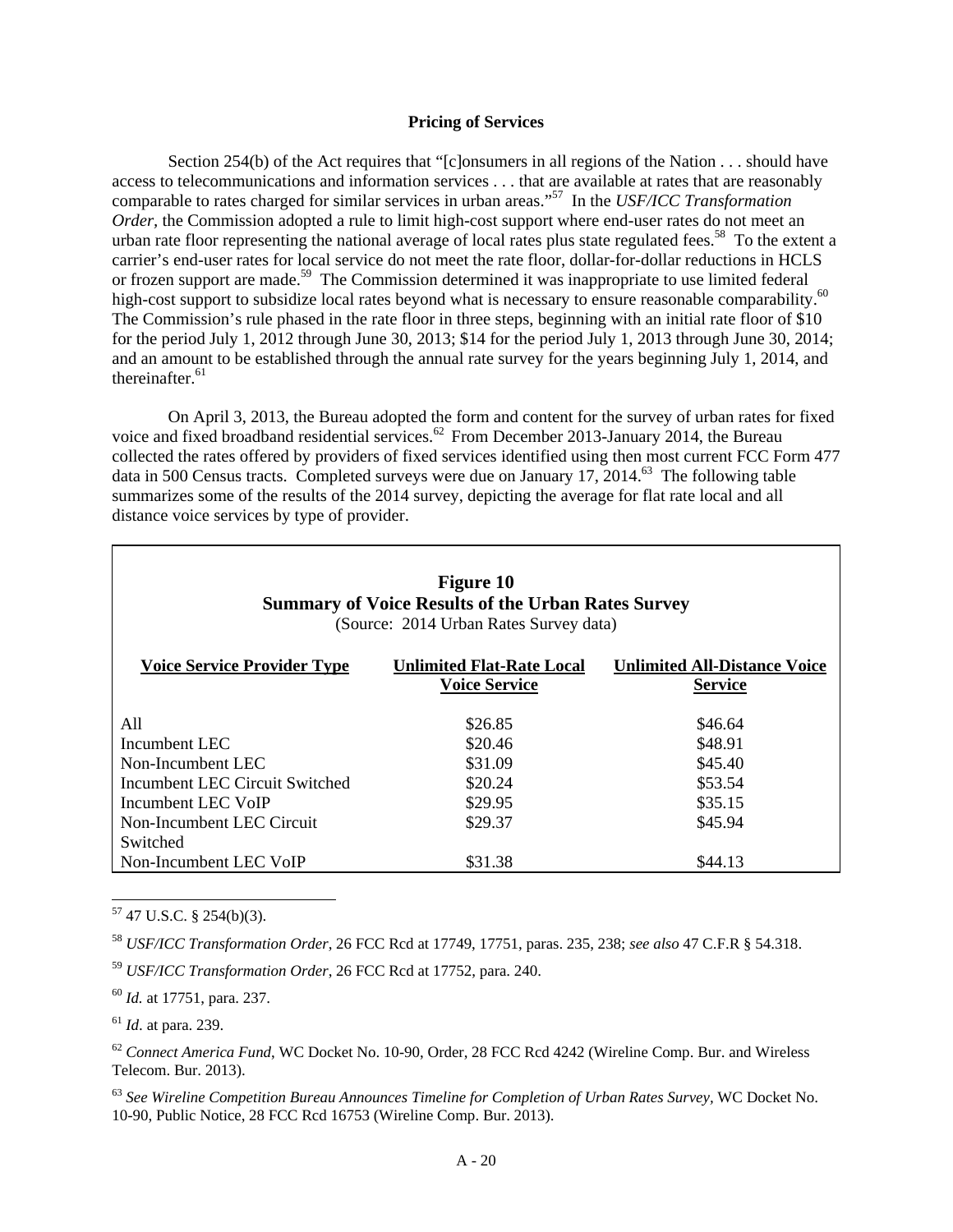The *USF/ICC Transformation Order* defined the average urban rate to include local end-user rates plus state regulated fees (specifically, state subscriber line charges (SLCs), state USF, and mandatory extended area service charges) and excluded the federal SLC.<sup>64</sup> Because the Bureau found that recurring monthly rates collected in the survey from non-incumbent LEC providers typically were higher than incumbent LEC reported recurring monthly rates (possibly because non-incumbent LEC providers charged rates similar to the incumbent LECs' monthly charge plus the federal SLC), the Bureau calculated the average using only urban incumbent LEC rates. As noted in the figure above, the Bureau calculated that the average local end-user rates plus state regulated fees of the surveyed incumbent LECs in urban areas is \$20.46.

Because the survey average was more than four dollars higher than the Commission anticipated in 2011, in April 2014, the Commission adopted a phase-in of support reductions associated with the rate floor such that reductions cannot increase more than \$2 annually.<sup>65</sup> In addition, the Commission determined that there should be no support reductions associated with lines provided to customers enrolled in the Lifeline program.<sup>66</sup> It postponed implementation of the support reductions associated with the 2014 rate floor until January 1, 2015. Accordingly, for calendar year 2014, support reductions only occurred for those lines with rates below \$14. Based on annualized data through July 2014, 153,185 price cap lines and 36,280 rate-of-return lines will be subject to support reductions.

Figure 11 below shows the amount of reduced high-cost support as a result of the rate floor for 2012-2014.

| <b>Figure 11</b><br><b>Reduction in High-Cost Loop Claims and Frozen Support</b><br><b>Claims due to the Rate Floor</b> |           |             |             |  |
|-------------------------------------------------------------------------------------------------------------------------|-----------|-------------|-------------|--|
| (Source: Supplementary Material in file named <i>HC Rate Floor</i> )                                                    |           |             |             |  |
| <i>Reductions - by Study Area.xlsx; *2014 is based on annualized January</i><br>2014-June 2014 data)                    |           |             |             |  |
|                                                                                                                         |           |             |             |  |
| <b>Carrier</b>                                                                                                          | 2012      | 2013        | $2014*$     |  |
| <b>Price Cap</b>                                                                                                        | \$128,454 | \$1,242,294 | \$2,582,844 |  |
| Rate of                                                                                                                 |           |             |             |  |
| <b>Return</b>                                                                                                           | \$534.414 | \$1,295,892 | \$1,122,312 |  |
| Total                                                                                                                   | \$662,868 | \$2,538,186 | \$3,705,156 |  |

In the *USF/ICC Transformation Order*, the Commission also determined that "ETCs must offer voice telephony service, including voice telephone service offered on a standalone basis, at rates that are reasonably comparable to urban rates"67 and adopted a presumption that "a voice rate is within a reasonable range if it falls within two standard deviations above the national average."68 Based on the survey responses, the Bureau calculated the reasonable comparability benchmark for voice services to be

<sup>64</sup> *USF/ICC Transformation Order*, 26 FCC Rcd at 17751, para. 238.

<sup>65</sup> *April 2014 Connect America Order*, 29 FCC Rcd at 7077-80, paras. 77-81.

<sup>66</sup> *Id*. at 7081-82, para. 86.

<sup>67</sup> *USF/ICC Transformation Order*, 26 FCC Rcd at 17693, para. 81.

<sup>68</sup> *Id.* at 17694, para. 88.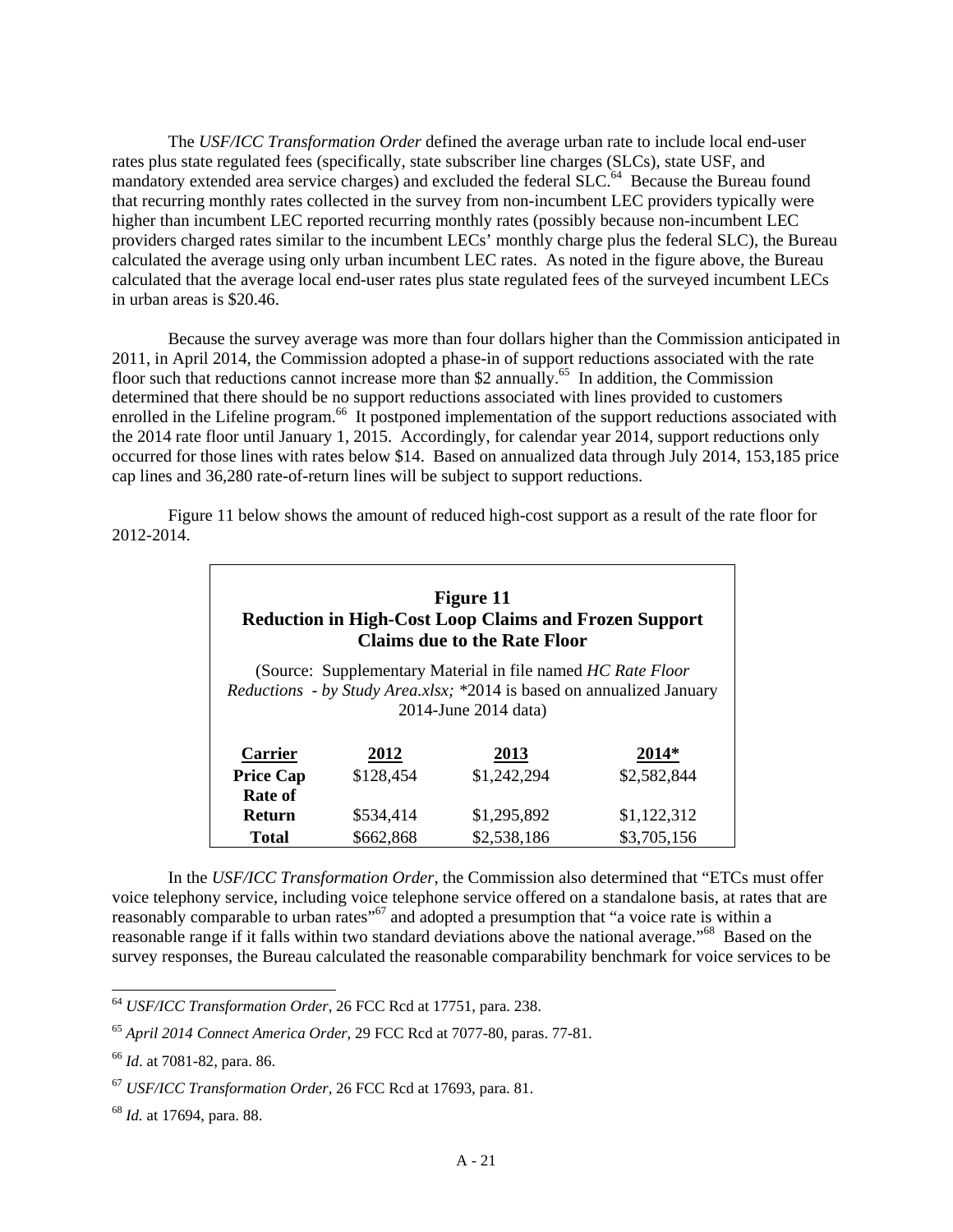\$46.96.<sup>69</sup> For purposes of the reasonable comparability benchmark, the Bureau concluded that the rates of all local flat-rate providers (both incumbent LEC and non-incumbent LEC providers) should be included when computing the average, and, consistent with existing precedent, that federal SLCs should be included.<sup>70</sup>

In the *USF/ICC Transformation Order*, the Commission also required that as a condition of receiving high-cost or Connect America Fund support, recipients must offer broadband services in supported areas at rates that are reasonably comparable to rates for similar services in urban areas.<sup>71</sup> The Commission concluded that rural broadband rates would be deemed "reasonably comparable" to urban rates under section 254(b)(3) if they fell within a reasonable range of urban rates for reasonably comparable broadband service and directed the Wireline Competition Bureau and Wireless Telecommunications Bureau to develop a specific methodology for defining that reasonable range.<sup>72</sup>

In June 2014, the Wireline Competition Bureau solicited comment on a Staff Report discussing potential methodologies for determining the average urban rate for fixed broadband services.<sup>73</sup> On October 29, 2014, the Bureau adopted a weighted linear regression method to obtain an average rate based on download speed, upload speed, and usage allowance.<sup>74</sup> The benchmark for a service was calculated by adding twice the standard deviation to the average rate.<sup>75</sup> Examples of the average rate and reasonable comparability benchmark for a range of broadband service offerings are below.

| <b>Figure 12</b><br><b>Summary of Broadband Results of the Urban Rates Survey</b><br>(Source: 2014 Urban Rates Survey data) |                        |                           |                                                               |  |
|-----------------------------------------------------------------------------------------------------------------------------|------------------------|---------------------------|---------------------------------------------------------------|--|
| <b>Upload Speed/</b><br><b>Download Speed</b>                                                                               | <b>Usage Allowance</b> | <b>Average Urban Rate</b> | <b>Reasonable</b><br><b>Comparability</b><br><b>Benchmark</b> |  |
| $4/1$ Mbps                                                                                                                  | 100 GB                 | \$34.57                   | \$57.20                                                       |  |
| $4/1$ Mbps                                                                                                                  | Unlimited              | \$51.67                   | \$74.31                                                       |  |
| $10/1$ Mbps                                                                                                                 | $100$ GB               | \$39.61                   | \$68.35                                                       |  |
| $10/1$ Mbps                                                                                                                 | 250 GB                 | \$49.87                   | \$78.61                                                       |  |
| $10/1$ Mbps                                                                                                                 | Unlimited              | \$56.71                   | \$85.45                                                       |  |
| $25/5$ Mbps                                                                                                                 | 250 GB                 | \$68.23                   | \$96.97                                                       |  |
| $25/5$ Mbps                                                                                                                 | Unlimited              | \$75.07                   | \$103.81                                                      |  |

The Bureau is conducting the next urban rates survey during the fourth quarter of 2014.

<sup>70</sup> *Id*.

 $\overline{a}$ 

<sup>71</sup> *USF/ICC Transformation Order,* 26 FCC at 17693, 17695, paras. 81, 86. *See also* 47 U.S.C. § 254(b).

<sup>73</sup> *Wireline Competition Bureau Announces Posting of Broadband Data from Urban Rate Survey and Seeks Comment on Calculation of Reasonable Comparability Benchmark for Broadband Services*, WC Docket No. 10-90, Public Notice, 29 FCC Rcd 7992, Staff Report at 5-6 (Wireline Comp. Bur 2014).

<sup>74</sup> *Connect America Fund*, Report and Order, WC Docket No. 10-90, DA 14-1569 (Wireline Comp. Bur. rel. Oct. 29, 2014).

<sup>75</sup> *Id*. at 3.

<sup>69</sup> *Id.* at para. 84.

<sup>72</sup> *Id.* at 17704, para. 113.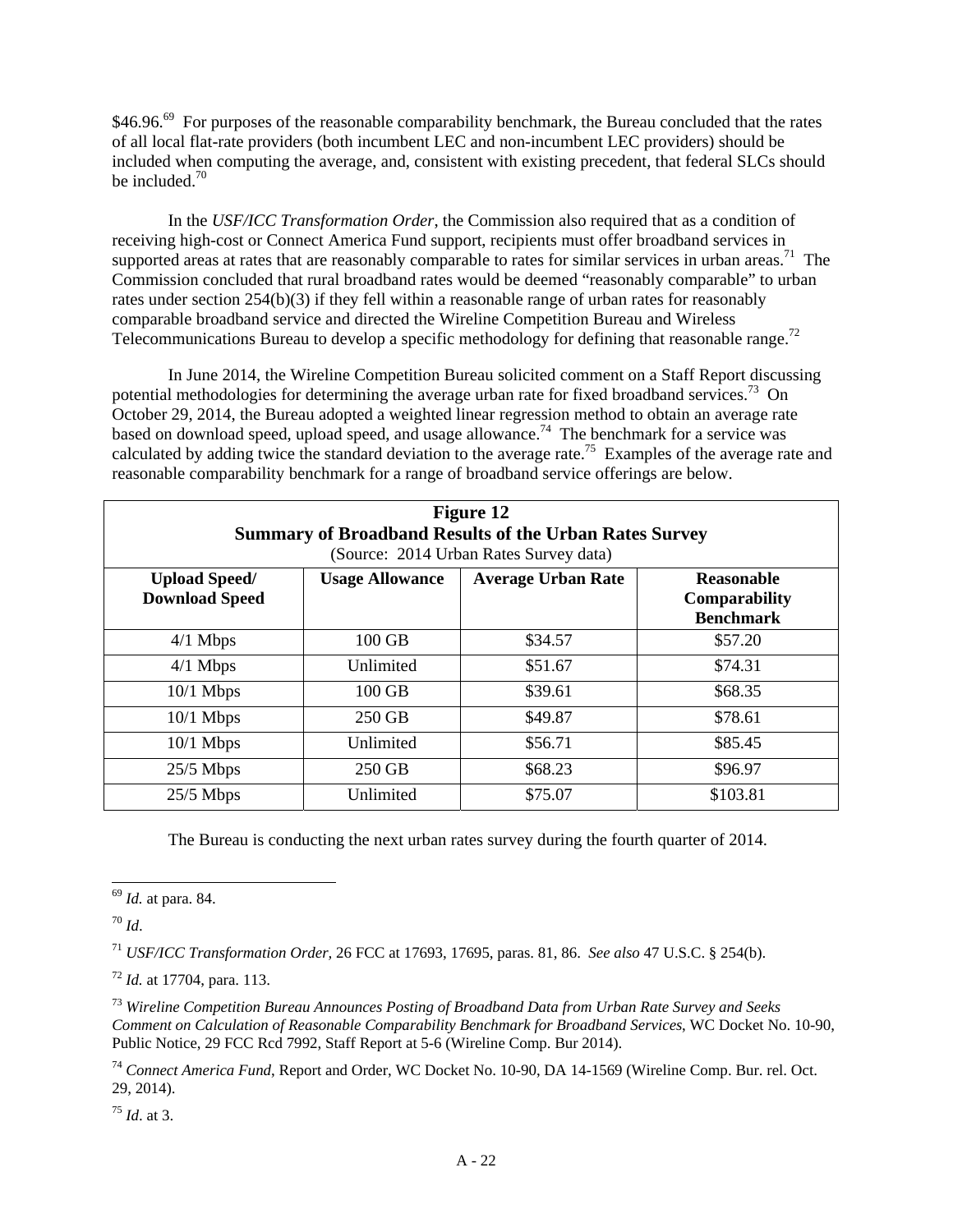### **Oversight and Accountability**

In the *USF/ICC Transformation Order*, the Commission established a uniform national framework for information that ETCs must report to their respective states and the Commission, while affirming that states will continue to play a critical role overseeing ETCs that they designate.<sup>76</sup> The Commission modified and extended existing federal reporting requirements to all ETCs, whether designated by a state or the Commission, to reflect the new public interest obligations.<sup>77</sup> Specific changes include extending voice reporting requirements to all ETCs, adopting requirements to reflect new broadband obligations, and requiring all ETCs subject to new broadband obligations to file five-year plans.78

In 2013, ETCs began filing their annual reports on a standardized form – FCC Form 481 – with the Commission, USAC, the relevant state commissions, relevant authority in a U.S. Territory, or Tribal governments, as appropriate.79 Based in part on those filings, state commissions and ETCs not subject to the jurisdiction of a state commission certified to the Commission that high-cost support received was used and will be used for the intended purposes.<sup>80</sup> In the coming months, we anticipate making available on the Commission's website certain aggregated carrier information collected via FCC Form 481.

<sup>76</sup> *Id.* at 17854, para. 587.

<sup>77</sup> *See* 47 C.F.R. § 54.313.

<sup>&</sup>lt;sup>78</sup> *Id*. In May 2013, the Bureau granted a limited waiver of its rule requiring rate-of-return carriers to submit a fiveyear plan in 2013 and instead allowed those plans to be filed at the same time as ETC 2014 annual reports. *See Connect America Fund*, WC Docket No. 10-90, Order, 28 FCC Rcd 7227, 7229, para. 8 (Wireline Comp. Bur. 2013).

<sup>79</sup> *Wireline Competition Bureau Announces Filing Deadline of October 15, 2013 for Eligible Telecommunications Carriers to File High-Cost and Low-Income Annual Reports, and Announces Filing Deadline of December 16, 2013 for States and ETCs to File Annual Use Certifications*, WC Docket Nos. 10-90, 11-42, Public Notice, 28 FCC Rcd 11252 (Wireline Comp. Bur. 2013).

<sup>80</sup> *Id.*; *see also* 47 C.F.R. § 54.314.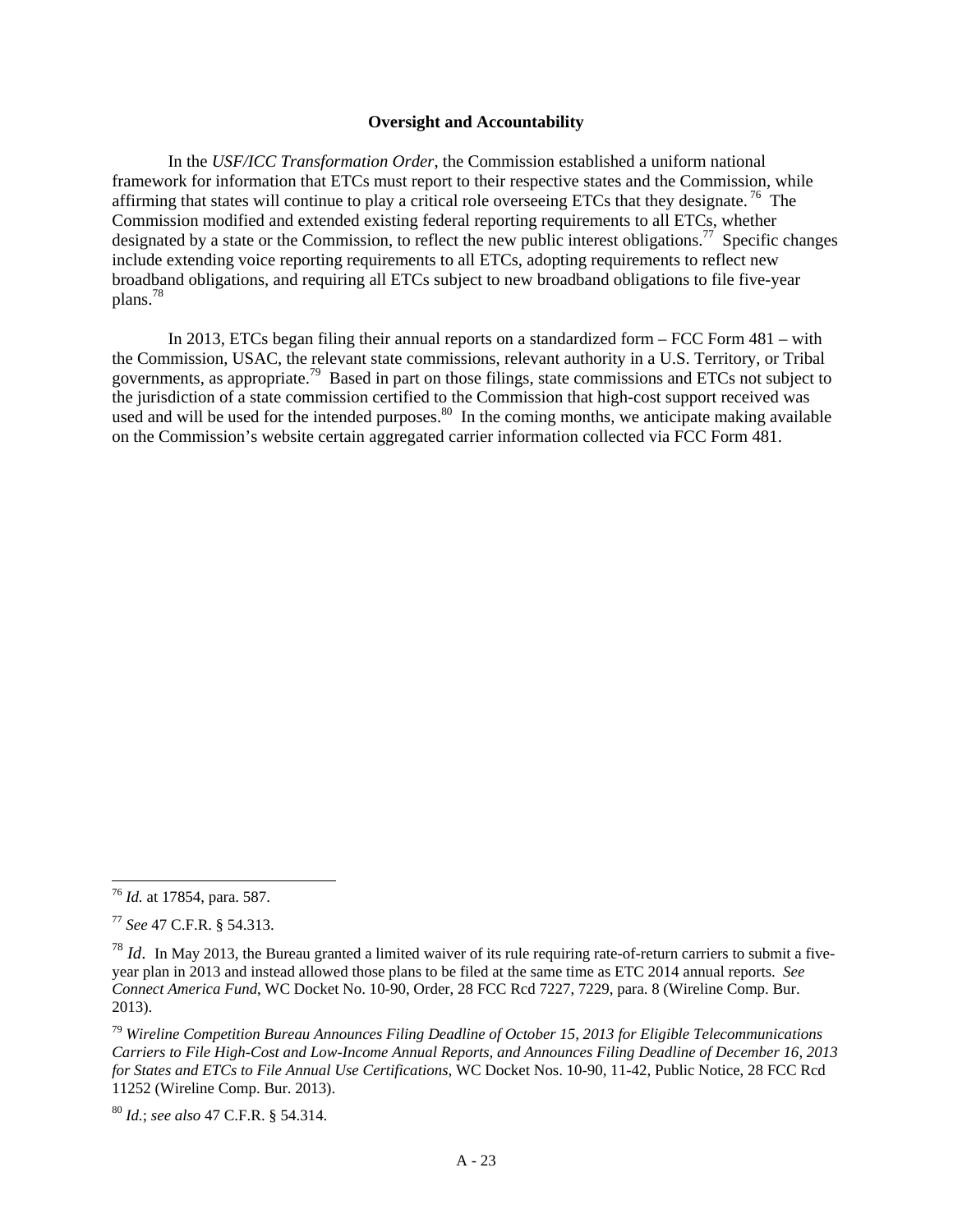## **Broadband Deployment and Adoption**

Since adoption of the *USF/ICC Transformation Order*, there has been steady progress in the extent of broadband deployment by both price cap and rate-of-return carriers. The following chart shows that rate-of-return carriers have continued to extend broadband availability nationwide since 2011, with a 20 percent increase in the number of Census blocks with fixed connections of at least 3 Mbps/768 kbps. In addition, as shown below, between 2012 and 2013, price cap carriers reported a 5 percent increase in the number of Census blocks with fixed connections of at least 3 Mbps/768 kbps.

| Figure 13<br><b>Fixed Connection Deployment of at Least 3 Mbps/768 kbps</b><br>(Source: State Broadband Initiative (SBI) Data)<br>Data do not include any increase in deployment within a Census block. |                                                      |                                                       |                                                                    |  |
|---------------------------------------------------------------------------------------------------------------------------------------------------------------------------------------------------------|------------------------------------------------------|-------------------------------------------------------|--------------------------------------------------------------------|--|
|                                                                                                                                                                                                         |                                                      | <b>Rate-of-Return Carriers</b>                        |                                                                    |  |
|                                                                                                                                                                                                         | Number of<br><b>Deployed Census</b><br><b>Blocks</b> | <b>Population in Deployed</b><br><b>Census Blocks</b> | <b>Housing Units in</b><br><b>Deployed Census</b><br><b>Blocks</b> |  |
| December 2011                                                                                                                                                                                           | 664,467                                              | 8,152,645                                             | 3,788,325                                                          |  |
| December 2012                                                                                                                                                                                           | 733,245                                              | 8,643,910                                             | 4,093,190                                                          |  |
| December 2013                                                                                                                                                                                           | 796,335                                              | 9,177,702                                             | 4,369,181                                                          |  |
|                                                                                                                                                                                                         | <b>Price Cap Carriers</b>                            |                                                       |                                                                    |  |
|                                                                                                                                                                                                         | Number of<br><b>Deployed Census</b><br><b>Blocks</b> | <b>Population in Deployed</b><br><b>Census Blocks</b> | <b>Housing Units in</b><br><b>Deployed Census</b><br><b>Blocks</b> |  |
| December 2011                                                                                                                                                                                           | $\ast$                                               | $\ast$                                                | $\ast$                                                             |  |
| December 2012                                                                                                                                                                                           | 4,190,839                                            | 231,604,811                                           | 98,149,245                                                         |  |
| December 2013                                                                                                                                                                                           | 4,423,276                                            | 244,303,771                                           | 104,413,417                                                        |  |
| *Data for price cap carriers for 2011 cannot be used because of substantial carrier changes in reporting.                                                                                               |                                                      |                                                       |                                                                    |  |